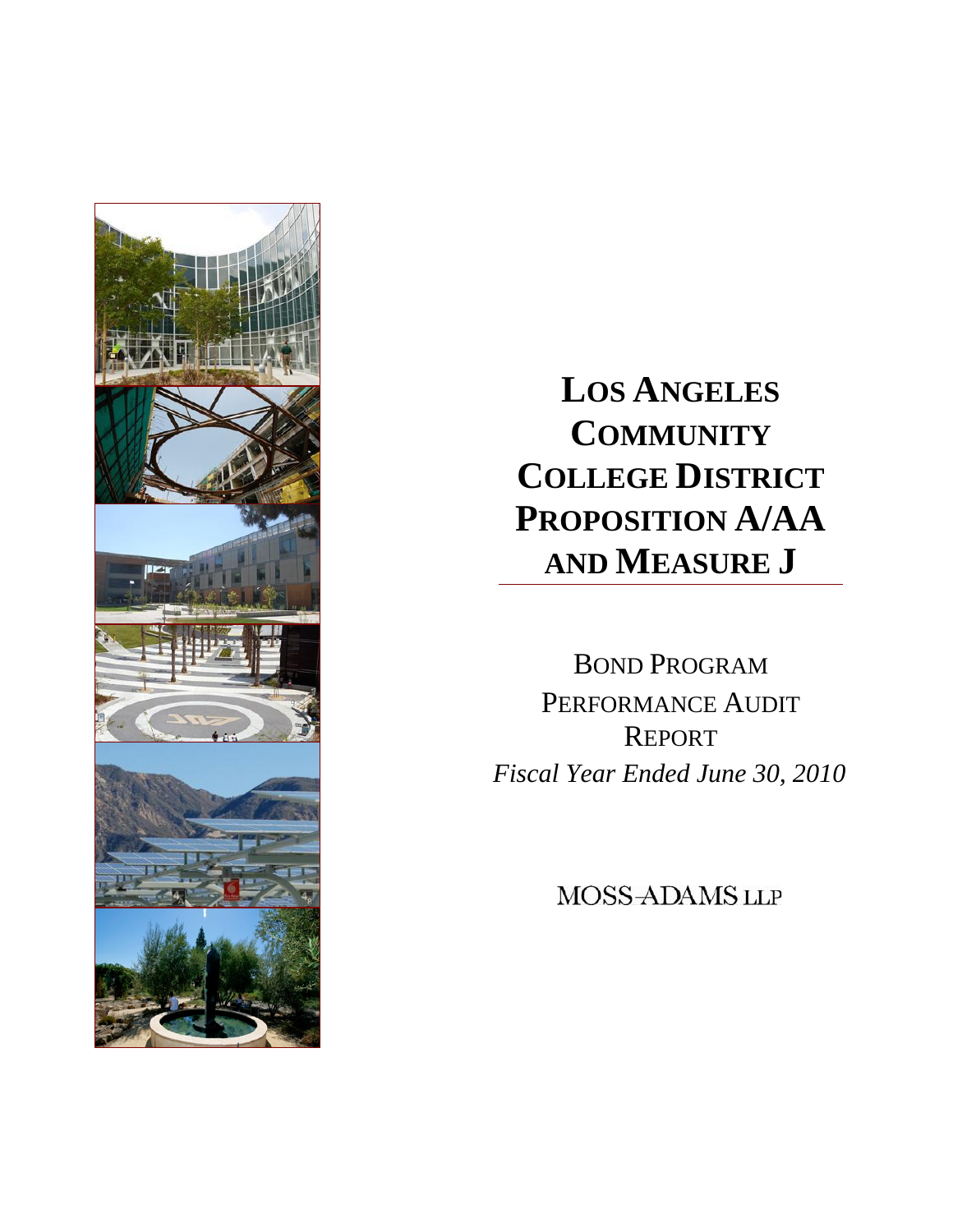#### WWW.MOSSADAMS.COM

11766 Wilshire Boulevard, Suite 900 Los Angeles, CA 90025 T [310] 477-0450 F [310] 477-8424

Acumen. Agility. Answers.



January 4, 2011

Board of Trustees Los Angeles Community College District 770 Wilshire Boulevard Los Angeles, CA 90017

#### Subject: 2001 Proposition A, 2003 Proposition AA and 2008 Measure J Construction Bond Performance Audit Report For the Fiscal Year ended June 30, 2010

Dear Members of the Board:

This report presents the results of our performance audit for the period July 1, 2009, through June 30, 2010 (FY 2010), for the Los Angeles Community College District's (LACCD or the District) 2001 Proposition A, 2003 Proposition AA and 2008 Measure J construction bonds (Bond Program) as required by California Proposition 39, the "Smaller Classes, Safer Schools and Financial Accountability Act" (Proposition 39), the California Constitution (State Constitution) Article XIII A and California Education Code (Education Code) Section 15272. These California State (State) requirements specify that the proceeds from the sale of school facilities bonds are expended only on the specific projects listed in the proposition authorizing the sale of bonds (Listed Projects). Both the State Constitution and Education Code require an annual independent performance audit to verify Bond proceeds are used on Listed Projects. An annual financial audit is also required by these rules. Finally, Senate Bill 1473, "School facilities Bond proceeds: performance audits" (SB 1473), approved by the Governor on September 23, 2010, amended California Education Code to add Section 15286, which requires that the annual performance and financial audits are conducted in accordance with Government Auditing Standards issued by the Comptroller General of the United States for financial and performance audits.

#### **Executive Summary**

We conducted this construction Bond Program performance audit in accordance with Government Auditing Standards, issued by the Comptroller General of the United States. Those standards require that we plan and perform the audit to obtain sufficient, appropriate evidence to provide a reasonable basis for our findings and conclusions based on our audit objectives. We believe the evidence obtained provides a reasonable basis for our findings and conclusions based on our audit objectives. The performance audit objectives, scope, methodology, conclusions and a summary of the views of responsible District Officials is included in the report body.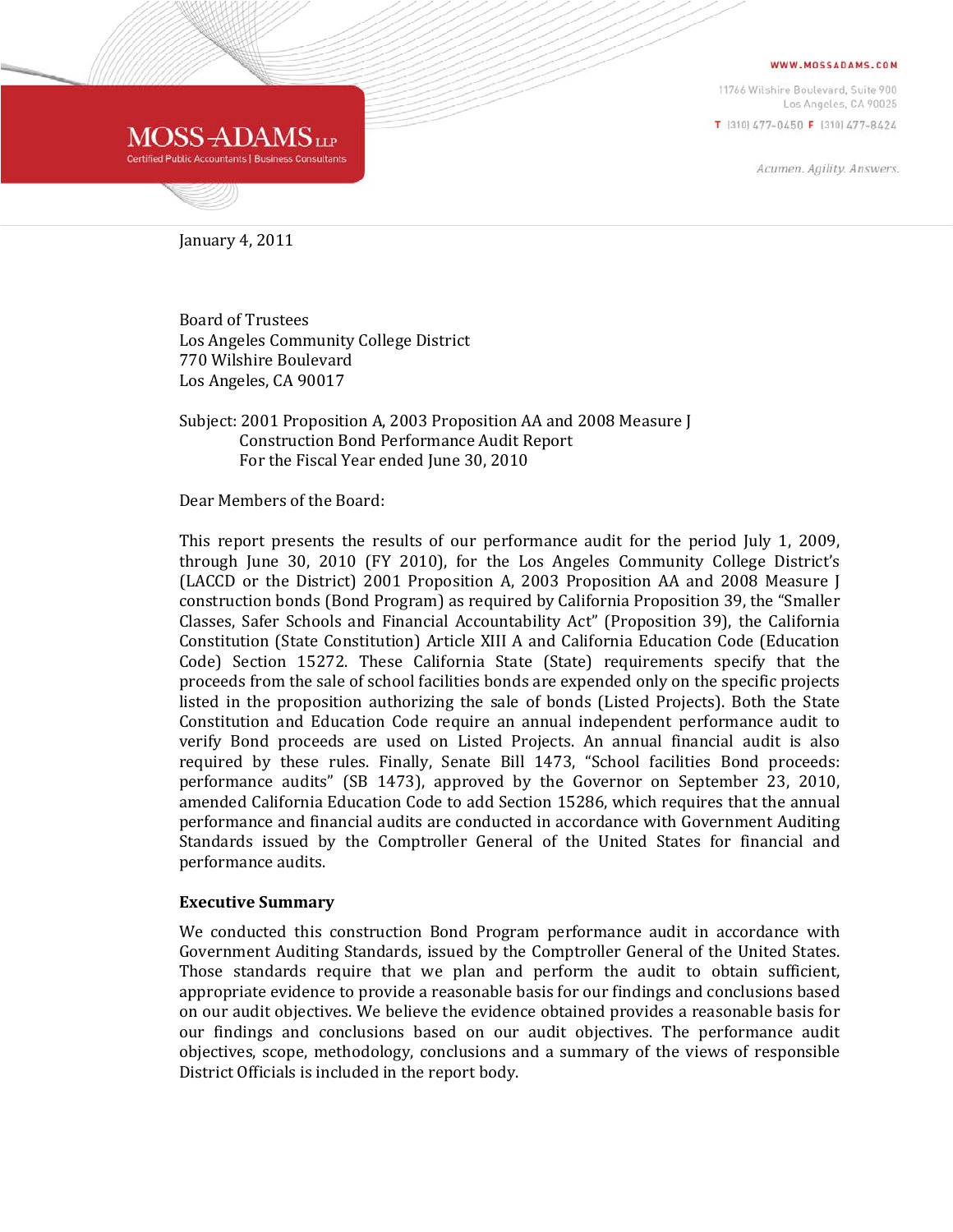Board of Trustees Los Angeles Community College District January 4, 2011 Page 2

The performance audit procedures applied provided reasonable assurance, in accordance with Generally Accepted Government Auditing Standards (GAGAS) that the Fiscal Year ended June 30, 2010, Bond proceeds were expended only on the projects listed with District 2001 Proposition A, 2003 Proposition AA and 2008 Measure J which authorized the sale of the bonds and were compliant with Article XIII A of the California Constitution and Proposition 39 except as indicated below:

| <b>Number</b> | <b>Exception</b>          | <b>Summary of Exceptions</b>                                                                                                                                                   |
|---------------|---------------------------|--------------------------------------------------------------------------------------------------------------------------------------------------------------------------------|
| 1.            | District-wide<br>Expenses | Expenses that were allocated to multiple campuses and projects<br>that were found to be noncompliant with Article XIII A of the<br>California Constitution and Proposition 39. |

Additionally, we evaluated the effectiveness and efficiency of internal controls to provide to the District an analysis of the School Construction Program so that those charged with governance and oversight could use the information to improve program performance and operations. We identified the following significant internal control deficiencies related to effectiveness and efficiency of operations:

- Close‐Out Documentation One instance of missing all closing documents, including warranties, lien releases, record drawings, Operations & Maintenance and training manuals, was identified for the ten contracts tested. Sufficient controls do not appear to exist to ensure that all required contractual documents are retained. Not retaining close‐out documents increases risk related to lawsuits and nonability to recover on valid warranty claims. Additional controls should be instituted to ensure that all applicable close‐out documents are retained.
- Board of Trustee Approval of Change Orders For 27 out of 50 sampled change orders, documentation of Board approval was not located in the BuildLACCD records. In some instances, the Board approval of the base contract included the provision that change orders up to 10% of the base contract could be approved at the college level with subsequent Board of Trustees ratification. These change orders were subject to subsequent ratification by the Board. We found no evidence of subsequent ratification of the sampled change orders.
- District Approval of Change Orders For 8 of 50 sampled change orders, the change orders lacked evidence of District approval. This indicates that obtaining all required District signatures is not consistently enforced by BuildLACCD. Failure to obtain appropriate District approvals increases the risk of noncompliant change orders and excessive costs. Additional controls should be implemented to ensure that all required signatures are obtained for change order approval.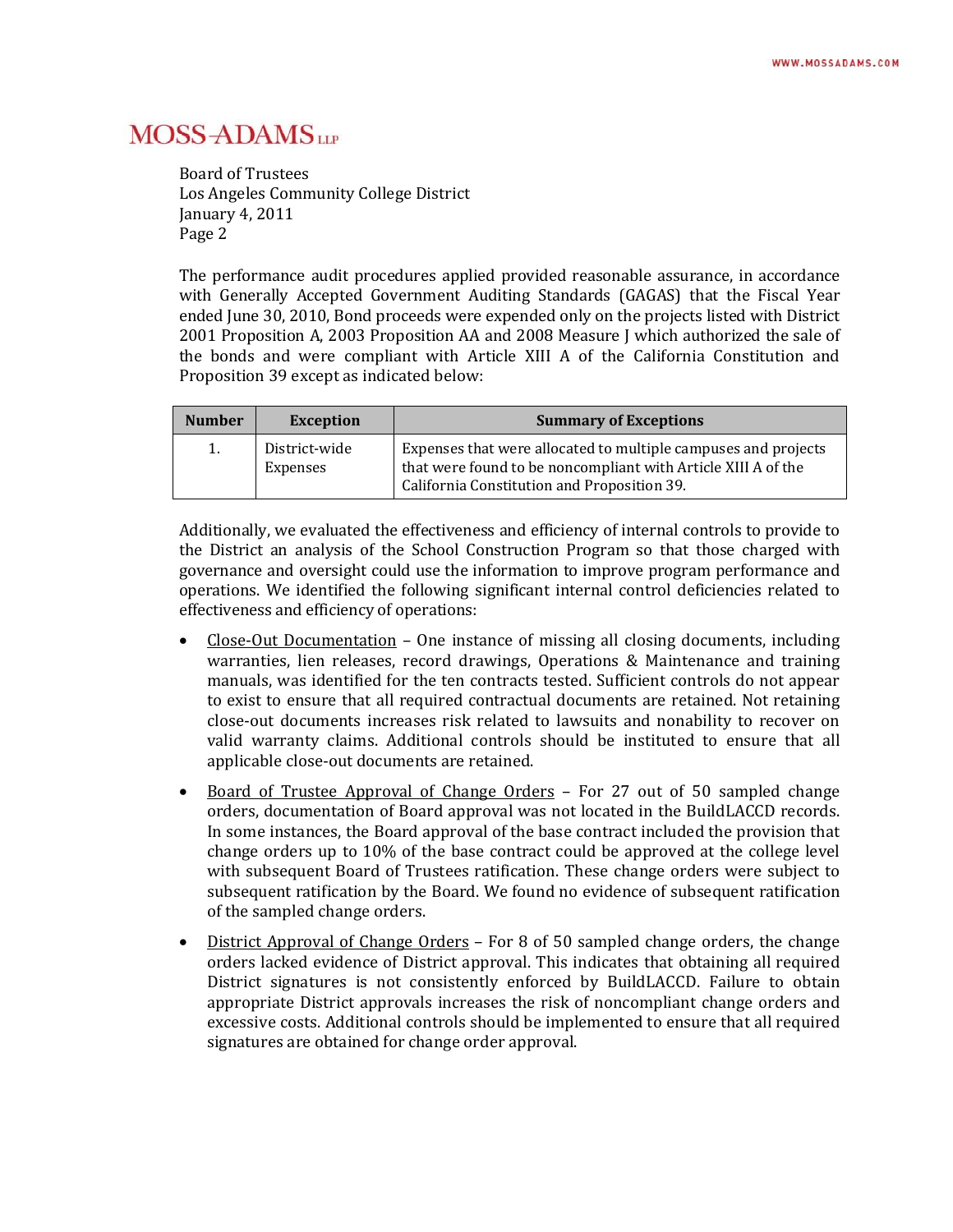Board of Trustees Los Angeles Community College District January 4, 2011 Page 3

- Journal Entry Approval We observed a journal entry for which Board of Trustees (Board or BOT) approval differed from the journal entry amount. The original BOT approval did not include \$25,000 of closing costs, and we could not locate evidence that an amendment was approved by the BOT that included these closing costs.
- District Citizens' Oversight Committee Compliance While the District Citizens' Oversight Committee (DCOC) did issue an annual report for Fiscal Year 2009 as required by the California Education Code Section 15282, the DCOC did not issue required reports for Fiscal Years 2004 through 2008. The DCOC 2009 annual report indicates that the DCOC consists of sixteen representatives including a student representative. However it does not appear that there was a student representative serving as a DCOC member for the period from July 01, 2009, through June 30, 2010. The BuildLACCD website reflected that the student representative position was vacant. Additionally, the DCOC meeting minutes did not list a student representative on the list of attendees at three of four quarterly committee meetings. Therefore the committee appears to have been in noncompliance with Section 15282(a) of California Education Code during FY 2010 related to the student representative, and was in noncompliance in FY 2004 through 2008 because an annual report was not issued.
- District Cost Principles Process and Control Gaps The District adopted Cost Principles (Cost Principles) to determine allowable costs for its Bond Program after the end of Fiscal Year 2010. Processes and controls were not in place during Fiscal Year 2010 to address these additional requirements. To help the District assess its capabilities to apply these additional requirements, we reviewed Bond Program costs for compliance to identify recommended processes and controls for future adherence to the recently adopted Cost Principles.

Our analysis indicated the following improvement areas:

- a. BuildLACCD Labor Hours Labor hours that BuildLACCD staff incurred on tasks for which control improvements are necessary to provide future adherence to the Cost Principles.
- b. BuildLACCD Expenses Expenses that BuildLACCD staff incurred on tasks for which control improvements are necessary to provide future adherence to the Cost Principles.
- c. District-Wide Expenses Expenses that were allocated to multiple campuses and projects that were found to require control improvements to provide future adherence with the Cost Principles.
- d. For the MWW Group Contract 32480, certain areas were identified in the scope of work prior to the scope reduction on May 26, 2010, that appeared to differ from the requirements contained in the Cost Principles. These areas were identified so that control improvements can be implemented to provide future adherence to the Cost Principles.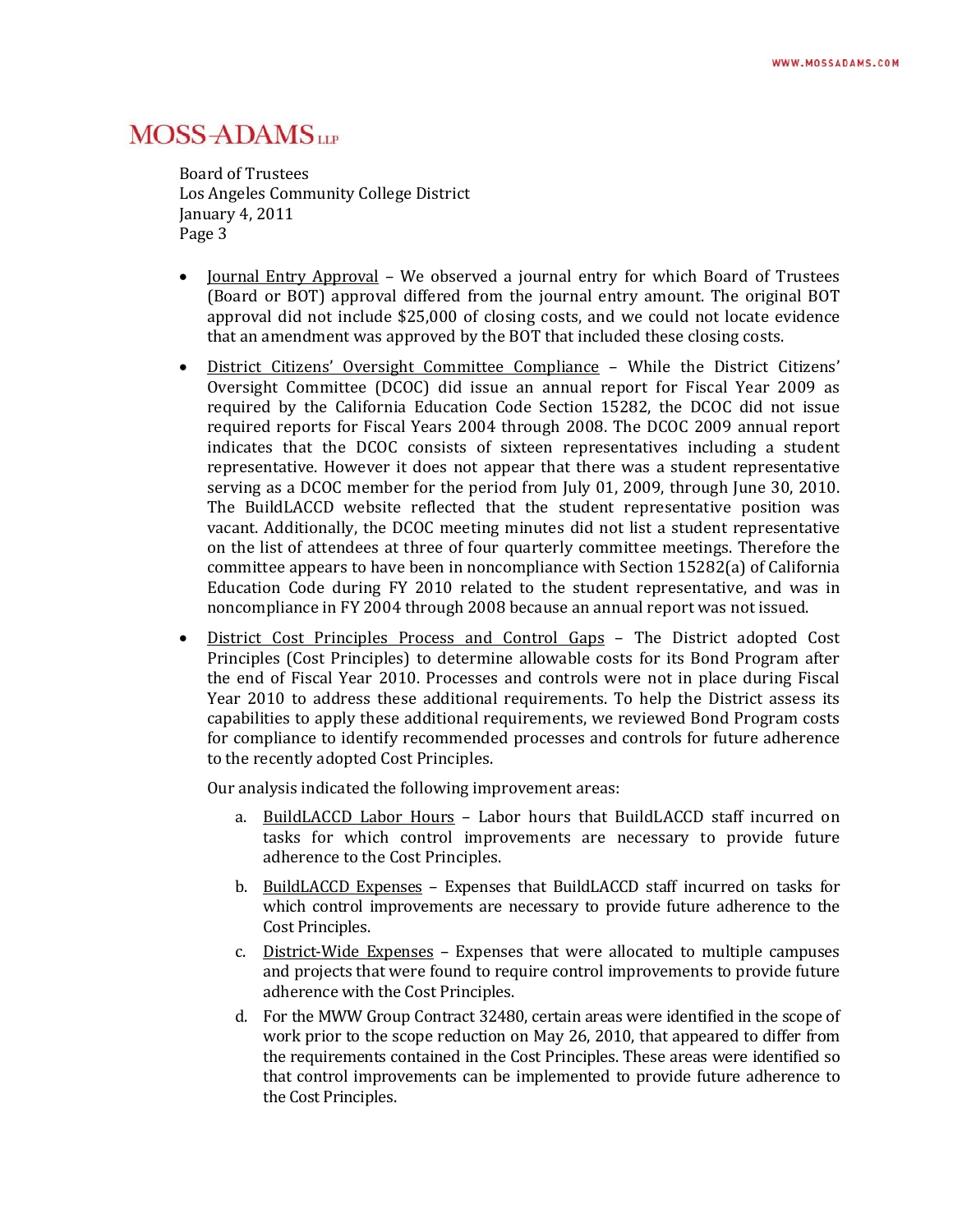Board of Trustees Los Angeles Community College District January 4, 2011 Page 4

> e. For PVJobs Contract 50140, certain Task Order 1 scope areas both before and after the scope reduction on June 29, 2010, appeared to require control improvements to provided future adherence with the Cost Principles.

#### **We also identified several good practices listed in the following indicated areas:**

Expenditure Controls and Contract Compliance Testing (Internal Control Performance Audit Result)

 Program Touchpoint Handbook. The Program Touchpoint Handbook was developed to serve as a reference guide for interactions between the BuildLACCD Program Manager (PM) and the College Project Managers (CPM). The Handbook organized these interactions across PM groups and the project phases including master planning, programming, design, construction, occupancy, close‐out, etc.) The Handbook also outlines core responsibilities for each PM group. This provided clear delineation of roles and responsibilities.

Cost, Schedule and Budgetary Management

- Estimate At Completion (EAC). The EAC was used to provide a realistic view of project costs since it was based on current and future commitments as well as forecasted amounts. As a result, a more accurate variance from budget could be calculated to determine if the project was within budget. The EAC calculation utilized bucket budgeting, Proposed Change Order (PCO) log and commitments on universal inquiry interface (UII) and shown in WIDGET. The EAC schedule provided useful information about project costs incurred and estimates at completion.
- WIDGET Intranet. The implementation of this tool allowed BuildLACCD and colleges to view and print consolidated reports at the project and program level. Data from projects across all nine campuses was gathered from UII and P3 (Project Scheduling) schedules, and then aggregated to a PM view. The PM view provided high level insight into contracts, budgets, schedules, funding sources, encumbrances and expenditures.
- Program Schedule Milestones Utilized on 99% of Projects*.* As part of the budget and schedule alignment process, BuildLACCD established a baseline from all projects completed and to be completed as of September 2009. Additionally, with the implementation of project classification, BuildLACCD was able to determine the true scope of work remaining at each college. Using these baselines, several exception reports such as "Milestones Missed and Met" were created to QA/QC (Quality Assurance/Quality Control) schedules. These reports kept track of program schedule milestones and generated exception reports indicating whether milestones were missed or met. This, in turn, assisted in quality assurance/control for related projects.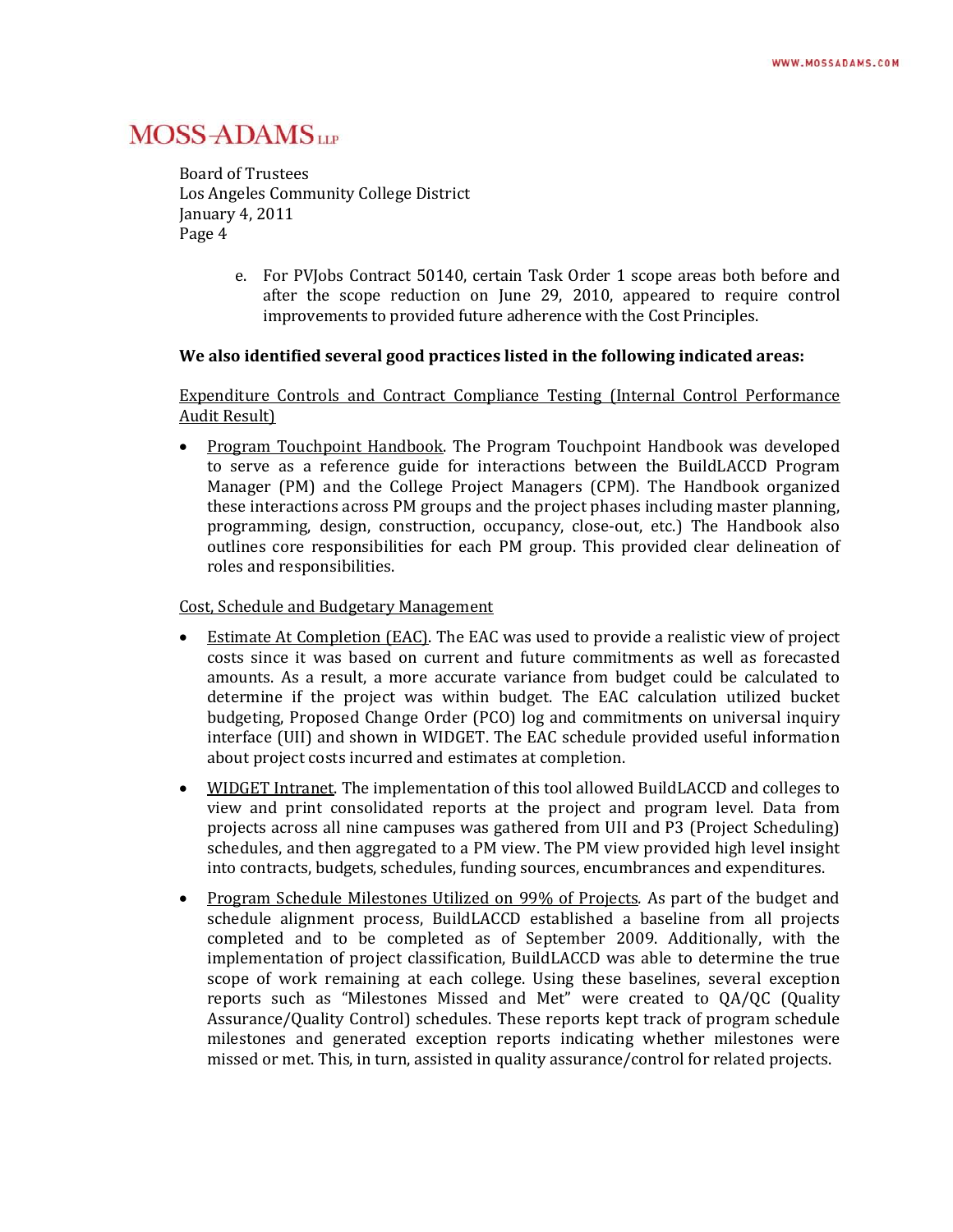Board of Trustees Los Angeles Community College District January 4, 2011 Page 5

Change Order Controls

 Contract Management Log*.* BuildLACCD developed and utilized a contract management log that tracked change order attributes (change order date, approval/rejection, amount, days to approve) and invoice summary information (invoice date, CPM/BuildLACCD received, retention, escrow payment, stop notice, approved/rejected, earned value, value of work, aging, check amount, etc.). This log provided significant contract information and was considered essential for contract management controls.

Management remains responsible for the proper implementation and operation of an adequate internal control system. Due to inherent limitations in any internal control structure, errors or irregularities may occur and not be detected. Also, projections of any evaluation of the internal control structure to future periods are subject to the risk that the internal control structure may become inadequate because of changes in conditions, or that the degree of compliance with the policies or procedures may deteriorate.

This report is intended solely for the use of District Administration, the District Citizens' Oversight Committee, and the District's Board of Trustees. Moss Adams LLP does not accept any responsibility to any other party to whom this report may be shown or into whose hands it may come.

We would like to express our appreciation to you and all members of your staff for your cooperation throughout this performance audit. Please contact Curtis Matthews at (503) 704‐6943 if you have any questions regarding this report.

Sincerely,

Mose adams 22P

Moss Adams LLP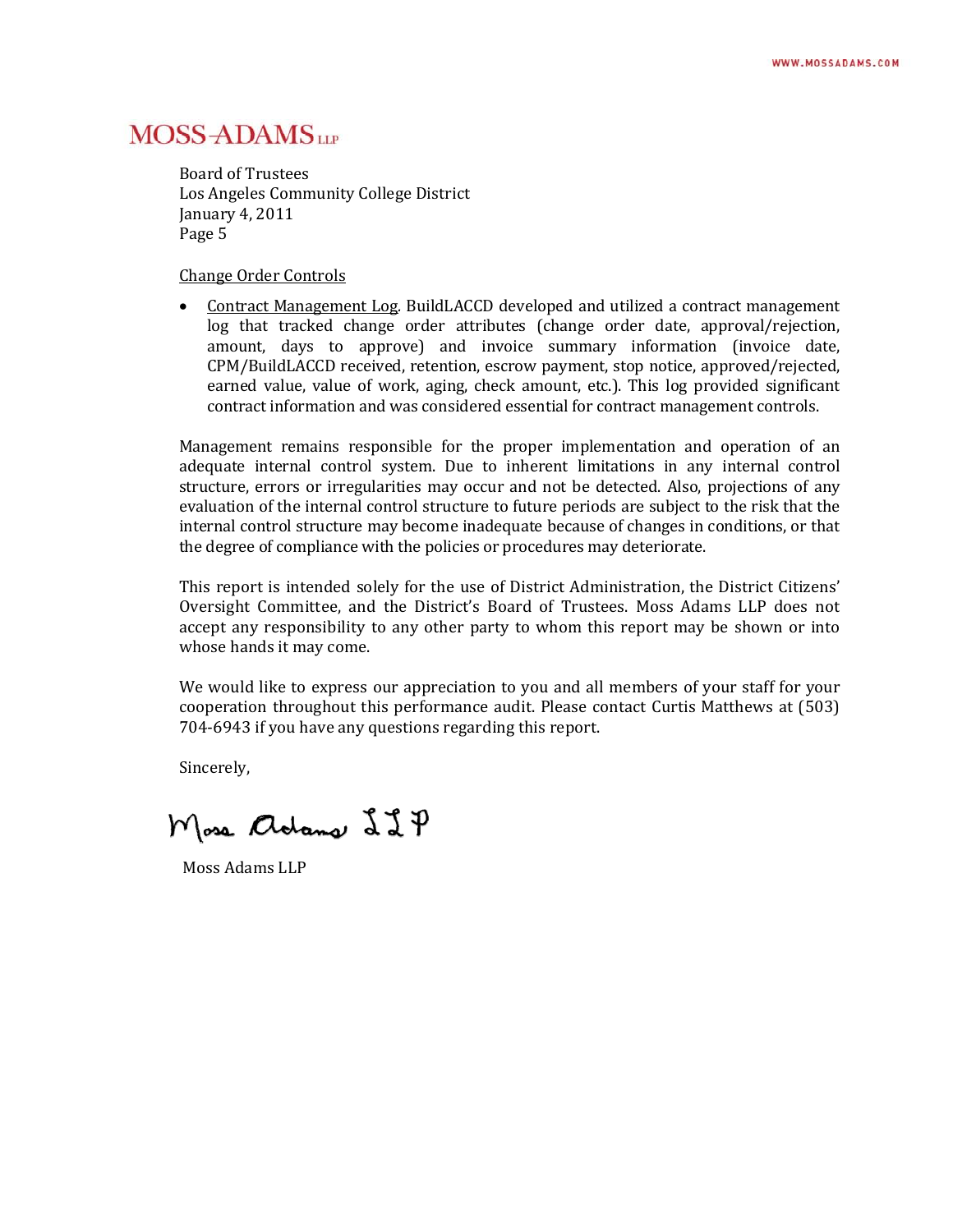

# **TABLE OF CONTENTS**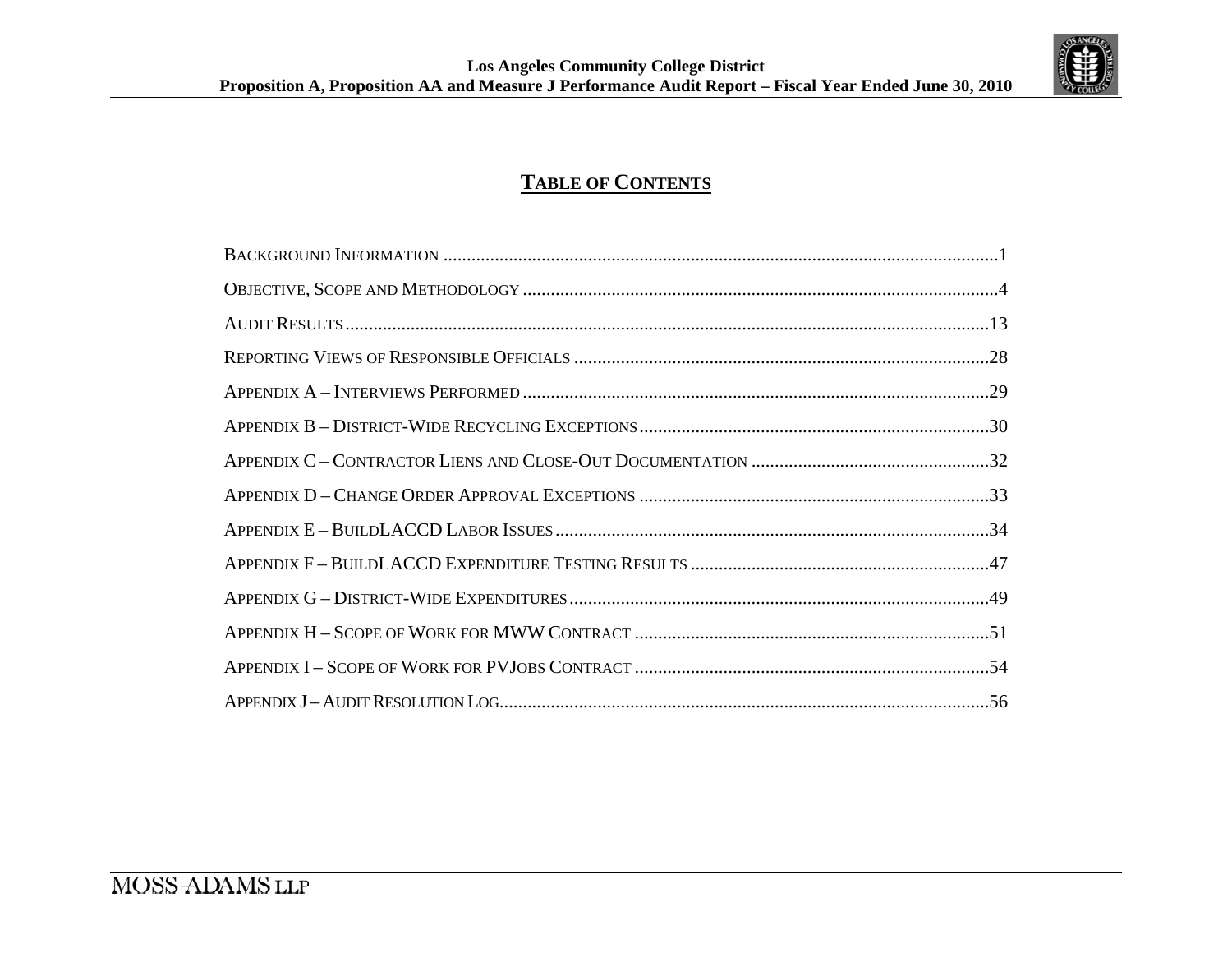

# **BACKGROUND INFORMATION**

### **Voter Approved Bond Authorization**

The Proposition A Community College Facilities Construction and Repair Bond Program was approved by voters in 2001 to provide \$1.245 billion in improvements to Los Angeles Community College District (LACCD or the District) facilities. The Proposition AA Bond was approved by voters in 2003 to provide an additional \$980 million in improvements, and the Measure J Bond was approved by voters in November 2008 to provide an additional \$3.5 billion in improvements (collectively referred to as Bond or Bonds). The total authorized Bond fund dollars are \$5.725 billion of which the District has issued \$2.650 billion as of June 30, 2010.

The Bond funds are to be used for the renovation, repair and replacement of aging educational facilities and for the construction of new facilities. Bond Programs of this size and complexity require appropriate financial processes and operational controls to ensure compliance, effectiveness, program cost, schedule, quality and efficiency goals are achieved.

In August 2001, the District Board of Trustees approved an award of the contract for Program Management services to Daniel, Mann, Johnson & Mendenhall/Jenkins/Gales & Martinez, Inc. (DMJM/JGM or the Program Manager). At the end of that contract, the program management services were recompeted and awarded to URS (Program Management Team or BuildLACCD) in March 2007.

Moss Adams was engaged to provide the required annual Bond Program performance audits for two separate three-year agreements, beginning with the fiscal year ending June 30, 2005.

Moss Adams was also engaged to perform other special audits which focused on specific areas of concern to the District. The scope of these audits was targeted on specific processes and facilities. For FY 2010, the special projects were:

- $\bullet$ Chevron Special Project
- $\bullet$ Energy Services Special Project
- $\bullet$ Assist with Drafting Cost Principles

### **California State Requirements**

A construction Bond Program performance audit is required for LACCD Proposition A, Proposition AA and Measure J construction bonds as required by California Proposition 39, the "Smaller Classes, Safer Schools and Financial Accountability Act" (Proposition 39), the California Constitution Article XIII A (State Constitution) and California Education Code Section 15272 (Education Code). These California State (State) requirements specify that the proceeds from the sale of school facilities bonds are expended only on the specific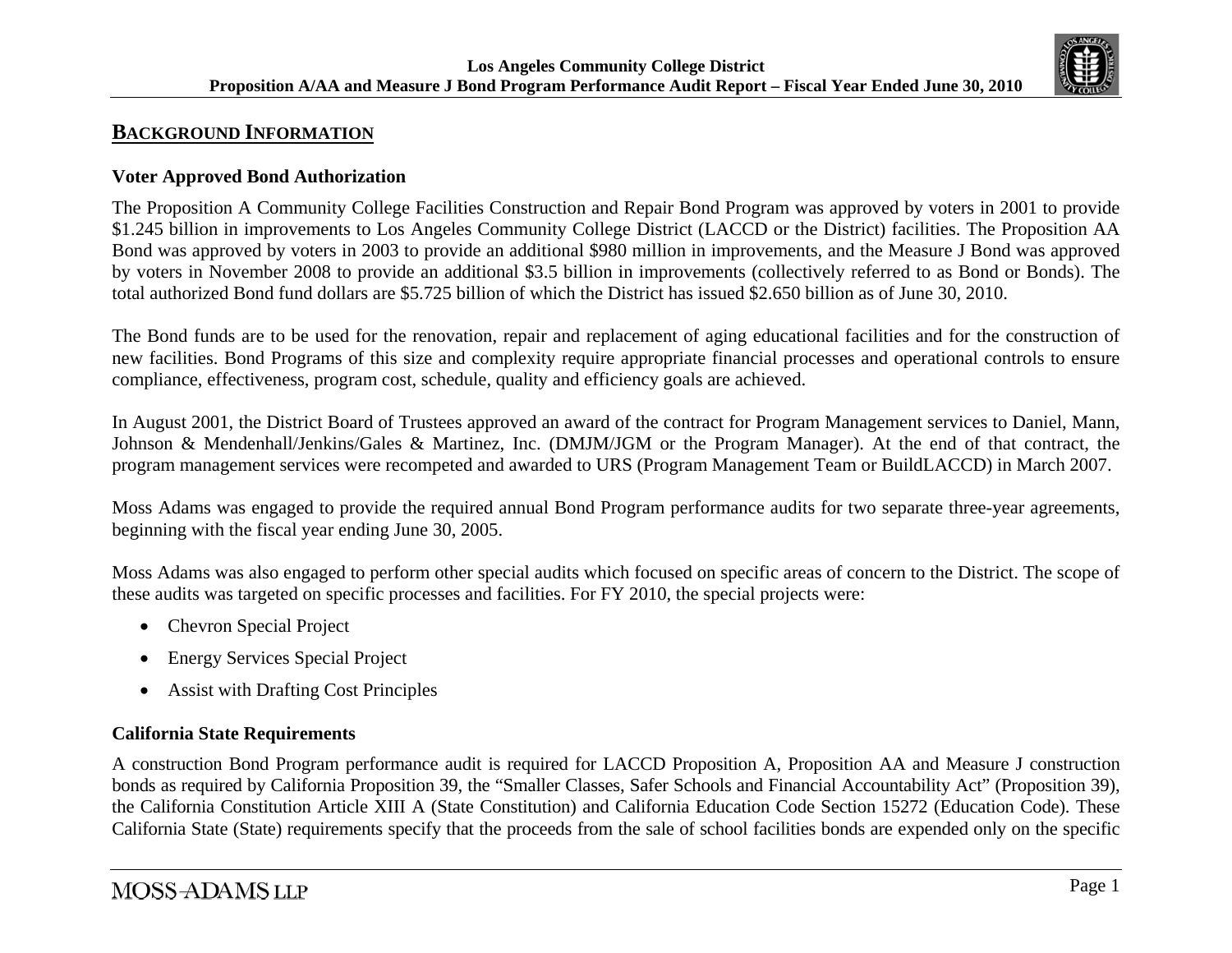

projects listed in the proposition authorizing the sale of bonds (Listed Projects). Both the State Constitution and Education Code require an annual independent performance audit to verify Bond proceeds are used on Listed Projects. An annual financial audit is also required by these rules. Finally, Senate Bill 1473, "School facilities Bond proceeds: performance audits" (SB 1473), approved by the Governor on September 23, 2010, and effective January 1, 2011, amended California Education Code to add Section 15286, which requires that the annual performance and financial audits are conducted in accordance with the Generally Accepted Government Auditing Standards (GAGAS) issued by the Comptroller General of the United States for financial and performance audits.

Proposition 39, "Smaller Classes, Safer Schools and Financial Accountability Act" (Proposition 39), was passed by the California voters on November 7, 2000. Proposition 39 amended provisions to the California Constitution and to the California Education Code. The purpose and intent of the initiative was "to implement class size reduction, to ensure that our children learn in a secure and safe environment, and to ensure that school districts are accountable for prudent and responsible spending for school facilities." It provided for the following amendments to the California Constitution and California Education Code.

- a) "To provide an exception to the limitation on ad valorem property taxes and the two-third vote requirements to allow school districts, community college districts, and county offices of education to equip our schools for the 21st Century, to provide our children with smaller classes, and to ensure our children's safety by repairing, building, furnishing and equipping school facilities;
- b) "To require school district boards, community college boards, and county offices of education to evaluate safety, class size reduction, and information technology needs in developing a list of specific projects to present to the voters;
- c) "To ensure that before they vote, voters will be given a list of specific projects their bond money will be used for;
- d) "To require an annual, independent financial audit of the proceeds from the sale of the school facilities bonds until all of the proceeds have been expended for the specified school facilities projects; and
- e) "To ensure that the proceeds from the sale of school facilities bonds are used for specified school facilities projects only, and not for teacher and administrator salaries and other school operating expenses, by requiring an annual independent performance audit to ensure that the funds have been expended on specific projects only."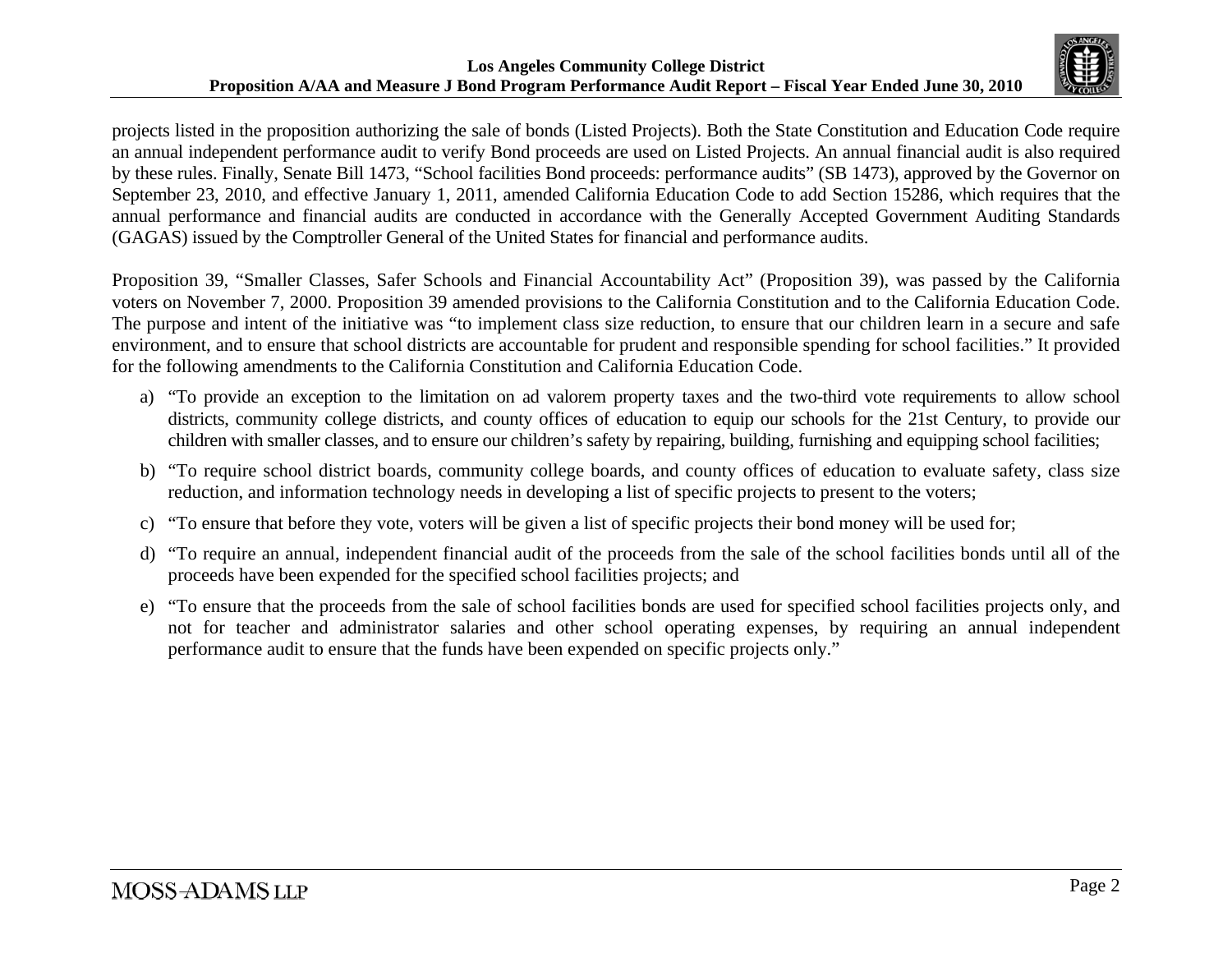

### **Changes for FY 2010**

On March 10, 2010, the District's Bond Counsel (Fulbright & Jaworski L.L.P.) issued a memo entitled "Recommendations to Insure Compliance with Proposition 39." This memo included a number of recommendations regarding the allowability and reasonableness of certain Bond Program expenditures. In response to this memo, several steps were taken by the District as follows:

- a) The District had meetings with Bond Counsel to clarify the issues discussed in the memo. These meetings involved the District's Performance Auditors, Moss Adams LLP.
- b) Bond Counsel provided the information that was utilized in the formulation of the memo. Moss Adams considered this information during its testing of FY 2010 Bond Program expenditures.
- c) The District took steps to reduce the scope of certain contracts with vendors that involved activities that were discussed in Bond Counsel's memo. The scope reductions were intended to address the Bond Counsel's concerns by discontinuing certain activities that the Bond Counsel believed to present a risk of noncompliance with Proposition 39. On May 26, 2010, the Board of Trustees approved scope reductions to the contracts for MWW Group and MBI Media. On June 30, 2010, the scope of the MBI Media contract was further reduced.
- d) The District took steps to eliminate positions at BuildLACCD that were considered to be at risk of performing activities that were noncompliant with the Cost Principles. On May 28, 2010, 11 positions were terminated because the positions were deemed to perform noncompliant (a) grant writing, (b) excessive outreach, (c) development of curricula and (d) public relations.
- e) The District developed a set of Cost Principles for use in defining allowability and reasonableness of specific costs and to provide a framework for making decisions about costs that are not specifically discussed in the Cost Principles. The Cost Principles were delivered to the Board of Trustees on August 25, 2010. The Cost Principles document was not in existence during FY 2010. Therefore, the parties involved in management of Bond Program expenditures did not have these definitions available when making decisions during the year with regard to whether an expenditure would meet the Cost Principle requirements for allowability, allocability and reasonableness. The Cost Principles have been accepted by the District and are considered to be criteria for evaluating Bond Program compliance. These Cost Principles have been used to assess the compliance of FY 2010 costs as discussed in the Objective, Scope and Methodology section of this report.
- f) On September 16, 2010, Bond Counsel issued a memo entitled "Inquiry Concerning Obligations Under Prop 39." This addressed the issue of "…whether a California community college district has any obligation to restore or reimburse its Building Fund in the event that it determines certain past expenditures might not have been qualified for payment with bond proceeds under the terms of Proposition 39…" The conclusion stated "We conclude that nothing in the terms of Proposition 39 requires such action."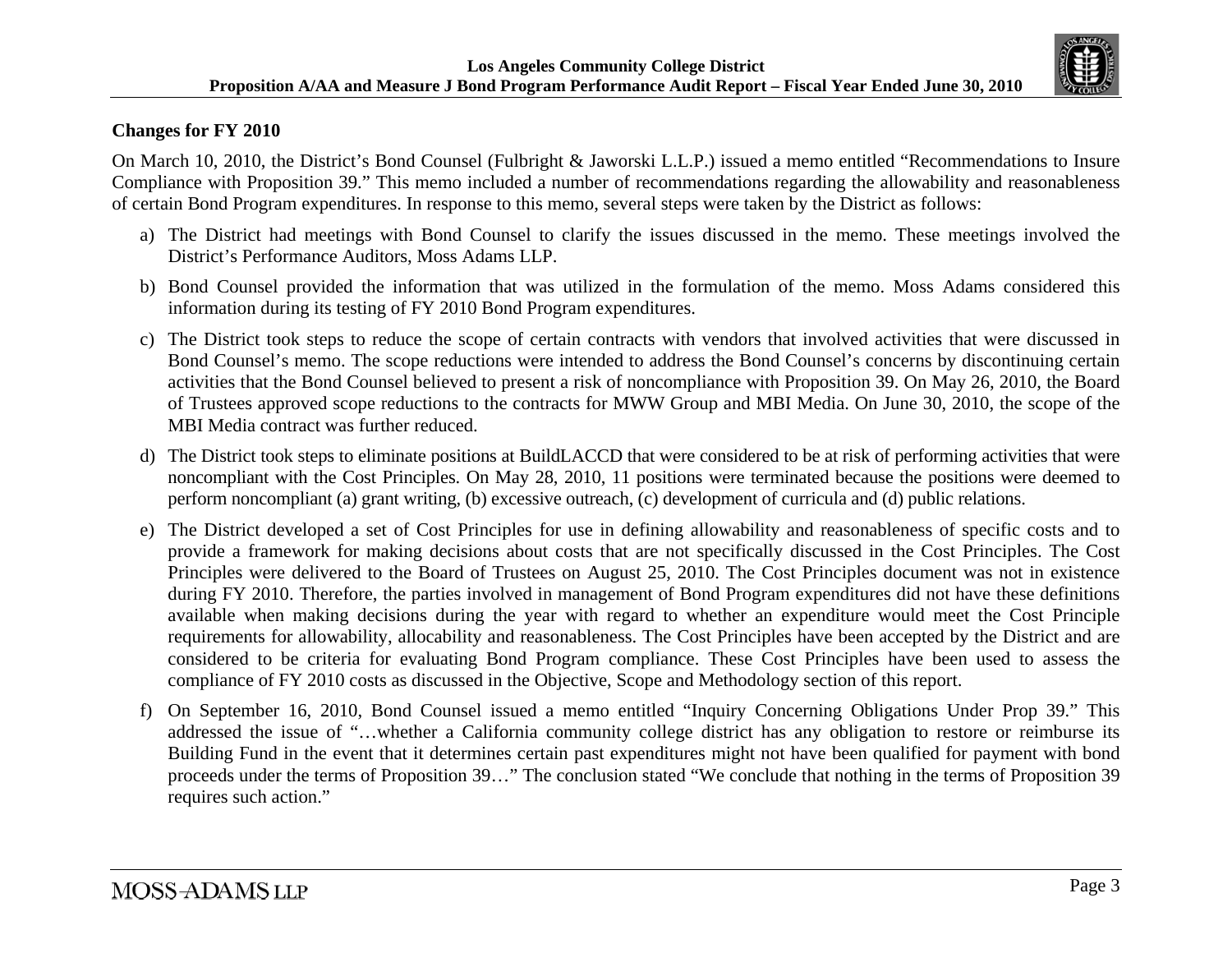

# **OBJECTIVE, SCOPE AND METHODOLOGY**

The primary objective of this performance audit was to verify that LACCD was compliant with Proposition 39, which required that Bond proceeds be used for specified school-facilities-based projects only. This performance audit included analysis of District Bond Program controls including those related to the District's Cost Principles. Because the District's Cost Principles were put in place after the end of Fiscal Year 2010, we assessed Cost Principles application in Fiscal Year 2010 to analyze the implementation process and controls needs for future year implementation requirements. Identified issues are specified in this report. The District created the Proposition A, Proposition AA and Measure J Bond funds under Proposition 39 and as such, was required to expend these funds only on specific projects that were authorized with the sale of these bonds (Listed Projects), and not for school operating expenses for the District FY 2010. FY 2010 Bond Program expenditures were as follows:

| <b>Proposition/Measure</b> | <b>Amount Expended*</b> |
|----------------------------|-------------------------|
| Proposition A              | \$100,210,171           |
| Proposition AA             | 172,021,801             |
| Measure J                  | 406,030,334             |
| <b>Total</b>               | \$678,262,306           |

\*Please note that the amount shown as expended is prior to potential external audit adjustments because the FY 2010 financial audit was not complete as of the date of completion of field work for this performance audit.

We conducted this construction Bond Program performance audit in accordance with GAGAS. As required by GAGAS, we planned and performed the audit to obtain sufficient, appropriate evidence to provide a reasonable basis for our findings and conclusions based on our audit objective. The evidence obtained provided a reasonable basis for our findings and conclusions based on our audit objective. Because GAGAS performance audit procedures require reasonable assurance, and these audit procedures did not require detailed examination of all transactions and activities, there is a risk that compliance errors, fraud or illegal acts may exist and not be detected by us.

Management remains responsible for the proper implementation and operation of an adequate internal control system. Due to inherent limitations in any internal control structure, errors or irregularities may occur and not be detected. Also, projections of any evaluation of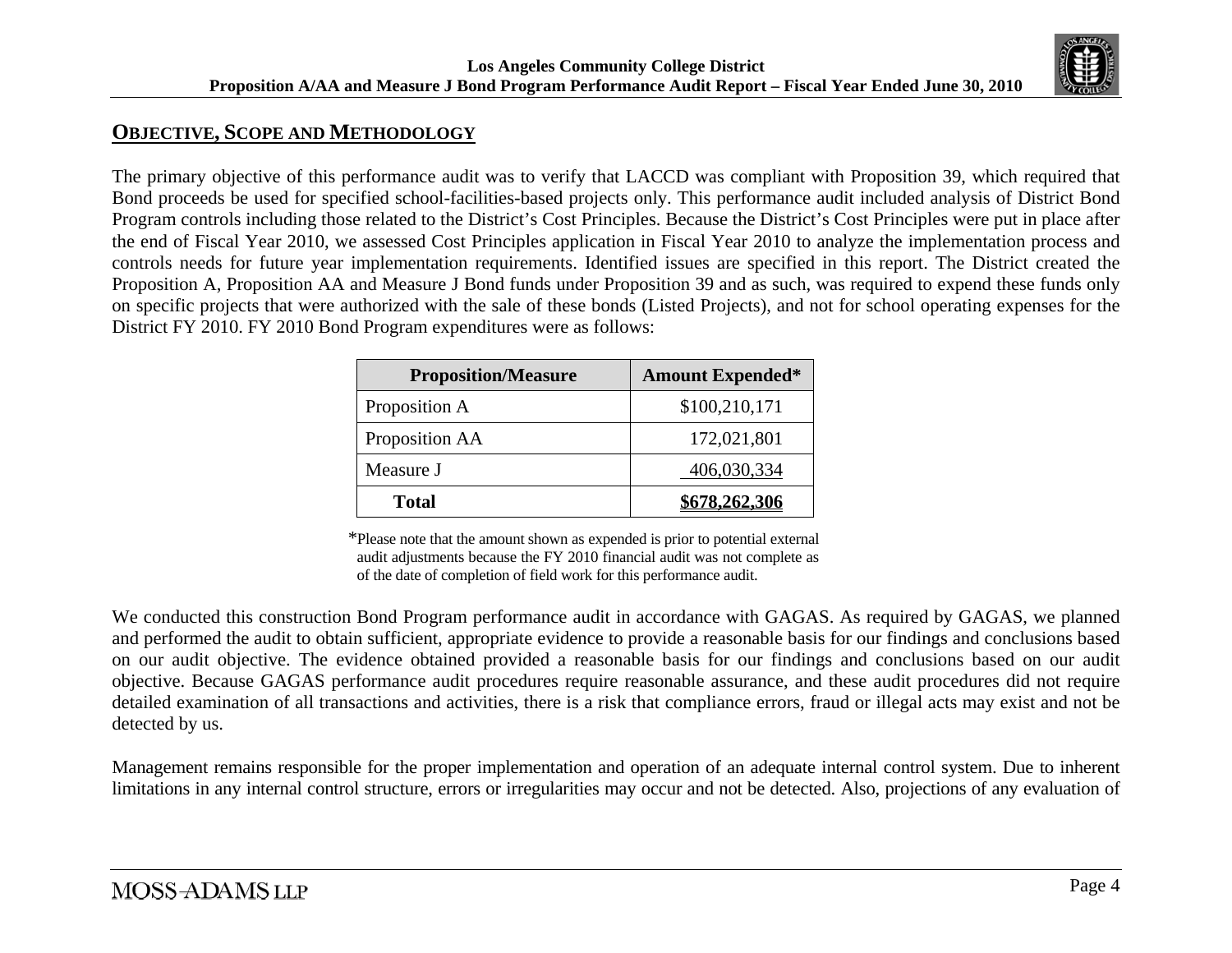

the internal control structure to future periods are subject to the risk that the internal control structure may become inadequate because of changes in conditions, or that the degree of compliance with the policies or procedures may deteriorate.

We were not engaged to and did not perform an audit, the objective of which would be the expression of an opinion on specified elements, accounts, or items. Accordingly, we do not express such an opinion. Had we performed the additional procedures, other matters might have come to our attention that would have been reported to you.

### **To achieve the performance audit objective, we assessed Bond Program risks, controls design, controls operation and tested expenditures for compliance. The performance audit methodology applied included the following:**

### **Program Risk and Controls Design Assessment**

We observed evidence and conducted interviews to assess the effectiveness of the design of internal controls over the Bond Program expenditure process. We interviewed District and Bond Program personnel and analyzed key documentation to assess the design of controls over Bond expenditures, including review, authorization and oversight of the District's Implementation Plan list of projects, contracts executed, accounting for Bond proceeds issued, and payments made and recorded for Fiscal Year 2010. The documents analyzed to assess Bond Program risk and controls design included:

- $\bullet$ Proposition A, Proposition AA and Measure J Bond language and Project Lists
- $\bullet$ The District's Master Plan
- $\bullet$ District Board of Trustees (Board) Meetings Agendas and Minutes
- $\bullet$ Applicable Construction Program contract documentation
- $\bullet$ Accounting for Bond Program proceeds and expenditures taken from the District's books and records
- $\bullet$ District Citizens' Oversight Committee (DCOC) Meeting Minutes
- $\bullet$ Relevant policies, procedures, reports and key correspondence

## **Review of Bond Program Controls Operation and Expenditures Compliance**

The analysis compared Bond Program activities and results to voter materials and funding source requirements for Proposition A, Proposition AA and Measure J. We evaluated selected Bond Program financial records and expenditure cost support to verify that funds were used for approved Bond Program purposes. In accomplishing this work, we reviewed Bond Program accounting records, contracts, purchase orders, invoices, payment records, and other documentation of current expenditures as needed to determine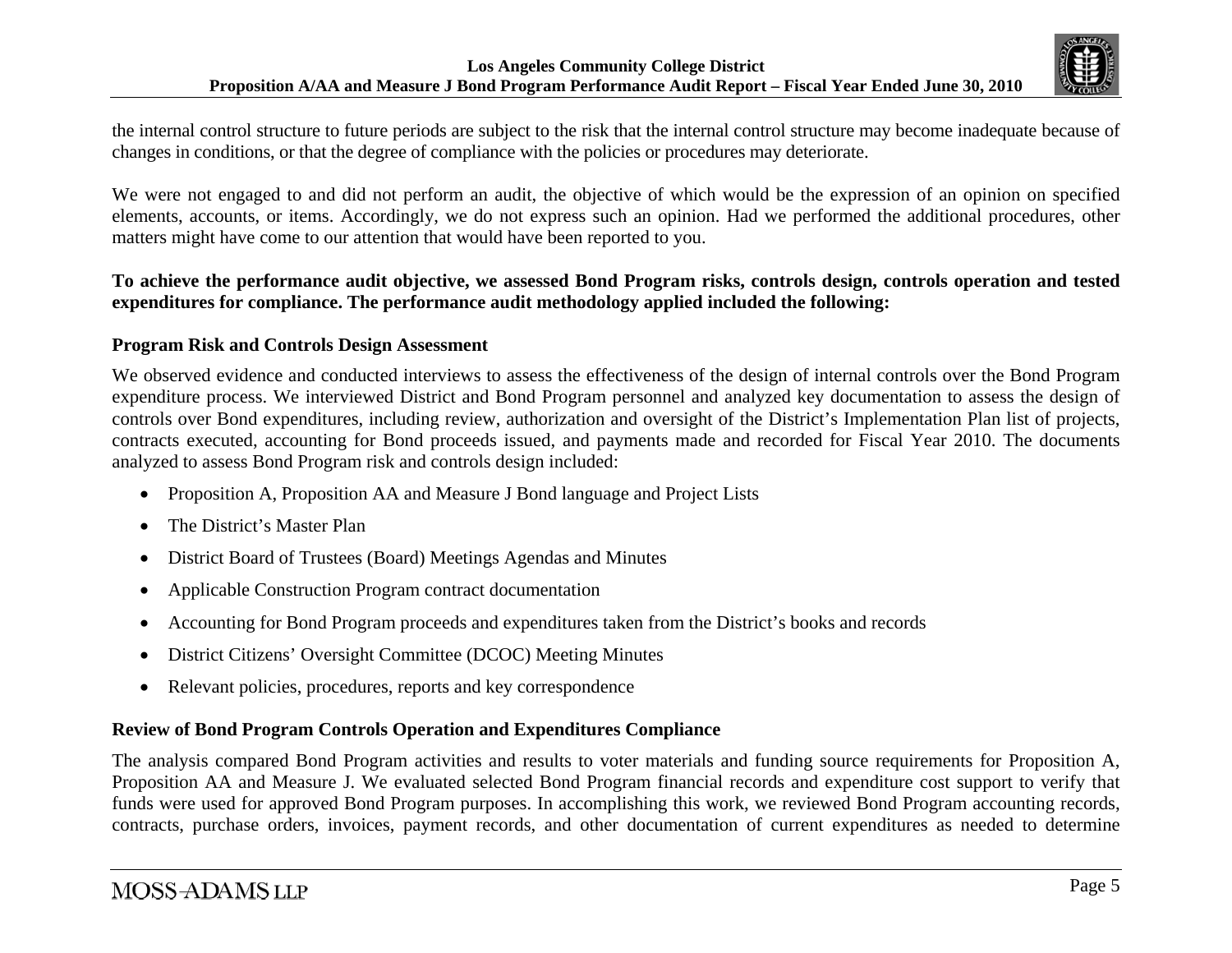

whether the funds were being used for Bond Program purposes. We selected a representative sample of expenditures and supporting documentation to validate the performance of internal controls for the total Bond Program funds expended. In accomplishing these procedures, we:

- Documented the use of Bond Program funds and segregation of these funds for Bond Program purposes.
- $\bullet$ Traced Bond funds received by the District and reconciled amounts received with amounts expended.
- $\bullet$ Verified that these funds had not been expended for non-Bond Program purposes.
- $\bullet$  Performed a walkthrough of the Bond funds expenditure cycle and sampled supporting documentation for expenditures and cost controls performance.
- $\bullet$  Tested whether Bond Program expenditures were compliant with Bond Program purposes and were made in accordance with ballot language, the project list approved by voters, Bond stipulations and contract terms.
- $\bullet$  Expenditure testing also addressed controls related to the LACCD Cost Principles for purposes of identifying areas of needed control improvements. Cost Principles application issues, processes and control improvements have been specified.

We performed a walkthrough of the Bond expenditure cycle and sampled supporting documentation for 1,184 expenditures totaling \$315,744,460 (47%) of the total \$678,262,306 of Proposition A, AA and Measure J funds expended between July 1, 2009, and June 30, 2010. Expenditures reviewed in this report are from the Bond Program books and records maintained by the Program Management Team (PMT) and are subject to completion of the District's financial audit.

In addition to evaluating compliance with the State Constitution, the Education Code and Proposition 39, we evaluated the effectiveness and efficiency of Bond Program internal controls. The results of this evaluation in this report are provided so that those charged with governance and oversight could use the information to improve program performance and operations, to increase program effectiveness and efficiency, to facilitate decision making by Management, to oversee or initiate corrective action, and to contribute to public accountability. District control processes to review and approve Contractor cost charges were analyzed. Interviews were conducted to help ensure accurate understanding of events and circumstances surrounding contract compliance practices. Transaction flow and cost control processes were covered during these interviews. District practices were documented, and testing was conducted in conjunction with interviews to evaluate the events and circumstances surrounding the validation of contract billings compliance practices. The following areas were covered by these performance audit procedures.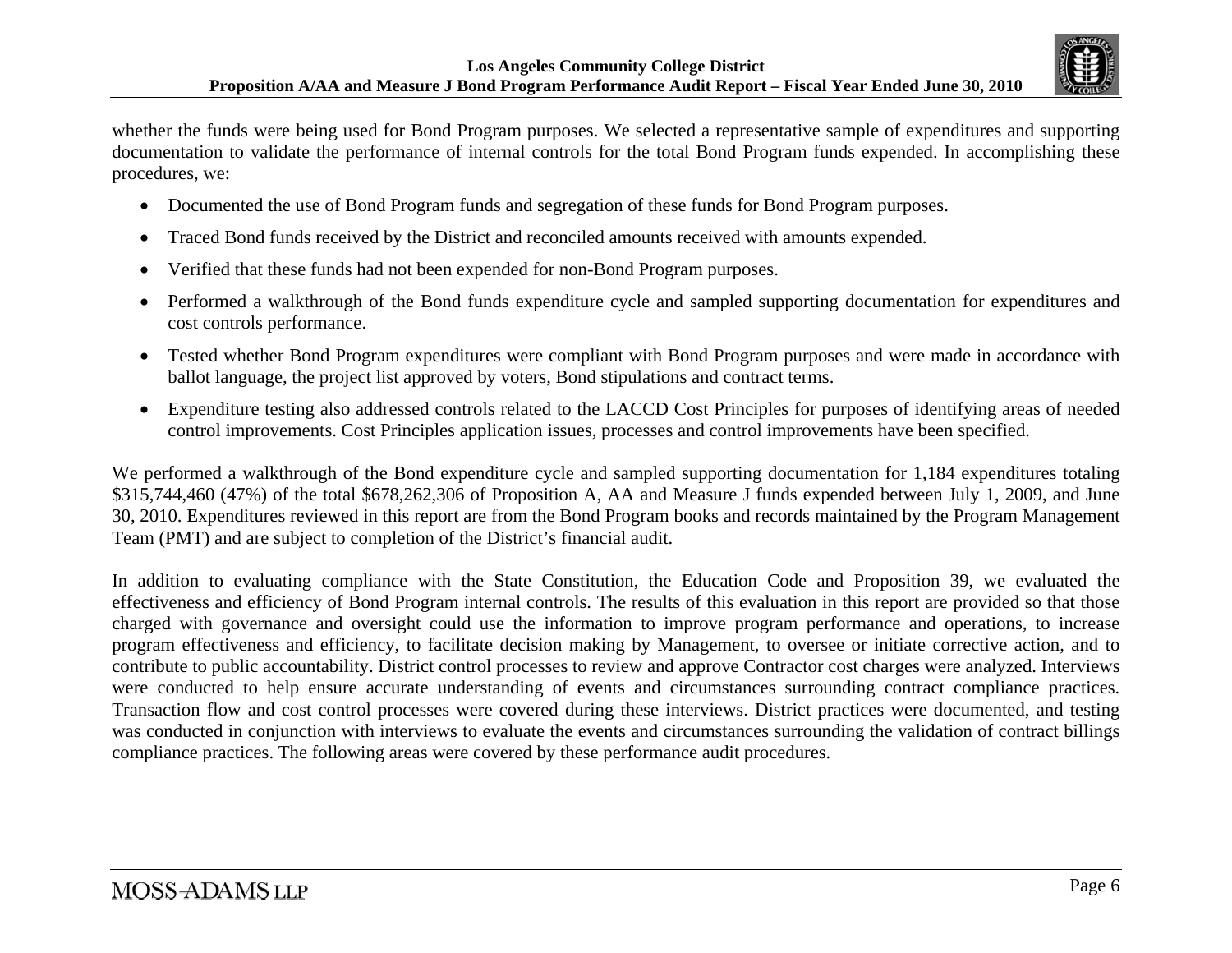

#### oExpenditure Controls and Contract Compliance Testing

Selected contracts were reviewed to gain an understanding of allowable charges and reimbursable costs. Guaranteed maximum price, time and materials and other cost plus contracts were given specific focus and attention. Processes to review and approve contractor charges were analyzed to prevent excessive charges and overpayments, and payment applications were reviewed to assess the adequacy of supporting documentation. We also reviewed the field methods used to validate progress and percent complete.

#### oFacilities Master Planning and Prioritization

We reviewed the reconciliation of actual projects for which Bond funds were expended to projects approved by the Board. We analyzed the reconciliation of projects approved by the Board to projects on the approved Facilities Master Plan. We reviewed the reconciliation of the Facilities Master Plan on the approved Listed Projects for Proposition 39 Bond Measures Proposition A, Proposition AA and Measure J. We followed up on any unreconciled items and reported any expenditure or items in the Facilities Master Plan that did not reconcile to approved Bond Funds and Listed Projects.

#### oProcurement Controls and Contract Administration

Procurement controls were evaluated for application of competitive and fair subcontracting practices that prevent excessive expenditures. We conducted interviews and reviewed relevant policies, example bids, and contractor selection files. We selected a sample of subcontracts and identified controls in place with College Project Managers (CPM) to apply competitive subcontracting practices. We documented observed noncompliance with applicable policies and procedures, if any.

We evaluated controls designed to integrate procurement processes with controls that prevent and/or detect excessive materials costs. Materials processes and activities reviewed include the following:

- oWe evaluated use of the schedule and project status for materials orders.
- oWe evaluated finance purchase order review and approval.
- oWe evaluated reconciliation between schedule of values, installations and amounts billed.
- oWe evaluated inbound quality inspection and work performance/delivery confirmation.
- oWe evaluated material receipt reconciliation to purchase order and invoice prior to payment.
- oWe evaluated whether job sites were secure for materials received.
- oWe evaluated materials storage, controls and inventory counting requirements.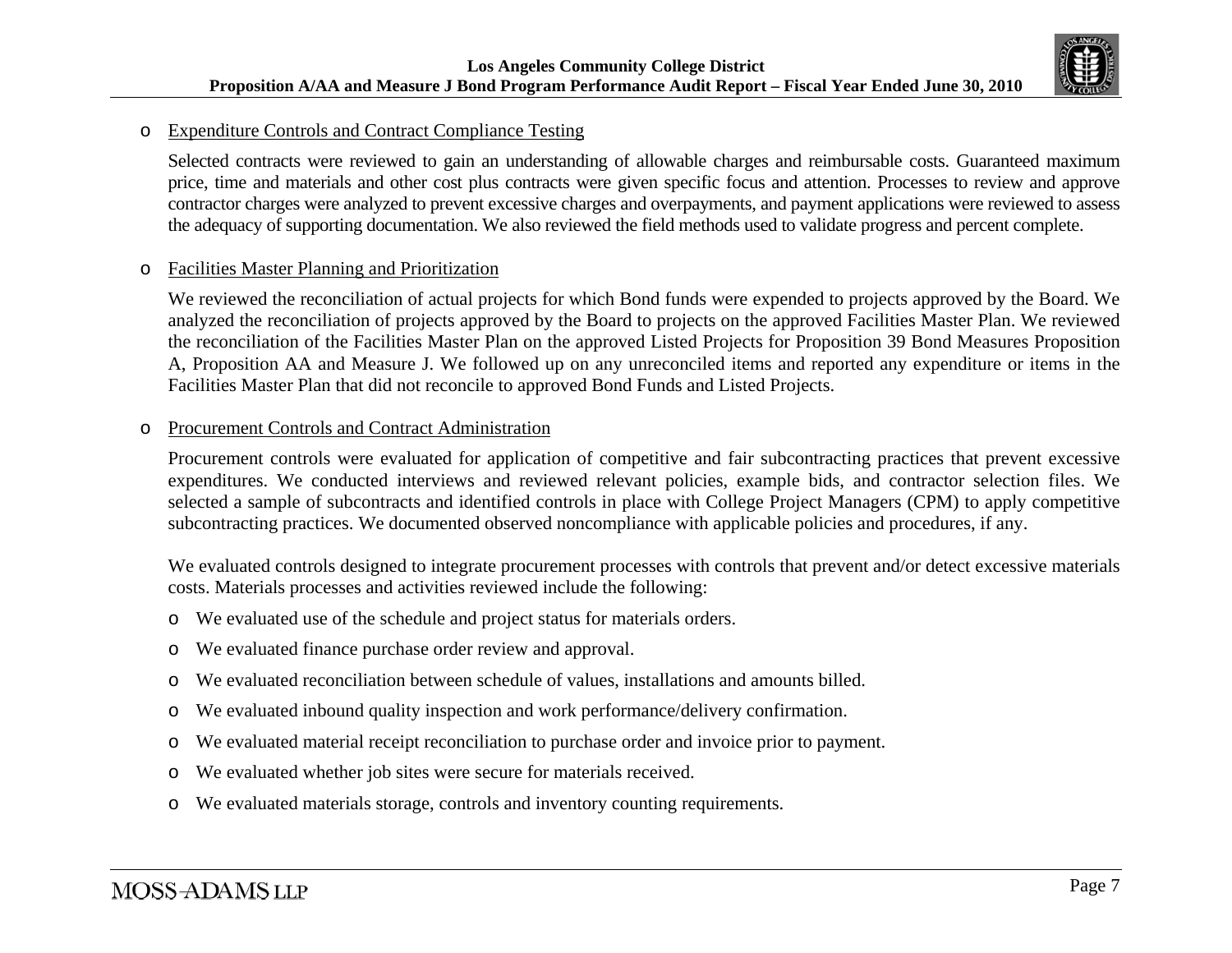

#### oContractor Liens, Stop Notices, Claims and Close-Out Administration

We reviewed the District's project close-out process to obtain lien releases, prevent claims and address other close-out issues. Agreements with the general contractor and subcontractors were reviewed for warranties, operator instructions, permits, certificates and as-built drawings. We reviewed the agreements for procedures to clearly identify the parameters for contractor performance. This included review of the criteria for all relevant parties to determine whether a project was complete. We evaluated the processes to verify full and complete release of contractor liens and any other claims prior to final payment. We compared the District's close-out procedures to best practices. Close-out compliance was evaluated through interviews, observation and testing for selected projects.

This analysis included review of:

- oSubstantial completion requirements
- oInspection and close-out requirements
- oClose-out checklists
- oPolicies and practices for release of retention
- oProper application of Stop Notices and lien releases
- oContract terms and conditions
- oInteraction with Division of the State Architect (DSA) for project close-out
- oEquipment and systems training

#### oCost, Schedule and Budgetary Management

This analysis covered current, accurate, and complete measurement and management of costs, schedules and budgets. This included analysis of the controls in place, both at the CPM and PMT levels, to reduce the likelihood of projects not meeting schedule and budgetary requirements, and review of the District-level controls to oversee CPM and PMT schedule and budgetary controls implementation.

oChange Order Controls

> Controls and activities to manage change orders were evaluated. Contracts were reviewed to gain an understanding of allowable charges and reimbursable costs related to change orders. Policies and procedures covering the review and approval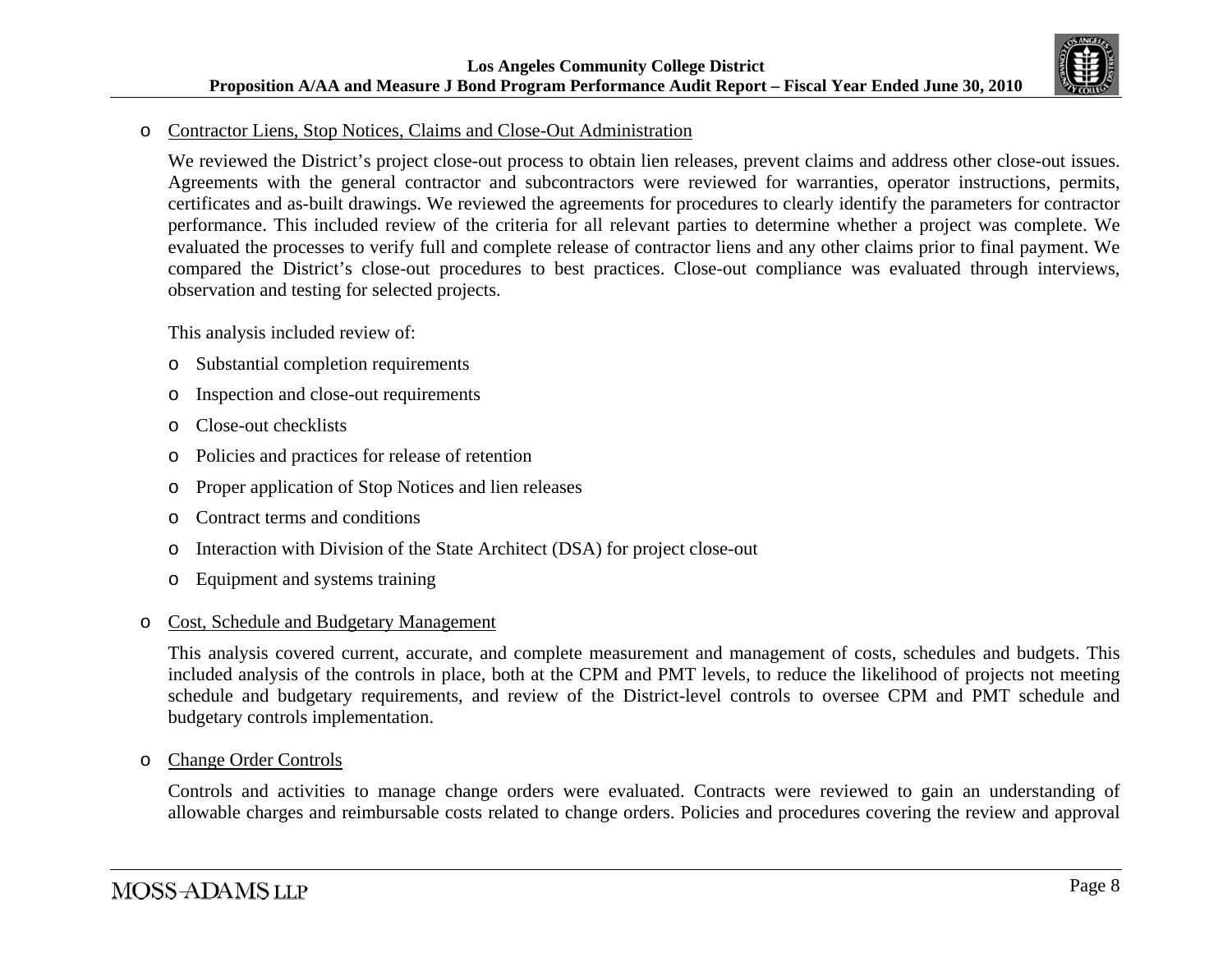

of contractor change orders were analyzed to identify potential exposure. We reviewed policies and procedures at both the CPM and PMT levels to verify documentation existed prior to approval of change orders and that required approvals were applied. Selected change orders were tested for duplicated work scope and compliance with Proposition 39 requirements.

#### oDistrict Citizens' Oversight Committee Compliance

DCOC compliance with Proposition 39 requirements was reviewed. Specific focus and attention was given to DCOC reporting requirements implementation.

#### **Expenditure Testing Methodology**

We compared the total claimed expenditures for FY 2010 to BuildLACCD's Project Non-Labor Detail Report and reconciled the expenditures to the project status report. Individual items selected for review were traced to the project non-labor status report. We verified funds were used for approved Bond Program purposes as set forth in the ballot measure and Bond documents. We applied the District's Cost Principles when assessing the allowability and reasonableness of sampled transactions.

Our sample selection for testing was determined by stratifying the District/BuildLACCD general ledger and making a judgmental selection of expenditures. Additionally, we judgmentally reviewed large-dollar journal entries greater than \$50,000, BuildLACCD labor hour and expense transactions and District-wide transactions. We obtained a total sample of 1,184 FY 2010 Proposition A, AA and Measure J expenditures for testing. Documentation sampled included check requests, journal entries, invoices and other documentation. Because judgmental sampling was utilized, results cannot be extrapolated to the entire population.

We traced the sampled items to vendor/payee accounts payable files and examined supporting data, such as:

- oContracts and/or purchase orders
- o LACCD's Board of Trustees minutes of facilities planning and development actions regarding contract authorizations and ratifications
- oContractor payment requests
- oContractor payment certification
- oDetailed schedule of values
- oRelease of claims (conditional and unconditional, as applicable)
- oVendor invoices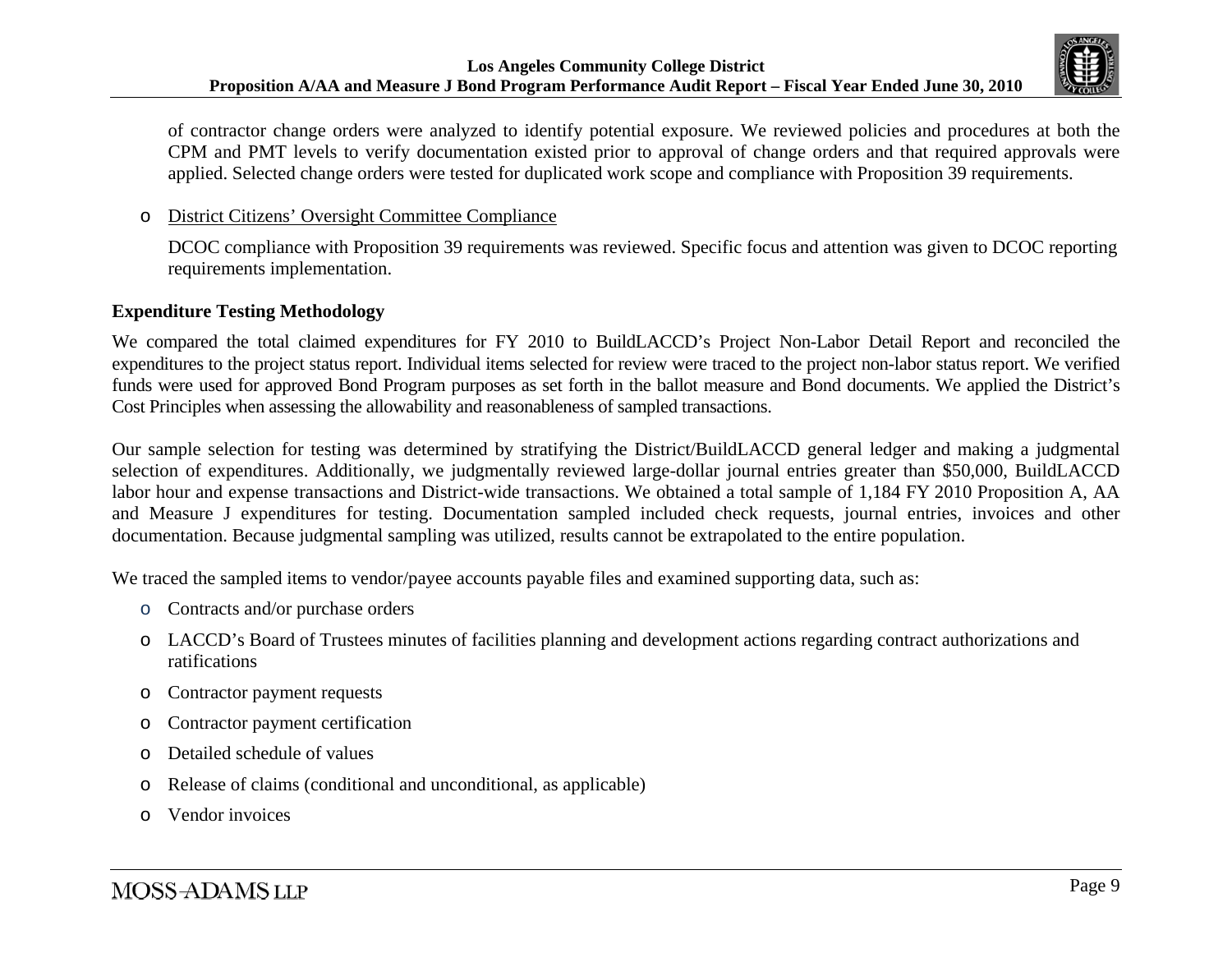

- oSchedules of contract-approved billing rates and/or prevailing wages (as applicable)
- oInvoice payment checklists
- oInvoice payment approval
- oJournal entries
- oOther supporting data

The sampled transactions were verified for the following:

- oExpenditure compliance with contracts and Bond requirements
- oProper completion of the payment checklists and other forms required by contractors/vendors for submission of payment requests
- oEvidence of approval for contract/purchase order by Board of Trustees
- oEvidence of review/approval by General Counsel (where applicable)
- o Evidence of approval for payment by the CPM, Inspector, Design Consultant (Architect), BuildLACCD PMT, and District representative
- oEvidence that the contract/purchase order was the result of competitive bidding, or proper justification if not based on competition
- oExpenditures were tested against the criteria for allowability and reasonableness contained in the Cost Principles
- oExpenditures were tested against the criteria for allowability contained in Article XIII A of the California Constitution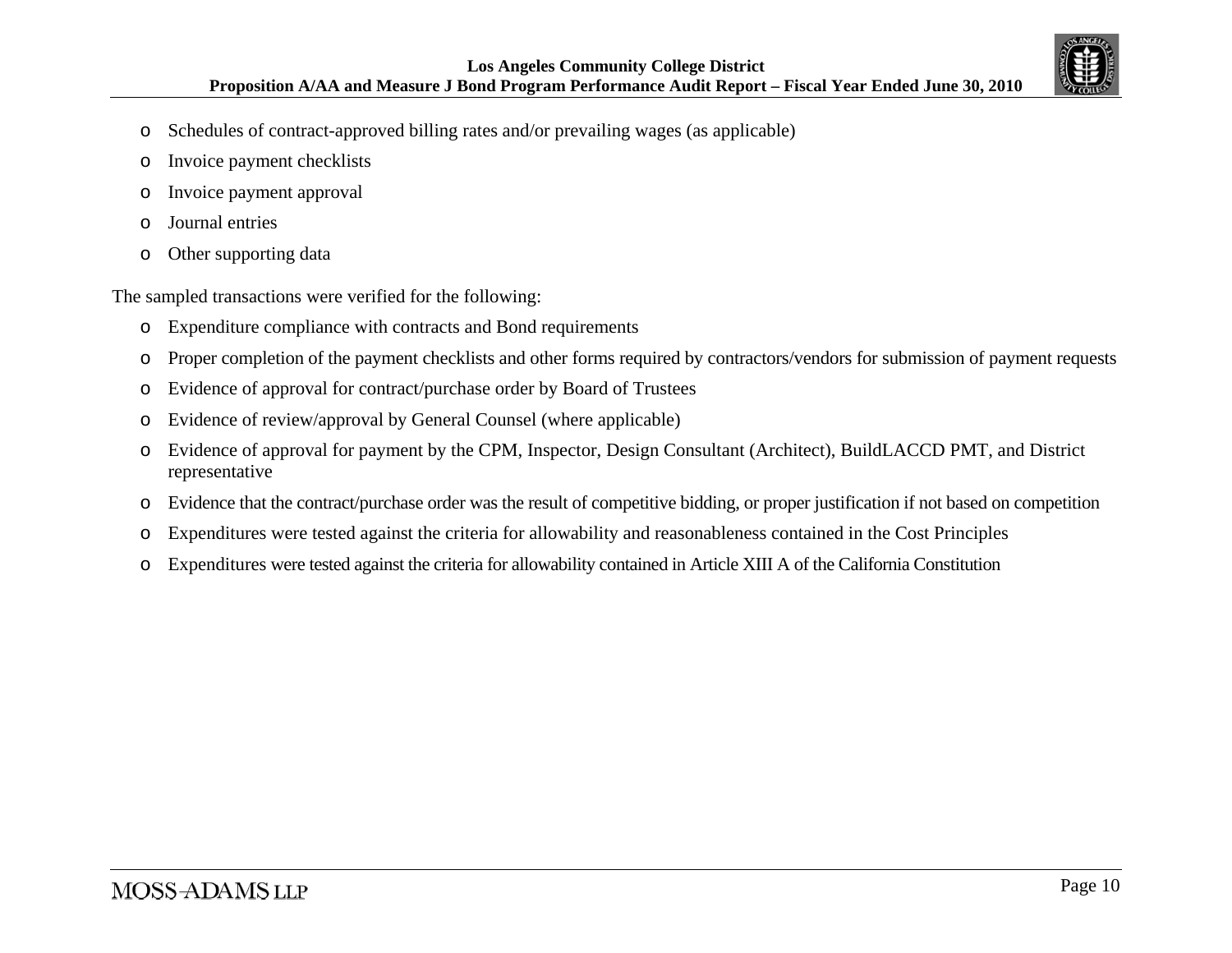

#### **Cost Exception Impact Analysis Methodology**

Since not all transactions were tested in the performance audit, we performed analysis to summarize the following:

### **Proposition 39/State Constitution Article XIII A Analysis**

We performed analysis to summarize the likely maximum impact of cost exceptions identified during our performance audit. Likely maximum cost exception exposure is referred to as Maximum Noncompliance Exposure in this report.

#### $\bullet$ **Cost Principles Analysis**

We performed analysis to identify recommended processes and controls for future adherence to the recently adopted Cost Principles. We have treated variations from the Cost Principles, adopted following the conclusion of FY 2010, as though they comprised exceptions for FY 2010. However, we have not performed a "worst case" analysis of those expenditures because the Cost Principles were not in effect during FY 2010.

As discussed in the Expenditure Testing Methodology section above, sampling performed to determine compliance with Article XIII A was judgmental rather than statistical. Therefore, exceptions identified cannot be projected using statistical methods. However, we have provided Rough Order of Magnitude (ROM) analysis of the maximum likely impact of cost exceptions identified. The ROM impact analysis is expected to be in excess of the actual impact if the entire population of transactions had been reviewed. This is due to the fact that during the judgmental sampling process, high-risk transactions were identified and selected for testing. Because of this, the rate of exception for the sampled items should be significantly higher than rate of exception for the population as a whole. Therefore, this impact analysis depicts the maximum expected impact of exceptions in the population.

The maximum noncompliance exposure is based on our analysis of performance audit sample exceptions and information provided to us to document those exceptions. This analysis considered the nature of exceptions observed, and percentage of exceptions found in our sample, and conservatively applied the information provided to us to identify the apparent maximum possible of observed dollar error impact in FY 2010. This information is provided to indicate perspective on the potential impact of the identified exceptions on the population of expenditures subject to this performance audit. The impact analysis methodology utilized was based on the type of exception or issue observed as follows: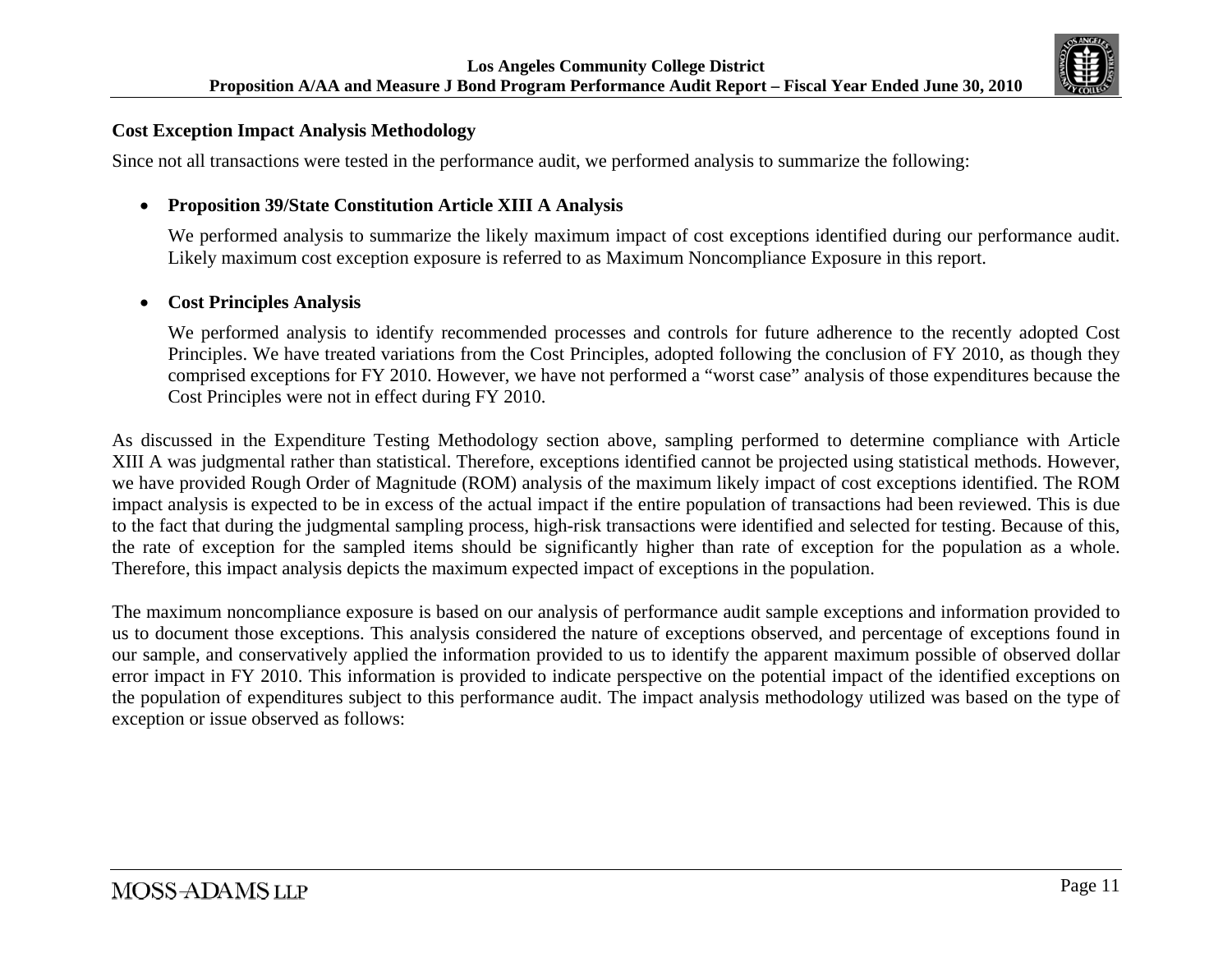

| Area                                   | <b>Method of Determining Maximum Noncompliance Exposure</b>                                                                                                                                                                                                            |  |
|----------------------------------------|------------------------------------------------------------------------------------------------------------------------------------------------------------------------------------------------------------------------------------------------------------------------|--|
| District-Wide<br>Article XIII A Issues | We tested 2.48 percent of the population of District-wide transactions. Noncompliance exceptions<br>were found related to Article XIII A compliance. We computed the Maximum Noncompliance<br>Exposure by applying the ratio of sampled costs to the total population. |  |

## **Control Testing Methodology**

Controls in the areas of expenditures, facilities master planning and prioritization, procurement and contract administration, contractor close-out procedures, cost schedule and budgetary management and change order processing were evaluated through a combination of interviews and sampling of relevant documents to ascertain whether the controls in these areas were sufficient. Samples were selected by applying judgmental sampling to relevant populations of contracts, change orders and other documents.

- o Interviews
	- o We interviewed key personnel responsible for administering the Bond Program, including senior management and staff from the District and Bond Program Management Team responsible for overseeing the work associated with the Bond Program. The individuals interviewed are listed in Appendix A of this report.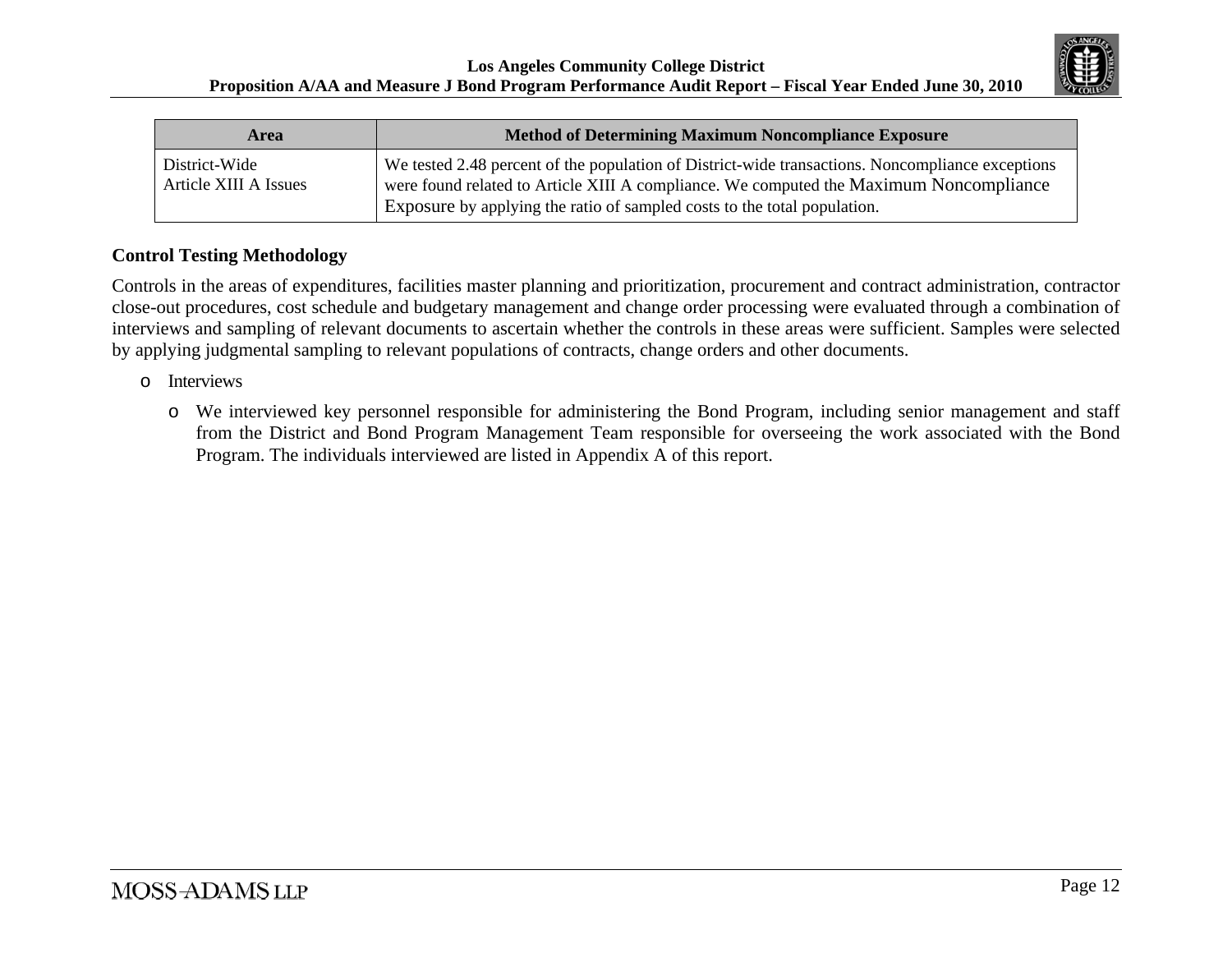

# **AUDIT RESULTS**

Exceptions to Article XIII A and opportunities for future compliance with the Cost Principles resulting from compliance and internal controls testing are presented as follows:

### **1. Noncompliance with Article XIII A of the California Constitution**

The performance audit procedures applied provided reasonable assurance, in accordance with GAGAS that the Fiscal Year ended June 30, 2010, Bond proceeds were expended on the projects listed with Proposition A, Proposition AA and Measure J which authorized the sale of the Bonds and were compliant with the Article XIII A of the California Constitution except as follows:

| <b>Exception</b>                                           | <b>Noncompliant</b><br><b>Cost Amount</b> | <b>Maximum</b><br>Noncompliance<br>Exposure $(1)$ |
|------------------------------------------------------------|-------------------------------------------|---------------------------------------------------|
| District-wide Expenses                                     | \$13,272                                  | \$535,161                                         |
| FY 2010 Total Bond Program Expenditures                    | \$678,262,306                             |                                                   |
| <b>Maximum Noncompliance Percent of Total Expenditures</b> | 0.08%                                     |                                                   |

<sup>(1)</sup> The maximum noncompliance exposure is based on our analysis of performance audit sample exceptions and information provided to us to document those exceptions. This analysis considered the nature of exceptions observed, and percentage of exceptions found in our sample, and conservatively applied the information provided to us to identify the apparent maximum possible of observed dollar error impact in Fiscal Year ended June 30, 2010. This information is provided to indicate perspective on the potential impact of the identified exceptions on the population of expenditures subject to this performance audit.

**Criteria:** Article XIII A, Section 1(b)(3) of the California Constitution was used to determine allowability of sampled Districtwide charges. Article XIII A prohibits the use of Bond funds for College and District operational expenditures and for projects that are not approved for use of Bond funds.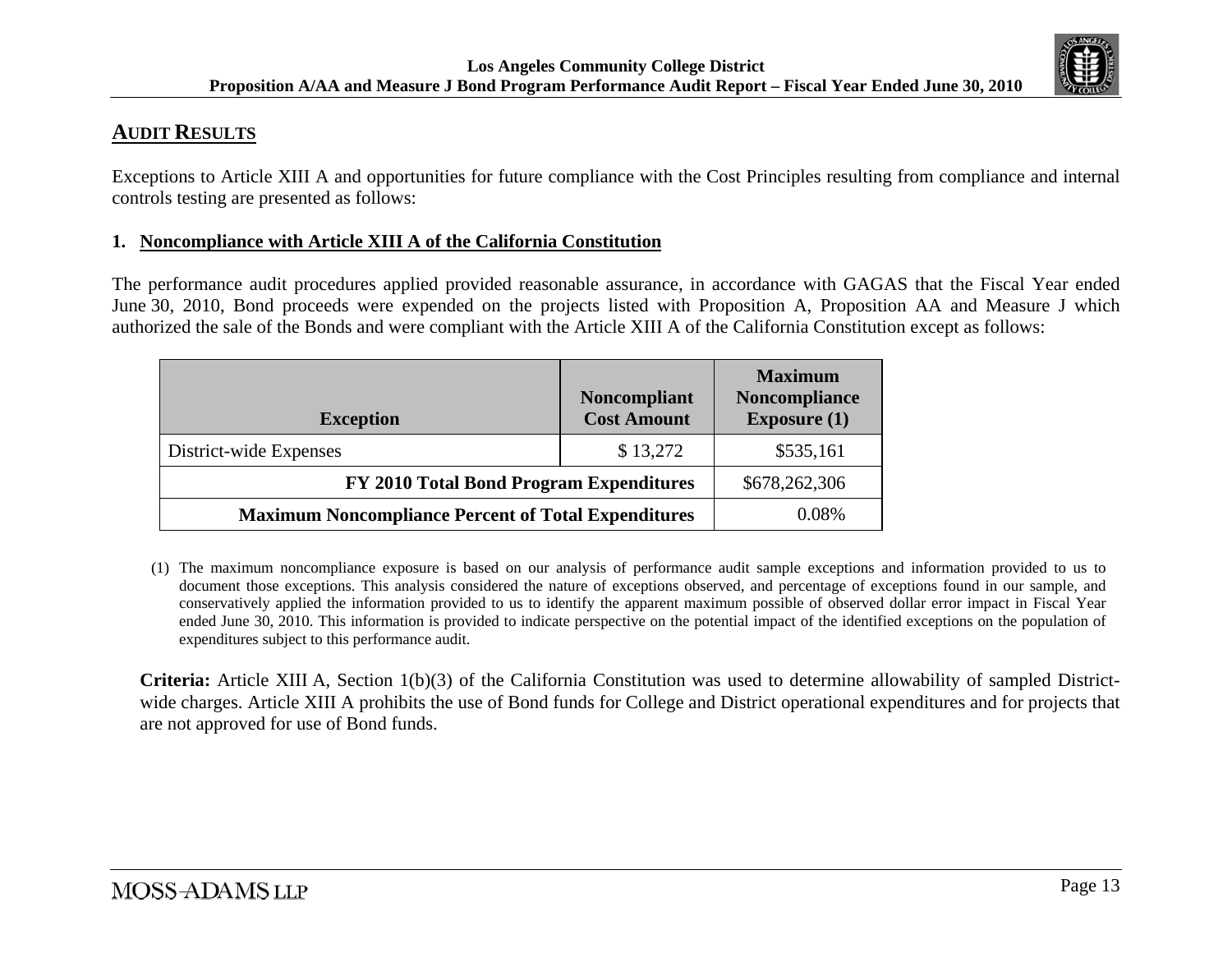

**Condition:** In a sample of \$3,836,397 of District-wide expenses, \$13,272 of noncompliant use of Bond funds for recycling operations were identified. Of the total, \$13,272 involves noncompliant costs in accordance with Article XIII A of the California Constitution. The information provided to us indicated a likely maximum exposure for these exceptions of \$535,161. See Appendix B for a detailed listing of recycling operations cost exceptions.

**Cause:** For the year ended June 30, 2010, Controls had not yet been established to ensure that all District-wide charges were allowable in accordance with the California Constitution.

**Effect:** Noncompliant costs in accordance with the California Constitution were included in amounts charged to the LACCD Bond Program.

**Recommendation:** BuildLACCD should establish additional controls to ensure that those District-wide activities which are defined as noncompliant under the California Constitution are not included in any future invoices submitted to LACCD for payment.

o Management Response: Management concurs with the exceptions related to recycling and agrees to address the issues of noncompliance with Prop 39 and the recently promulgated Cost Principles and the associated Bond Counsel opinions. BuildLACCD has held training sessions to communicate these new materials to personnel. We have completed training all the PM team and have completed the majority of the CPM teams. This training should be complete by calendar year end 2010. Unclear expenditures are questioned and submitted to District General Counsel for clarification.

### **2. Close-Out Documentation**

**Criteria:** We evaluated BuildLACCD and CPM close-out documentation controls against known strong control practices to determine if BuildLACCD and CPM controls were sufficient to ensure close-out documents are obtained and retained.

**Condition:** We observed one instance in which all closing documents were missing, including warranties, lien releases, record drawings, Operations & Maintenance and training manuals. BuildLACCD has personnel assigned the task of ensuring that all required closing documents are retained. However, it appears that this documentation was not consistently retained. Please see Appendix C for additional information.

**Cause:** Sufficient controls do not appear to exist to ensure that all required contractual documents are retained.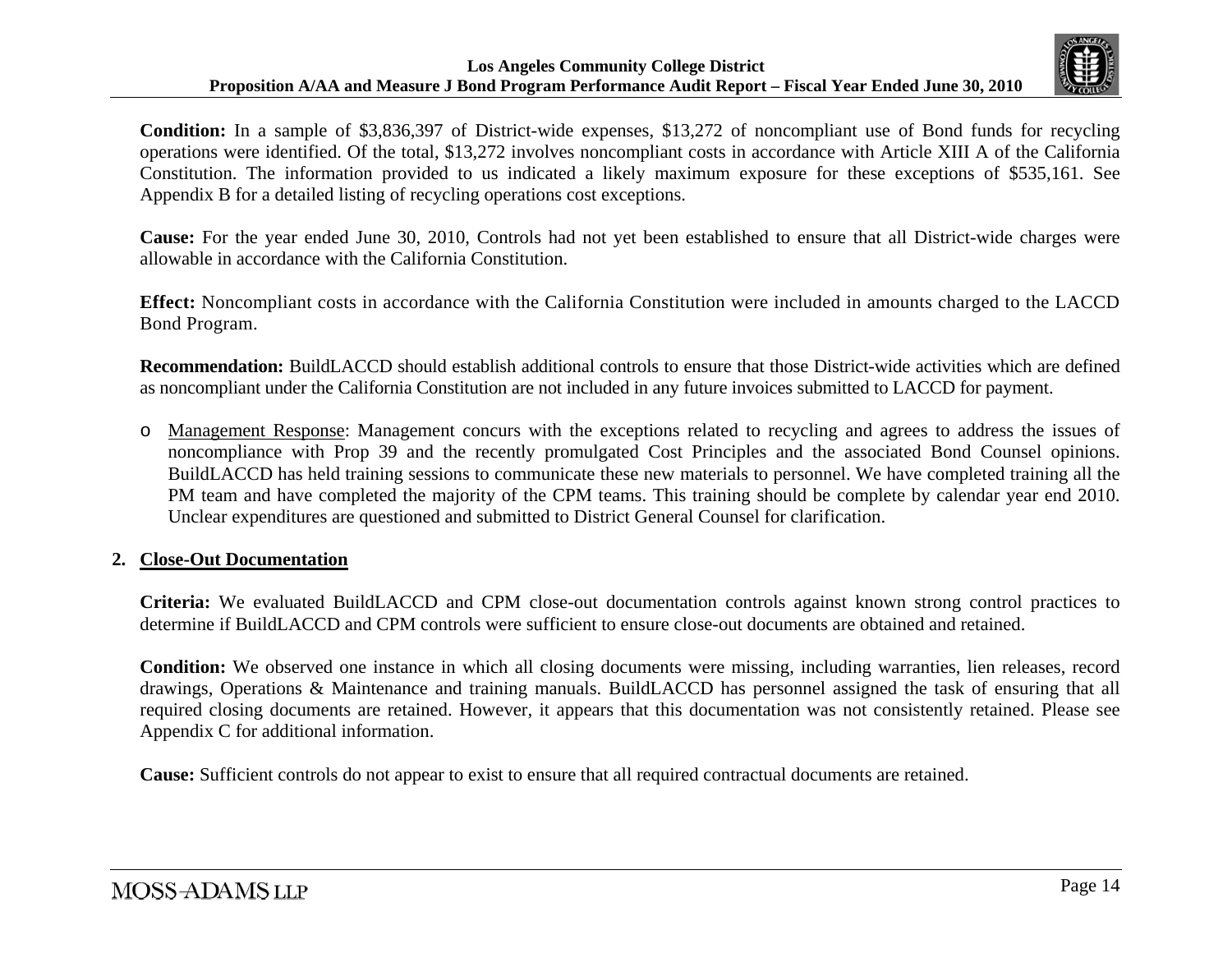

**Effect:** Not retaining close-out documents increases risk related to contract performance issues and nonability to recover on valid warranty claims.

**Recommendation:** Additional controls should be instituted to ensure that all applicable close-out documents are retained.

o Management Response: **Close out***:* Delivering complete and timely closeout documentation at the completion of bond program projects has been a major focus of the Program Team since the passage of Measure J. Dedicated positions have been established in the Whole Building Commissioning and Warranty groups to ensure the receipt, completeness, formatting, delivery and enforcement of closeout requirements. Document imaging and archiving systems maintain the materials for legacy use, and final payment is held until the closeout obligations of contractors are satisfied. As referred to in the Touch Point Draft Handbook issued in July 2010 and again as Version 10\_22\_10 in October, 2010, BuildLACCD has instituted the following regarding archiving and supplying applicable closeout documentation to the Client.

ARCHIVING (of Closeout documents excerpt from Touch Point Program Handbook (page 113)

- 0 Coordinate **Phase 1** archiving with the CPM at substantial completion (see Phase 1 Checklist, CC-0132), receive design-build team as-built drawings, warranty and M&O binders, etc., coordinate scanning and archiving of District Phase I package, and ensure copies are transmitted to campus facilities. Coordinate as-built reproduction and delivery to e7 Studio.
	- o Warranty Team will coordinate with the CPM/PM for receipt of:
		- Design-build team's (red-line) as-built drawings & specifications.
		- $\blacksquare$ Maintenance & operations manuals.
		- Warranty manual.
		- Whole-building commissioning report.
		- $\blacksquare$ Training videos.
		- $\blacksquare$ DSA approved CD drawings.
	- o Warranty team will review Phase I documents and coordinate scanning for inclusion in District record.
	- o Warranty team will return original design-build team's (red-line) as-built drawings & specifications to the CPM for completion and integration into architect's fully coordinated asbuilt drawings.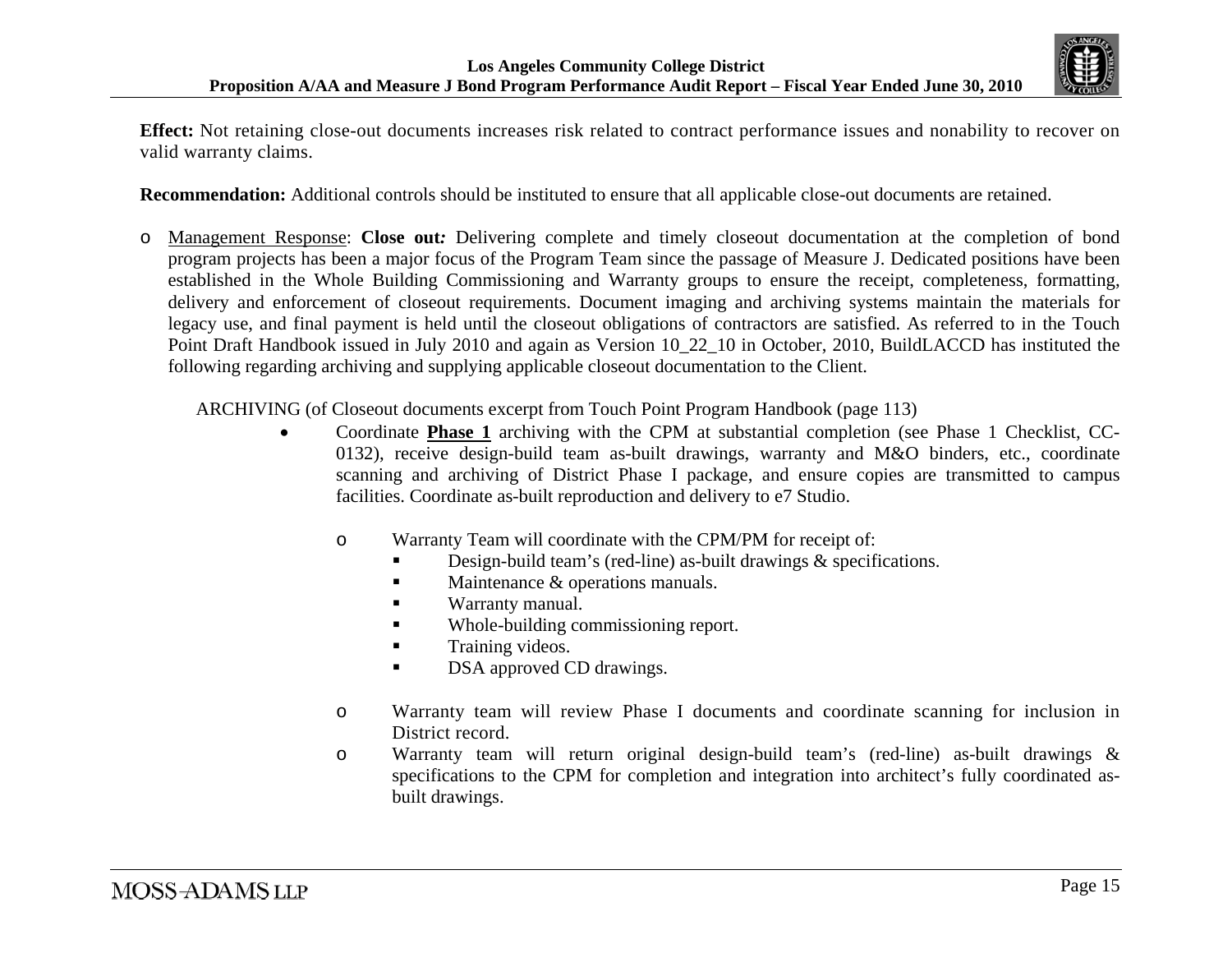

- o Warranty team will provide copies of all Phase I documents to campus facilities with copy sent to the CPM.
- . Coordinate **Phase 2** archiving with the CPM at final completion with balance of completed project closeout documents (project closeout checklist, CC-0135).
	- Warranty team, when advised by the CPM of project closeout files being prepared and complete, will meet with the CPM to review closeout documentation (index inventory CC-0135A) and (master file index CC-0140).

### **3. Board of Trustee Approval of Change Orders**

**Criteria:** Board of Trustees policy requires that all change orders be approved by the Board, either before finalization of the change order, or through subsequent ratification if the change order is for a design bid build contract and the cumulative change does not exceed 10% of the base contract. The California Education Code Section 81655 was also used as criteria.

**Condition:** We sampled 50 change orders and found that for 27 sampled change orders, documentation of Board of Trustees approval was not located in the BuildLACCD DocView system. The 27 exceptions all involved change orders for design bid build contracts that allowed for subsequent ratification of change orders if the cumulative value of change orders under the subject contracts was under 10%. For the exceptions related to change orders subject to subsequent ratification, we found no evidence of subsequent ratification of the sampled change orders. BuildLACCD indicated that it is standard practice not to submit change orders for ratification until the 10% limit is reached. This practice appears to differ from the wording in the Board approval that makes no mention of waiting for ratification until the 10% threshold has been reached. The lack of Board of Trustees approval is not consistent with the requirements of California Education Code Section 81655. Please see Appendix D for additional information.

**Cause:** There appears to be a difference of opinion between BuildLACCD and District requirements with regard to the necessity of obtaining Board approval for change orders under certain conditions.

**Effect:** There were 27 change orders that were not submitted to the Board for approval or ratification in a timely manner. This deviates from the District requirement that all contracts and change orders should be approved or ratified by the Board in a timely manner.

**Recommendation:** BuildLACCD should submit all change orders, regardless of dollar value, to the Board for approval.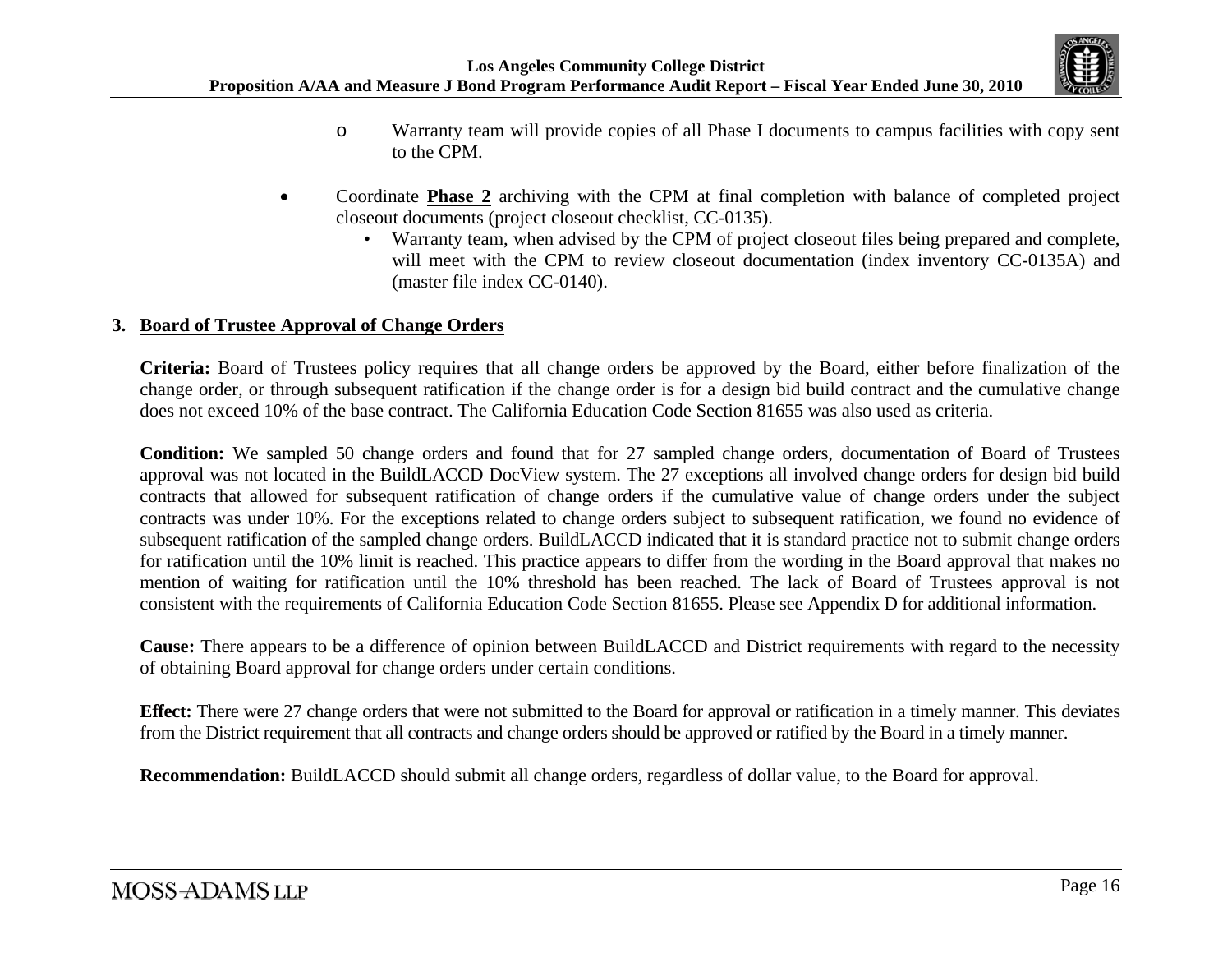

o Management Response: All Design-Bid-Build Change Orders are subject to Board Rule 7100 authorizing the Executive Director of Facilities Planning and Development to authorize Change Orders of up to ten percent (10%), the maximum allowed by law without re-bidding. A previous policy of ratifying Change Orders at the BOT approval of the Notice of Completion has recently been modified. Now all Design-Bid-Build Change Orders are be ratified in a summary BOT action within sixty (60) days of execution. PBA Templates have been developed, along with a revised tabular ratification format to accommodate the large volume of change orders required to be presented to the BOT.

### **4. District Approval of Change Orders**

**Criteria:** Change order approval requirements found in BuildLACCD policies and procedures were used as the criteria for determining the correctness of change order approvals. BuildLACCD's Touchpoint policy document indicates that Change Orders over 5% or \$250,000 require the CPM, College President, Program Manager and District signature approval.

**Condition:** Obtaining all required District change order approval signatures was not consistently enforced by BuildLACCD. In our sample of 50 change orders, we observed 8 instances where the change orders lacked required District signatures. The change orders without evidence of District approval are as follows:

| <b>Contract</b> | <b>Change Order</b> |
|-----------------|---------------------|
| 31362           |                     |
| 31362           | 9                   |
| 31763           | 1                   |
| 32341           |                     |
| 32650           | 1                   |
| 32794           | $\overline{2}$      |
| 32832           |                     |
| 70531           | 2                   |

**Cause:** Obtaining all required signatures is not consistently enforced by BuildLACCD before considering change orders approved.

**Effect:** Failure to obtain appropriate District approvals increases the risk of noncompliant change orders and excessive costs.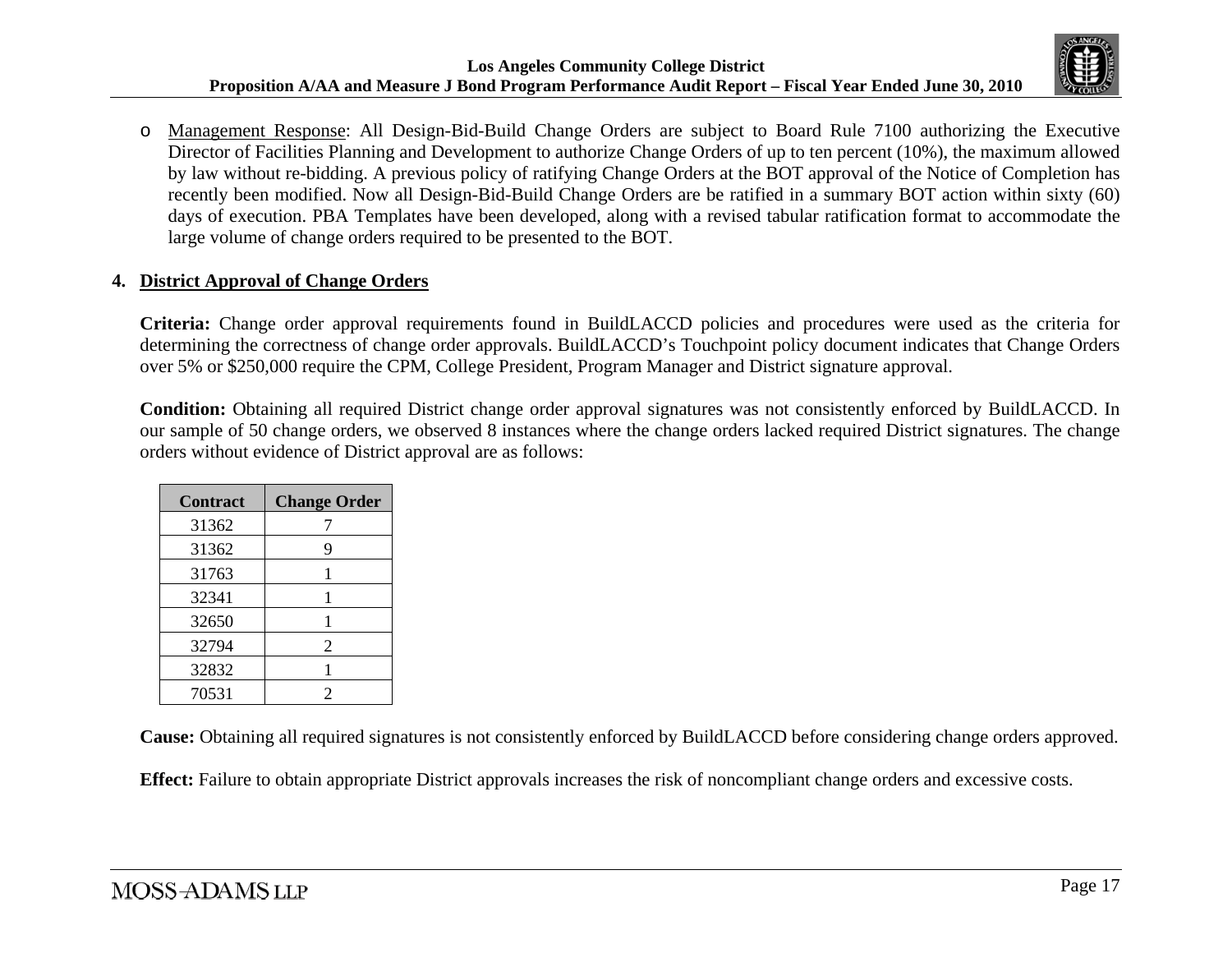

**Recommendation:** Additional controls should be implemented to ensure that all required signatures are obtained for change order approval.

o Management Response: District policy as provided in the current College Project Manager contract document provides guidance on required changed order signatures.

The stated contractual criteria are as follows:

- •Under 3%: Requires the CPM and college president signature approval.
- •Under 5%: Requires the CPM, college president, and program manager signature approval.
- Over 5%: Requires the CPM, college president, program manager and District signature approval.

The Touch Point Handbook will be updated accordingly to reflect this policy.

#### **5. Journal Entry Exception**

**Criteria:** Article XIII A, Section 1(b)(3) of the California Constitution and the Cost Principles were used to determine allowability and reasonableness of sampled accrued invoices. Article XIII A prohibits the use of Bond funds for College and District operational expenditures and for projects that are not approved for use of Bond funds. The Cost Principles provide additional definition of allowability and reasonableness of costs (see the Objective, Scope and Methodology section of this report for further information on Cost Principles).

**Condition:** In a sample of \$187,754,247 of accrued and below-the-line journal entries, \$25,000 of unauthorized costs related to a land purchase transaction for City College were identified. The costs in question represent the difference between the Board authorized amount for land purchase of \$24,625,000 for a property at City College and the amount recorded in the Journal Entry of \$24,650,000. The difference appears to be closing costs that were not included in the Board authorized contract amount. This is considered an isolated incident, as no similar observations were evident.

**Cause:** The cause for the difference between the journal entry amount and the amount of the Board authorization for the land purchase contract amount is unknown.

**Effect:** Unauthorized costs in the amount of \$25,000 were recorded as Bond Program expenditures due to the journal entry.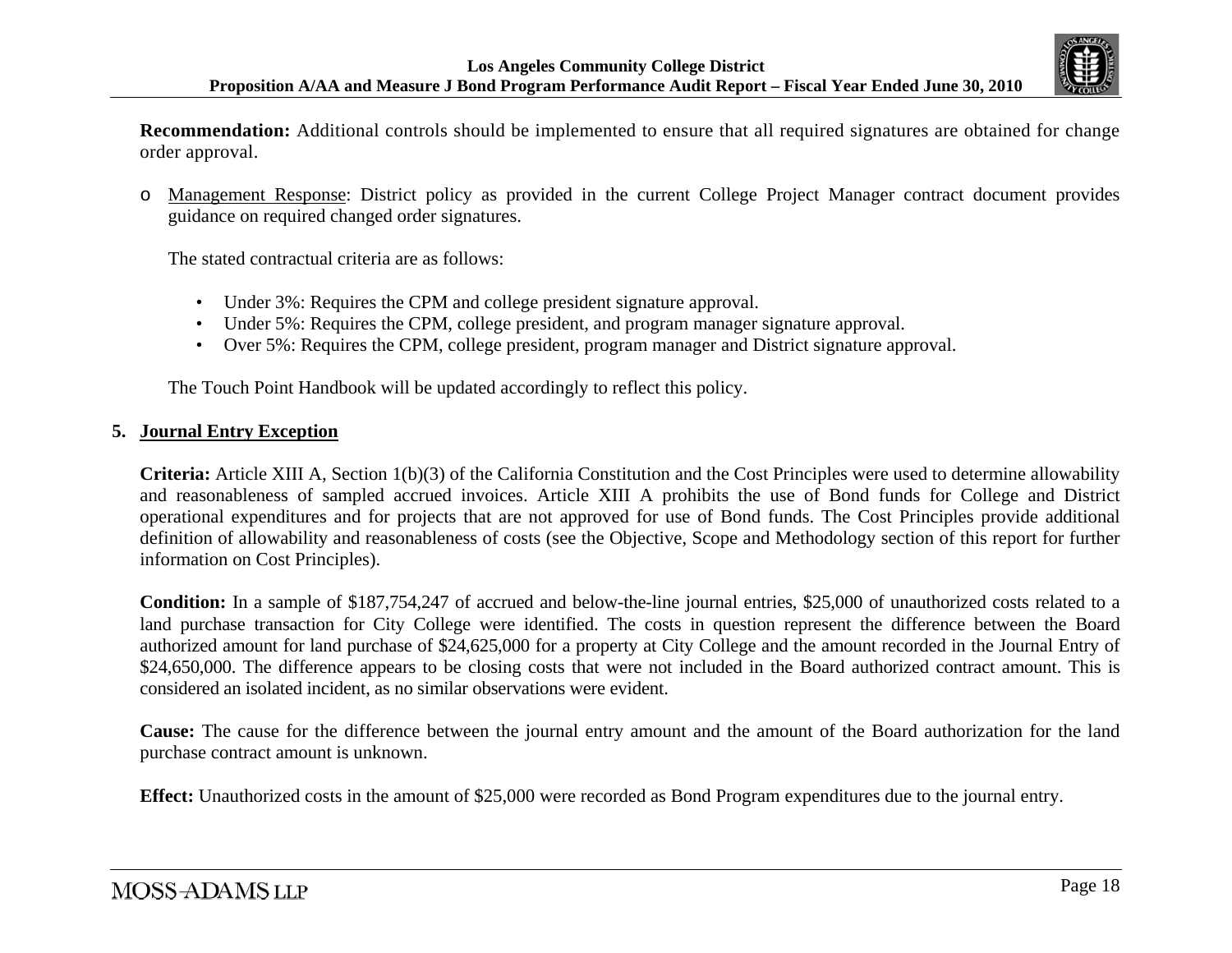

**Recommendation:** BuildLACCD and LACCD should ensure that all journal entries are supported by adequate authorization to support compliance with Proposition 39 and LACCD Cost Principle requirements.

o Management Response: With regards to land /ground lease acquisitions, it is the standard practice of LACCD that all escrow and related fees are implicitly included as part of the Board authorization, since buyer's costs are a customary part of any property transaction. Future land transactions will include appropriate expenditure authority to support this type of expenditure.

#### **We also identified the following significant internal control deficiencies related to effectiveness and efficiency of operations as detailed in improvement opportunities below:**

### **6. District Citizens' Oversight Committee Requirements**

**Criteria:** The California Education Code, Sections 15278, 15280, and 15282 applicable to the District Citizens' Oversight Committee (DCOC) were used as criteria. These sections place a variety of requirements on the DCOC, including requirements for inclusion of student representatives and issuance of annual reports.

**Condition:** The DCOC issued a 2009 annual report that indicates the DCOC consists of 16 representatives including a student representative. However it does not appear that there was a student representative serving as a DCOC member for the period from July 01, 2009, through June 30, 2010, since the BuildLACCD website reflected that student representative position was vacant. Additionally, the DCOC meeting minutes did not list a student representative on the list of attendees at three of four quarterly committee meetings. It was determined that the Board did appoint a student representative but the representative did not attend the meetings and was eventually replaced.

The District Citizens Oversight Committee (DCOC) did not issue annual reports, as required by Section 15282 for Fiscal Years 2004 through 2008.

**Cause:** The cause of not meeting the student representative requirement and of nonissuance of the prior years' annual reports is unknown.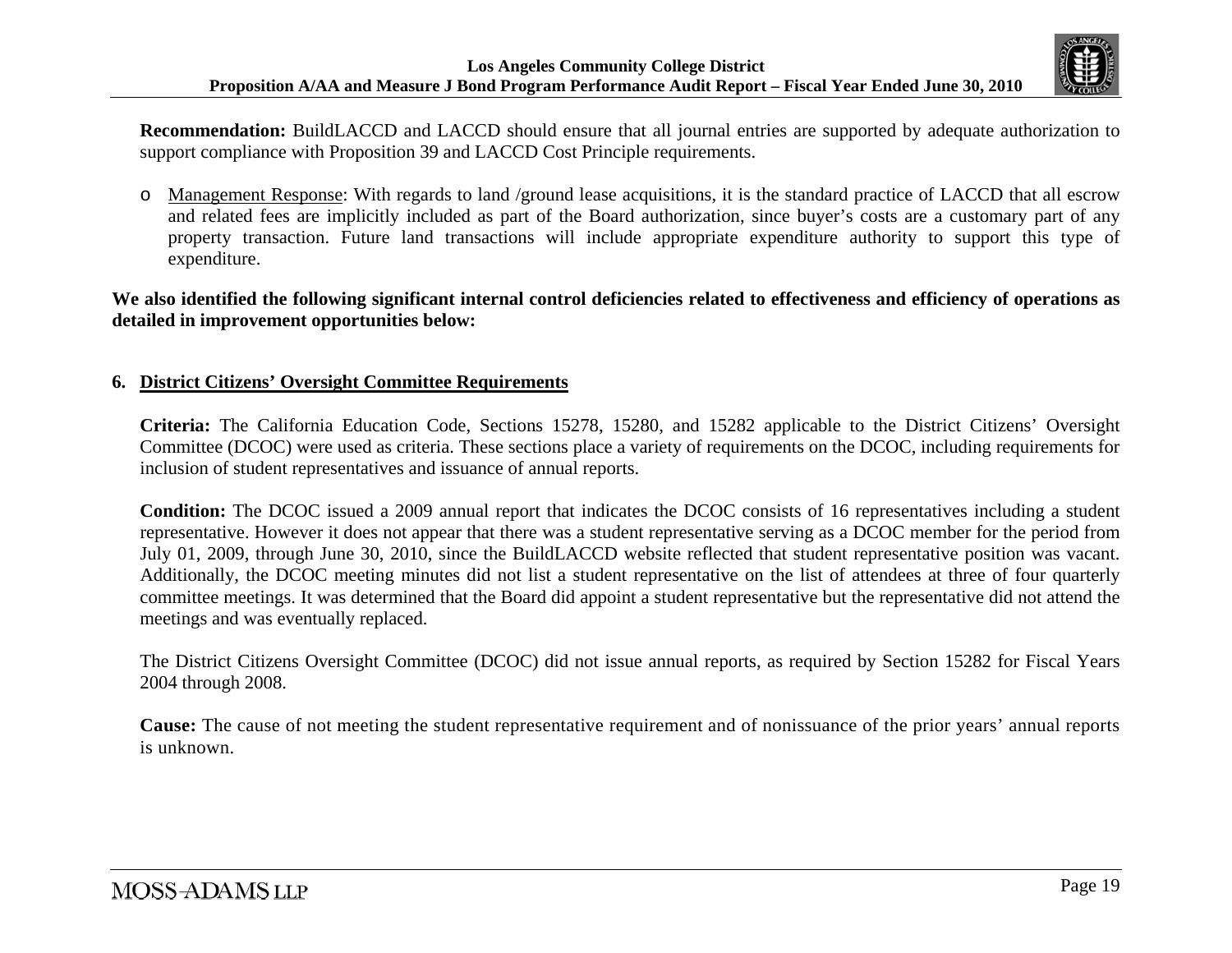

**Effect:** Lack of a student representative serving as a member on the DCOC will result in lack of communication to the public of the students' opinions and concerns regarding the proper use of Bond funds. Failure to issue prior year reports resulted in noncompliance with Section 15282 of the California Education Code.

**Recommendation:** The DCOC should take steps to ensure that one member of the DCOC shall be a student who is both currently enrolled at the District and active in a community college group, such as student government, as required by the Section 15282(a) of the California Education Code. The DCOC should also ensure that annual reports are issued on an annual basis.

o Management Response: Since the origin of the LACCD Sustainable Building program, and the formation of the initial District Citizen Oversight Committee, as required by Proposition 39, a LACCD student has been designated to serve as a formal member of that body. During the subject audit year of 2009-2010, the audit correctly identifies the fact that a student representative was not a member of the District Citizen Oversight Committee for a short period of time. The Districts student government group was working during that time to find a volunteer for this position, but found the task difficult. That problem was corrected later in the fiscal year with the appointment of the current student representative to the District Citizen Oversight Committee, Ms. Lisa Munoz, a student at LA Trade Technical College. The District has since created a term monitoring process for members of the District Citizen Oversight Committee that will allow adequate notice to assure that gaps in appointments are minimized.

## **7. Processes and Controls for Implementation of Cost Principles**

As discussed in the Objective, Scope and Methodology section of this report, the scope of work for this Performance Audit included analyzing FY 2010 transactions, processes and controls for future compliance with the LACCD Cost Principles. Because the Cost Principles were not published until after the end of FY 2010, the Cost Principles were not yet available to serve as a guide to the District when the FY 2010 Bond Program costs were incurred. Therefore, while we have reported on noncompliance with the Cost Principles in FY 2010, this information is provided only for the purposes of identifying areas for possible implementation of additional controls for FY 2011 and beyond. Costs that were identified in FY 2010 as conflicting with the Cost Principles definitions of allowable and reasonable costs are as follows:

## **7.a. BuildLACCD Labor Hours Issues**

**Criteria:** The Cost Principles were used to determine allowability and reasonableness of sampled BuildLACCD labor charges. The Cost Principles provide definitions of allowability and reasonableness of costs (see the Objective, Scope and Methodology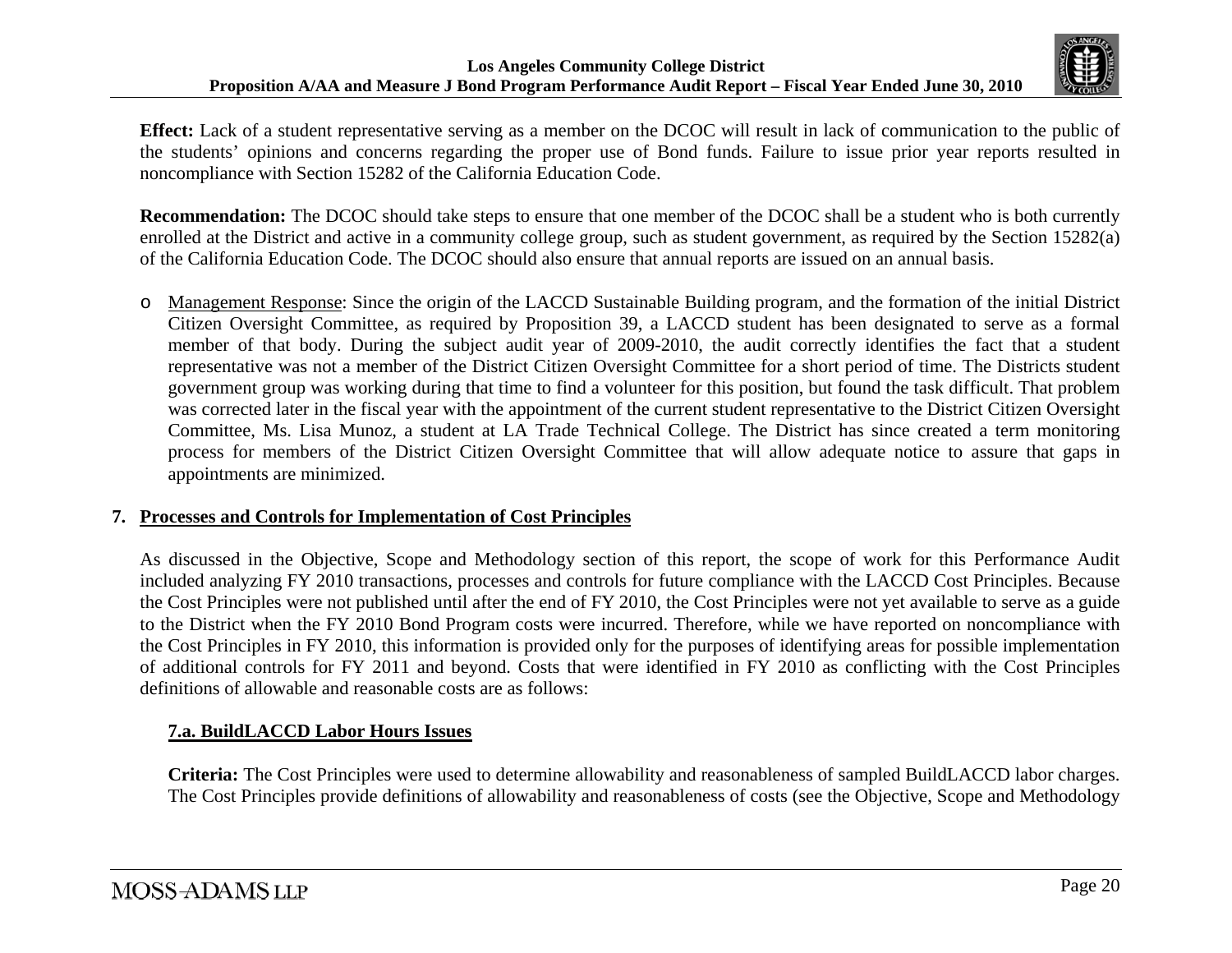

section of this report for further information on Cost Principles). This criteria was applied to assess the District's readiness for implementation of these Cost Principles in FY 2011.

**Condition:** As discussed above, the Cost Principles were not developed until after the end of FY 2010. Therefore, the purpose of identifying this condition is to provide information to the District on areas where additional controls are required to enable full compliance with the Cost Principles for FY 2011 and beyond. In a sample of 800 BuildLACCD time entries, 95 instances of use of bond funds that were not in accordance with the Cost Principles were identified. If these controls are not modified, the District will not be compliant in the future. The computed impact of this is \$41,457 for the sampled items. Please see Appendix E for additional details on the calculation of the cost impact.

The District terminated 11 BuildLACCD positions on May 28, 2010. Position titles, nature of functions performed and time sheets indicated activities that in the future may have conflicted with the Cost Principles if the positions had not been eliminated. However, timekeeping related cost records were not maintained in sufficient detail to capture current, accurate and complete noncompliant costs. The total amount invoiced by BuildLACCD for these positions during FY 2010 was \$2,423,860. We have not computed an exception amount for these positions because the positions in question have been terminated and the lack of detail maintained in timekeeping records precludes calculation of an accurate impact for those instances when work performed would have conflicted either with the California Constitution or with the Cost Principles.

**Cause:** For the year ended June 30, 2010, BuildLACCD had not yet established controls to ensure that all labor charges were allowable and reasonable in accordance with the subsequently issued Cost Principles.

**Effect:** Costs not in accordance with the Cost Principles were included in amounts charged to the LACCD Bond Program. Therefore, additional controls are needed to prevent these activities from being charged to the Bond Program in FY 2011.

**Recommendation:** BuildLACCD should establish additional controls to ensure that those labor-hour-related activities which are defined as costs not in accordance with the Cost Principles are not included in any future invoices submitted to LACCD for payment.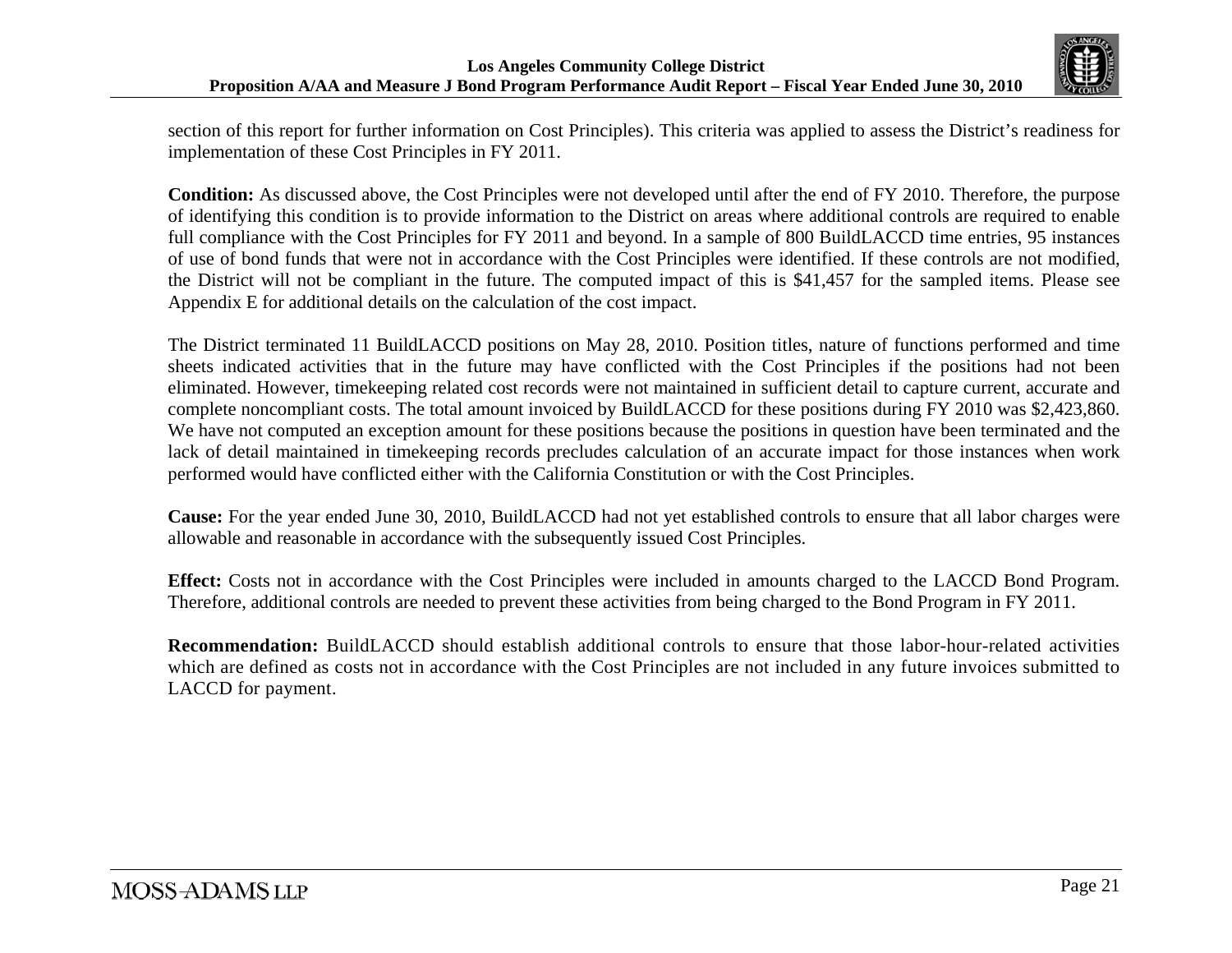

o Management Response: Management has taken steps to stay compliant with the Cost Principles. As MA states in this report, BuildLACCD took action and terminated 11 people all of which worked in questionable positions according to the Cost Principles. As Management became aware of potential issues with the Internship Program, BuildLACCD reduced the scope of services for the contractor supplying BuildLACCD with the people found to be "unallowable." Four additional people (in addition to the 11 listed in this report) were terminated by the contractor.

Finally, as a preventative measure, BuildLACCD has held training sessions to outline the new Cost Principles and Labor Logs. We have completed training all the PM team and have completed the majority of the CPM teams. This training will be completed shortly.

### **7.b. BuildLACCD Expenses Issues**

**Criteria:** The Cost Principles were used to determine allowability and reasonableness of sampled BuildLACCD expense charges. The Cost Principles provide definitions of allowability and reasonableness of costs (see the Objective, Scope and Methodology section of this report for further information on Cost Principles). This criteria was applied to assess the District's readiness for implementation of these Cost Principles in FY 2011.

**Condition:** In a judgmental sample of 75 items totaling \$155,416 of BuildLACCD expenses, \$3,237 of costs not in accordance with the Cost Principles were identified. As discussed above, the Cost Principles were not developed until after the end of FY 2010. Therefore, the purpose of identifying this condition is to provide information to the District on areas where additional controls are required to enable full compliance with the Cost Principles for FY 2011 and beyond. Please see Appendix F for a detailed list of costs included in this calculation.

**Cause:** For the year ended June 30, 2010, BuildLACCD had not yet established controls to ensure that all BuildLACCD charges were allowable and/or reasonable in accordance with the Cost Principles.

**Effect:** Costs not in accordance with the Cost Principles were included in amounts charged to the LACCD Bond Program. Therefore, additional controls are needed to prevent these activities from being charged to the Bond Program in FY 2011.

**Recommendation:** Steps should be taken to differentiate between allowable training costs for employees and consultants to ensure compliance with the Cost Principles.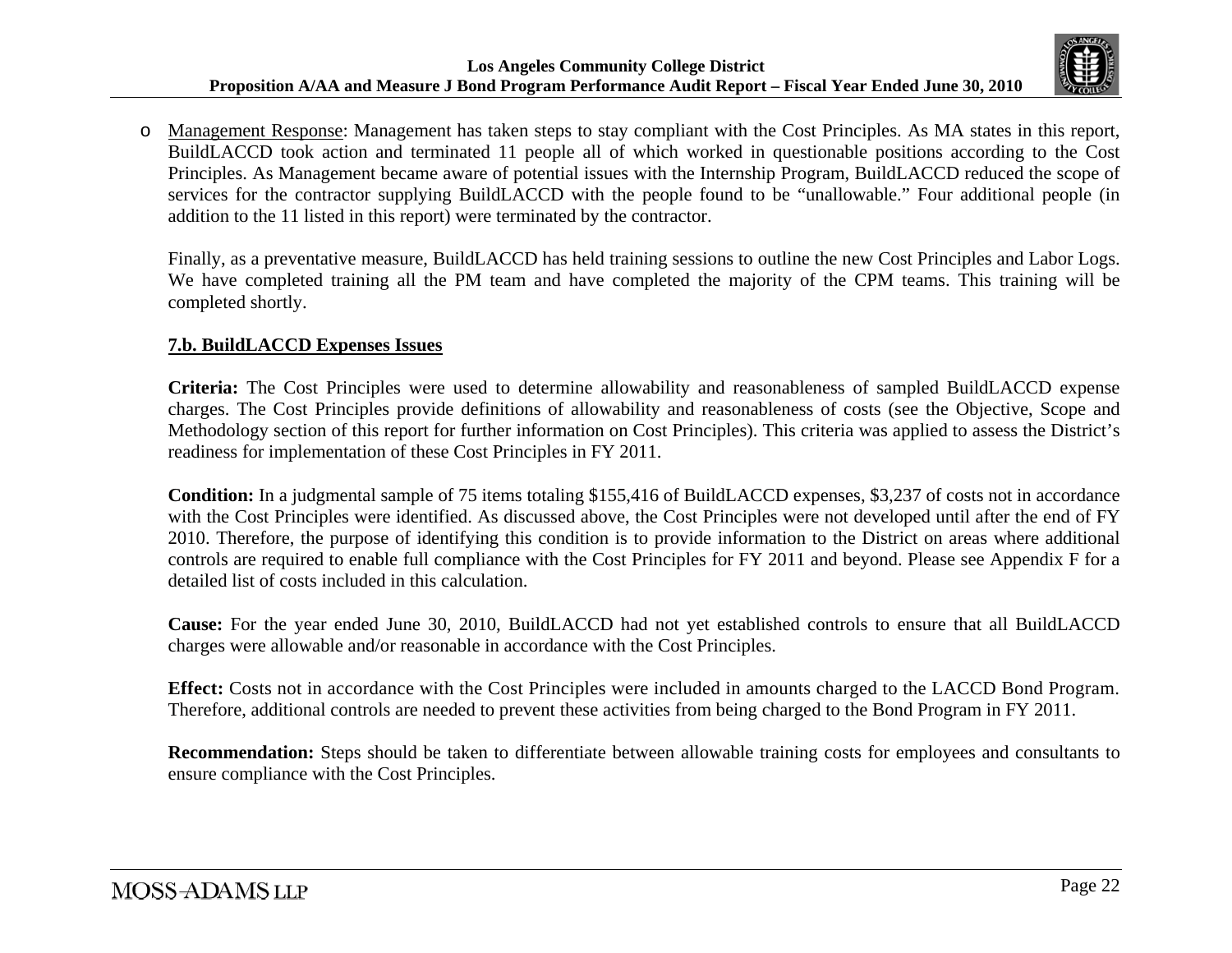

No materiality threshold is specified in the Cost Principles; therefore, supporting documents are required for all the selected samples.

o Management Response: Five of the six exceptions listed by MA in the BuildLACCD Expenditure Test are under \$1,000. The only exception over \$1,000 relates to training of a BuildLACCD team member. Reasonable training costs with a direct benefit to the Build program has been demonstrated by Management.

It is the intent of the Build LACCD team and District management that all transactions in the future regardless of materiality will be complaint with the requirements of Proposition 39 and the Cost Principles. As a preventative measure, BuildLACCD has held training sessions to outline the new Cost Principles. We have completed training all the PM team and have completed the majority of the CPM teams. This training will be completed shortly.

### **7.c. District-Wide Expenses Issues**

**Criteria:** The Cost Principles were used to determine allowability and reasonableness of sampled District-wide expense charges. The Cost Principles provide definitions of allowability and reasonableness of costs (see the Objective, Scope and Methodology section of this report for further information on Cost Principles). This criteria was applied to assess the District's readiness for implementation of these Cost Principles in FY 2011.

**Condition:** In a sample of \$3,836,397 of District-wide expenses, we identified \$3,600 of costs not in accordance with the Cost Principles. As discussed above, the Cost Principles were not developed until after the end of FY 2010. Therefore, the purpose of identifying this condition is to provide information to the District on areas where additional controls are required to enable full compliance with the Cost Principles for FY 2011 and beyond. See Appendix G for a detailed listing of writing services included in this calculation.

During FY 2010, the scope of work for MWW Group Contract 32480 and PVJobs Contract 50140 was revised to remove that scope of work that was believed to potentially be in conflict with the Cost Principles that were under development. We analyzed the scope of work before and after the scope reductions for these contracts as follows:

o **MWW Group Contract 32480:** The scope of work for the MWW Group contract was reduced on May 26, 2010. For the MWW Group contract, we compared the scope before and after the May 26, 2010, scope reduction to the Cost Principles and identified areas of apparent conflict between the scope prior to the reduction with Cost Principles. We did not identify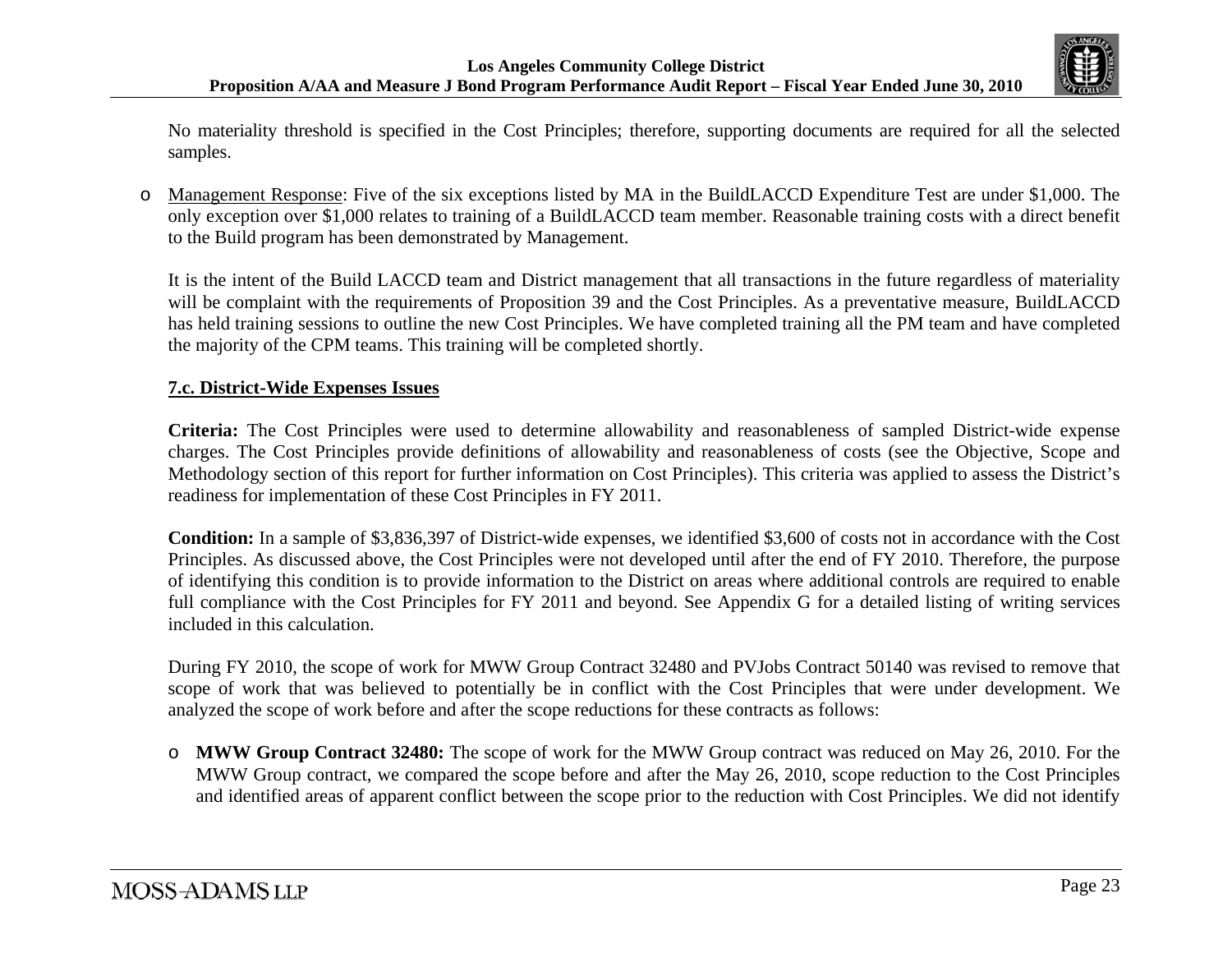

exceptions with the scope of work after the scope reduction. The identified issues have already been included in the District-wide condition above. The results of our analysis are presented in Appendix H.

o **PVJobs Contract 50140:** The scope of work for the PVJobs contract was reduced on June 29, 2010 with an effective date of April 23, 2010, to reduce certain Task Order 1 scope that in the future would be noncompliant with Cost Principles that were under development. Our analysis indicates that the scope reduction partially addressed this issue but did not fully address the potential future noncompliant scope areas in accordance with the Cost Principles. Sufficient records of compliant and noncompliant costs were not maintained to determine the potential impact of the scope issues. Therefore, we have not computed an exception related to this issue. The total amount expended against Task Order 1 during FY 2010 was \$658,181. The results of our analysis are presented in Appendix I.

**Cause:** For the year ended June 30, 2010, Controls had not yet been established to ensure that all District-wide charges were allowable in accordance with the California Constitution and with the subsequently issued Cost Principles.

**Effect:** Noncompliant costs in accordance with the California Constitution were included in amounts charged to the Bond Program. Therefore, additional controls are needed to prevent these activities from being charged to the Bond Program in FY 2011.

**Recommendation:** BuildLACCD should establish additional controls to ensure that those District-wide activities which are defined as noncompliant under the California Constitution and the Cost Principles are not included in any future invoices submitted to LACCD for payment.

o Management Response: With implementation of the Cost Principles, management does not expect to see a repetition of this issue. By way of explanation, \$3,300 of the \$3,600 in expenditures were for the writing services generating articles for the www.LACCDBuildsGreen.org website. The material presented on the website is related to ongoing Bond Program projects and has a necessary public notification / campus information component. The website is an integral part of the Bond Program and as such is a "reasonable" Bond expenditure.

Management accepts that a limited amount of the previous scope of services for MWW and PV Jobs would currently be considered unreasonable as they relate to the new Cost Principles.

As noted in this report, on May 26, 2010, MWW's contract was reduced in scope to comply with the Cost Principles. As a point of further clarification, the following actions were taken with this revised scope: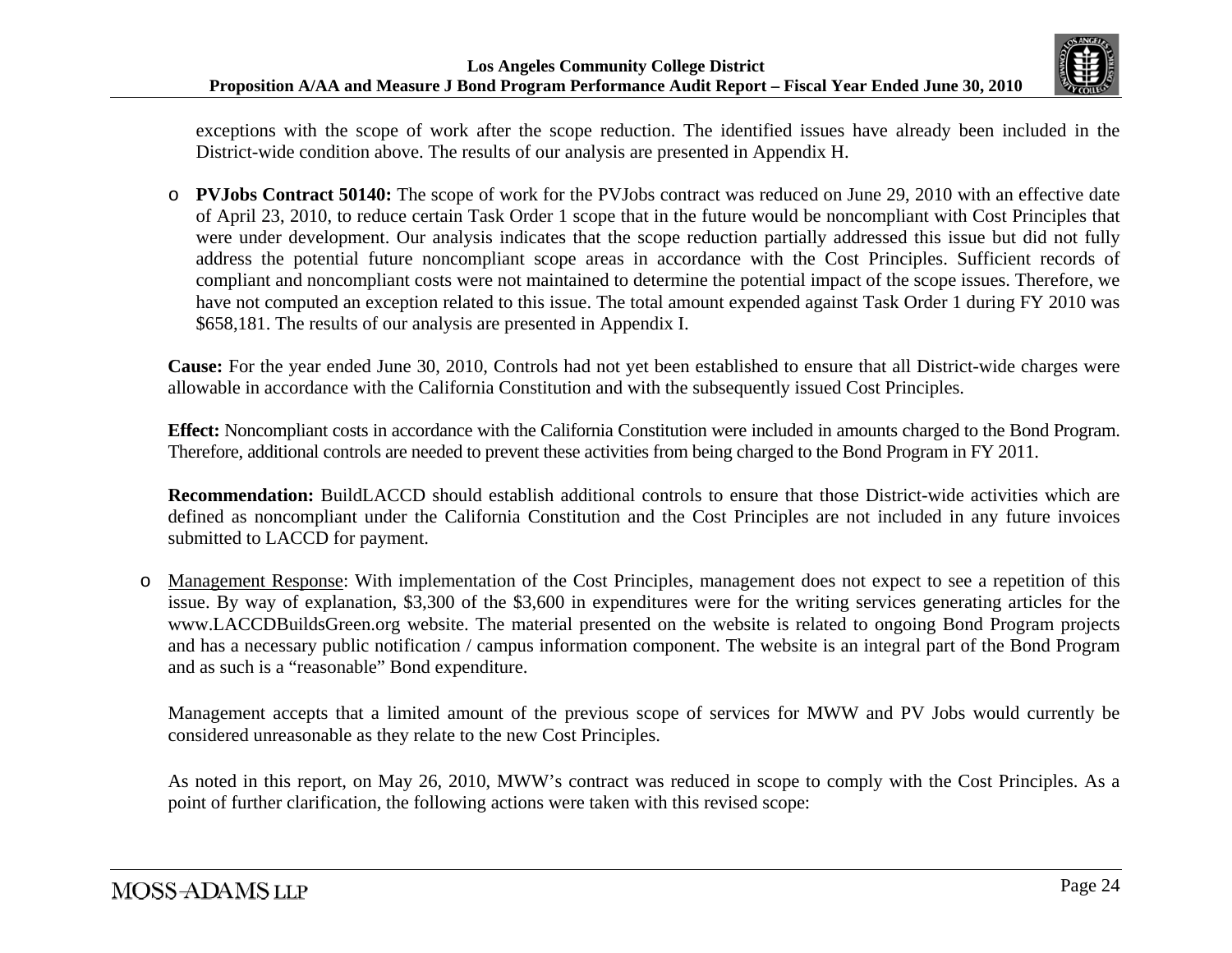

Tactic: Establish LACCD Speakers' Bureau – this has been eliminated from the scope. Tactic: Event Related Outreach – Bond Council has detailed three events that are within the reasonable limits and MWW is limited to these three events: topping out, ground breaking and grand opening. Tactic: Create New Social Media Tools – this has been eliminated from the scope. Tactic: Build LACCD Buildsgreen Brand – this has been eliminated from the scope.

As noted by MA, the PV Jobs Task Order number 1 was revised on June 29, 2010. Second, Management concurs that the Green Jobs was noncompliant. The scope, as noted, has been removed. Finally, Management concurs that some of the PV Jobs interns' scope of services can be considered recruiting. BuildLACCD will be working with counsel to redefine "noncompliant recruiting."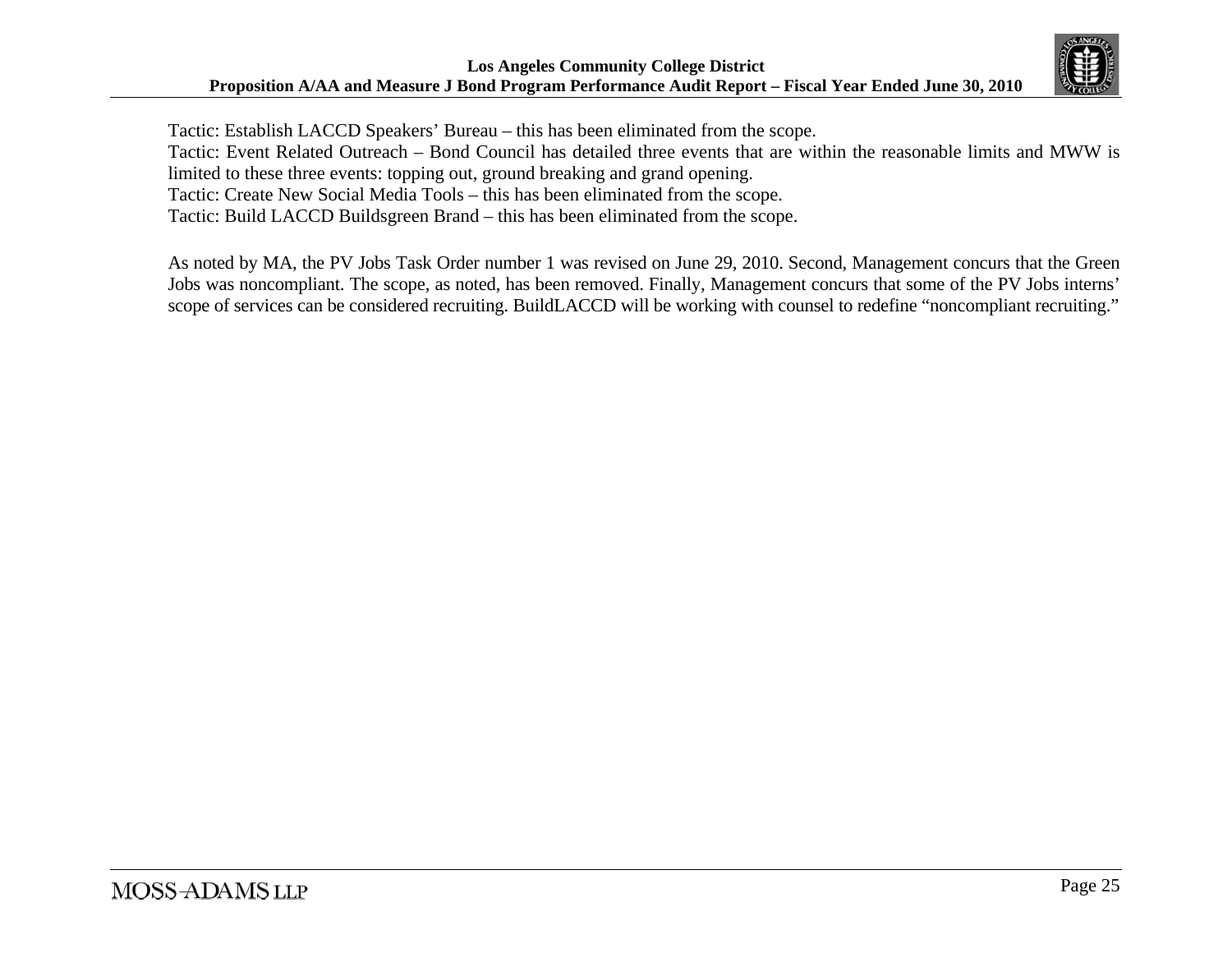

#### **Follow-Up on Previous Proposition A, Proposition AA and Measure J Audit Recommendations**

We reviewed the previous years' Bond Program audit reports by Moss Adams, and open issues from previous Bond Program audits. We interviewed District and Program Management personnel to determine the status of resolving open audit issues. Through inquiry and review of documents, we confirmed 32 of 37 issues from past audits have been resolved. Details for all past audit issues are included in Appendix I. Because the FY 2010 performance audit was conducted under Generally Accepted Government Auditing Standards and prior year performance audits were conducted under consulting standards, we have added a column to Appendix I to indicate which standard was utilized to close individual items to clarify that items closed in prior years were closed under consulting standards. A summary of audit issue status for the FY 2008 and FY 2009 performance audits is below. Since all issues were closed for years prior to FY 2008, those issues are not listed below or in Appendix J.

| <b>Source</b>   | <b>Issues</b><br><b>Identified</b> | <b>Closed</b><br><b>Items</b> | $Open-$<br>Not Yet Addressed* | $Open-$<br>In Progress /<br><b>Pending</b><br>Correction | <b>Open – Correction</b><br>Implemented,<br><b>Pending Validation</b><br>by Auditor |
|-----------------|------------------------------------|-------------------------------|-------------------------------|----------------------------------------------------------|-------------------------------------------------------------------------------------|
| Moss Adams 2009 | 16                                 | 16                            |                               |                                                          |                                                                                     |
| Moss Adams 2008 | 21                                 | 19                            |                               |                                                          |                                                                                     |
| <b>Total</b>    |                                    | $\underline{35}$              |                               |                                                          | <u>ບ</u>                                                                            |

\*The Open-Not Yet Addressed item is issue 09.MA.2.a. This item is considered to be under District responsibility because BuildLACCD does not have responsibility for college maintenance related items.

The open past audit issues, and the status of solutions implementation, are as follows:

- **08.MA.4.a.** BuildLACCD did not record a receivable for expected State of California reimbursements and did not record amounts received from the State against the receivable. They also did not track, on a monthly basis, whether the State had reimbursed less than the expected amount. At the end of the year, BuildLACCD obtained information from the District regarding State reimbursements received and adjusted their records accordingly. BuildLACCD should develop a method of tracking state reimbursements and should make monthly adjustments to its records based on the actual reimbursements that are received.
	- o Current Status: The State reimbursement process is being improved, with the current year reconciled. A process to communicate both payments and rejected amounts has been developed.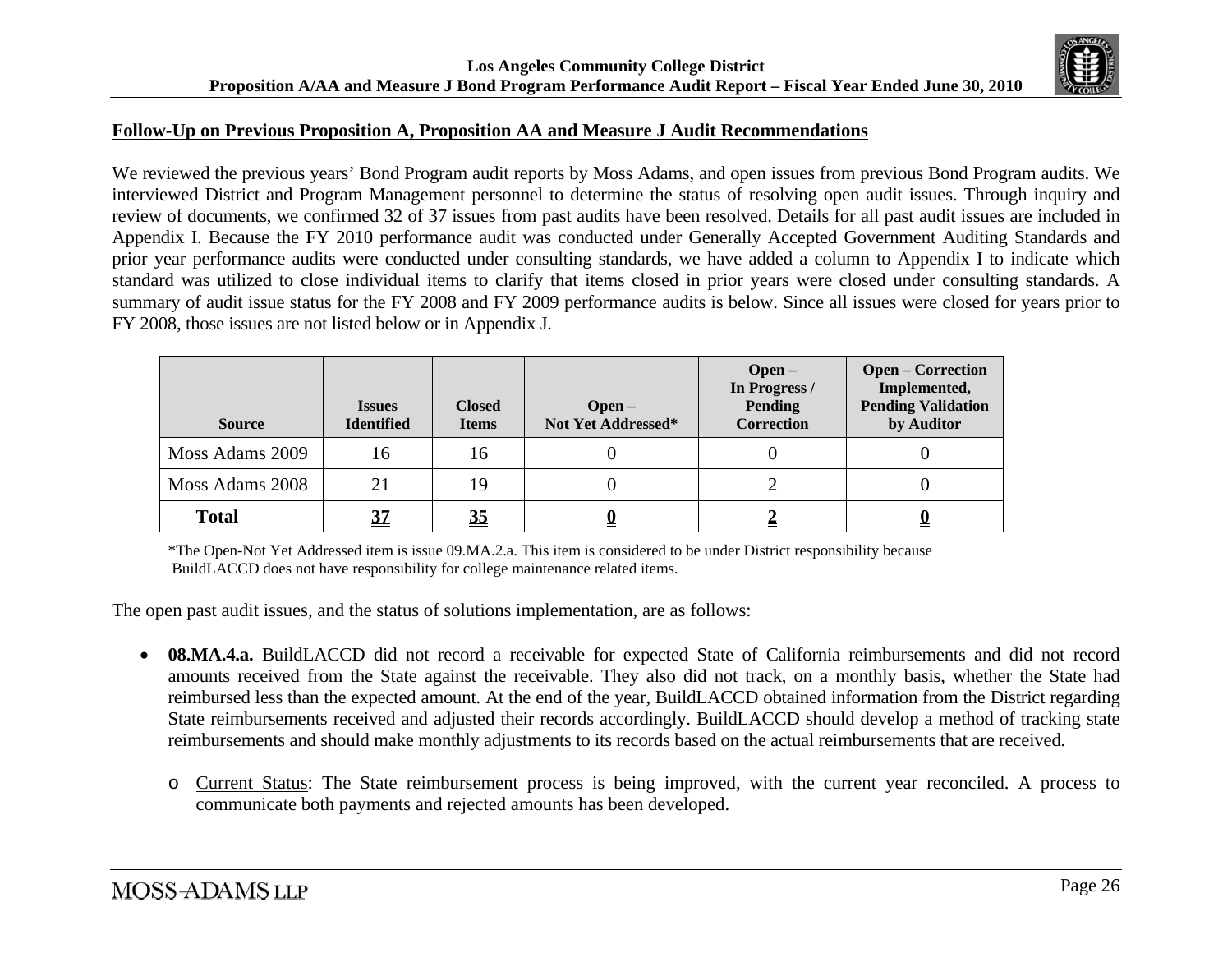

- **08.MA.4.b.** Evidence could not be found that the PMT provided LACCD with project allocation of PMT costs. Providing this information would better enable LACCD to capitalize those costs in accordance with Governmental Accounting Standards Board (GASB) 45. BuildLACCD and the District should work together to develop a method of allocation for program management costs.
	- o Current Status: A cost allocation model has been developed, delivered to the District, and approved by the District's financial auditor, KPMG LLP. Current year costs are being entered, with plans for past year costs to be entered. All soft costs are to be broken down on a project by project basis.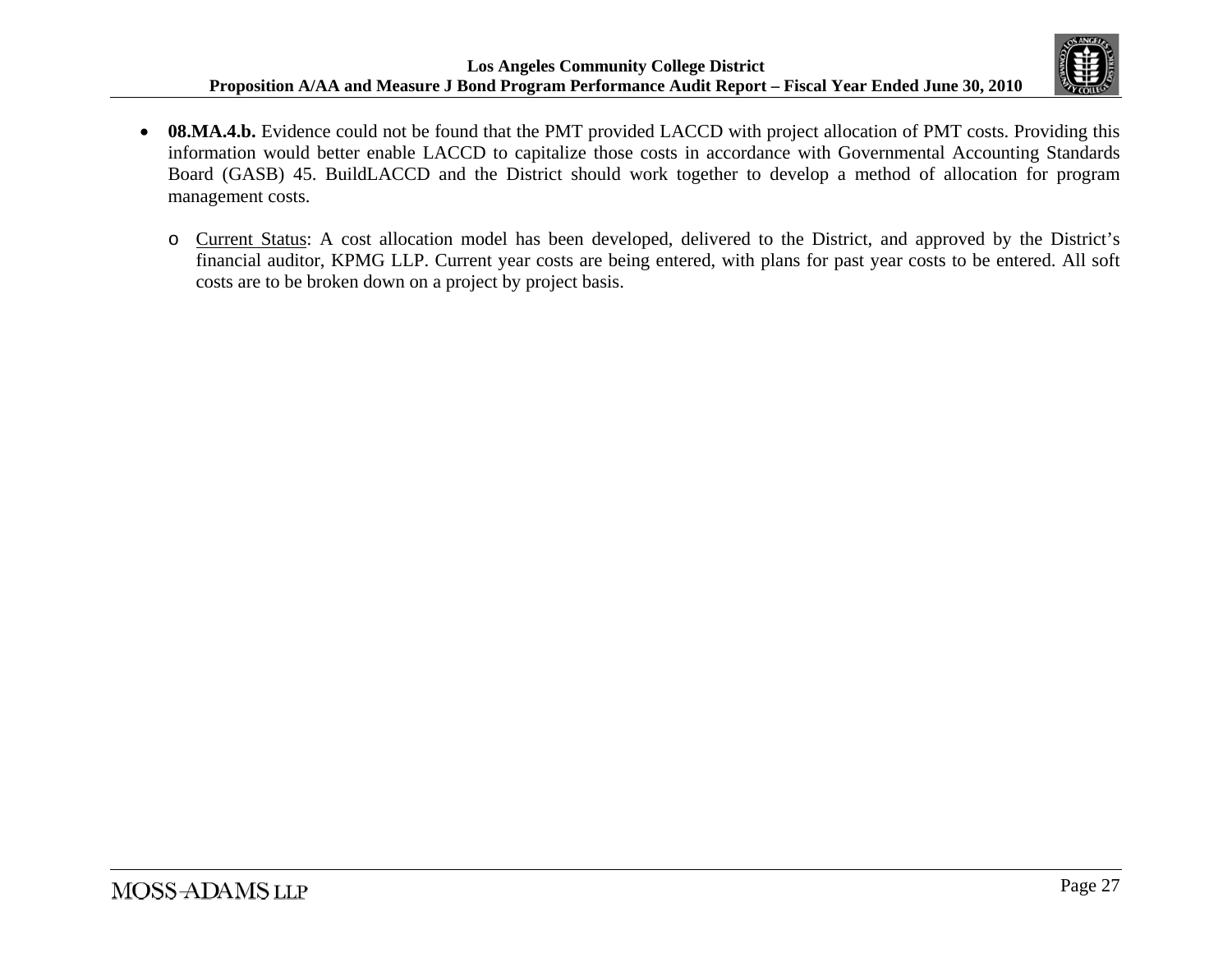

# **REPORTING VIEWS OF RESPONSIBLE OFFICIALS**

Management concurs with the audit results as they relate to Proposition 39/State constitution Article XIII A.. These audit results are *consistent with the report* Moss Adams has issued under California Government Code Section 53410 and our assertion of compliant use of 2001 Proposition A, 2003 Proposition AA and 2008 Measure J construction bonds. To achieve these ends, we have instituted specific policies, procedures and other internal controls to ensure accurate and compliant approval, recording and reporting of bondrelated expenditures. We are committed to strong internal controls in order to deliver the required facilities and infrastructure to support the educational needs of our community, now and in the future, as defined in our current through provide management responses. Management agrees that we will develop an action plan to address the deficiencies identified in this report.

As stated in this report, MA acknowledges in the report that the Cost Principles document was not in existence during FY 2010. Therefore, the parties involved in management of Bond Program expenditures did not have these definitions available when making decisions during the year with regard to whether an expenditure would meet the Cost Principle requirements for allowability, allocability and reasonableness. Any cited "exceptions" to the Cost Principles are actual "opportunities" for control improvements.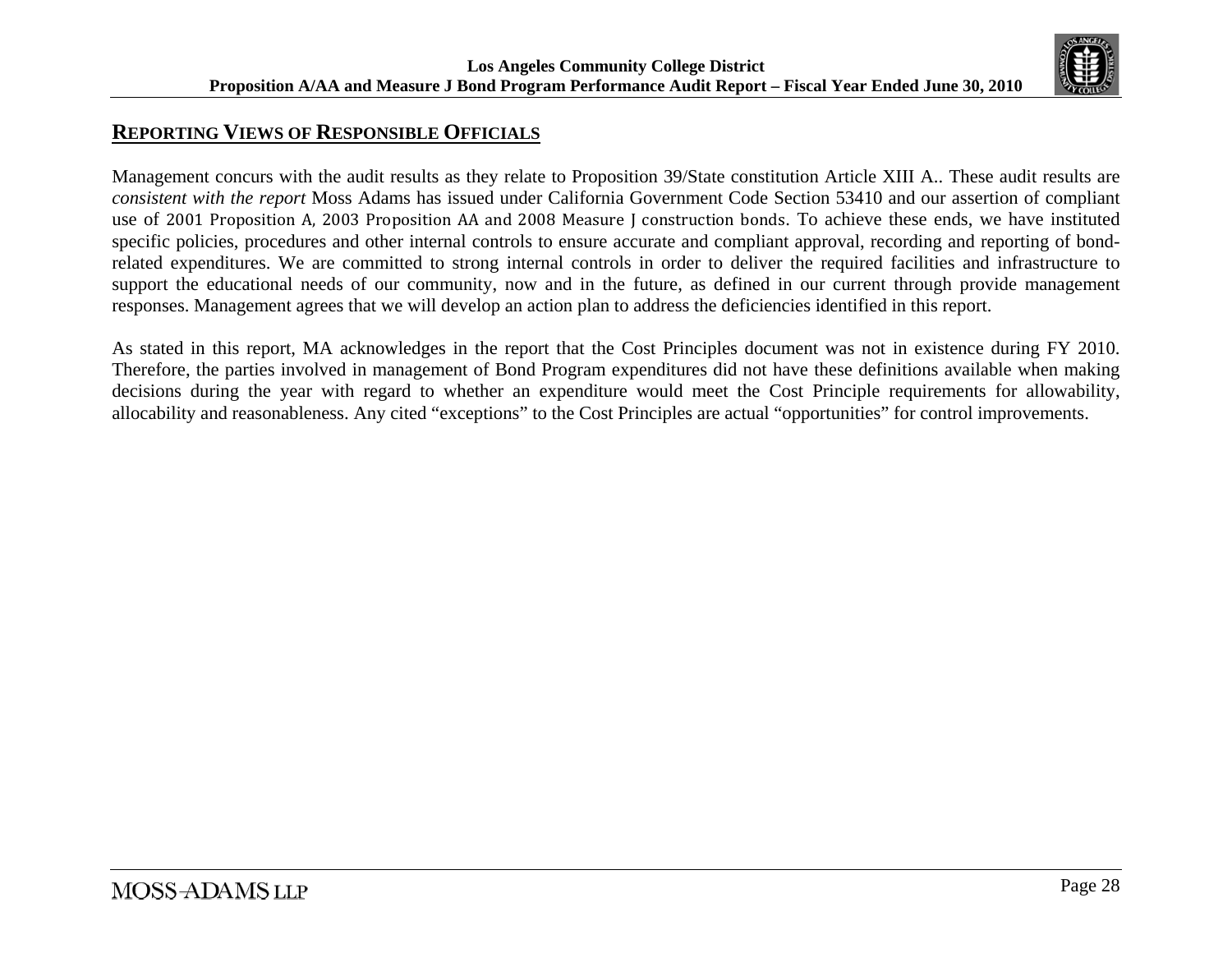

# **APPENDIX A – INTERVIEWS PERFORMED**

The following key personnel were interviewed:

The following personnel were interviewed:

- BuildLACCD (Bond Program Management)
	- o David Barilotti, Program Controls/Budgeting
	- o Kelly Cauvel, Eco Charette
	- o Anthony Chiodo, Procurement
	- o Mona Garber, Interns Program
	- o Joemar Gervacio, Purchasing
	- o John Harmer, Program Manager
	- o Rick Nolette, Warranty Program
	- o Daniel Robb, Construction Contracts
	- o Rueben Smith, Warranty Program
	- o Werner Wolf, Construction Contracts

### • LACCD

- o Larry Eisenberg, Executive Director
- o Tom Hall, Director of Facilities
- o Camille Goulet, General Counsel
- o Arnold Blanshard, Director of Internal Audit
- Campus Project Managers
	- o Christopher Dunne, Valley College
	- o Deba Mohapatra, Los Angeles Trade Tech College
	- o Robert Dieken, Los Angeles Valley College
	- o Bob Herman, East Los Angeles College
	- o David Tsao, Pierce College
- Other
	- o Lisalee Wells, LACCD External Bond Counsel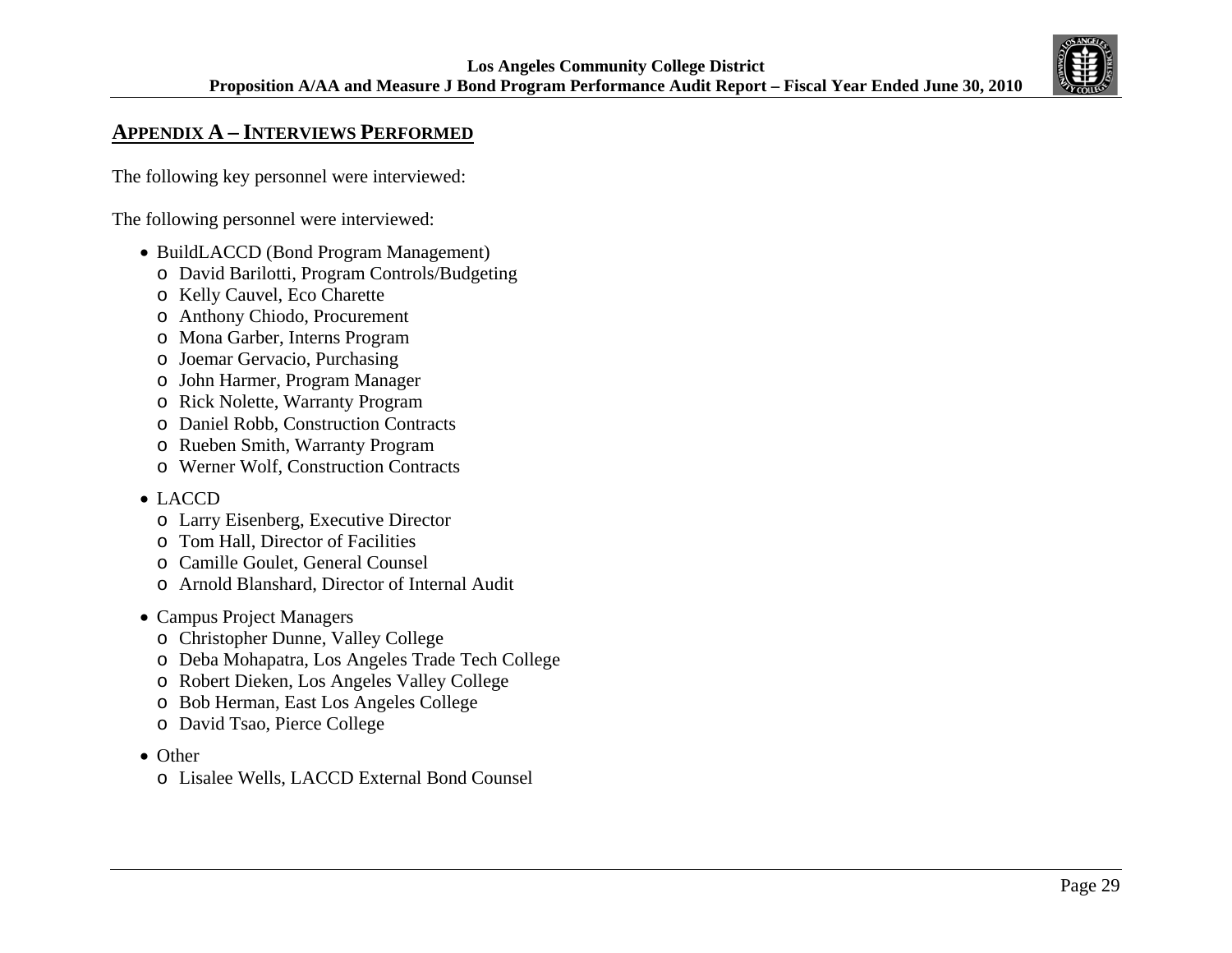## **APPENDIX B – DISTRICT-WIDE RECYCLING EXCEPTIONS**

We tested expenses that were accounted for as district-wide expenses. These are primarily expenses of consultants that perform work that benefits multiple campuses (District-wide). These costs are then allocated to benefiting campuses. In our sample of \$3,836,397 of District-wide expenses of \$154,443,104, \$13,272 of noncompliant recycling costs in accordance with Article XIII A of the California Constitution were identified. See Observation 1 in the Audit Results section of the report.

Calculation of the maximum potential projection of these findings to the population of District-wide transactions is as follows:

| 40 J (District-wide) Population (A)                  |    | \$154,443,104 |
|------------------------------------------------------|----|---------------|
| 40J (District-wide) Sample (B)                       | S  | 3,836,397     |
| <b>Sample Percent (B/A)</b>                          |    | 2.48%         |
|                                                      |    |               |
| <b>Exception Amounts:</b>                            |    |               |
| Article XIII A Noncompliant                          |    | \$13,272      |
|                                                      |    |               |
| Projection of Exceptions (maximum potential impact): |    |               |
| Article XIII A Noncompliant                          | \$ | 535,161       |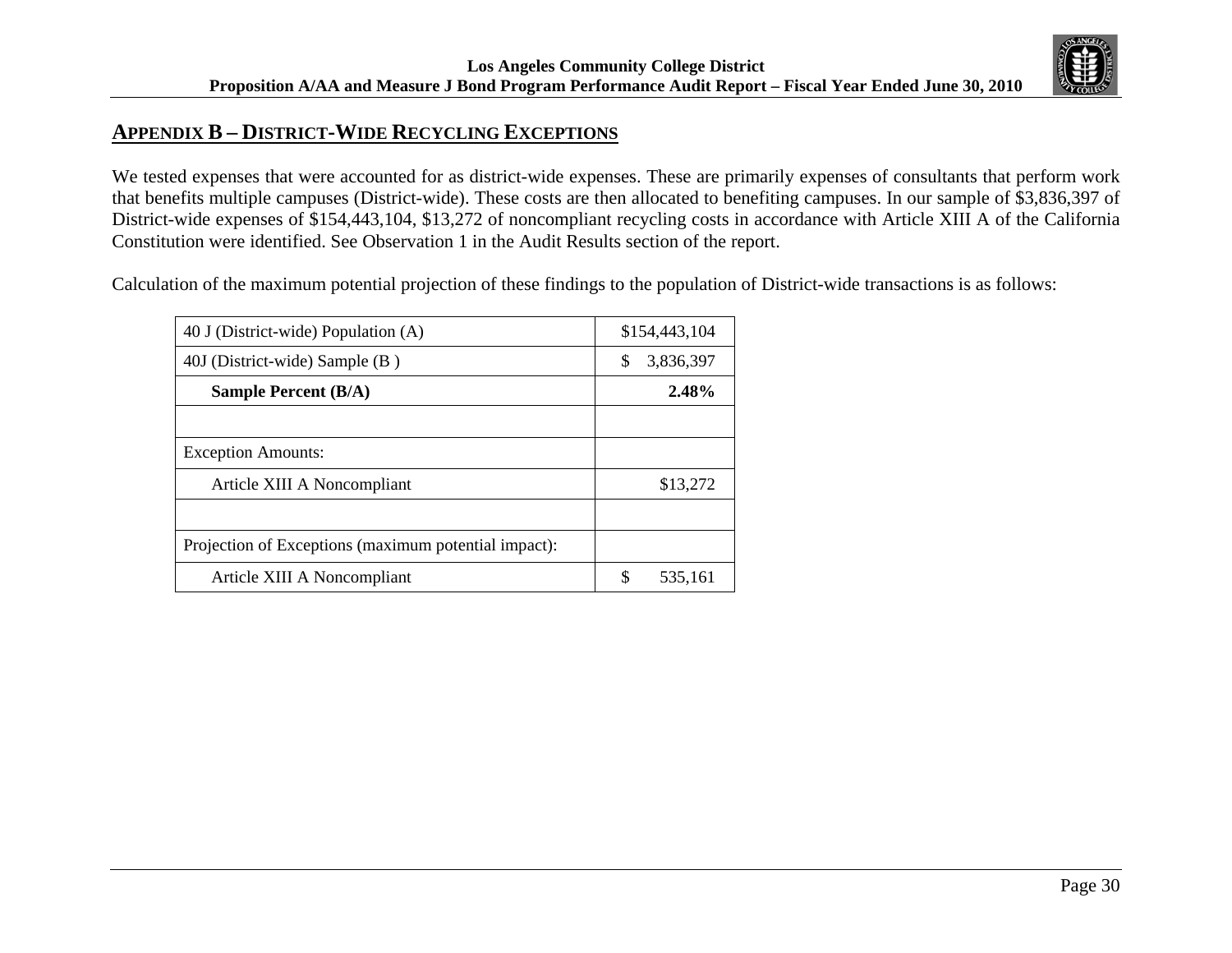

## **Details of these recycling exceptions are as follows:**

|                | <b>RECYCLING OPERATIONS</b> |                    |                                                                                                                                                                                                                                                                                                                                                                                                                      |                                     |  |
|----------------|-----------------------------|--------------------|----------------------------------------------------------------------------------------------------------------------------------------------------------------------------------------------------------------------------------------------------------------------------------------------------------------------------------------------------------------------------------------------------------------------|-------------------------------------|--|
| No.            | <b>Vendor Name</b>          | <b>Invoice No.</b> | <b>Issue</b>                                                                                                                                                                                                                                                                                                                                                                                                         | <b>Noncompliant</b><br><b>Costs</b> |  |
| $\mathbf{1}$   | <b>Recycling Strategies</b> | 1258-R2            | The scope appears to include recycling strategies for non-Bond<br>funded facilities. The response provided by BuildLACCD indicates,<br>"Scope of services for this contract is 100% Bond related to<br>construction waste recycling." The college recycling costs are<br>operational costs and considered noncompliant costs in accordance<br>with Article XIII A, Section $1(b)(3)$ of the California Constitution. | 741.25<br>\$                        |  |
| $\overline{2}$ | <b>Recycling Strategies</b> | 1260               | The scope appears to include recycling strategies for non-Bond<br>funded facilities. The response provided by BuildLACCD indicates,<br>"Scope of services for this contract is 100% Bond related to<br>construction waste recycling." The college recycling costs are<br>operational costs and considered noncompliant costs in accordance<br>with Article XIII A, Section $1(b)(3)$ of the California Constitution. | 9,452.50                            |  |
| $\overline{3}$ | <b>Recycling Strategies</b> | 1268               | The scope appears to include recycling strategies for non-Bond<br>funded facilities. The response provided by BuildLACCD indicates,<br>"Scope of services for this contract is 100% Bond related to<br>construction waste recycling." The college recycling costs are<br>operational costs and considered noncompliant costs in accordance<br>with Article XIII A, Section $1(b)(3)$ of the California Constitution. | 3,078.75                            |  |
|                |                             |                    | <b>TOTAL</b>                                                                                                                                                                                                                                                                                                                                                                                                         | \$13,272.50                         |  |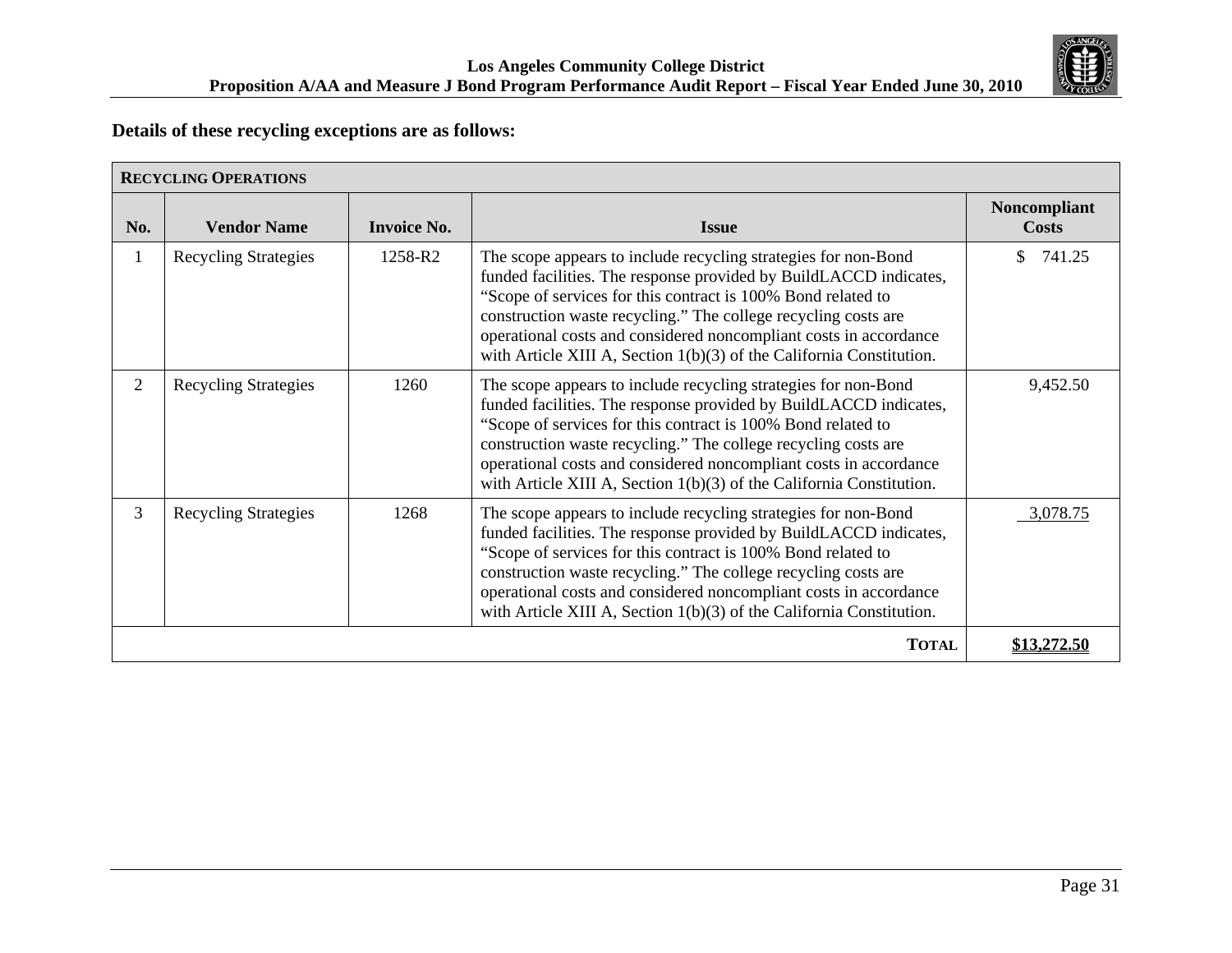

## **APPENDIX C – CONTRACTOR LIENS AND CLOSE-OUT DOCUMENTATION**

We sampled close-out documentation for 10 of the 15 contracts that were identified as being closed out in FY 2010. We found that contractor close-out documentation was not consistently obtained. We found one instance of missing all closing documents. See Observation 2 in the Audit Results section of the report.

Details on exceptions are provided as follows:

| <b>Contract No</b> | <b>Specific Documentation Missing</b>    | <b>Notes or Missing Document Attributes</b>                                                                                                                        |
|--------------------|------------------------------------------|--------------------------------------------------------------------------------------------------------------------------------------------------------------------|
| 70291              | All close-out documentation was missing. | Per inquiry with LACCD personnel, these documents were obtained on<br>October 28, 2010, but have since been lost. We were unable to corroborate<br>this assertion. |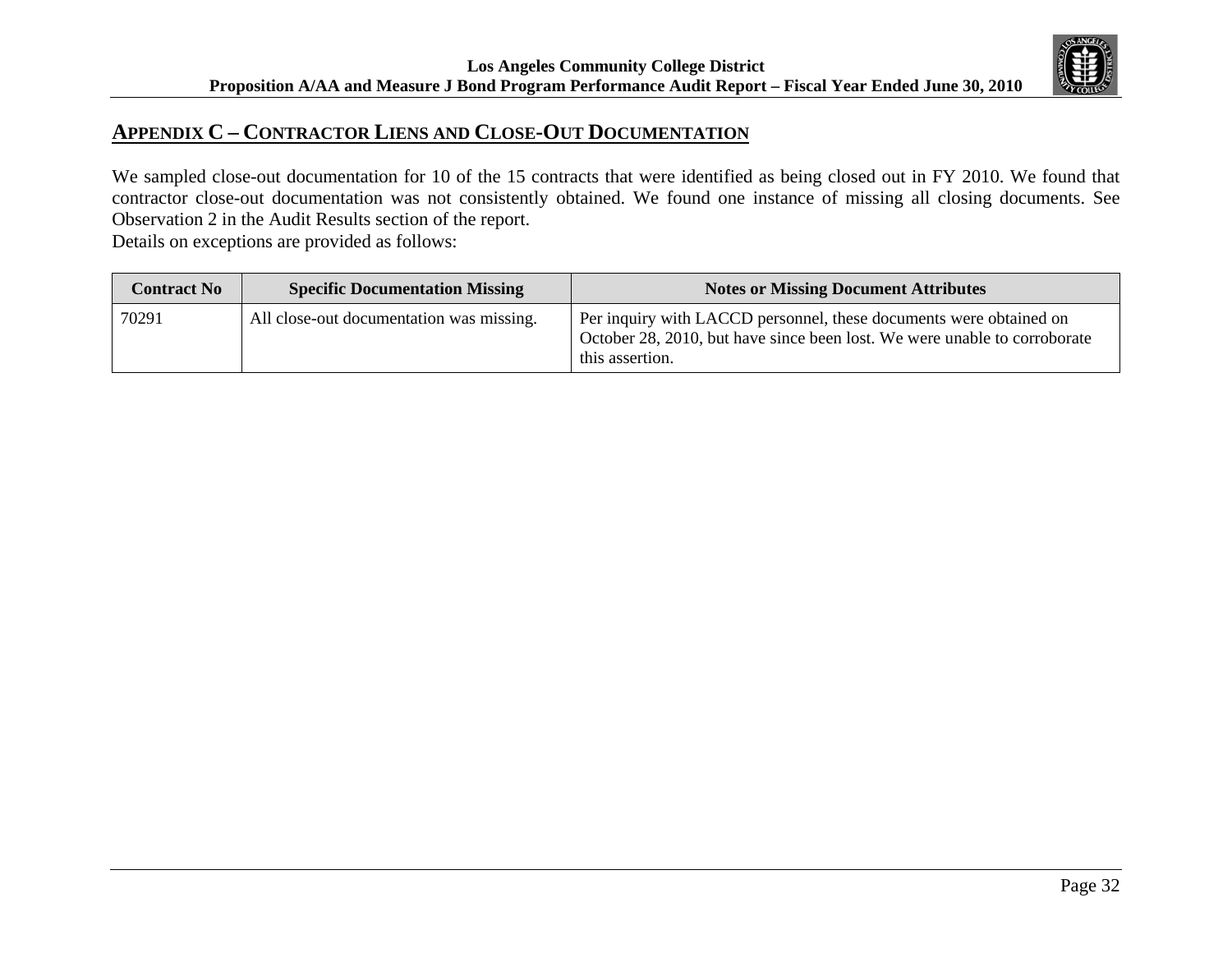## **APPENDIX D – CHANGE ORDER APPROVAL EXCEPTIONS**

We sampled 50 change orders and found that for 27, documentation of Board of Trustees' (BOT) approval was not located in the BuildLACCD DocView system. The lack of Board of Trustees approval is not consistent with the requirements of California Education Code Section 81655. See Observation 3 in the Audit Results section of the report.

The 27 exceptions all related to design bid build type contracts for which BOT policy allowed for subsequent ratification but for which we could not locate documentation of subsequent ratification. A listing of the specific change orders follows.

| <b>Contract No.</b> | <b>Change Order</b> |  | <b>Contract No.</b> | <b>Change Order</b> |
|---------------------|---------------------|--|---------------------|---------------------|
| 30951               | 13                  |  | 31514               | 38                  |
| 31013               | 26                  |  | 31514               | 39                  |
| 31125               | 10                  |  | 31612               | 3                   |
| 31170               | 6R                  |  | 31891               | $\mathbf{1}$        |
| 31226               | 8                   |  | 31891               | $\overline{2}$      |
| 31328               | $\overline{4}$      |  | 32264               | 4                   |
| 31362               | 6                   |  | 32345               | $\overline{2}$      |
| 31362               | 7                   |  | 32381               | 1                   |
| 31362               | 9                   |  | 32596               | $\mathbf{1}$        |
| 31362               | 10                  |  | 32650               | $\mathbf 1$         |
| 31453               | 20                  |  | 70295               | $\overline{7}$      |
| 31453               | 21                  |  | 70462               | $\overline{2}$      |
| 31453               | 24                  |  | 70530               | 9                   |
| 31514               | 37                  |  |                     |                     |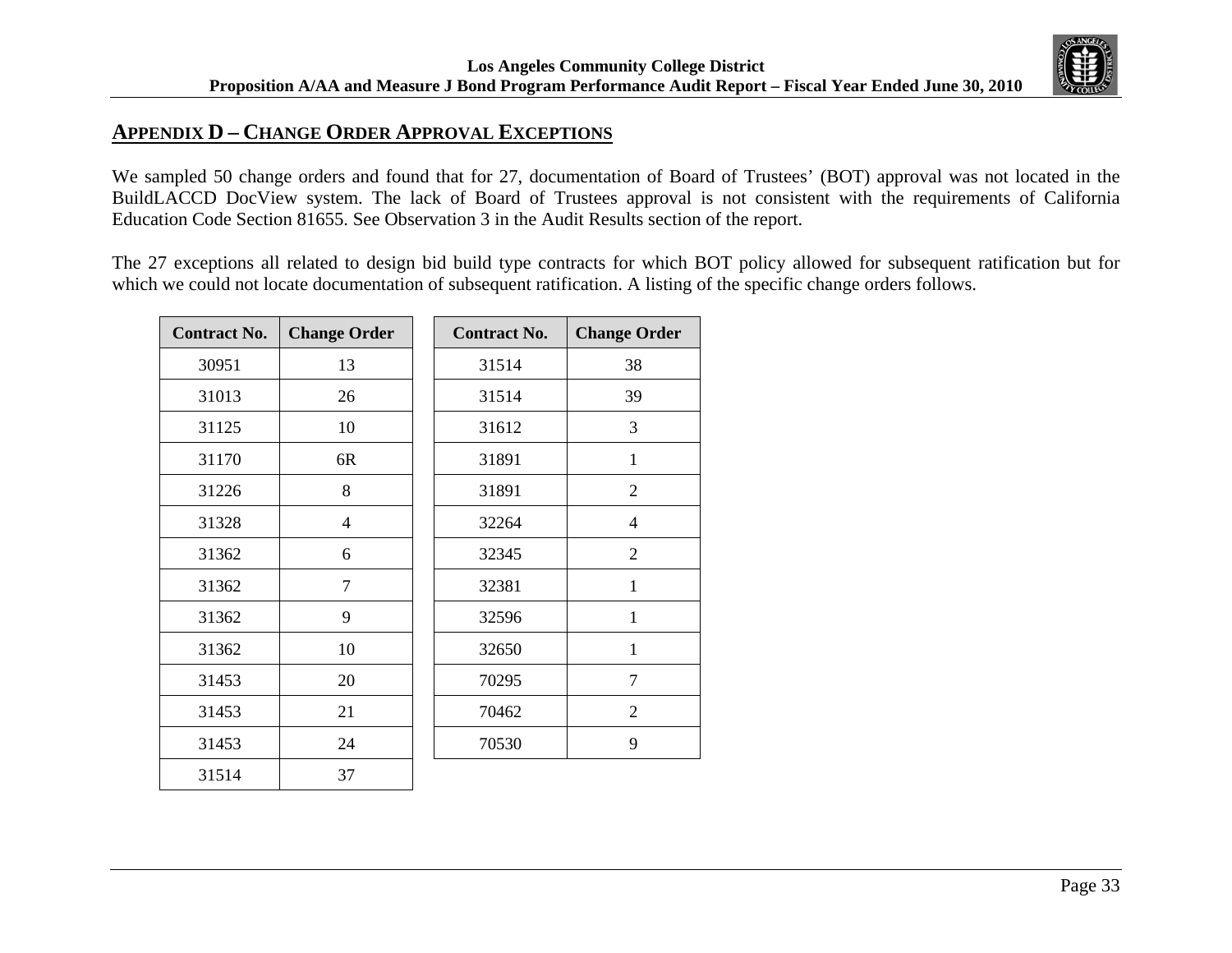# **APPENDIX E – BUILDLACCD LABOR ISSUES**

In accordance with the scope of work specified in the Objective, Scope and Methodology section of this report, we performed detailed testing of BuildLACCD labor hours to identify instances when tasks performed would in the future represent noncompliant activities in accordance with the Cost Principles. See Observation 7a in the Audit Results section of the report. We have summarized testing results by cost category as follows:

### **Testing Results**

|                                                           | <b>Quantification of Amounts</b>      |             |  |  |
|-----------------------------------------------------------|---------------------------------------|-------------|--|--|
| <b>Area</b>                                               | <b>Cost Principle</b><br><b>Issue</b> | <b>Note</b> |  |  |
| FY 2010 costs for exceptions<br>identified during testing | \$41,457                              |             |  |  |

**Note 1:** We judgmentally tested 800 BuildLACCD time log entries and identified the following 95 instances that would be exceptions from the Cost Principles in the future:

| <b>Cost Category</b>          | <b>Instances</b> |
|-------------------------------|------------------|
| Conferences                   |                  |
| Internship Program Costs      | 61               |
| Other (Cost Category Unknown) | 5                |
| Outreach                      |                  |
| <b>Public Relations</b>       | 19               |
| <b>Total</b>                  | 95               |

In summary, we identified 95 instances when the task or tasks recorded for a day were found to contain activities that in the future would be noncompliant with the Cost Principles. Although we attempted to determine the specific hours involved, the documentation provided was not sufficient to determine the number of hours associated with the exceptions above.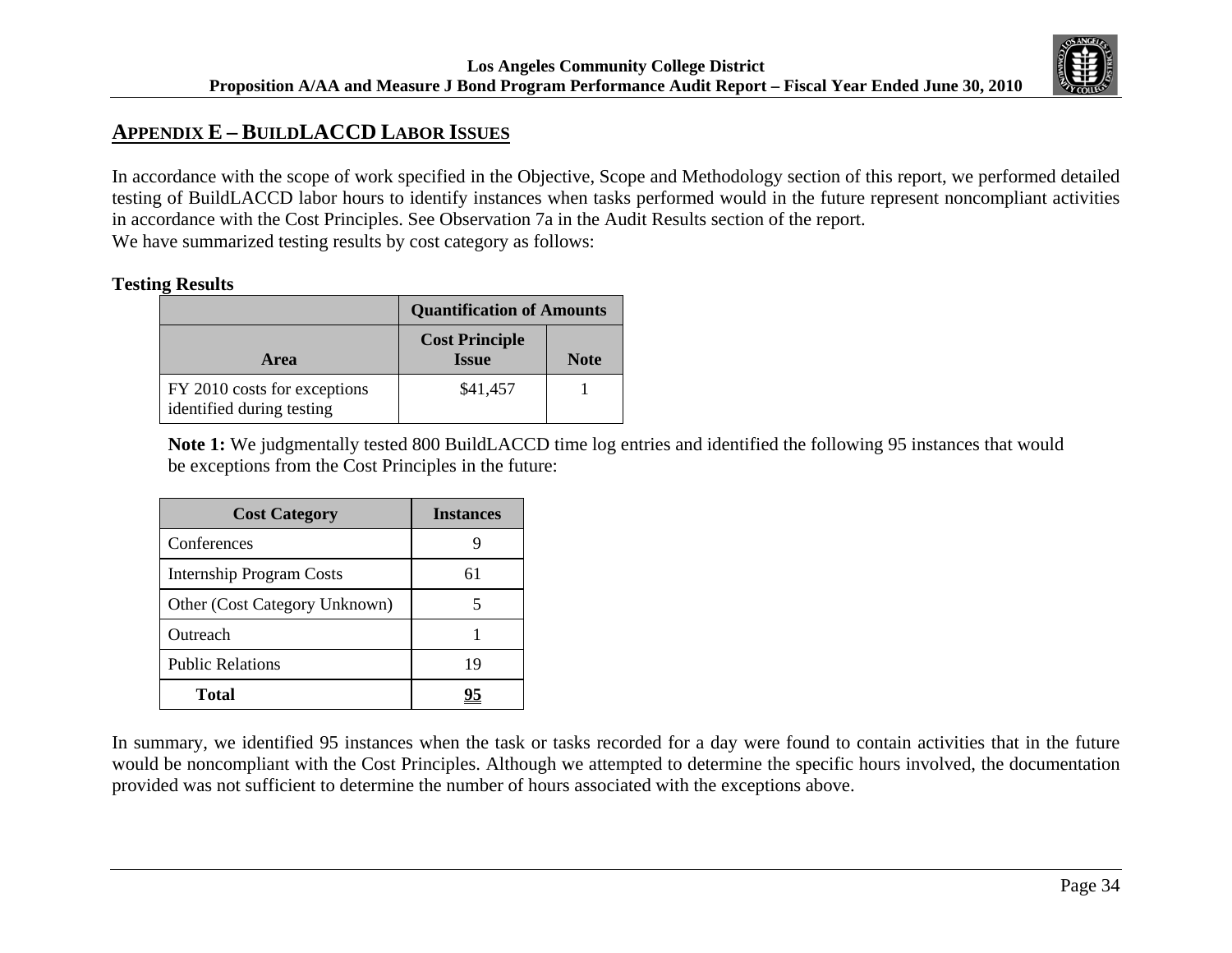

### **We then computed a rough order of magnitude (ROM) estimate of the potential impact of these findings as follows:**

| <b>Cost Category</b>            | <b>Instances</b> | <b>ROM</b><br>Hour<br>Estimate* | <b>ROM Dollar</b><br>Estimate** |
|---------------------------------|------------------|---------------------------------|---------------------------------|
| Conferences                     | 9                | 54                              | \$7,659                         |
| <b>Internship Program Costs</b> | 61               | 366                             | 10,540                          |
| Other (Cost Category Unknown)   | 5                | 30                              | 5,065                           |
| Outreach                        |                  | 6                               | 1,147                           |
| <b>Public Relations</b>         | 19               | 114                             | 17,046                          |
| <b>Total</b>                    | <u>95</u>        | <u>570</u>                      |                                 |

**\*** We estimated a maximum potential number of hours per occurrence of six hours.

\*\* Actual pay rates for the personnel involved were applied to determine maximum dollar impact of identified instances.

## **Days/Hours Tested**

We sampled a total of 800 days (6,400 hours) charged on monthly invoices from BuildLACCD. We selected hours based on an assessment of those positions which appeared to be of highest risk of performing tasks that would be considered noncompliant with the Cost Principles document.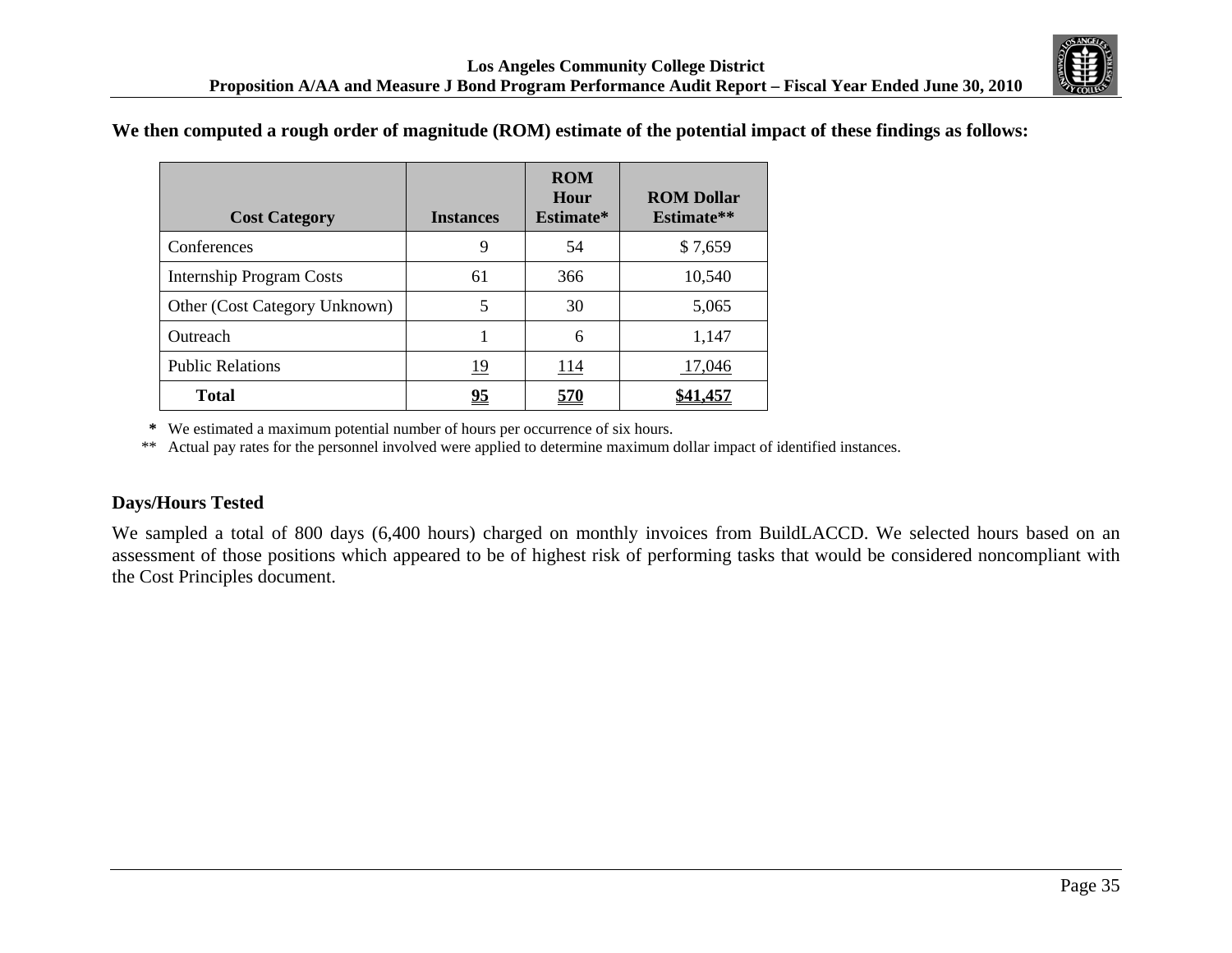

### **The specific job areas sampled are as follows:**

|                                |         | <b>Days Sampled</b> |            |                               |              |  |
|--------------------------------|---------|---------------------|------------|-------------------------------|--------------|--|
| <b>Job Area</b>                | July 09 | <b>Aug 09</b>       | Mar 10     | <b>Total</b><br><b>Sample</b> | <b>Hours</b> |  |
| Design                         | 40      | 40                  | 40         | 120                           | 960          |  |
| Energy                         | 40      | 40                  | 40         | 120                           | 960          |  |
| Energy – Public Policy         | 20      | 20                  | 20         | 60                            | 480          |  |
| Energy – Sustainability        | 20      | 20                  | 20         | 60                            | 480          |  |
| Operations – Administration    | 20      | 20                  | 20         | 60                            | 480          |  |
| <b>Outreach Programs</b>       | 120     | 40                  | 40         | 200                           | 1,600        |  |
| PR/Communications              | 40      | 40                  | 40         | 120                           | 960          |  |
| <b>RPM</b> – Resource Recovery | 20      | 20                  | 20         | 60                            | 480          |  |
| <b>Total</b>                   | 320     | <u>240</u>          | <u>240</u> | 800                           | 6,400        |  |

**Note:** 20 days per month were tested per employee. Multiple personnel were tested in some of the categories above. For example, six employees were tested for July 2009 for Outreach Programs resulted in days tested of 120 (6 X 20).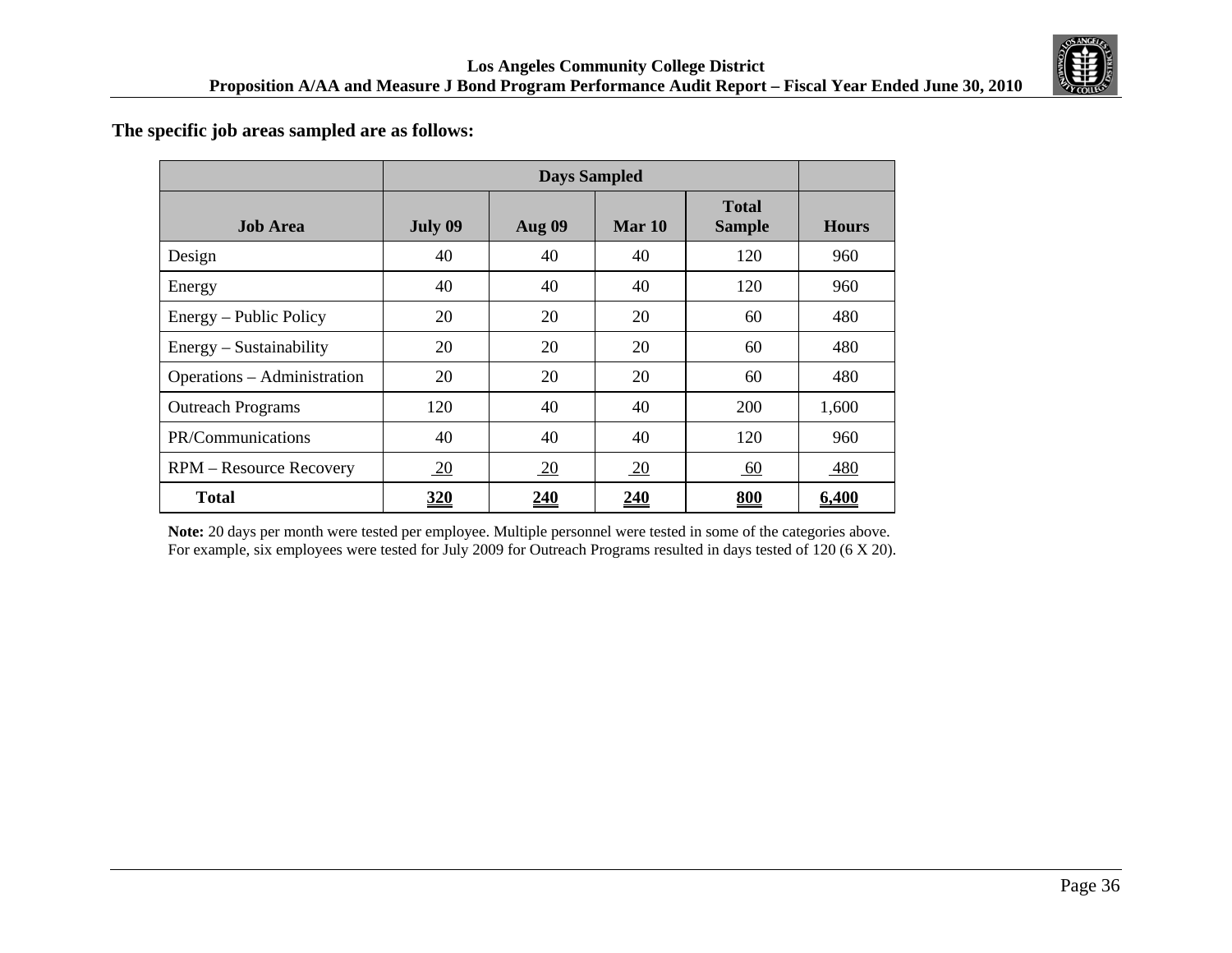

### **Detailed Results**

The sampled time log entries were reviewed, and for those activities where it appeared that tasks that in the future would represent noncompliant activities have been performed, a follow-up request was prepared and provided to BuildLACCD to obtain documentation for the assessment concerning the allowability and reasonableness of the tasks in accordance with the Cost Principles. The tables that follow summarize instances where, if the activity where to occur in FY 2011, the activity would be considered noncompliant with the Cost Principles. Controls will need to be implemented to prevent the charging of the expenditures to the bond program in FY 2011 and beyond.

| Category    | <b>Job Area</b> | Number of<br><b>Occurrences</b> | <b>Ouestioned Task</b>                                 | <b>Build LACCD</b><br><b>Comment</b>                                                                                                                                                                                                 | <b>Moss Adams Observation</b>                                                                                                                                                                   |
|-------------|-----------------|---------------------------------|--------------------------------------------------------|--------------------------------------------------------------------------------------------------------------------------------------------------------------------------------------------------------------------------------------|-------------------------------------------------------------------------------------------------------------------------------------------------------------------------------------------------|
| Conferences | Energy          | 1                               | Butte College 3rd Annual<br>Sustainability Conference. | Moss Adams (MA)<br>should note that while<br><b>BuildLACCD</b> still<br>agrees with this<br>exception, it is limited<br>and does not constitute<br>100% of the person's<br>work. This position was<br>terminated on May 21,<br>2010. | <b>Both BuildLACCD and Moss</b><br>Adams agree that the task in<br>question includes noncompliant<br>expenses in accordance with the Cost<br>Principles.                                        |
| Conferences | Energy          | $\mathbf{1}$                    | Butte College 3rd Annual<br>Sustainability Conference. | MA should note that<br>while BuildLACCD still<br>agrees with this<br>exception, it is limited<br>and does not constitute<br>100% of the person's<br>work. This position was<br>terminated on May 21,<br>2010.                        | Both BuildLACCD and Moss<br>Adams agree that the task in<br>question includes noncompliant<br>expenses in accordance with the Cost<br>Principles.                                               |
| Conferences | Energy          | $\mathbf{1}$                    | Coordinated travel for<br>Sustainability Conference.   | MA should note that<br>while BuildLACCD still<br>disagrees with this<br>exception, it is limited<br>and does not constitute<br>100% of the person's<br>work. This position was<br>terminated on May 21,<br>2010.                     | BuildLACCD has indicated that it<br>agrees that the attendance at the<br>conference is noncompliant.<br>Therefore, the travel coordination for<br>the conference would also be<br>noncompliant. |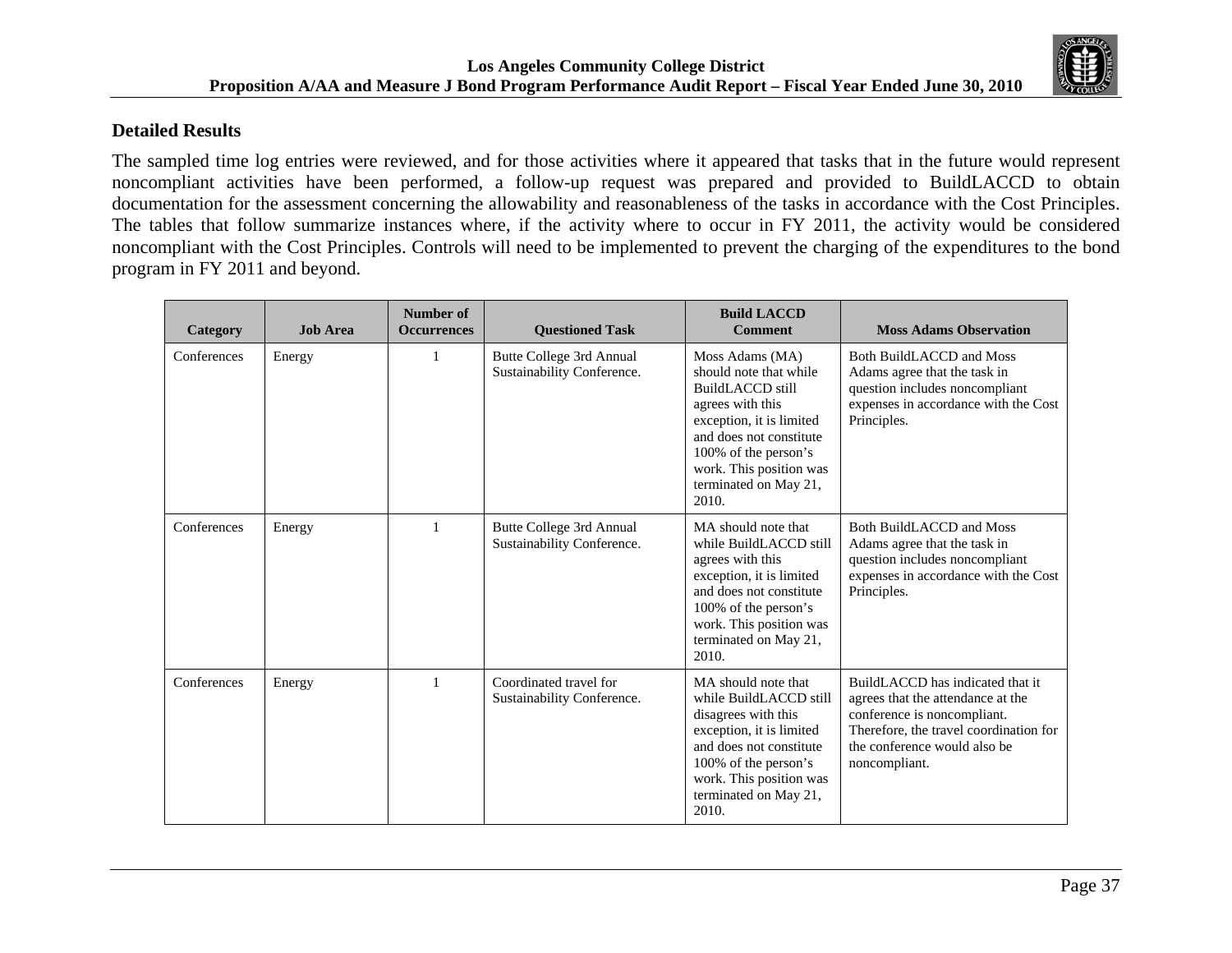

| Category    | <b>Job Area</b>                 | <b>Number of</b><br><b>Occurrences</b> | <b>Questioned Task</b>                                                                                                                                                                                                                                                                                                                                                                                                  | <b>Build LACCD</b><br><b>Comment</b>                                                                                                                                                                             | <b>Moss Adams Observation</b>                                                                                                                                                                   |
|-------------|---------------------------------|----------------------------------------|-------------------------------------------------------------------------------------------------------------------------------------------------------------------------------------------------------------------------------------------------------------------------------------------------------------------------------------------------------------------------------------------------------------------------|------------------------------------------------------------------------------------------------------------------------------------------------------------------------------------------------------------------|-------------------------------------------------------------------------------------------------------------------------------------------------------------------------------------------------|
| Conferences | Energy                          | $\mathbf{1}$                           | Coordinate 3rd annual<br>sustainability conference travel.                                                                                                                                                                                                                                                                                                                                                              | MA should note that<br>while BuildLACCD still<br>disagrees with this<br>exception, it is limited<br>and does not constitute<br>100% of the person's<br>work. This position was<br>terminated on May 21,<br>2010. | BuildLACCD has indicated that it<br>agrees that the attendance at the<br>conference is noncompliant.<br>Therefore, the travel coordination for<br>the conference would also be<br>noncompliant. |
| Conferences | Energy-<br>Sustainability       | $\mathbf{1}$                           | Presented at Butte Community<br>College.                                                                                                                                                                                                                                                                                                                                                                                | MA should note that<br>while BuildLACCD<br>agrees with this<br>exception, it is limited<br>to 8 hours and does not<br>constitute 100% of the<br>person's work.                                                   | <b>Both BuildLACCD and Moss</b><br>Adams agree that the task in<br>question includes noncompliant<br>expenses in accordance with the Cost<br>Principles.                                        |
| Conferences | Energy-<br>Sustainability       | $\mathbf{1}$                           | [] preparation for Butte<br>Sustainability Conference.                                                                                                                                                                                                                                                                                                                                                                  | MA should note that<br>while BuildLACCD<br>agrees with this<br>exception, it is limited<br>to 8 hours and does not<br>constitute 100% of the<br>person's work.                                                   | <b>Both BuildLACCD and Moss</b><br>Adams agree that the task in<br>question includes noncompliant<br>expenses in accordance with the Cost<br>Principles.                                        |
| Conferences | <b>RPM-Resource</b><br>Recovery | $\mathbf{1}$                           | Mtg. w/ Smith @ Trade discuss<br>recycling proposal for<br>Sustainability conference. []<br>Worked on Recycle Mania<br>information for Feb. Information<br>gathered from Consolidated<br>waste hauler summary of<br>collection from campuses []<br><b>Finalized Sustainability</b><br>conference proposal<br>and submitted to Maynard.<br>PC/E-mail: Maynard re<br>conference proposal, Yanes re<br>conference proposal | MA should note that<br>while BuildLACCD<br>agrees with this<br>exception, it is limited<br>and does not constitute<br>100% of the person's<br>work.                                                              | <b>Both BuildLACCD and Moss</b><br>Adams agree that the task in<br>question includes noncompliant<br>expenses in accordance with the Cost<br>Principles.                                        |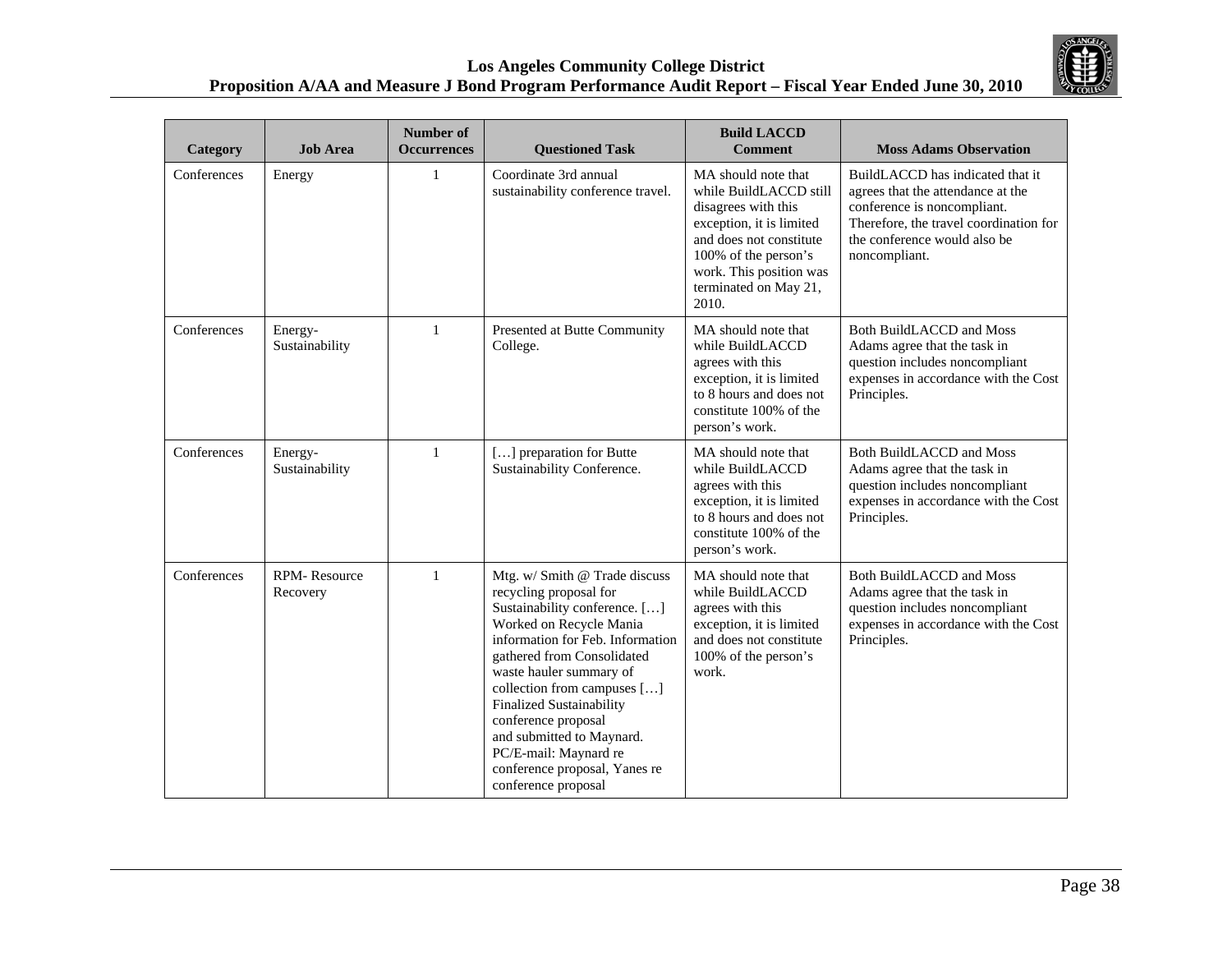

| Category                    | <b>Job Area</b>                 | Number of<br><b>Occurrences</b> | <b>Questioned Task</b>                                                                                                                                                                                                                                                                                                                                                                                                                                                                                                                                                                                                                                      | <b>Build LACCD</b><br><b>Comment</b>                                                                                                                                                                    | <b>Moss Adams Observation</b>                                                                                                                            |
|-----------------------------|---------------------------------|---------------------------------|-------------------------------------------------------------------------------------------------------------------------------------------------------------------------------------------------------------------------------------------------------------------------------------------------------------------------------------------------------------------------------------------------------------------------------------------------------------------------------------------------------------------------------------------------------------------------------------------------------------------------------------------------------------|---------------------------------------------------------------------------------------------------------------------------------------------------------------------------------------------------------|----------------------------------------------------------------------------------------------------------------------------------------------------------|
| Conferences                 | <b>RPM-Resource</b><br>Recovery | $\mathbf{1}$                    | Winter-Gross Sustainability<br>Conference proposal on District<br>recycling program.                                                                                                                                                                                                                                                                                                                                                                                                                                                                                                                                                                        | MA should note that<br>while BuildLACCD<br>agrees with this<br>exception, it is limited<br>and does not constitute<br>100% of the person's<br>work.                                                     | <b>Both BuildLACCD and Moss</b><br>Adams agree that the task in<br>question includes noncompliant<br>expenses in accordance with the Cost<br>Principles. |
| Conferences                 | <b>RPM-Resource</b><br>Recovery | $\mathbf{1}$                    | Worked on proposal for<br>Sustainability Conference. []<br>Sustainability proposal,<br>Maynard Sustainability<br>conference [].                                                                                                                                                                                                                                                                                                                                                                                                                                                                                                                             | MA should note that<br>while BuildLACCD<br>agrees with this<br>exception, it is limited<br>and does not constitute<br>100% of the person's<br>work.                                                     | <b>Both BuildLACCD and Moss</b><br>Adams agree that the task in<br>question includes noncompliant<br>expenses in accordance with the Cost<br>Principles. |
| Internship<br>Program Costs | Outreach<br>Programs            | 20                              | Disney jobs, sales meeting,<br>customer service training,<br>Business development (16 hrs),<br>follow-up calls, Mt St Mary<br>internship, follow-up sales calls,<br>meeting at Goodwill to find job<br>opportunities, intern plan<br>meeting, Westchester chamber<br>event, job fair, sales strategy, T-<br>Mobile store visit for intern<br>opportunities, Nexttrend Job<br>Fair and LA Biggest Expo,<br>Urban meeting discuss paid<br>internships, Venice Chamber<br>Luncheon, PVJOBS Green Biz<br>Think Tank, Mtg. with<br>Ranimaker Network, orientation<br>and followed up with business<br>about job fair, meeting with JVS<br>and business outreach. | MA should note that<br>while BuildLACCD<br>agrees with this<br>exception, it is limited<br>and does not constitute<br>100% of the person's<br>work. This position was<br>terminated on May 24,<br>2010. | <b>Both BuildLACCD and Moss</b><br>Adams agree that the task in<br>question includes noncompliant<br>expenses in accordance with the Cost<br>Principles. |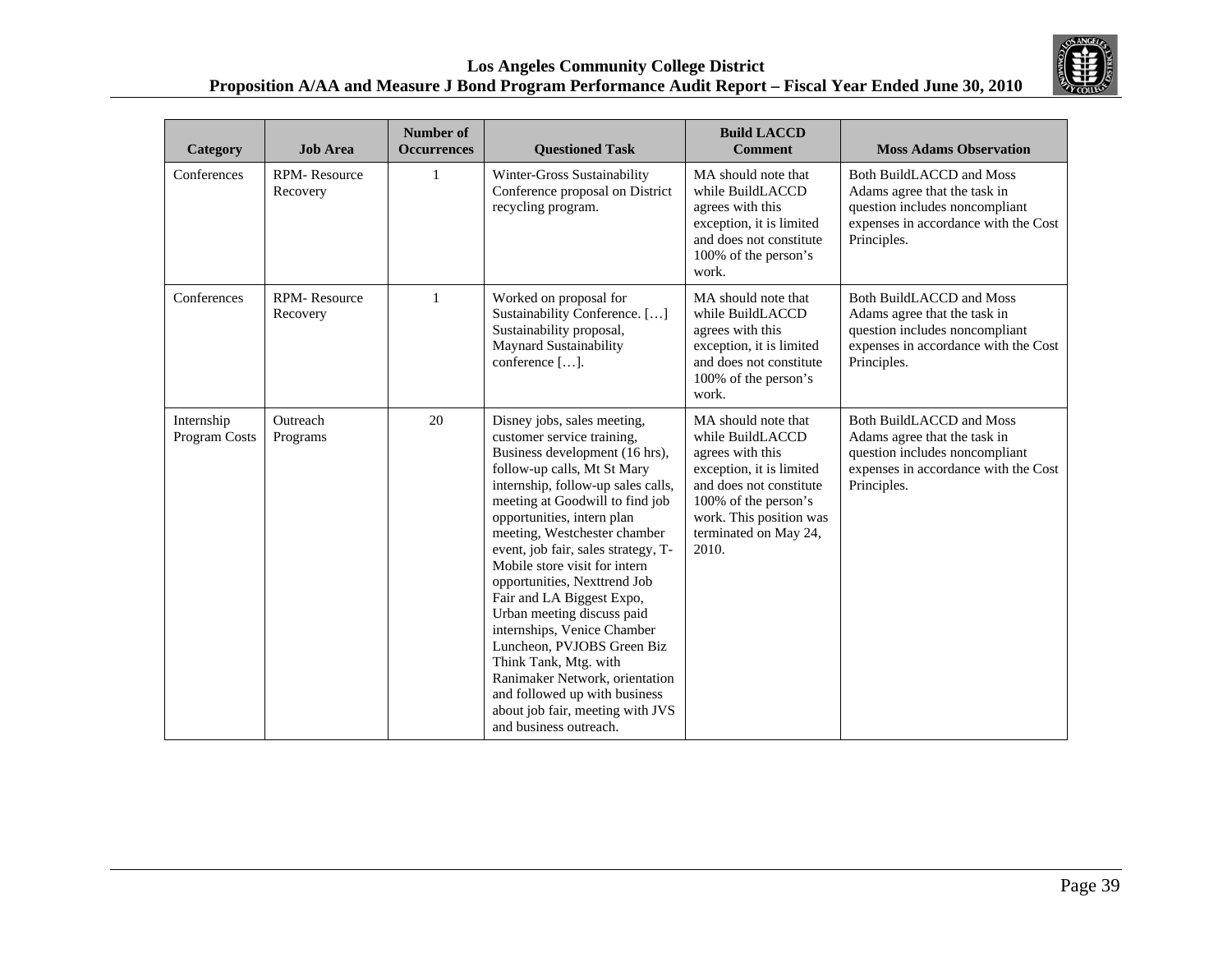

| Category                    | <b>Job Area</b>      | Number of<br><b>Occurrences</b> | <b>Questioned Task</b>                                                                                                                                                                                                                                                                                                                                                                                                                                                                          | <b>Build LACCD</b><br><b>Comment</b>                                                                                                                                                                    | <b>Moss Adams Observation</b>                                                                                                                                                                                                         |
|-----------------------------|----------------------|---------------------------------|-------------------------------------------------------------------------------------------------------------------------------------------------------------------------------------------------------------------------------------------------------------------------------------------------------------------------------------------------------------------------------------------------------------------------------------------------------------------------------------------------|---------------------------------------------------------------------------------------------------------------------------------------------------------------------------------------------------------|---------------------------------------------------------------------------------------------------------------------------------------------------------------------------------------------------------------------------------------|
| Internship<br>Program Costs | Outreach<br>Programs |                                 | Performed dally duties/Hosted<br>BBQ event for intern sign-up.<br>Scout various employers @<br>various locations                                                                                                                                                                                                                                                                                                                                                                                | BuildLACCD disagrees<br>with this as an exception<br>since it is agreed to be<br>unreasonable not<br>unallowable.                                                                                       | The Cost Principles define<br>exceptions within each cost category<br>for both unallowable and<br>unreasonable costs. Therefore,<br>unreasonable costs do constitute<br>noncompliant costs in accordance<br>with the Cost Principles. |
| Internship<br>Program Costs | Outreach<br>Programs | 20                              | Gleaned job leads from the EI<br>Segundo Environmental Expo;<br>Met with LACCD Interns<br>Program brochure designer;<br>completed revisions to LACCD<br>Interns Program brochure,<br>Participated in Green LA<br>Coalition meeting in downtown<br>LA, attended LA Chamber event<br>where Eisenberg spoke, Faxed<br>student resumes to<br>employers/Revised job fair filer,<br>met with repo from Adobe<br>Communities re job<br>relationships, met with rep from<br>Jewish Vocational Services. | MA should note that<br>while BuildLACCD<br>agrees with this<br>exception, it is limited<br>and does not constitute<br>100% of the person's<br>work. This position was<br>terminated on May 24,<br>2010. | Both BuildLACCD and Moss<br>Adams agree that the task in<br>question includes noncompliant<br>expenses in accordance with the Cost<br>Principles.                                                                                     |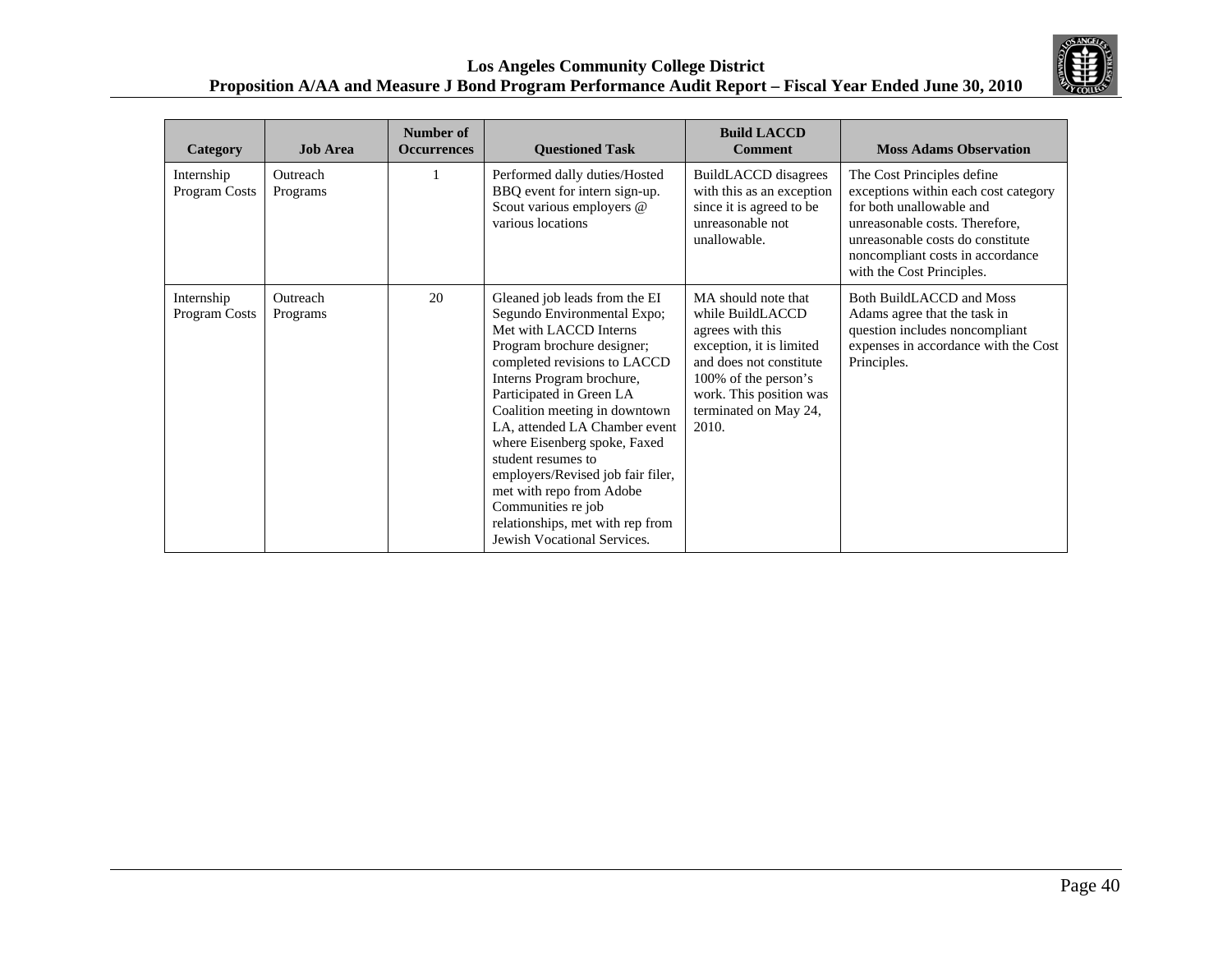

| Category                    | <b>Job Area</b>      | Number of<br><b>Occurrences</b> | <b>Questioned Task</b>                                                                                                                                                                                                                                                                                                                                                                                                                                                                                                                                                                                                                          | <b>Build LACCD</b><br><b>Comment</b>                                                                                                                                                                    | <b>Moss Adams Observation</b>                                                                                                                            |
|-----------------------------|----------------------|---------------------------------|-------------------------------------------------------------------------------------------------------------------------------------------------------------------------------------------------------------------------------------------------------------------------------------------------------------------------------------------------------------------------------------------------------------------------------------------------------------------------------------------------------------------------------------------------------------------------------------------------------------------------------------------------|---------------------------------------------------------------------------------------------------------------------------------------------------------------------------------------------------------|----------------------------------------------------------------------------------------------------------------------------------------------------------|
| Internship<br>Program Costs | Outreach<br>Programs | 20                              | Follow up calls re: jobs to<br>Westfield Shopping Centers and<br>Hornblower, interns to SCE, EL<br>Segundo Sustainability event,<br>Received job lead from<br>Westfield, Sales Calls to Eco-<br>Station, Green LA Coalition<br>Meeting, researched Disney<br>Interns program, outreached to<br>potential employers: Decron<br>prop and Otis College, LA<br><b>Chamber Green Workforce</b><br>meeting, Venice Chamber<br>Luncheon, Best Buys Contact fir<br>job skills workshop hosted at<br>PVJOBS, follow up calls for<br>The Foundry, Pacific Bakery,<br>Organic Panificio, followed up<br>on resumes sent to : Westfield<br>and Healthy City | MA should note that<br>while BuildLACCD<br>agrees with this<br>exception, it is limited<br>and does not constitute<br>100% of the person's<br>work. This position was<br>terminated on May 24,<br>2010. | <b>Both BuildLACCD and Moss</b><br>Adams agree that the task in<br>question includes noncompliant<br>expenses in accordance with the Cost<br>Principles. |
| Other                       | Outreach<br>Programs | $\mathbf{1}$                    | Special Project.                                                                                                                                                                                                                                                                                                                                                                                                                                                                                                                                                                                                                                | This work was never<br>finalized and no report<br>was issued.                                                                                                                                           | This cost is noncompliant with the<br>Cost Principles.                                                                                                   |
| Other                       | Outreach<br>Programs | $\mathbf{1}$                    | Work on District special project.                                                                                                                                                                                                                                                                                                                                                                                                                                                                                                                                                                                                               | This work was never<br>finalized and no report<br>was issued.                                                                                                                                           | This cost is noncompliant with the<br>Cost Principles.                                                                                                   |
| Other                       | Outreach<br>Programs | $\mathbf{1}$                    | Special District Project.                                                                                                                                                                                                                                                                                                                                                                                                                                                                                                                                                                                                                       | This work was never<br>finalized and no report<br>was issued.                                                                                                                                           | This cost is noncompliant with the<br>Cost Principles.                                                                                                   |
| Other                       | Outreach<br>Programs | $\mathbf{1}$                    | Start on special project for<br>District; Green Jobs and Intern<br>meetings at PV Jobs.                                                                                                                                                                                                                                                                                                                                                                                                                                                                                                                                                         | This work was never<br>finalized and no report<br>was issued.                                                                                                                                           | This cost is noncompliant with the<br>Cost Principles.                                                                                                   |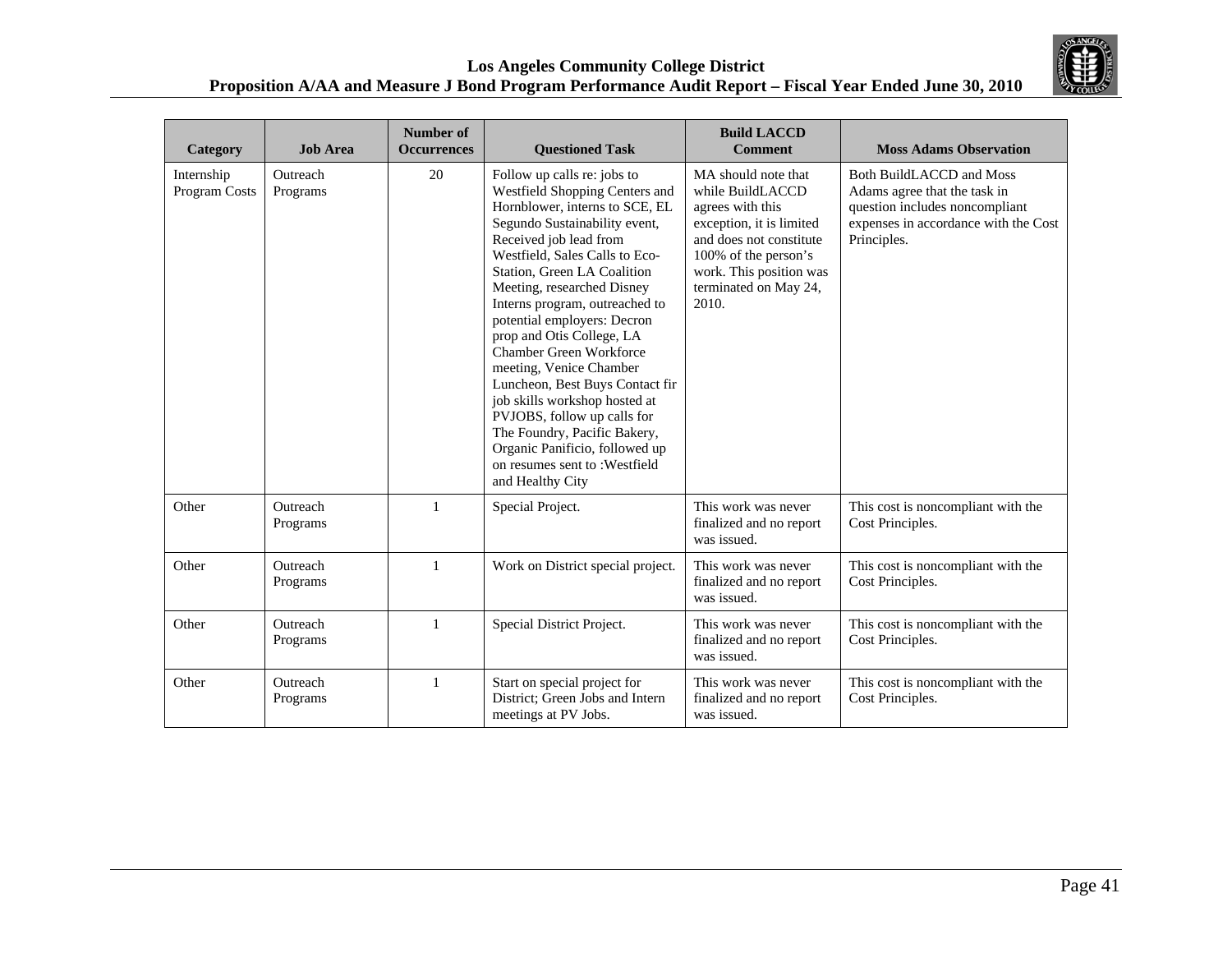

| Category            | <b>Job Area</b>       | Number of<br><b>Occurrences</b> | <b>Questioned Task</b>                                                                                                | <b>Build LACCD</b><br><b>Comment</b>                                                                                                                                                                                | <b>Moss Adams Observation</b>                                                                                                                            |
|---------------------|-----------------------|---------------------------------|-----------------------------------------------------------------------------------------------------------------------|---------------------------------------------------------------------------------------------------------------------------------------------------------------------------------------------------------------------|----------------------------------------------------------------------------------------------------------------------------------------------------------|
| Public<br>Relations | Outreach<br>Programs  | 1                               | Green Jobs update with<br>Deborah.                                                                                    | MA should note that<br>while BuildLACCD<br>agrees with this<br>exception, it is limited<br>and does not constitute<br>100% of the person's<br>work. This Green Jobs<br>program was terminated<br>on May 24, 2010.   | Both BuildLACCD and Moss<br>Adams agree that the task in<br>question includes noncompliant<br>expenses in accordance with the Cost<br>Principles.        |
| Public<br>Relations | Outreach<br>Programs  | 1                               | Green Jobs update with Deborah<br>Deras                                                                               | MA should note that<br>while BuildLACCD<br>agrees with this<br>exception, it is limited<br>and does not constitute<br>100% of the person's<br>work. This Green Jobs<br>program was terminated<br>on May 24, 2010.   | <b>Both BuildLACCD and Moss</b><br>Adams agree that the task in<br>question includes noncompliant<br>expenses in accordance with the Cost<br>Principles. |
| Public<br>Relations | Outreach<br>Programs  | 1                               | Green jobs update and<br>discussion on article of success<br>stories.                                                 | MA should note that<br>while BuildLACCD<br>agrees with this<br>exception, it is limited<br>and does not constitute<br>100% of the person's<br>work. This Green jobs<br>program was terminated<br>on May 24, 2010.   | <b>Both BuildLACCD and Moss</b><br>Adams agree that the task in<br>question includes noncompliant<br>expenses in accordance with the Cost<br>Principles. |
| Public<br>Relations | PR/<br>Communications | $\mathbf{1}$                    | Edit new website, edit various<br>stories, update recycling stories,<br>edits of newsletters and other<br>like tasks. | MA should note that<br>while BuildLACCD<br>agrees with this<br>exception, it is limited<br>to 9 hours for the entire<br>month of August 2009<br>and Veronica is charged<br>1/3 to the District as of<br>$11/1/09$ . | <b>Both BuildLACCD and Moss</b><br>Adams agree that the task in<br>question includes noncompliant<br>expenses in accordance with the Cost<br>Principles. |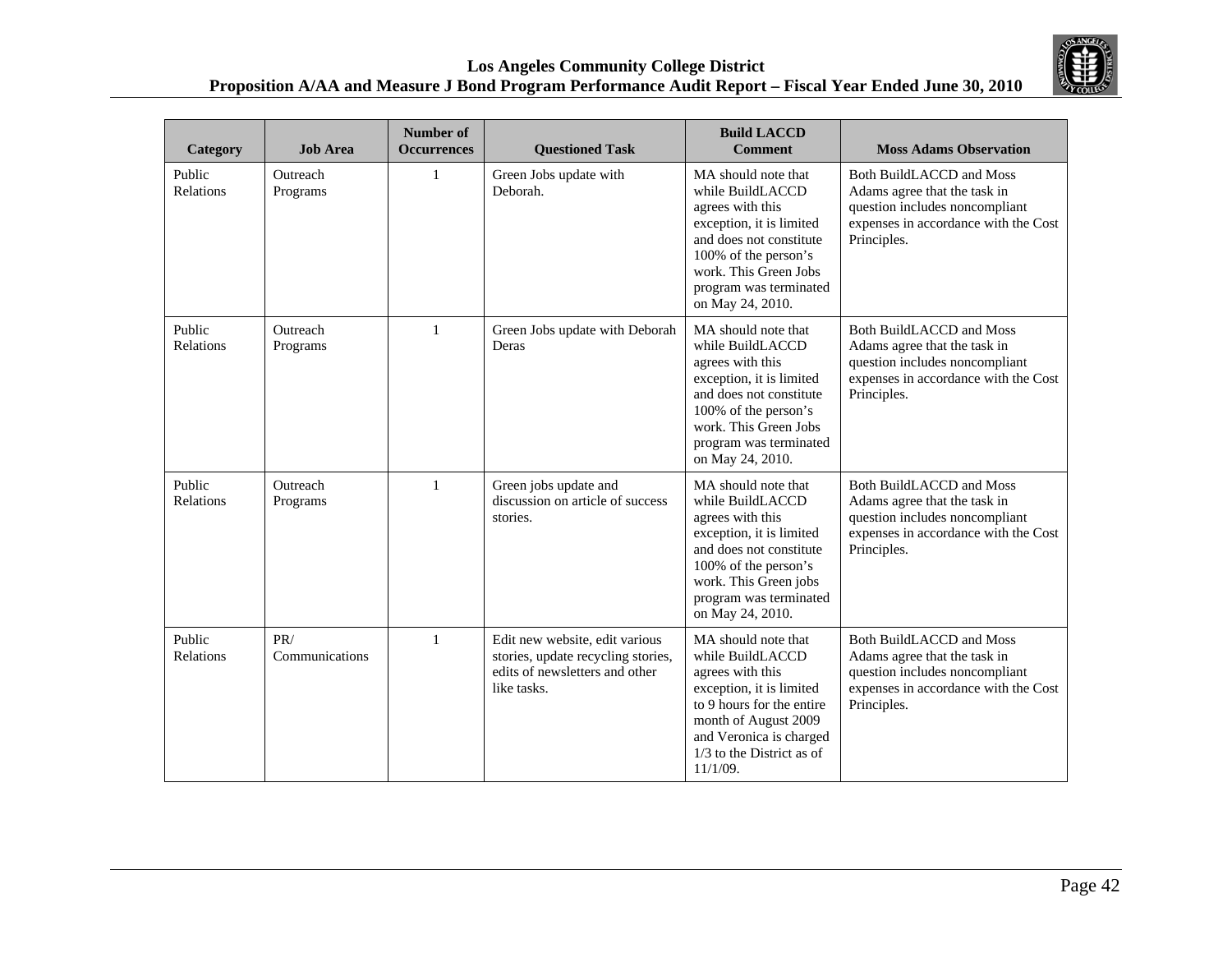

| Category                   | <b>Job Area</b>       | Number of<br><b>Occurrences</b> | <b>Questioned Task</b>                                                                                                                                                                                             | <b>Build LACCD</b><br><b>Comment</b>                                                                                                                                      | <b>Moss Adams Observation</b>                                                                                                                                           |
|----------------------------|-----------------------|---------------------------------|--------------------------------------------------------------------------------------------------------------------------------------------------------------------------------------------------------------------|---------------------------------------------------------------------------------------------------------------------------------------------------------------------------|-------------------------------------------------------------------------------------------------------------------------------------------------------------------------|
| Public<br><b>Relations</b> | PR/<br>Communications | $\mathbf{1}$                    | Edit draft of news release on<br>Interim Chancellor.                                                                                                                                                               | MA should note that<br>while BuildLACCD<br>agrees with this<br>exception, it is limited<br>to 2 hours and Veronica<br>is charged 1/3 to the<br>District as of 11/1/09.    | <b>Both BuildLACCD and Moss</b><br>Adams agree that the task in<br>question includes noncompliant<br>expenses in accordance with the Cost<br>Principles.                |
| Public<br>Relations        | PR/<br>Communications | $\mathbf{1}$                    | Review green report cards for<br>Glenda.                                                                                                                                                                           | Green report cards<br>provided.                                                                                                                                           | The sampled hours appear to include<br>significant elements that are not<br>related to Bond-funded projects.<br>Therefore, this activity is considered<br>noncompliant. |
| Public<br>Relations        | PR/<br>Communications | 1                               | Send new caption for studio<br>story; edit Steve Paine's e-mail<br>blast; review new videos from<br>Melinda Farrell: fixes to student<br>trustee bio; check status of small<br>business brochure (Mona<br>Garber). | Story provided.                                                                                                                                                           | The sampled hours appear to include<br>significant elements that are not<br>related to Bond-funded projects.<br>Therefore, this activity is considered<br>noncompliant. |
| Public<br>Relations        | PR/<br>Communications | $\mathbf{1}$                    | Edit Springer's kiosk story;<br>finish edits on recycling stories;<br>finish edits on studio story; edit<br>press release for new Pierce<br>president, finish edits on student<br>trustee bio.                     | MA should note that<br>while BuildLACCD<br>agrees with this<br>exception, it is limited<br>to 2 hours and Veronica<br>is charged 1/3 to the<br>District as of $11/1/09$ . | <b>Both BuildLACCD and Moss</b><br>Adams agree that the task in<br>question includes noncompliant<br>expenses in accordance with the Cost<br>Principles.                |
| Public<br>Relations        | PR/<br>Communications | 1                               | [] student trustee bio; edit<br>recycling stories with Lynn;<br>write shortened college<br>summaries for new website.                                                                                              | Stories provided.                                                                                                                                                         | We reviewed the story and<br>concluded that it does not appear to<br>be related to Bond-funded projects.<br>Therefore, this is considered a<br>noncompliant activity.   |
| Public<br>Relations        | PR/<br>Communications | 1                               | [] edit recycling stories with<br>Lynn and discuss future stories.                                                                                                                                                 | Stories provided.                                                                                                                                                         | We reviewed the story and<br>concluded that it does not appear to<br>be related to Bond-funded projects.<br>Therefore, this is considered a<br>noncompliant activity.   |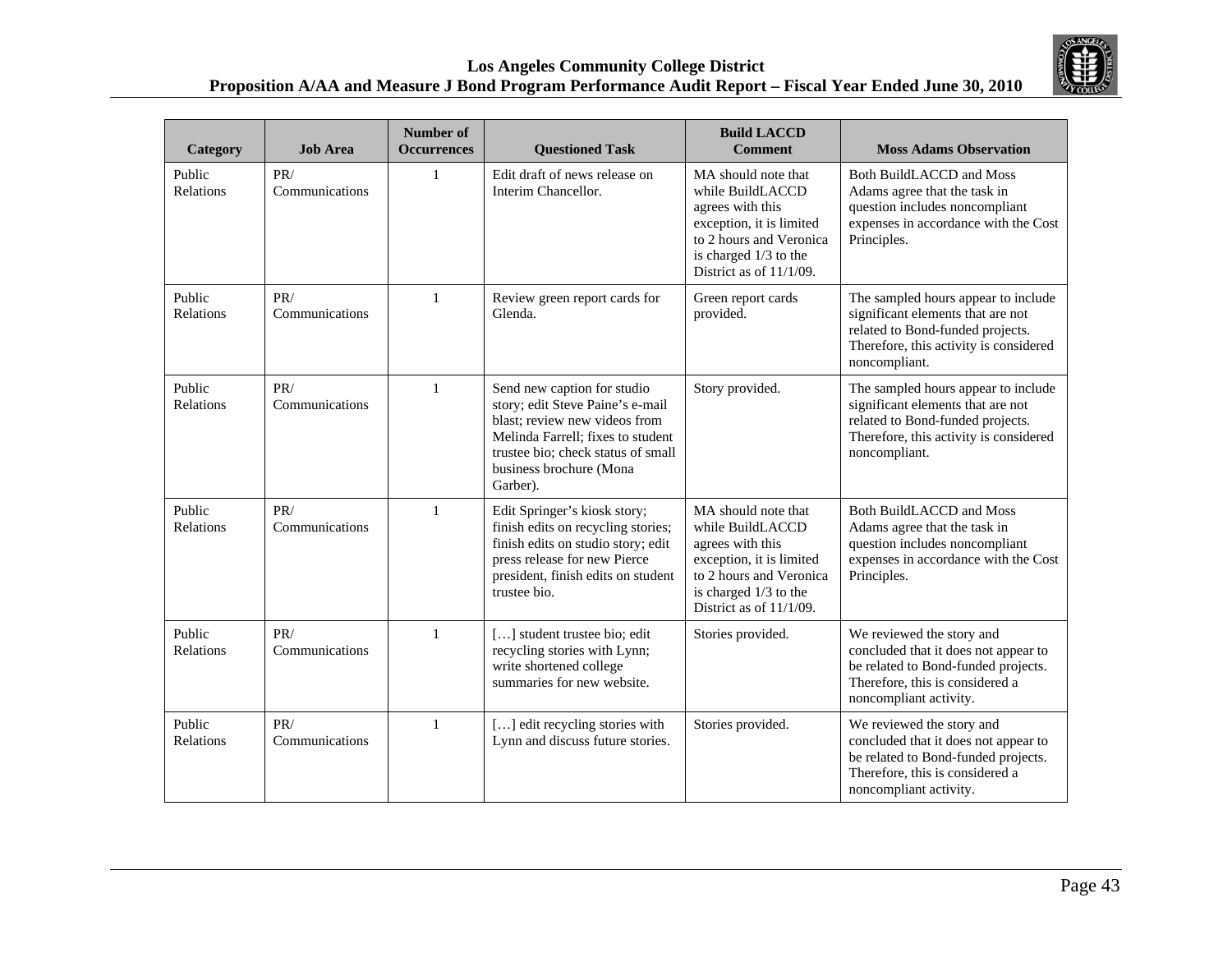

| Category                   | <b>Job Area</b>       | <b>Number of</b><br><b>Occurrences</b> | <b>Questioned Task</b>                                                                                                                      | <b>Build LACCD</b><br><b>Comment</b>                                                                                                                                                                     | <b>Moss Adams Observation</b>                                                                                                                                                                                                                                      |
|----------------------------|-----------------------|----------------------------------------|---------------------------------------------------------------------------------------------------------------------------------------------|----------------------------------------------------------------------------------------------------------------------------------------------------------------------------------------------------------|--------------------------------------------------------------------------------------------------------------------------------------------------------------------------------------------------------------------------------------------------------------------|
| Public<br><b>Relations</b> | PR/<br>Communications | 1                                      | [] work with Lynn on recycle<br>stories [].                                                                                                 | Stories provided.                                                                                                                                                                                        | We reviewed the story and<br>concluded that it does not appear to<br>be related to Bond-funded projects.<br>Therefore, this is considered a<br>noncompliant activity.                                                                                              |
| Public<br>Relations        | PR/<br>Communications | $\mathbf{1}$                           | [] crisis communication plan<br>review; green courses list.                                                                                 | All items related to the<br>maintenance of the<br>BuildsGreen Website<br>concern the Bond<br>Program. There is no<br>course development<br>involvement. The task<br>was only to research and<br>to list. | The effort to list the courses offered<br>at the campuses is not an allowable<br>use of Bond funds because this<br>relates to the campuses and not to the<br>Bond Program.                                                                                         |
| Public<br>Relations        | PR/<br>Communications | $\mathbf{1}$                           | View student videos; review<br>media stories about LACCD:<br>edit LACCD release; editing of<br>small business brochure (Mona<br>Garber) []. | MA should note that<br>while BuildLACCD<br>agrees with this<br>exception, it is limited<br>to 2 hour and Veronica<br>is charged 1/3 to the<br>District as of $11/1/09$ .                                 | The sampled activity was performed<br>prior to the date when the employee<br>started being allocated 1/3 to the<br>District. The activity in question<br>does not appear to represent an<br>allowable use of Bond funds in<br>accordance with the Cost Principles. |
| Public<br>Relations        | PR/<br>Communications | $\mathbf{1}$                           | [] finish edits on Cal Green<br>Jobs release [].                                                                                            | MA should note that<br>while BuildLACCD<br>agrees with this<br>exception, it is limited<br>to 1 hour and Veronica<br>is charged 1/3 to the<br>District as of 11/1/09.                                    | The sampled activity was performed<br>prior to the date when the employee<br>started being allocated 1/3 to the<br>District. The activity in question<br>does not appear to represent an<br>allowable use of Bond funds in<br>accordance with the Cost Principles. |
| Public<br>Relations        | PR/<br>Communications | $\mathbf{1}$                           | [] edit Cal Green Jobs release<br>[]                                                                                                        | MA should note that<br>while BuildLACCD<br>agrees with this<br>exception, it is limited<br>to 1 hour and Veronica<br>is charged 1/3 to the<br>District as of $11/1/09$ .                                 | The sampled activity was performed<br>prior to the date when the employee<br>started being allocated 1/3 to the<br>District. The activity in question<br>does not appear to represent an<br>allowable use of Bond funds in<br>accordance with the Cost Principles. |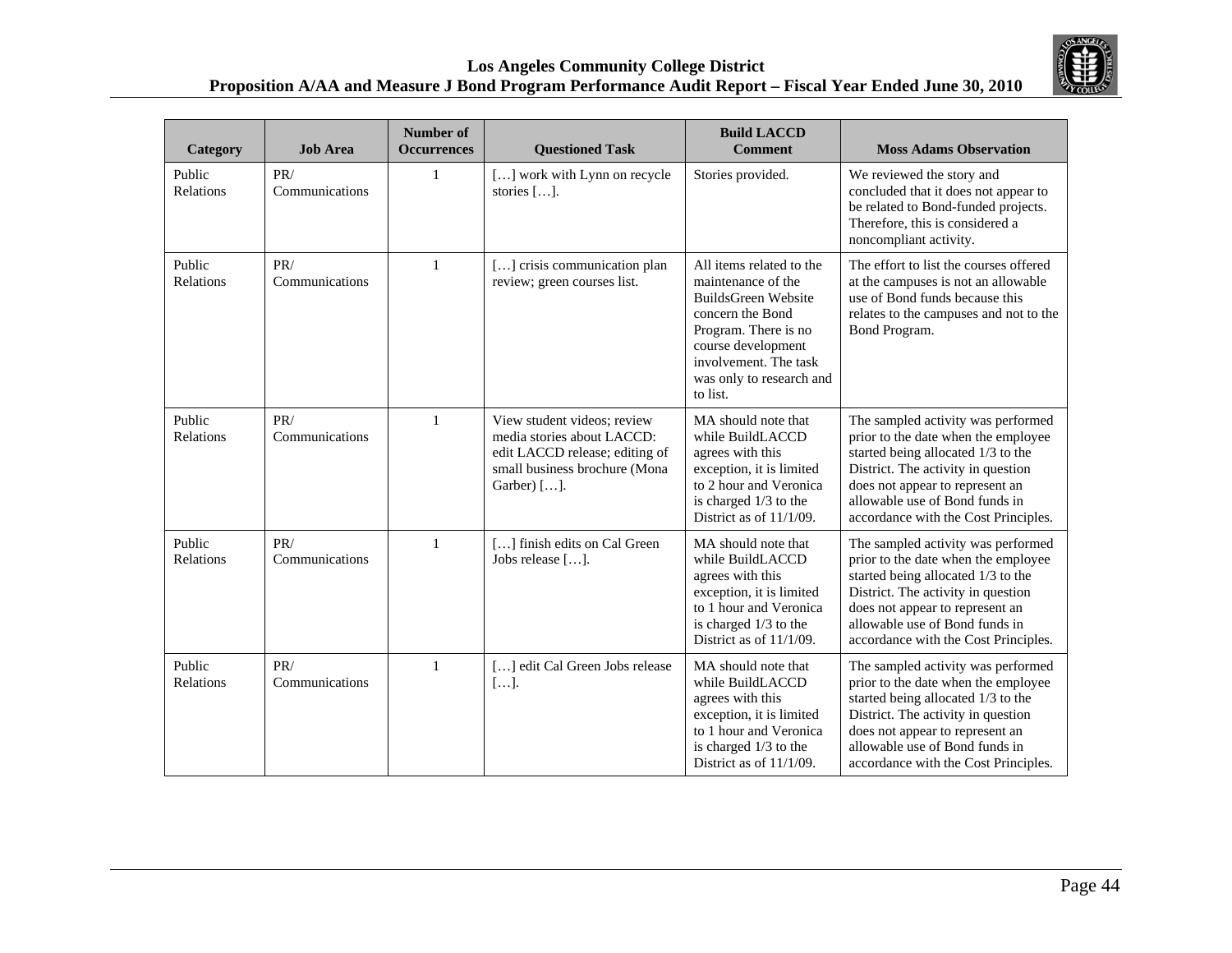

| <b>Category</b>     | <b>Job Area</b>       | <b>Number of</b><br><b>Occurrences</b> | <b>Questioned Task</b>                                                                                                                                                                                                                                                                                                                | <b>Build LACCD</b><br><b>Comment</b>                                                                                                                                                                                                                                                                                | <b>Moss Adams Observation</b>                                                                                                                                                                                                                                      |
|---------------------|-----------------------|----------------------------------------|---------------------------------------------------------------------------------------------------------------------------------------------------------------------------------------------------------------------------------------------------------------------------------------------------------------------------------------|---------------------------------------------------------------------------------------------------------------------------------------------------------------------------------------------------------------------------------------------------------------------------------------------------------------------|--------------------------------------------------------------------------------------------------------------------------------------------------------------------------------------------------------------------------------------------------------------------|
| Public<br>Relations | PR/<br>Communications | 1                                      | Request web status report from<br>MBI; check on status of student<br>videos; request bio of Tom Hall;<br>review Big Belly photos;<br>shepherded fixes on website;<br>view student videos: send<br>college photos to MBI for new<br>website; work with Lynn on<br>green course list; briefing on<br>new MBI photo naming<br>procedure. | All items related to the<br>maintenance of the<br>BuildsGreen Website<br>concern the Bond<br>Program. There is no<br>course development<br>involvement. The task<br>was only to research and<br>to list.                                                                                                            | The effort to list the courses offered<br>at the campuses does not appear to<br>be an allowable use of Bond funds in<br>accordance with the Cost Principles<br>because this relates to the campuses<br>and not to the Bond Program.                                |
| Public<br>Relations | PR/<br>Communications | $\mathbf{1}$                           | Edit Steve's recycling story;<br>send content for new website to<br>MBI; help Glenda vet numbers<br>in release; PR coordination<br>meeting<br>with Stu et.al.; edit California<br>Green Jobs Release.                                                                                                                                 | MA should note that<br>while BuildLACCD<br>agrees with this<br>exception, it is limited<br>to 1 hour and Veronica<br>is charged 1/3 to the<br>District as of 11/1/09.                                                                                                                                               | The sampled activity was performed<br>prior to the date when the employee<br>started being allocated 1/3 to the<br>District. The activity in question<br>does not appear to represent an<br>allowable use of Bond funds in<br>accordance with the Cost Principles. |
| Other               | Energy                | 1                                      | Review of sustainability award<br>program and edits, including<br>attachment photos for<br>submission.                                                                                                                                                                                                                                | <b>BuildLACCD</b> disagrees<br>with this as an exception<br>since it is agreed to be<br>unreasonable not<br>unallowable.                                                                                                                                                                                            | The Cost Principles define<br>exceptions within each cost category<br>for both unallowable and<br>unreasonable costs. Therefore,<br>unreasonable costs do constitute<br>noncompliant costs in accordance<br>with the Cost Principles.                              |
| Outreach            | Outreach<br>Programs  | $\mathbf{1}$                           | Meeting with Diana Ho to<br>review event planning for<br>CalCan and Sustainability.                                                                                                                                                                                                                                                   | We do not agree that<br>this is unreasonable. At<br>the time July 2009, the<br>new Bond Measure J<br>still had 3 billion to<br>award. There was still a<br>real need to Outreach to<br>small business to<br>comply with the BOT<br>rule. There was limited<br>awareness of Measure J<br>impact on the<br>community. | The Cost Principles indicate that<br>there is a significant burden of proof<br>for these outreach costs. This burden<br>has not been met. Therefore, the<br>activity is considered unreasonable.                                                                   |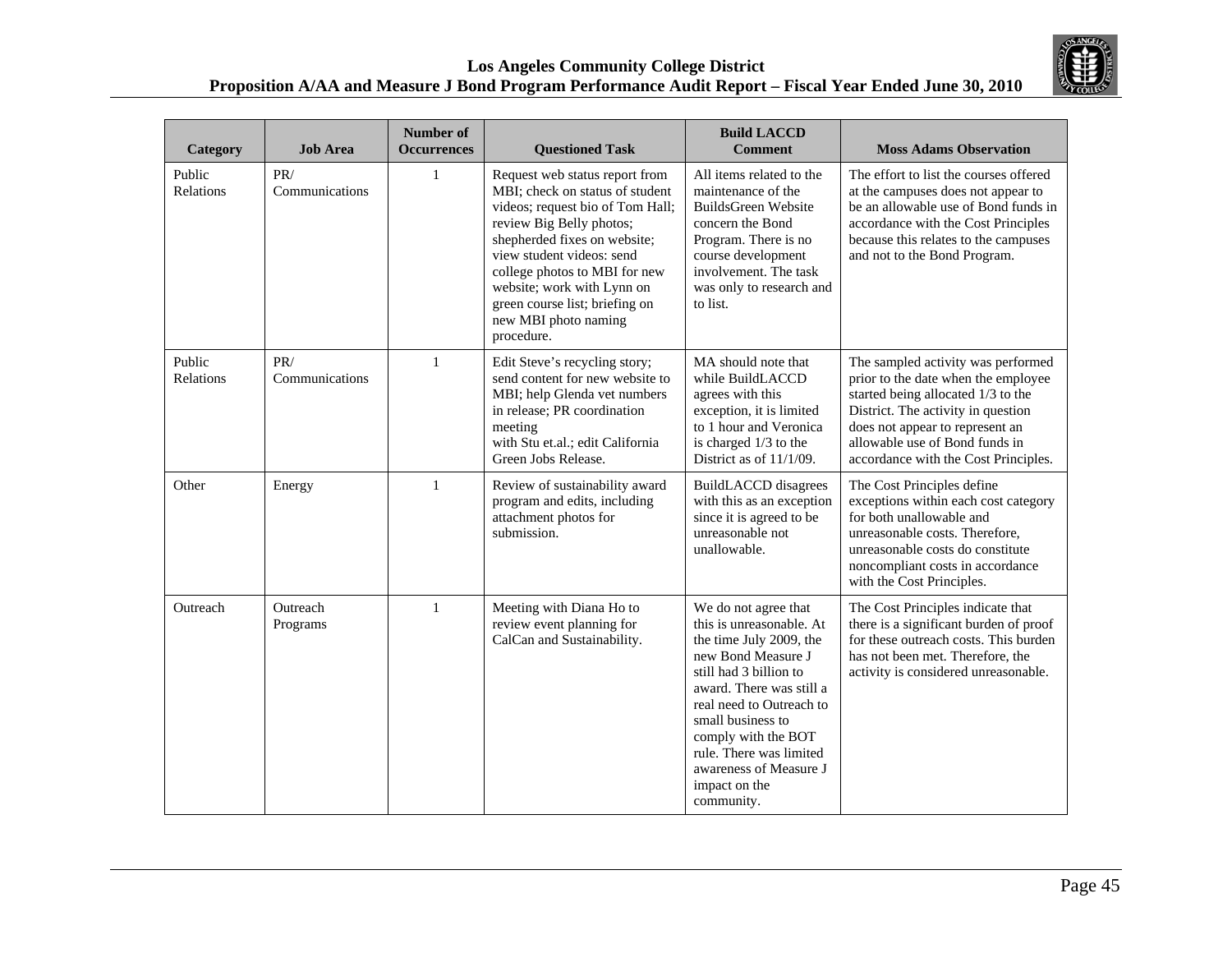

| Category            | <b>Job Area</b>       | Number of<br><b>Occurrences</b> | <b>Questioned Task</b>                                                                                                                                                           | <b>Build LACCD</b><br><b>Comment</b>                                                                                                                                                                                                                                                                                | <b>Moss Adams Observation</b>                                                                                                                                                                        |
|---------------------|-----------------------|---------------------------------|----------------------------------------------------------------------------------------------------------------------------------------------------------------------------------|---------------------------------------------------------------------------------------------------------------------------------------------------------------------------------------------------------------------------------------------------------------------------------------------------------------------|------------------------------------------------------------------------------------------------------------------------------------------------------------------------------------------------------|
| Public<br>Relations | Outreach<br>Programs  |                                 | Green Jobs Fair at Biltmore<br>Lunch with Green Jobs program<br>at Nextech.                                                                                                      | We do not agree that<br>this is unreasonable. At<br>the time July 2009, the<br>new Bond Measure J<br>still had 3 billion to<br>award. There was still a<br>real need to Outreach to<br>small business to<br>comply with the BOT<br>rule. There was limited<br>awareness of Measure J<br>impact on the<br>community. | The Cost Principles indicate that<br>there is a significant burden of proof<br>for these outreach costs. This burden<br>has not been met. Therefore, this is<br>considered an unreasonable activity. |
| Public<br>Relations | PR/<br>Communications |                                 | Research Green website (per<br>Larry); green courses list;<br>facilities planning meeting at<br>LACCD; [] recycling I<br>stories; edit CalCon Expo ad<br>$\lceil \dots \rceil$ . | The idea of exploring<br>the latest technologies is<br>an important component<br>of the Bond's energy<br>program. The idea of<br>reducing the carbon<br>footprint of a "green"<br>website is within the<br>Bond and BOT<br>guidelines and reduces<br>the energy used by a<br>"green" website.                       | The explanation provided does not<br>provide enough information to<br>substantiate that the time sheet<br>reported activities are compliant with<br>the Cost Principles.                             |
|                     |                       | 95                              |                                                                                                                                                                                  |                                                                                                                                                                                                                                                                                                                     |                                                                                                                                                                                                      |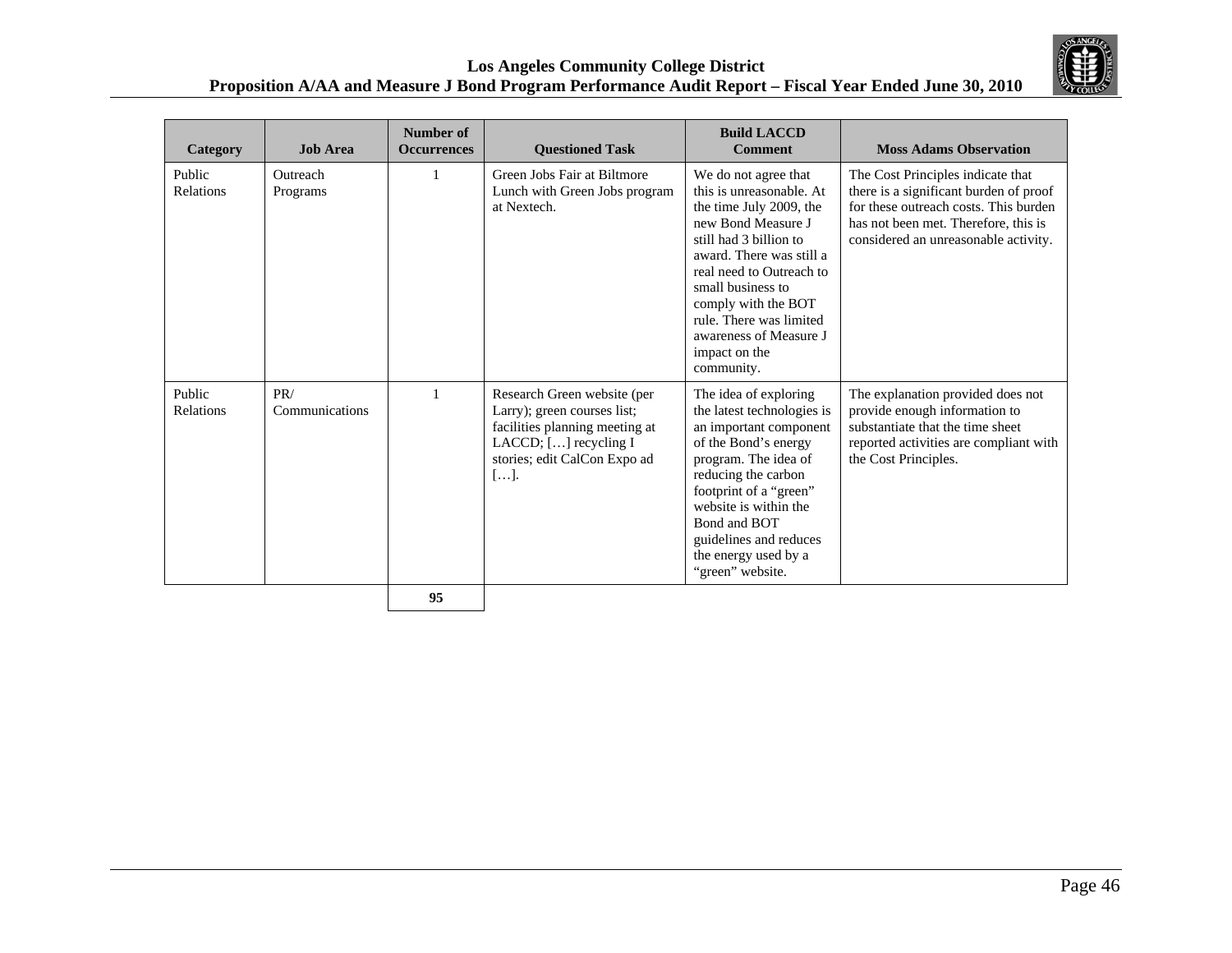

## **APPENDIX F – BUILDLACCD EXPENDITURE TESTING RESULTS**

In a sample of \$155,416 of BuildLACCD expenses, there were instances totaling \$3,237 where, if the activity where to occur in FY 2011, the activity would be considered noncompliant with Cost Principles. Controls will need to be implemented to prevent the charging of the expenditures to the Bond Program in FY 2011 and beyond. The See Observation 7b in the Audit Results section of the report. Results are provided as follows:

| Pay<br>Req. | <b>Vendor</b>         | Date       | <b>Expense Detail</b>                                                                     | <b>Instance</b><br>Amount | <b>Sampled</b><br><b>Amount</b> | <b>BuildLACCD Comment</b>          | <b>Moss Adams Observation</b>                                                                                                                          |
|-------------|-----------------------|------------|-------------------------------------------------------------------------------------------|---------------------------|---------------------------------|------------------------------------|--------------------------------------------------------------------------------------------------------------------------------------------------------|
| 29          | <b>TBI</b> Associates | 7/20/2009  | $G.$ Buchanan $-$<br>Lunch meeting<br>with George<br>Pierce-<br>Mentor/Protégé<br>Program | \$56.17                   | \$56.17                         | Under \$1,000 and not<br>material. | No materiality threshold is set by the Cost<br>Principles. Unsupported costs are considered<br>noncompliant in accordance with the Cost<br>Principles. |
| 30          | Wright Express        | 1/8/2009   | Fuel – District<br><b>Vehicles</b>                                                        | \$421.50                  | \$421.50                        | Under \$1,000 and not<br>material. | No materiality threshold is set by the Cost<br>Principles. Unsupported costs are considered<br>noncompliant in accordance with the Cost<br>Principles. |
| 31          | <b>PSC</b>            | 9/30/2009  | $J.$ Marshall $-$<br>Parking                                                              | \$44.00                   | \$44.00                         | Under \$1,000 and not<br>material. | No materiality threshold is set by the Cost<br>Principles. Unsupported costs are considered<br>noncompliant in accordance with the Cost<br>Principles. |
| 32          | <b>SASM</b>           | 10/20/2009 | A. Yeager-<br>Various<br>Expenditures                                                     | \$411.20                  | \$538.70                        | Under \$1,000 and not<br>material. | No materiality threshold is set by the Cost<br>Principles. Unsupported costs are considered<br>noncompliant in accordance with the Cost<br>Principles. |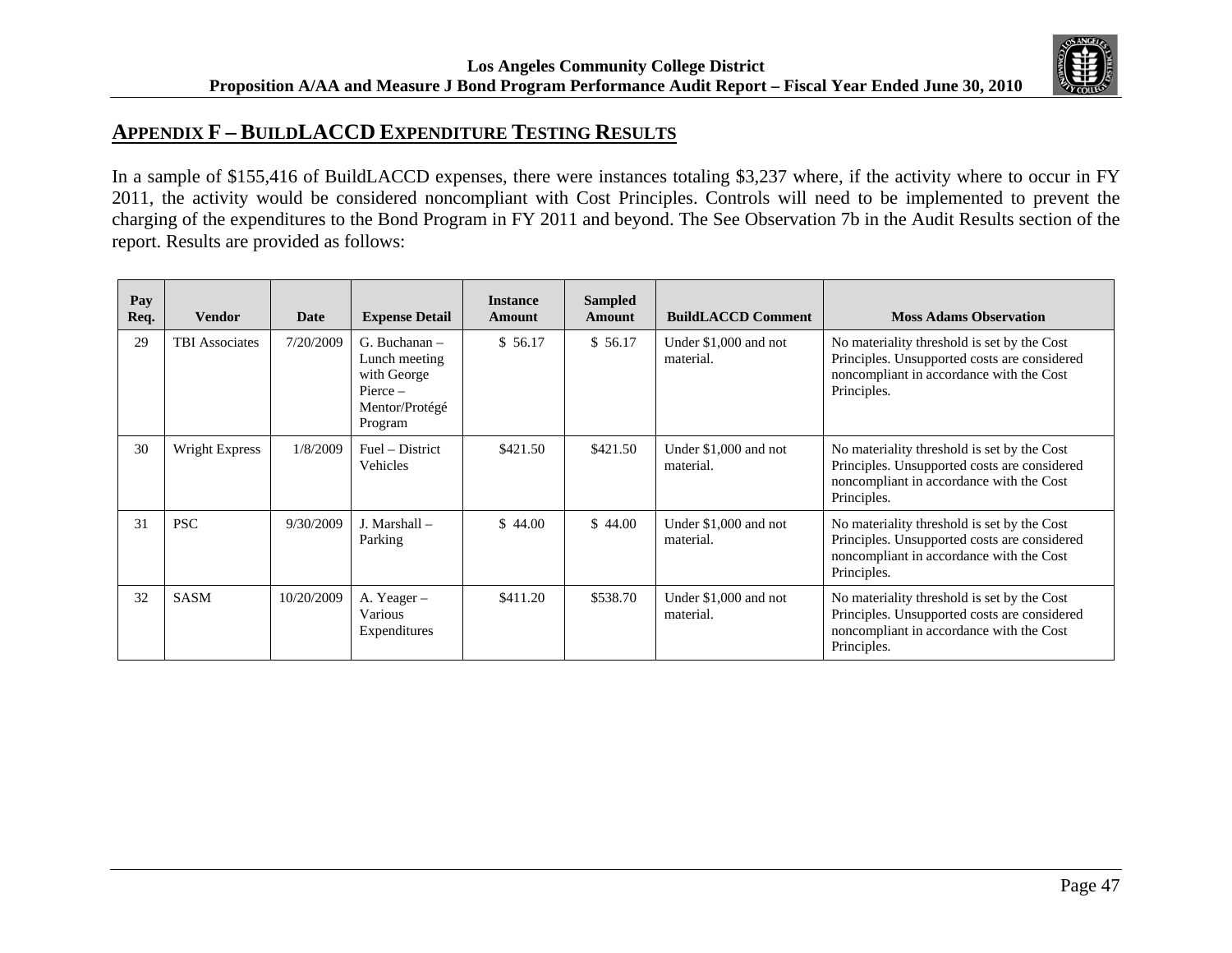

| Pay<br>Req. | <b>Vendor</b> | <b>Date</b> | <b>Expense Detail</b>                     | <b>Instance</b><br><b>Amount</b> | <b>Sampled</b><br><b>Amount</b> | <b>BuildLACCD Comment</b>                                                                                                                                                                                                                                                                                                                                                                                                                                                                                                                                                                                                                                                                                                                                                                                 | <b>Moss Adams Observation</b>                                                                                                                     |
|-------------|---------------|-------------|-------------------------------------------|----------------------------------|---------------------------------|-----------------------------------------------------------------------------------------------------------------------------------------------------------------------------------------------------------------------------------------------------------------------------------------------------------------------------------------------------------------------------------------------------------------------------------------------------------------------------------------------------------------------------------------------------------------------------------------------------------------------------------------------------------------------------------------------------------------------------------------------------------------------------------------------------------|---------------------------------------------------------------------------------------------------------------------------------------------------|
| $32-C$      | Summit        | 10/27/2009  | E. Christopoulos<br>- Various<br>Expenses | \$2,008.88                       | \$2,008.88                      | Relates to the Bond<br>renewable energy program<br>and should be considered<br>reasonable training costs<br>for one of the lead<br>consultants. Training<br>relates to the new federal<br>funding available for<br>renewable energy<br>systems. As this technical<br>training directly relates to<br>new central plants and<br>possible experimental<br>energy systems being<br>investigated at the time for<br>installation on all<br>campuses, it is deemed<br>reasonable.<br>\$899 relates to lodging -<br>IRS per diem lodging rate<br>is \$318 for Manhattan<br>6/22/09 through 6/26/09.<br>The hotel bill per diem of<br>lodging is \$319 without<br>tax. Difference is not<br>material.<br>All other charges which<br>relate to the \$2,009 were<br>for food and flight which<br>are not material. | BuildLACCD has not provided sufficient<br>support for the allowability of paying for<br>consultants to attend the renewable energy<br>conference. |
| 35          | <b>AECOM</b>  | 1/10/2010   | R. Rojas - Cell                           | \$295.17                         | \$385.74                        | Under \$1,000 and not<br>material                                                                                                                                                                                                                                                                                                                                                                                                                                                                                                                                                                                                                                                                                                                                                                         | No materiality threshold is set by the Cost<br>Principles. Any exceptions must be reported. No<br>additional support was provided.                |
|             |               |             | <b>TOTAL</b>                              | \$3,236.92                       | \$3,454.99                      |                                                                                                                                                                                                                                                                                                                                                                                                                                                                                                                                                                                                                                                                                                                                                                                                           |                                                                                                                                                   |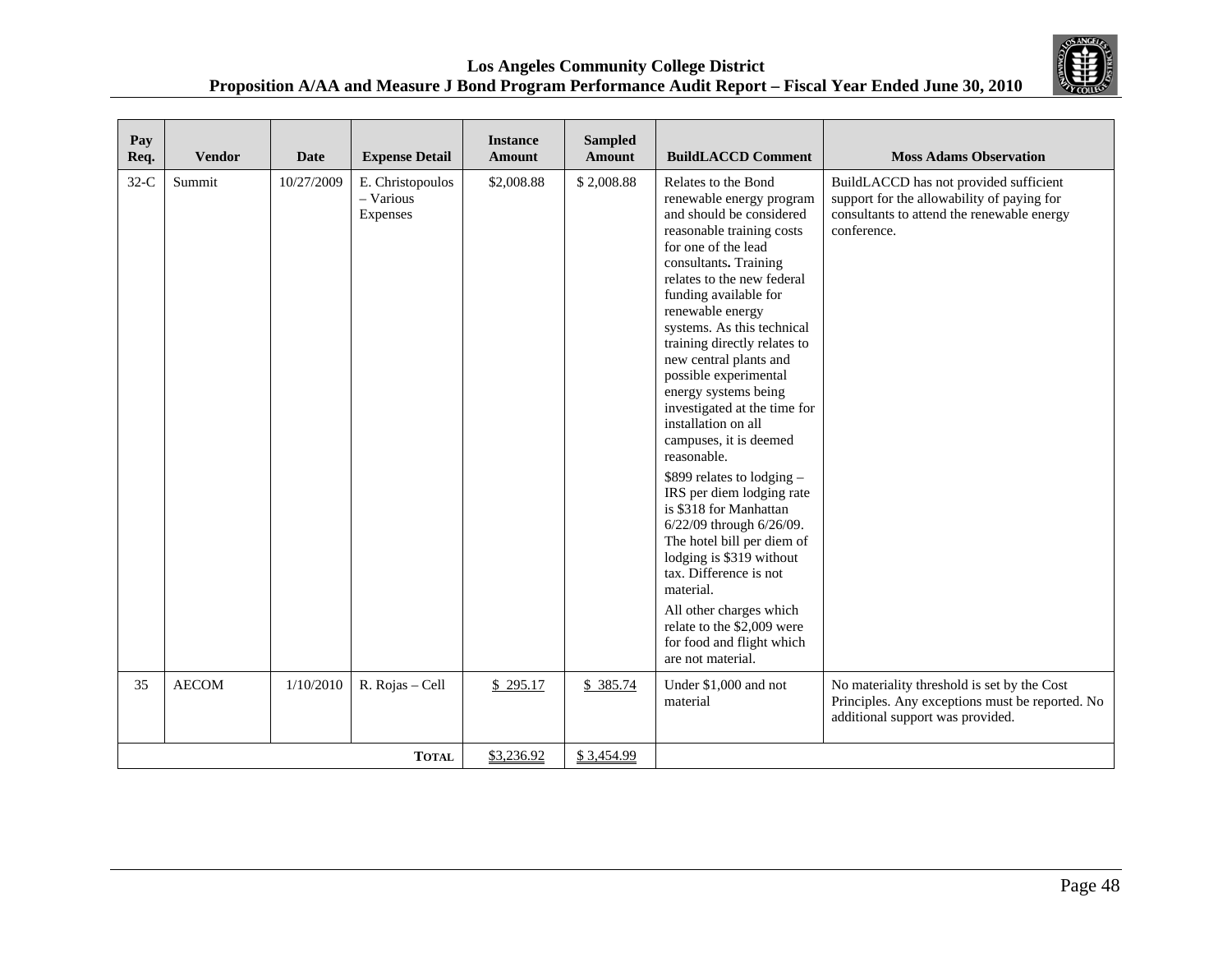

# **APPENDIX G – DISTRICT-WIDE EXPENDITURES**

We tested expenses that were accounted for as District-wide expenses. These are primarily expenses of consultants that perform work that benefits multiple campuses (District-wide). These costs are then allocated to benefiting campuses. In our sample of \$3,836,397 of District-wide expenses of \$154,443,104, there were instances totaling \$3,237 where, if the activity where to occur in FY 2011, the activity would be considered noncompliant with Cost Principles. Controls will need to be implemented to prevent the charging of the expenditures to the Bond Program in FY 2011 and beyond. See Observation 7c in the Audit Results section of the report.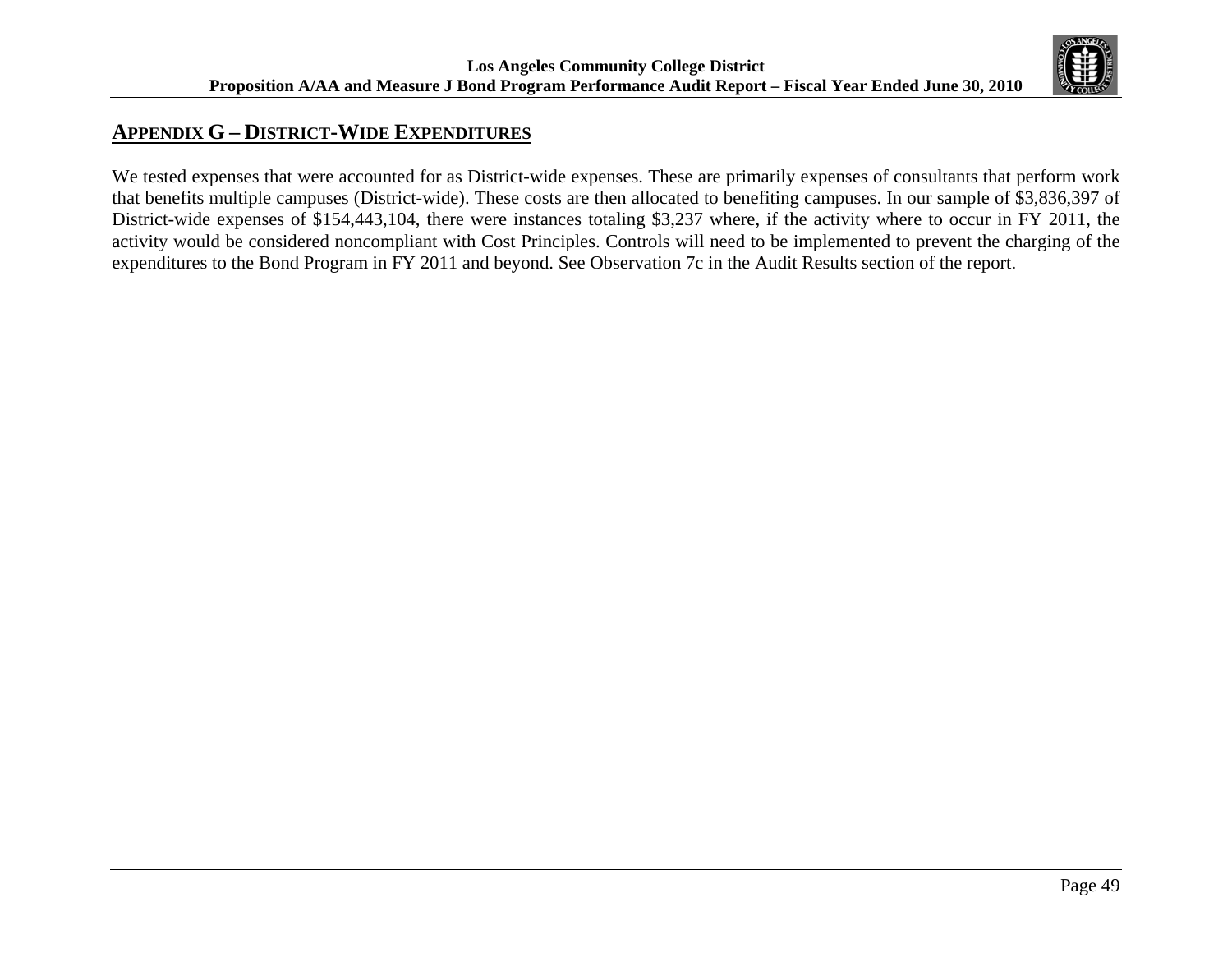

## **Details of these writing service instances are as follows:**

|                | <b>WRITING SERVICES (PERFORMED BY MWW GROUP)</b>                                                                               |                                                                                                                                                                                                                                                                                                                                         |                              |  |  |
|----------------|--------------------------------------------------------------------------------------------------------------------------------|-----------------------------------------------------------------------------------------------------------------------------------------------------------------------------------------------------------------------------------------------------------------------------------------------------------------------------------------|------------------------------|--|--|
| No.            | <b>Writing Services</b><br>(Story)                                                                                             | <b>Issue</b>                                                                                                                                                                                                                                                                                                                            | Noncompliant<br><b>Costs</b> |  |  |
| 1              | Sustainability media studios<br>and director Melinda Farrell                                                                   | The story on "Sustainability media studios and director Melinda Farrell" does<br>not appear to be related to the Bond projects and therefore is not considered<br>allowable costs. These costs represent unreasonable public relations costs in<br>accordance with the LACCD Cost Principles.                                           | \$600                        |  |  |
| 2              | Food waste compactor at<br><b>Mission College</b>                                                                              | The story on "Food waste compactor at Mission College" is about a new<br>machine at Mission college that turns food scraps into a soil additive. It appears<br>that a private donor paid for the machine and as a result, these costs represent<br>unreasonable public relations costs in accordance with the LACCD Cost<br>Principles. | 600                          |  |  |
| $\overline{3}$ | Steve Jacobson, architect<br>designing eight new buildings<br>and two parking structures at<br><b>West Los Angeles College</b> | This is a story about an architect for the Science and Math building in WLA<br>campus. This story focuses on the architect. These costs represent unreasonable<br>public relations costs in accordance with the Cost Principles.                                                                                                        | 600                          |  |  |
| 4              | <b>BUILDLACCD</b> Green Job<br>Fair                                                                                            | This story is about a job fair that was co-hosted by LACCD Sustainable<br>Building Program. These costs are unreasonable public relations costs in<br>accordance with the Cost Principles.                                                                                                                                              | 600                          |  |  |
| 5              | Revisions, meetings, and other<br>follow-ups on various<br>recycling assignments                                               | Compliance with the Cost Principles was not evident These costs appear to<br>represent unreasonable public relations costs.                                                                                                                                                                                                             | 300                          |  |  |
| 6              | Visit of Australian Deputy<br>Prime Minister Julia Gillard to<br><b>Trade Tech</b>                                             | Compliance with the Cost Principles was not evident. These costs appear to<br>represent unreasonable public relations costs.                                                                                                                                                                                                            | 600                          |  |  |
| 7              | Installation of Trade Tech sign                                                                                                | Compliance with the Cost Principles was not evident. These costs appear to<br>represent unreasonable public relations costs.                                                                                                                                                                                                            | 300                          |  |  |
|                |                                                                                                                                | <b>TOTAL</b>                                                                                                                                                                                                                                                                                                                            | \$3,600                      |  |  |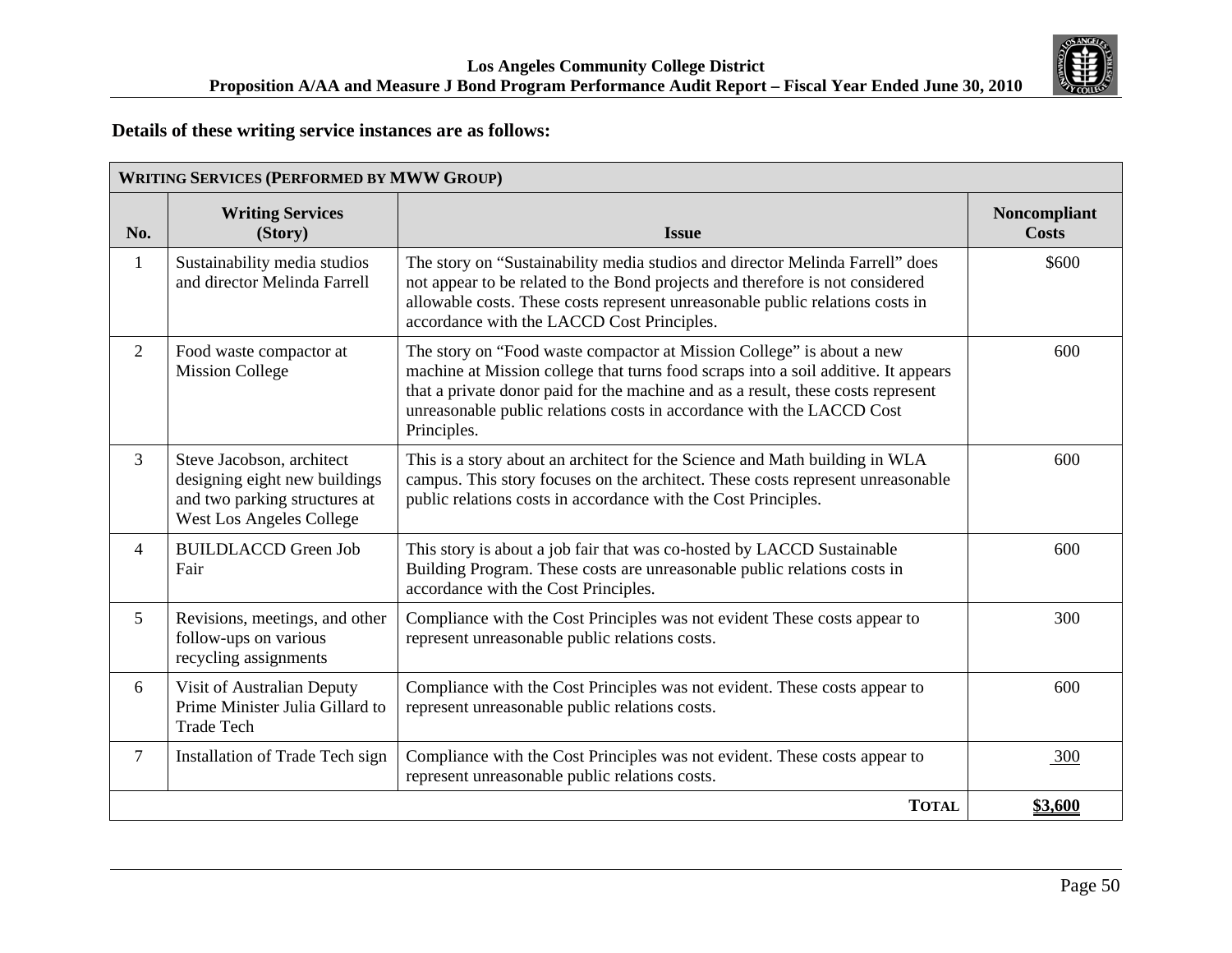

# **APPENDIX H – SCOPE OF WORK FOR MWW CONTRACT**

We identified areas where the scope of work, prior to the scope reduction on May 26, 2010 included aspects that conflicted with the Cost Principles for MWW Group Contract 32480 as discussed in the details that follow. See Observation 7c in the Audit Results section of the report.

### **MWW Group Contract Scope Review**

On May 26, 2010, the Board of Trustees approved a scope reduction to MWW Group Contract 32480. We reviewed the scope of work prior to the change and the scope after the change. We identified areas where the scope of work prior to the reduction included certain tasks that could have included activities that were not compliant with the Cost Principles. We reviewed the scope of work reduction and considered whether the potentially noncompliant activities were removed from the amended scope. Our analysis indicated that the noncompliant scope areas were removed as part of the scope reduction. The results of our analysis are presented as follows:

| <b>MWW Group Original Base Contract Scope of Work</b>                                                                                                                                                                                                                                                                                                                                                                                                                                                                                                                                                                                     | <b>Analysis Results</b>                                                                                                                                                                                                                                                                                                                                                                                                                                                                                                                            |
|-------------------------------------------------------------------------------------------------------------------------------------------------------------------------------------------------------------------------------------------------------------------------------------------------------------------------------------------------------------------------------------------------------------------------------------------------------------------------------------------------------------------------------------------------------------------------------------------------------------------------------------------|----------------------------------------------------------------------------------------------------------------------------------------------------------------------------------------------------------------------------------------------------------------------------------------------------------------------------------------------------------------------------------------------------------------------------------------------------------------------------------------------------------------------------------------------------|
| <b>Tactic: Establish LACCD Speakers' Bureau</b><br>Development of database:<br>In order to create a foundation for our speakers' outreach and build on<br>our LACCD database, we are researching organizations and local<br>government representatives that serve the District's cities. Currently, we<br>have put together databases on local government leaders, service<br>organizations, chambers of commerce and neighborhood councils. As<br>we outreach these organizations, we will use the information and<br>contacts to build our outreach lists and create additional opportunities<br>for communication to our stakeholders. | The scope of service appears to conflict with Cost Principles for<br>Outreach Costs because it includes researching organizations and<br>local government representatives that serve the District's cities, to<br>create a foundation for speakers' outreach and build on LACCD<br>database.<br>At this stage of the Bond Program significant burden of proof is<br>required to show that outreach activities are necessary.<br>The noncompliant aspects of this scope appear to have been removed<br>as part of the May 29, 2010 scope reduction. |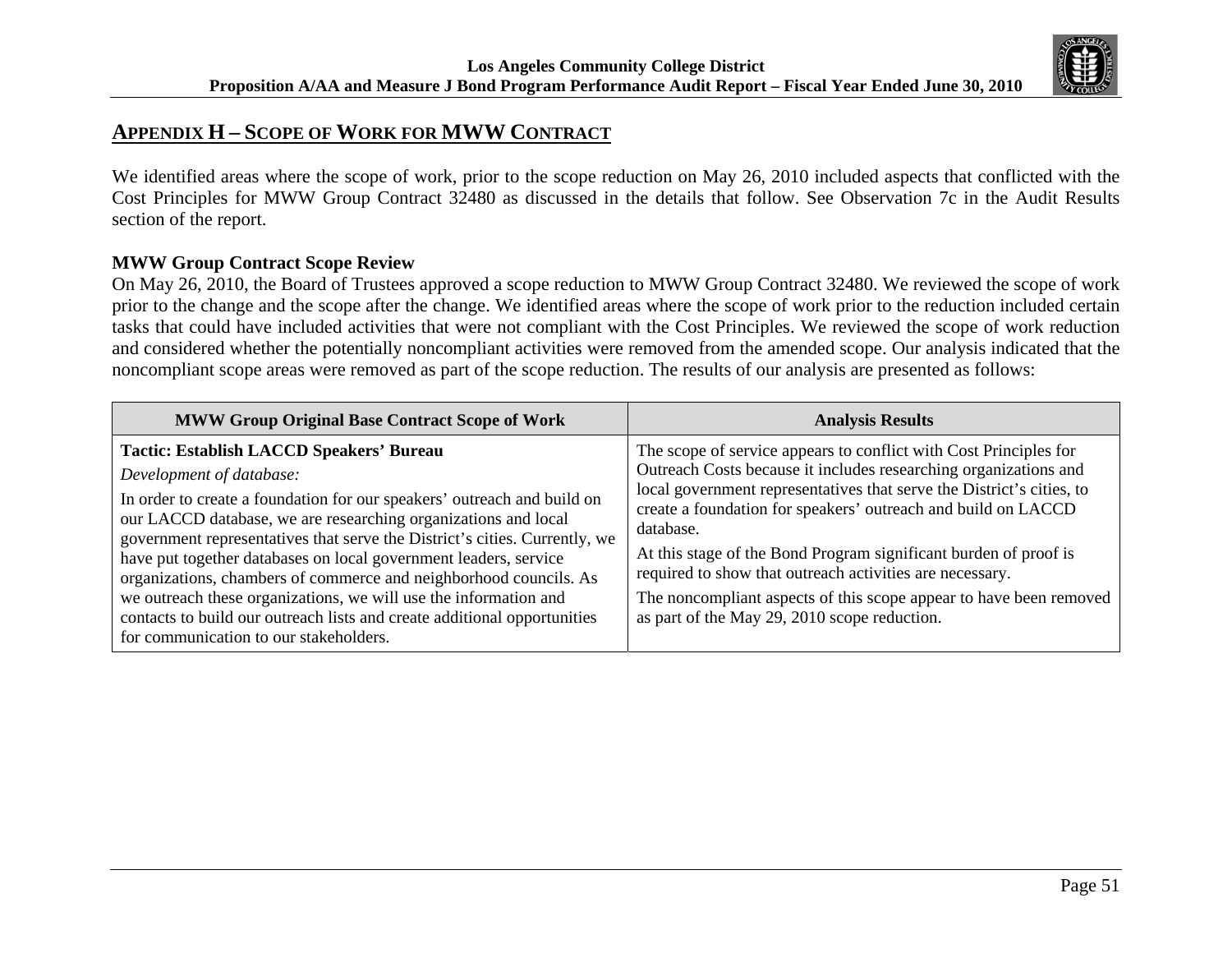

| <b>MWW Group Original Base Contract Scope of Work</b>                                                                                                                                                                                                                                                                                                                                                                                                                                                                                                                                                                                             | <b>Analysis Results</b>                                                                                                                                                                                                                                                                                                                                                                                                                                                                                                                                                                                                                                                                        |
|---------------------------------------------------------------------------------------------------------------------------------------------------------------------------------------------------------------------------------------------------------------------------------------------------------------------------------------------------------------------------------------------------------------------------------------------------------------------------------------------------------------------------------------------------------------------------------------------------------------------------------------------------|------------------------------------------------------------------------------------------------------------------------------------------------------------------------------------------------------------------------------------------------------------------------------------------------------------------------------------------------------------------------------------------------------------------------------------------------------------------------------------------------------------------------------------------------------------------------------------------------------------------------------------------------------------------------------------------------|
| <b>Tactic: Event-Related Outreach</b><br>Coordinate events on the college level:<br>As we have done over the course of several years, MWW Group will<br>continue to work closely with college faculty and staff to promote events<br>and initiatives related to the Sustainable Building Program. Working<br>with the District, we will strive to create unique events that garner the<br>maximum return on investment; promote the individual nature of each<br>college while showing its valuable role as part of the LACCD; and that<br>achieve tangible goals established in our initial planning sessions.                                   | The scope of service appears to conflict with Cost Principles related<br>to Outreach Costs because it includes activities related to working<br>with District, college faculty/staff to promote events and initiatives<br>related to the Sustainable Building Program.<br>At this stage of the Bond Program significant burden of proof is<br>required to show that outreach activities are necessary.<br>The noncompliant aspects of this scope appear to have been removed<br>as part of the May 29, 2010 scope reduction.                                                                                                                                                                   |
| <b>Tactic: Create New Social Media Tools</b><br>Create LACCD channel on YouTube:<br>By having its on designated channel on YouTube, the LACCD can<br>create a virtual landing pad for video content related to the Sustainable<br>Building Program, the Renewable Energy Plan, green building efforts<br>happening on a college level and related campaigns (e.g., District<br>representatives presenting at conferences, fly through videos, etc.). Not<br>only would this channel serve to "feed" the video content on<br>www.LACCDBuildsGreen.org, but it would also help encourage site<br>visitors to check out additional District content. | The scope of service appears to conflict with Cost Principles related<br>to Outreach Costs/ Public Relations Costs because it includes<br>activities related to designated channel on YouTube related to the<br>Sustainable Building Program, the Renewable Energy Plan, and<br>green building efforts happening on a college level and related<br>campaigns.<br>At this stage of the Bond Program significant burden of proof is<br>required to show that outreach/ public relations activities are<br>necessary. As a result we deem this activity to be unreasonable.<br>The noncompliant aspects of this scope appear to have been removed<br>as part of the May 29, 2010 scope reduction. |
| <b>Tactic: Build the LACCD Builds Green Brand</b><br>General branding efforts:<br>As we progress with our work on behalf of the LACCD, we are focusing<br>on strengthening the LACCD Builds Green brand identity. We have<br>been working with the team that put together the new LACCD visual<br>identity and we will be using this to increase awareness of the overall<br>brand; increase understanding about the District and its nine colleges;<br>create a stronger identity for the Sustainable Building Program and the<br>Renewable Energy Plan and promote key messages.                                                                | The scope of service appears to conflict with Cost Principles related<br>to Outreach Costs/ Public Relations Costs because it includes<br>activities related to strengthening the LACCD Builds Green brand<br>identity.<br>At this stage of the Bond Program significant burden of proof is<br>required to show that outreach activities are necessary. As a result<br>we deem this activity to be unreasonable.<br>The noncompliant aspects of this scope appear to have been removed<br>as part of the May 29, 2010 scope reduction.                                                                                                                                                         |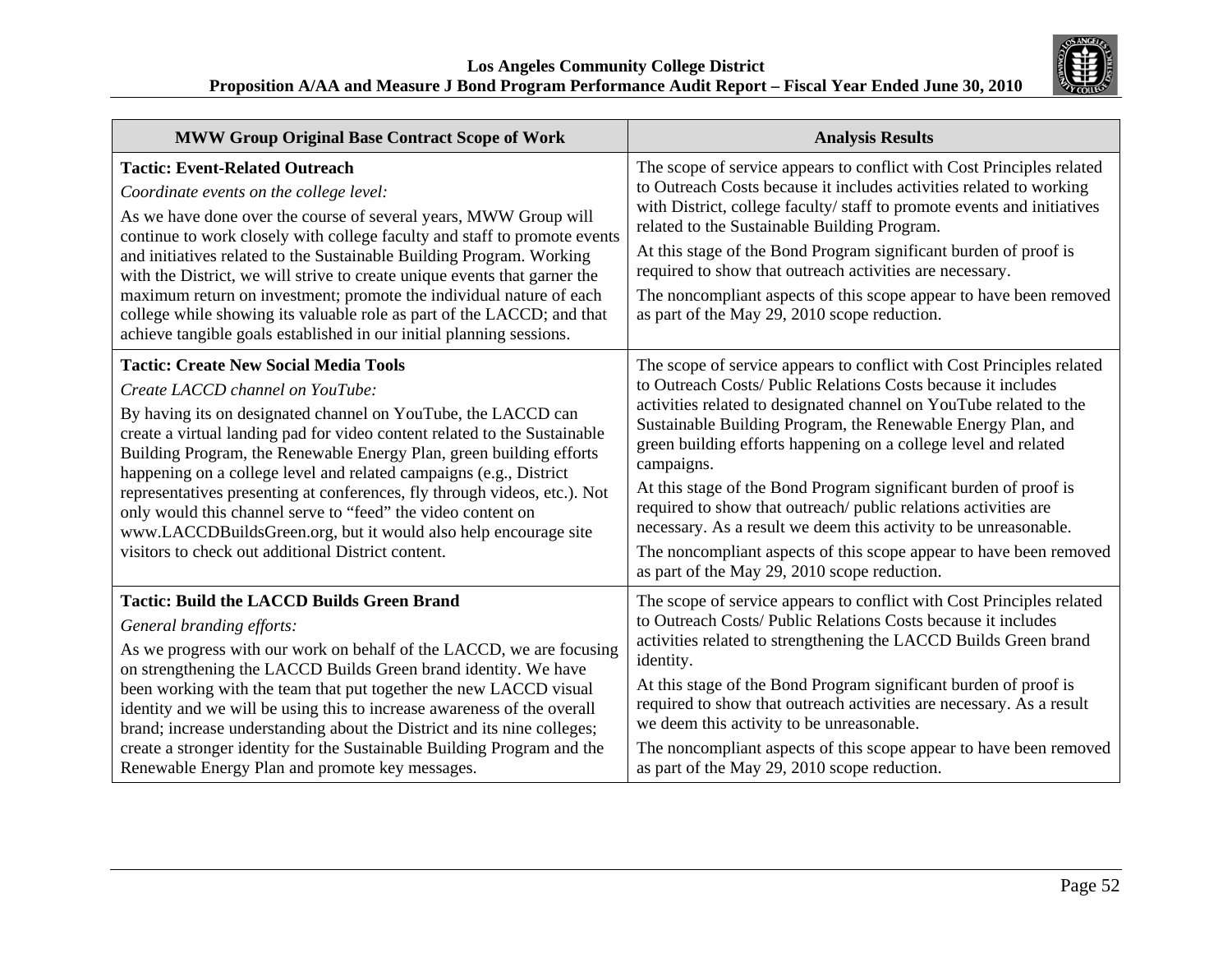

We also reviewed invoices submitted after the scope change and found that there were no invoices included in FY 2010 expenditures that included work performed after the scope changes became effective. Therefore, no invoices were available to review for the period after the scope reduction to confirm whether noncompliant activities were included in monthly invoices under the subject contract. Our sampling of District-wide transactions included 19 MWW Group transactions. Our exceptions summarized in Appendix D include 7 "writing services" items that were performed by MWW Group. Because we have already quantified the impact of those issues of noncompliance, no additional quantification is necessary for MWW Group.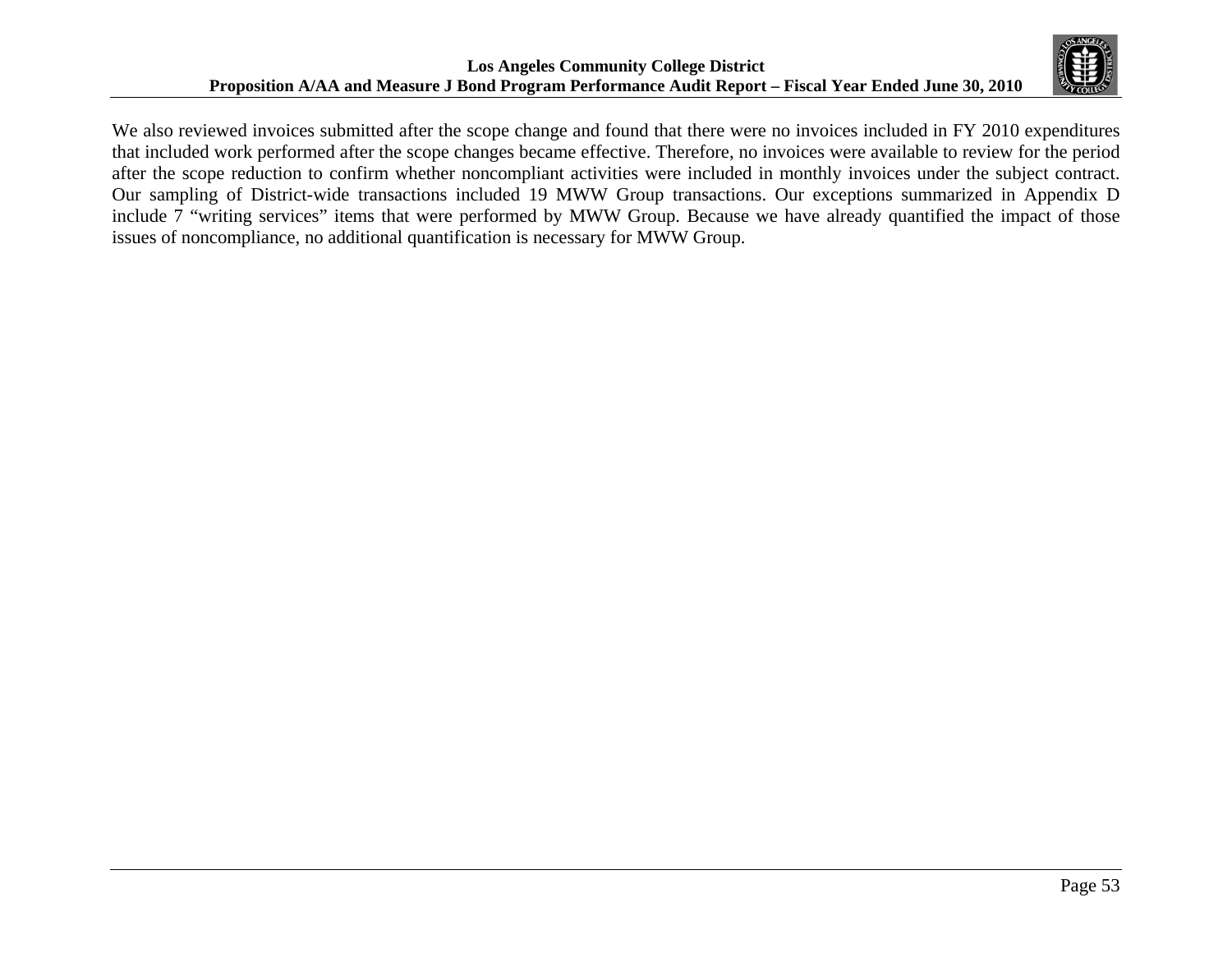

# **APPENDIX I – SCOPE OF WORK FOR PVJOBS CONTRACT**

We identified areas where the scope of work both prior to and after the scope reduction on June 29, 2010 included aspects that conflicted with the Cost Principles for PVJobs Contract 50140 as discussed in the details that follow. See Observation 7c in the Audit Results section of the report.

### **PVJobs Contract Scope Review**

Contract 50140, effective January 15, 2009, provided for "Apprenticeship, Interns and Green Jobs Outreach." The contract included a total amount of \$17,000,000 over a five-year period. The contract was structured as a task order type contract where individual task orders would then be submitted to authorize specific scope of work. We reviewed documentation available as of November 16, 2010, and found that as of that date, \$15,000,000 of task orders had been approved and \$7,018,592 had been expended against these task orders. We reviewed the scope of work for each task order in effect during FY 2010 and found that Task Order 1 contained certain scope areas which appeared to conflict with the Cost Principles. We observed that \$658,181 was expended against Task Order 1 during FY 2010. It should also be noted that while there was a scope reduction, there was no corresponding reduction to the Task Order value. Excerpts from the scope areas that would appear to conflict with the Cost Principles are presented as follows:

| <b>Task Order 1 Scope Area</b>                                                                                                                                                                                                                                                                                                                                                                                                                                                                                                                                                                                    | <b>Moss Adams Observation</b>                                                                                                                                                                                                                            |
|-------------------------------------------------------------------------------------------------------------------------------------------------------------------------------------------------------------------------------------------------------------------------------------------------------------------------------------------------------------------------------------------------------------------------------------------------------------------------------------------------------------------------------------------------------------------------------------------------------------------|----------------------------------------------------------------------------------------------------------------------------------------------------------------------------------------------------------------------------------------------------------|
| <b>Apprenticeship/Construction Worker Outreach (LACCD Jobs)</b><br>Outreach to local communities – conduct and/or organize and/or attend job fairs<br>to explain construction career opportunities for local and at-risk individuals and<br>instructional opportunities at LACCD, operation of a hot line to provide<br>information to individuals about LACCD construction opportunities, and to<br>develop information materials.<br>Outreach to LACCD students – work with faculty and staff to identify and<br>present apprenticeship opportunities to students in conventional and<br>unconventional majors. | The tasks in question appear to include recruiting efforts<br>that are considered noncompliant with Cost Principles for<br>Internship Program and/or Outreach Costs.<br>This scope of work was not removed as of part of the June<br>29 scope reduction. |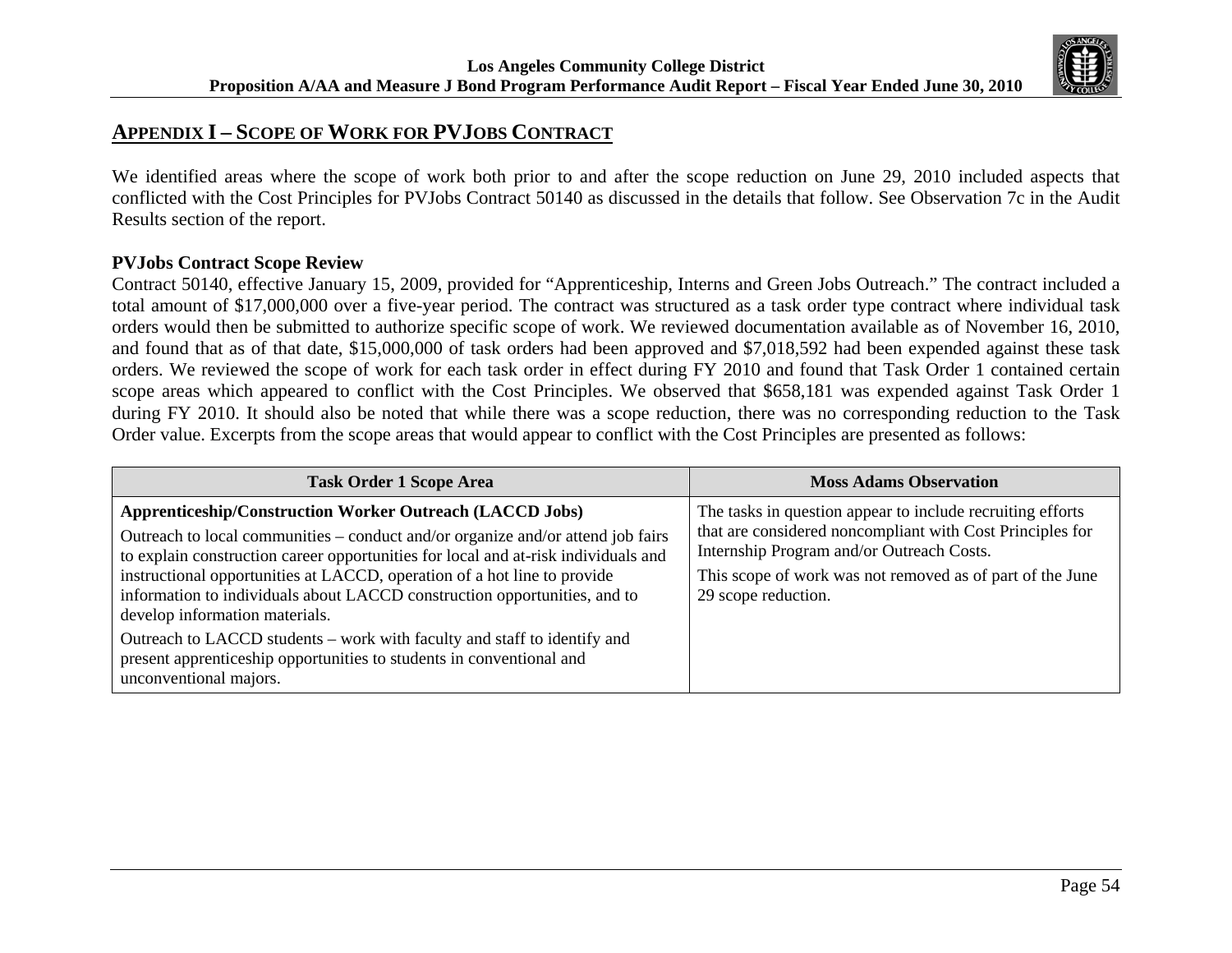

| <b>Task Order 1 Scope Area</b>                                                                                                                                                                                                                                                                                                                                                                                                                                                                                                                                                                                                                                                                                                                                                                        | <b>Moss Adams Observation</b>                                                                                                                                                                                                                            |
|-------------------------------------------------------------------------------------------------------------------------------------------------------------------------------------------------------------------------------------------------------------------------------------------------------------------------------------------------------------------------------------------------------------------------------------------------------------------------------------------------------------------------------------------------------------------------------------------------------------------------------------------------------------------------------------------------------------------------------------------------------------------------------------------------------|----------------------------------------------------------------------------------------------------------------------------------------------------------------------------------------------------------------------------------------------------------|
| <b>Intern Outreach (LACCD Interns)</b><br>Outreach to LACCD students – conduct and organize career fairs to educate<br>students about internships available as a result of bond projects, work with<br>faculty and staff at each college to identify and present internship opportunities to<br>students in conventional and unconventional majors, and develop informational<br>materials.<br>Outreach to local communities – conduct and/or organize and/or attend career<br>fairs to explain internship opportunities and instructional opportunities at<br>LACCD to local residents, operation of a hot line to provide information to<br>individuals about LACCD internship employment opportunities.                                                                                            | The tasks in question appear to include recruiting efforts<br>that are considered noncompliant with Cost Principles for<br>Internship Program and/or Outreach Costs.<br>This scope of work was not removed as of part of the June<br>29 scope reduction. |
| <b>Green Jobs Outreach</b><br>Outreach to LACCD students and faculty – conduct and organize career fairs to<br>educate students about employment opportunities in sustainable industries, work<br>with faculty, career centers and staff at each college to identify and present<br>employment opportunities to students in conventional and unconventional<br>majors, and develop informational materials for promotional purposes.<br>Outreach to local communities – conduct and/or organize and/or attend career<br>fairs to explain sustainable industry employment opportunities and instructional<br>opportunities at LACCD to local residents, operation of a hot line to provide<br>information to individuals about LACCD sustainable industry employment and<br>educational opportunities. | The tasks in question appear to include recruiting efforts<br>that are considered noncompliant with Cost Principles for<br>Internship Program and/or Outreach Costs.<br>This scope of work was removed as of part of the June 29<br>scope reduction.     |

We reviewed invoices submitted during FY 2010 for Task Order 1 and found that the invoices provided information on the amount invoiced relative to each of the major scope areas of "LACCD Jobs, LACCD Interns and Green Jobs." However, the invoices did not provide sufficient information to determine how much was invoiced for only those scope areas discussed above that appear to be noncompliant with Cost Principles.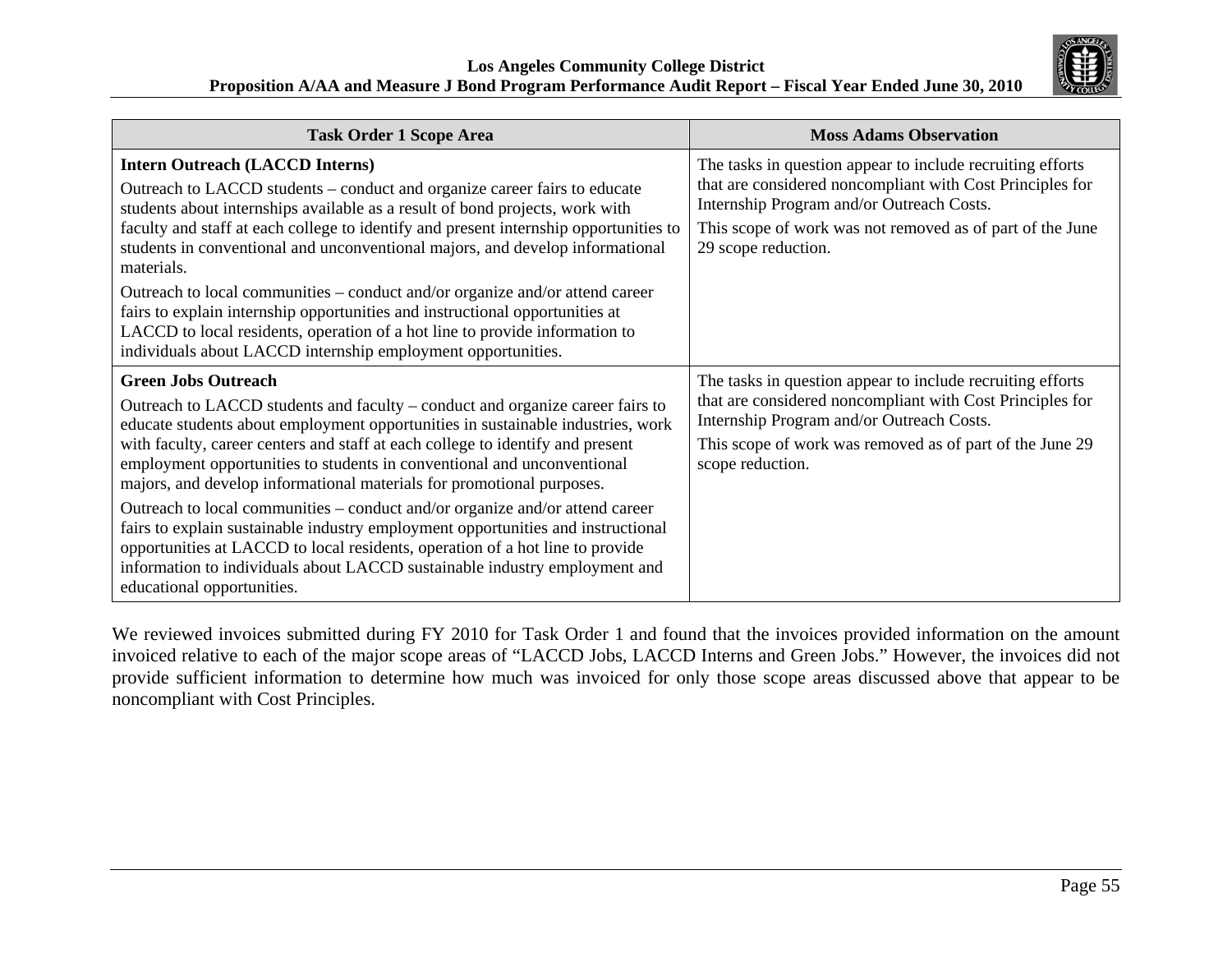

# **APPENDIX J – AUDIT RESOLUTION LOG**

We interviewed District and Bond Program personnel and reviewed relevant documentation to determine the status of improvement opportunities identified in previous audits. Previous year audits were performed under American Institute of Certified Public Accounting (AICPA) Consulting standards. The final column to the right indicates whether issues were resolved under GAGAS standards (during this year's audit) or during prior years when consulting standards were applied.

| No.       | <b>Source</b>                                | Category                                                                                     | Priority<br>Rating | <b>Issue</b>                                                                                                                                                         | Recommendation                                                                                                                                                                                            | <b>Management Response</b>                                                                                                                                                                                       | Owner          | <b>Status of</b><br><b>Resolution</b> | <b>Confirmed</b><br>By | <b>Planned</b><br><b>Resolution</b><br>Date | <b>Resolved Under</b><br><b>GAGAS</b> or<br><b>Consulting</b><br><b>Standards</b> |
|-----------|----------------------------------------------|----------------------------------------------------------------------------------------------|--------------------|----------------------------------------------------------------------------------------------------------------------------------------------------------------------|-----------------------------------------------------------------------------------------------------------------------------------------------------------------------------------------------------------|------------------------------------------------------------------------------------------------------------------------------------------------------------------------------------------------------------------|----------------|---------------------------------------|------------------------|---------------------------------------------|-----------------------------------------------------------------------------------|
| 09.MA.1.a | Moss<br>Adams<br>Audit<br><b>FYE</b><br>2009 | Compliance with<br>Ballot, Bond,<br>State and Other<br><b>Funding Source</b><br>Requirements | High               | One duplicate payment was<br>identified during FY 2009<br>expenditure testing. An<br>invoice for the total amount<br>of \$139,911.50 was<br>approved and paid twice. | The Program Management<br>Team should implement<br>controls to ensure that duplicate<br>payments do not occur. The<br>PMT should adjust FY 2009<br>expenditures to remove the<br>duplicated transactions. | PMT is creating an<br>automated duplicate<br>invoice payment warning<br>in the voucher system that<br>will alert accounting staff<br>if a payment of the exact<br>amount was made in the<br>previous six months. | Build<br>LACCD | Closed                                | MA (Moss<br>Adams)     | June 2010                                   | <b>GAGAS</b>                                                                      |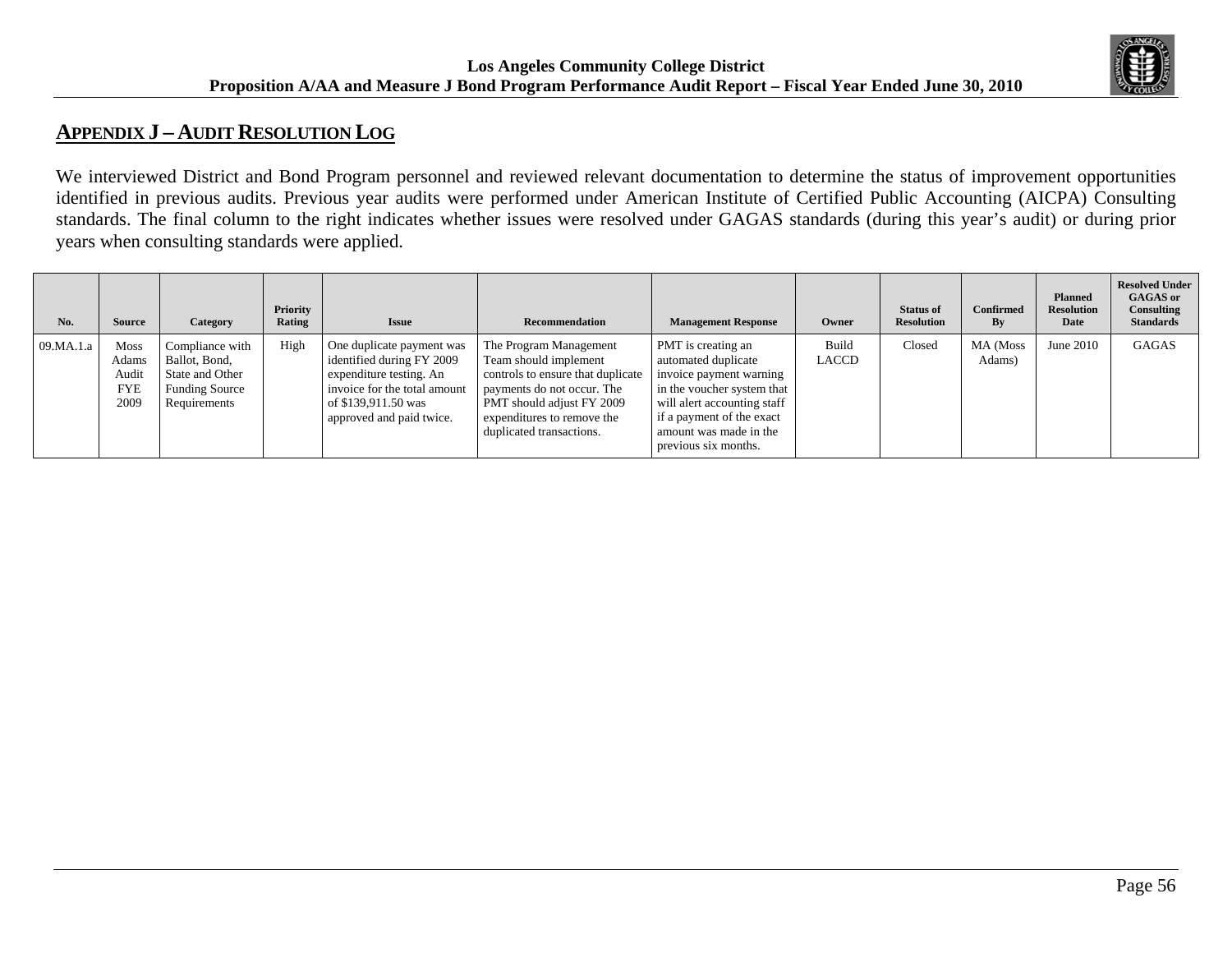

| No.       | <b>Source</b>                                       | Category                                                                                     | <b>Priority</b><br>Rating | <b>Issue</b>                                                                                                                                                                                                                                                                                                                                                                                                                                                                                                                                                                                                                                                                                                                                                                                                                                                                                                                                                              | <b>Recommendation</b>                                                                                                                                                                                                                     | <b>Management Response</b>                                                                                                                                        | Owner             | <b>Status of</b><br><b>Resolution</b> | Confirmed<br>By | <b>Planned</b><br><b>Resolution</b><br>Date | <b>Resolved Under</b><br><b>GAGAS</b> or<br><b>Consulting</b><br><b>Standards</b> |
|-----------|-----------------------------------------------------|----------------------------------------------------------------------------------------------|---------------------------|---------------------------------------------------------------------------------------------------------------------------------------------------------------------------------------------------------------------------------------------------------------------------------------------------------------------------------------------------------------------------------------------------------------------------------------------------------------------------------------------------------------------------------------------------------------------------------------------------------------------------------------------------------------------------------------------------------------------------------------------------------------------------------------------------------------------------------------------------------------------------------------------------------------------------------------------------------------------------|-------------------------------------------------------------------------------------------------------------------------------------------------------------------------------------------------------------------------------------------|-------------------------------------------------------------------------------------------------------------------------------------------------------------------|-------------------|---------------------------------------|-----------------|---------------------------------------------|-----------------------------------------------------------------------------------|
| 09.MA.1.b | Moss<br>Adams<br>Audit<br><b>FYE</b><br>2009        | Compliance with<br>Ballot, Bond,<br>State and Other<br><b>Funding Source</b><br>Requirements | High                      | <b>Ouestioned</b> costs identified<br>in the LACCD performance<br>audit report for FY 2008<br>were either not corrected or<br>were corrected to the<br>incorrect fiscal year as<br>follows:<br>Reversal of prior year<br>duplicate accrual errors<br>(Finding 08.MA.1.a.)<br>totaling $$1,099,578$ were<br>made in FY 2009 rather than<br>FY 2008. The reversing<br>journal entry for the prior<br>year error was posted to the<br>current fiscal year of 2009.<br>Since the reversal should<br>have occurred in FY 2008,<br>current year Bond<br>expenditures were<br>understated by the above<br>mentioned amount.<br>Lease costs posted to the<br>wrong fiscal year (Finding<br>08.MA.1.d.) totaling<br>\$111,006 were not corrected<br>in FY 2009, resulting in<br>understated expenditures for<br>FY 2009.<br>A voided payment (Finding<br>08.MA.1.g.) totaling<br>\$55,404 was not corrected in<br>FY 2009, resulting in<br>understated expenditures in<br>FY 2009. | Reversing or correcting entries<br>for prior period errors should be<br>posted to the correct period,<br>when possible. The PMT should<br>adjust FY 2009 and FY 2008<br>expenditures so that costs are<br>assigned to the correct period. | PMT accepts the<br>recommendation and,<br>when possible, will<br>reverse or correct entries<br>in the proper fiscal year.                                         | <b>BuildLACCD</b> | Closed                                | MA              | June 2010                                   | GAGAS                                                                             |
| 09.MA.1.c | <b>Moss</b><br>Adams<br>Audit<br><b>FYE</b><br>2009 | Compliance with<br>Ballot, Bond,<br>State and Other<br><b>Funding Source</b><br>Requirements | High                      | Eight duplicate accruals<br>recorded in two journal<br>entries were identified<br>during expenditure testing.<br>These duplicate accruals<br>resulted in an overstatement<br>of FY 2009 expenditures of<br>\$95,611.26.                                                                                                                                                                                                                                                                                                                                                                                                                                                                                                                                                                                                                                                                                                                                                   | The BuildLACCD Program<br>Management Team should<br>implement controls to ensure<br>that duplicate accruals do not<br>occur and that corrective<br>reversing entries are posted to<br>the proper period when<br>possible.                 | PMT is investigating<br>duplicate accruals in FY<br>2009. PMT can create a<br>data validation query that<br>will look for duplicate<br>accruals prior to posting. | <b>BuildLACCD</b> | Closed                                | MA              | June 2010                                   | <b>GAGAS</b>                                                                      |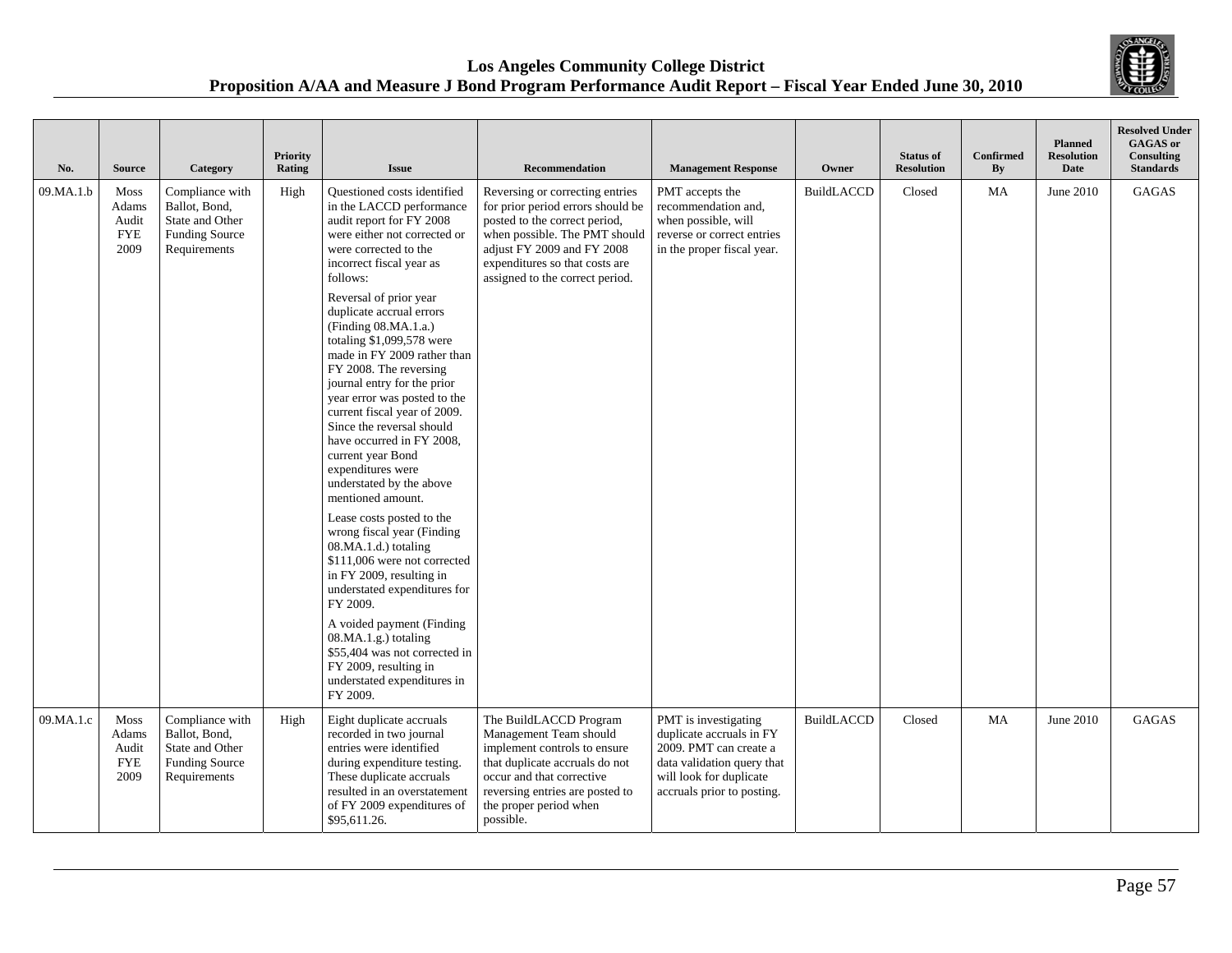

| No.       | <b>Source</b>                                       | Category                                                                                     | <b>Priority</b><br>Rating | <b>Issue</b>                                                                                                                                                                                                                                                                                                                                                                                                                                                                                                                                                                                                                                                                                                                                                                                                                                                                                                                                                                                                                          | <b>Recommendation</b>                                                                                                                                                                                                                                                                                                                                                                                         | <b>Management Response</b>                                                                                                                                                                                                                                                                                                                                                                                                                                                                                                                                                                                                                                                                                                                                                                                                                                          | Owner             | <b>Status of</b><br><b>Resolution</b> | Confirmed<br>By | <b>Planned</b><br><b>Resolution</b><br>Date | <b>Resolved Under</b><br>GAGAS or<br>Consulting<br><b>Standards</b> |
|-----------|-----------------------------------------------------|----------------------------------------------------------------------------------------------|---------------------------|---------------------------------------------------------------------------------------------------------------------------------------------------------------------------------------------------------------------------------------------------------------------------------------------------------------------------------------------------------------------------------------------------------------------------------------------------------------------------------------------------------------------------------------------------------------------------------------------------------------------------------------------------------------------------------------------------------------------------------------------------------------------------------------------------------------------------------------------------------------------------------------------------------------------------------------------------------------------------------------------------------------------------------------|---------------------------------------------------------------------------------------------------------------------------------------------------------------------------------------------------------------------------------------------------------------------------------------------------------------------------------------------------------------------------------------------------------------|---------------------------------------------------------------------------------------------------------------------------------------------------------------------------------------------------------------------------------------------------------------------------------------------------------------------------------------------------------------------------------------------------------------------------------------------------------------------------------------------------------------------------------------------------------------------------------------------------------------------------------------------------------------------------------------------------------------------------------------------------------------------------------------------------------------------------------------------------------------------|-------------------|---------------------------------------|-----------------|---------------------------------------------|---------------------------------------------------------------------|
| 09.MA.1.d | <b>Moss</b><br>Adams<br>Audit<br><b>FYE</b><br>2009 | Compliance with<br>Ballot, Bond,<br>State and Other<br><b>Funding Source</b><br>Requirements | High                      | BuildLACCD has<br>implemented a procedure of<br>paying honorariums to<br>unsuccessful Design-Build<br>bidders. This procedure does<br>not identify controls for<br>determining when an<br>honorarium is needed or not<br>and for documenting this<br>determination. The standard<br>honorarium amount is .2%<br>of the construction contract<br>amount to each unsuccessful<br>bidder. This amount was<br>determined based on<br>Design-Build Institute of<br>America benchmarks.<br>Section 2.1.3 of LACCD's<br>"Request for Project-<br>Specific Pre-qualification of<br>Design-Build Entities"<br>document indicates that<br>"Subject to the terms of the<br>Request for Proposals, an<br>honorarium will be given to<br>the Proposers who do not<br>receive the Award of the<br>Design-Build Contract." The<br>Request for Proposals (RFP)<br>specifies the amount of the<br>honorarium. During the<br>period November 19, 2008<br>through September 9, 2009,<br>the Board of Trustees<br>approved \$1,578,074 of<br>honorariums. | Due to the significant number of<br>Design-Build projects planned,<br>LACCD should consider<br>implementing additional<br>controls to ensure that amounts<br>paid as honorarium are<br>necessary for companies that<br>were not awarded the Design-<br>Build contract. A policy should<br>be developed to indicate in what<br>circumstances an honorarium<br>should be paid and what the<br>amount should be. | Payment of Honoraria to<br>unsuccessful Design-<br>Build proposers was<br>researched by the PMT<br>and verified as a standard<br>and best practice with<br>similarly situated agencies<br>including the University<br>of California system and<br>other large public entities.<br>As stated, the Design-<br><b>Build Institute of America</b><br>aggregated honorarium<br>amounts and<br>recommended two tenths<br>of a percent of the total<br>design-build cost as the<br>industry standard. At the<br>inception of the project<br>delivery, the College<br>Project Manager is<br>advised of this guideline<br>and is able to advise<br>adjustment based on their<br>familiarity of the<br>complexity and features<br>of the program for the<br>project. The PMT will<br>further refine additional<br>guidelines for<br>establishment of a project<br>honorarium. | <b>BuildLACCD</b> | Closed                                | MA              | June 2010                                   | GAGAS                                                               |
| 09.MA.1.e | Moss<br>Adams<br>Audit<br><b>FYE</b><br>2009        | Compliance with<br>Ballot, Bond,<br>State and Other<br><b>Funding Source</b><br>Requirements | Medium                    | A pattern of CPM miscoding<br>of invoices subject to partial<br>State of California (State)<br>funding was identified. Both<br>the CPM and BuildLACCD<br>erroneously coded the State<br>reimbursable portion as<br>Bond funded expenditures<br>on invoices submitted to                                                                                                                                                                                                                                                                                                                                                                                                                                                                                                                                                                                                                                                                                                                                                               | Controls should be improved at<br>both the CPM level and at<br>BuildLACCD so that State<br>reimbursable expenditures are<br>identified and coded correctly on<br>invoices submitted to LACCD.                                                                                                                                                                                                                 | Additional training of<br>campus accounting<br>analysts will include<br>proper booking of State<br>reimbursable expenses.<br>PMT is coordinating with<br>the District on coding<br>protocol for State and                                                                                                                                                                                                                                                                                                                                                                                                                                                                                                                                                                                                                                                           | <b>BuildLACCD</b> | Closed                                | MA              | June 2010                                   | <b>GAGAS</b>                                                        |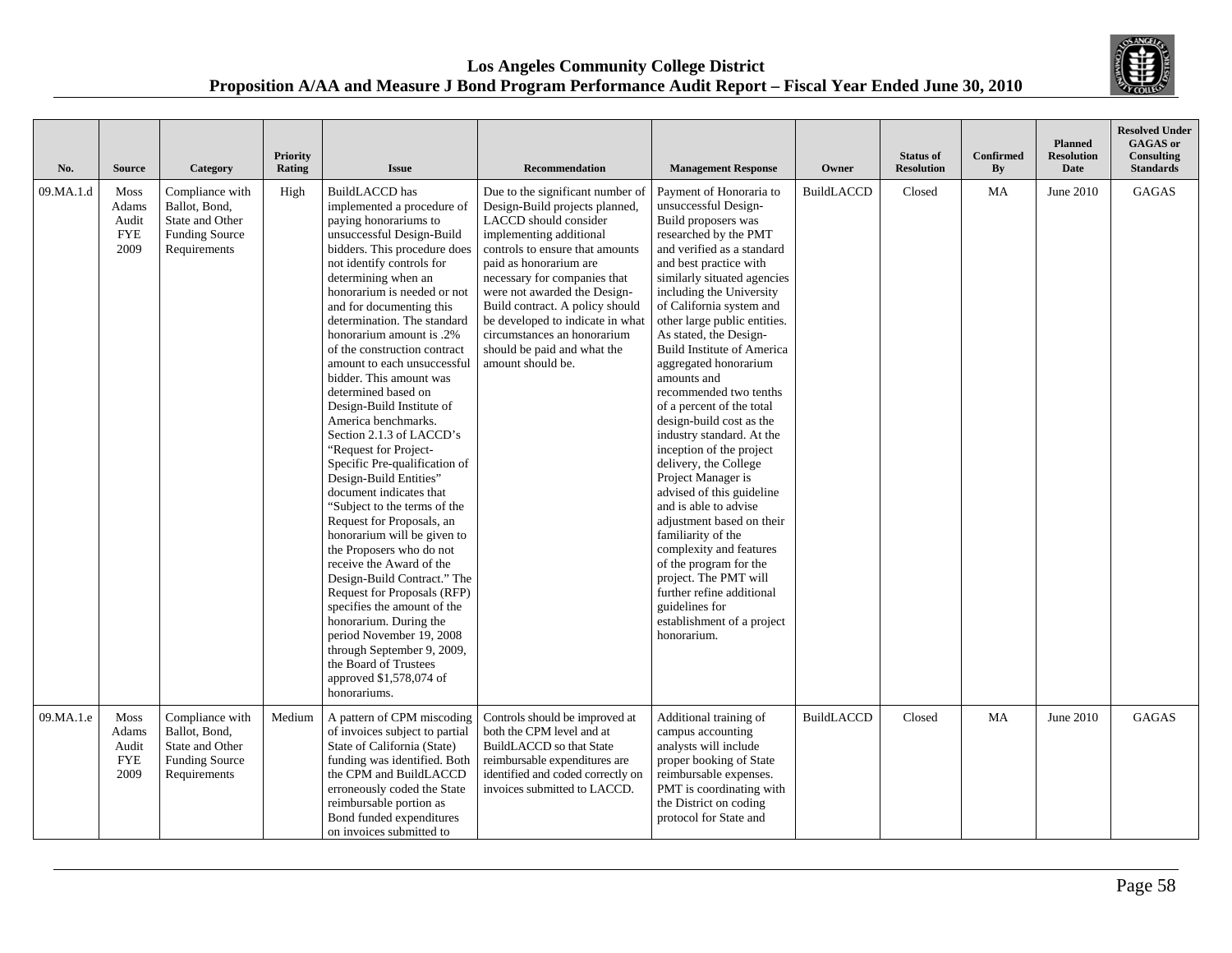

| No. | <b>Source</b> | Category | Priority<br>Rating | <b>Issue</b>                                                                                                                                                                                                                                                                                                                                                                                                                                                                                                                                                            | Recommendation | <b>Management Response</b> | Owner | <b>Status of</b><br><b>Resolution</b> | <b>Confirmed</b><br>By | <b>Planned</b><br><b>Resolution</b><br>Date | <b>Resolved Under</b><br><b>GAGAS</b> or<br>Consulting<br><b>Standards</b> |
|-----|---------------|----------|--------------------|-------------------------------------------------------------------------------------------------------------------------------------------------------------------------------------------------------------------------------------------------------------------------------------------------------------------------------------------------------------------------------------------------------------------------------------------------------------------------------------------------------------------------------------------------------------------------|----------------|----------------------------|-------|---------------------------------------|------------------------|---------------------------------------------|----------------------------------------------------------------------------|
|     |               |          |                    | LACCD. LACCD identified<br>the invoices and made<br>adjustments to correct the<br>coding so that the<br>expenditures would be<br>subject to State<br>reimbursement procedures.<br>While the District's<br>detective control did identify<br>the miscoding, correct initial<br>coding of invoices will<br>reduce inefficiencies in<br>correcting errors and will<br>reduce the risk of using local<br>Bond funds for projects that<br>could be paid from State<br>funds. The following are<br>examples of the miscoding:<br>For contract 31514<br>(Scheduled Maintenance |                | local reimbursements.      |       |                                       |                        |                                             |                                                                            |
|     |               |          |                    | Project), invoices with State<br>reimbursable expenditures<br>totaling $$1,162,650$ were<br>coded as Bond funded<br>expenditures.                                                                                                                                                                                                                                                                                                                                                                                                                                       |                |                            |       |                                       |                        |                                             |                                                                            |
|     |               |          |                    | For contract 70355 (Bailey<br>Library), invoices with State<br>reimbursable expenditures<br>totaling \$798,581.63 were<br>coded as Bond funded<br>expenditures                                                                                                                                                                                                                                                                                                                                                                                                          |                |                            |       |                                       |                        |                                             |                                                                            |
|     |               |          |                    | For contract 70498<br>(Learning Resource Center),<br>invoices with State<br>reimbursable expenditures<br>totaling \$1,134,853.26 were<br>coded as Bond funded<br>expenditures.                                                                                                                                                                                                                                                                                                                                                                                          |                |                            |       |                                       |                        |                                             |                                                                            |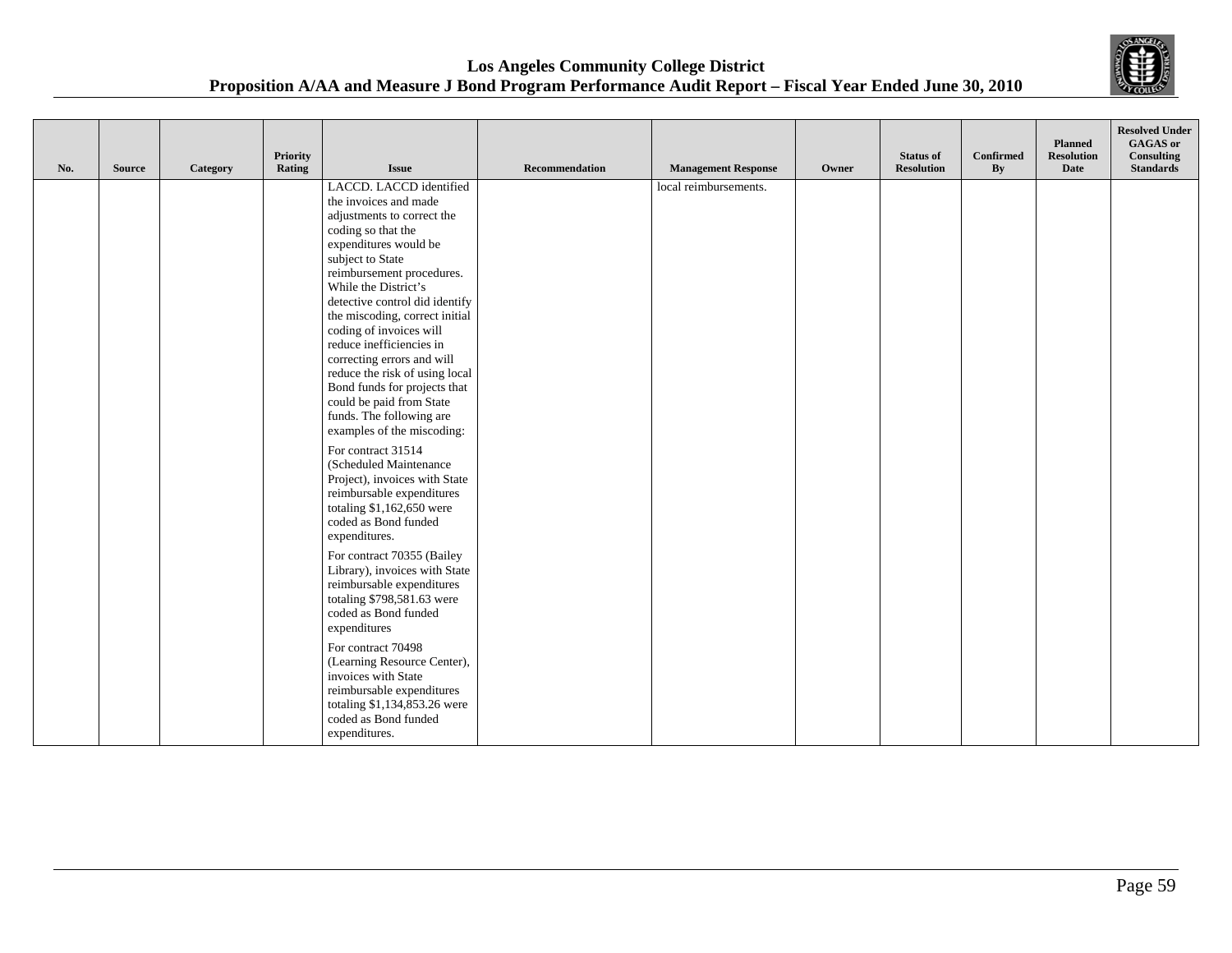

| No.       | <b>Source</b>                                       | Category                                                                                     | Priority<br>Rating | <b>Issue</b>                                                                                                                                                                                        | Recommendation                                                                                                                                                                                                      | <b>Management Response</b>                                                                                                                                                                                                                                                                                                                                                                                                                                           | Owner             | <b>Status of</b><br><b>Resolution</b> | <b>Confirmed</b><br>By | <b>Planned</b><br><b>Resolution</b><br>Date | <b>Resolved Under</b><br><b>GAGAS</b> or<br>Consulting<br><b>Standards</b> |
|-----------|-----------------------------------------------------|----------------------------------------------------------------------------------------------|--------------------|-----------------------------------------------------------------------------------------------------------------------------------------------------------------------------------------------------|---------------------------------------------------------------------------------------------------------------------------------------------------------------------------------------------------------------------|----------------------------------------------------------------------------------------------------------------------------------------------------------------------------------------------------------------------------------------------------------------------------------------------------------------------------------------------------------------------------------------------------------------------------------------------------------------------|-------------------|---------------------------------------|------------------------|---------------------------------------------|----------------------------------------------------------------------------|
| 09.MA.1.f | <b>Moss</b><br>Adams<br>Audit<br><b>FYE</b><br>2009 | Compliance with<br>Ballot, Bond,<br>State and Other<br><b>Funding Source</b><br>Requirements | Medium             | Two payment packages<br>totaling \$93,242.50 did not<br>include invoices as a<br>support.                                                                                                           | The CPM should ensure that the<br>support attached to invoices<br>matches the detail provided. In<br>addition, BuildLACCD should<br>withhold payment for invoice<br>packages submitted without<br>adequate support. | The two invoices<br>identified in this finding<br>are scheduled lease<br>payments for the Santa Fe<br>Firestone property.<br>Penalties are imposed if<br>payments are not received<br>by the first of the month.<br>As such, PMT pays a<br>month in advance. For<br>these two invoices, an<br>invoice was not received<br>by the program office.<br>PMT will coordinate with<br>the vendor more closely to<br>ensure proper invoice<br>documentation is<br>received. | <b>BuildLACCD</b> | Closed                                | MA                     | June 2010                                   | <b>GAGAS</b>                                                               |
| 09.MA.1.g | <b>Moss</b><br>Adams<br>Audit<br><b>FYE</b><br>2009 | Compliance with<br>Ballot, Bond,<br>State and Other<br>Funding Source<br>Requirements        | Medium             | Five invoices from one CPM<br>had CPM time cards<br>attached to the invoices that<br>were not signed by<br>Supervisor. The total<br>amount related to<br>unapproved time cards was<br>\$593,853.92. | The Program Management<br>Team should ensure CPM<br>invoices have adequate support                                                                                                                                  | PMT has implemented a<br>new time card system this<br>year with initial training<br>completed. PMT<br>continues to refine the<br>time card system as CPM<br>staff become familiar with<br>the new process.                                                                                                                                                                                                                                                           | <b>BuildLACCD</b> | Closed                                | MA                     | June 2010                                   | <b>GAGAS</b>                                                               |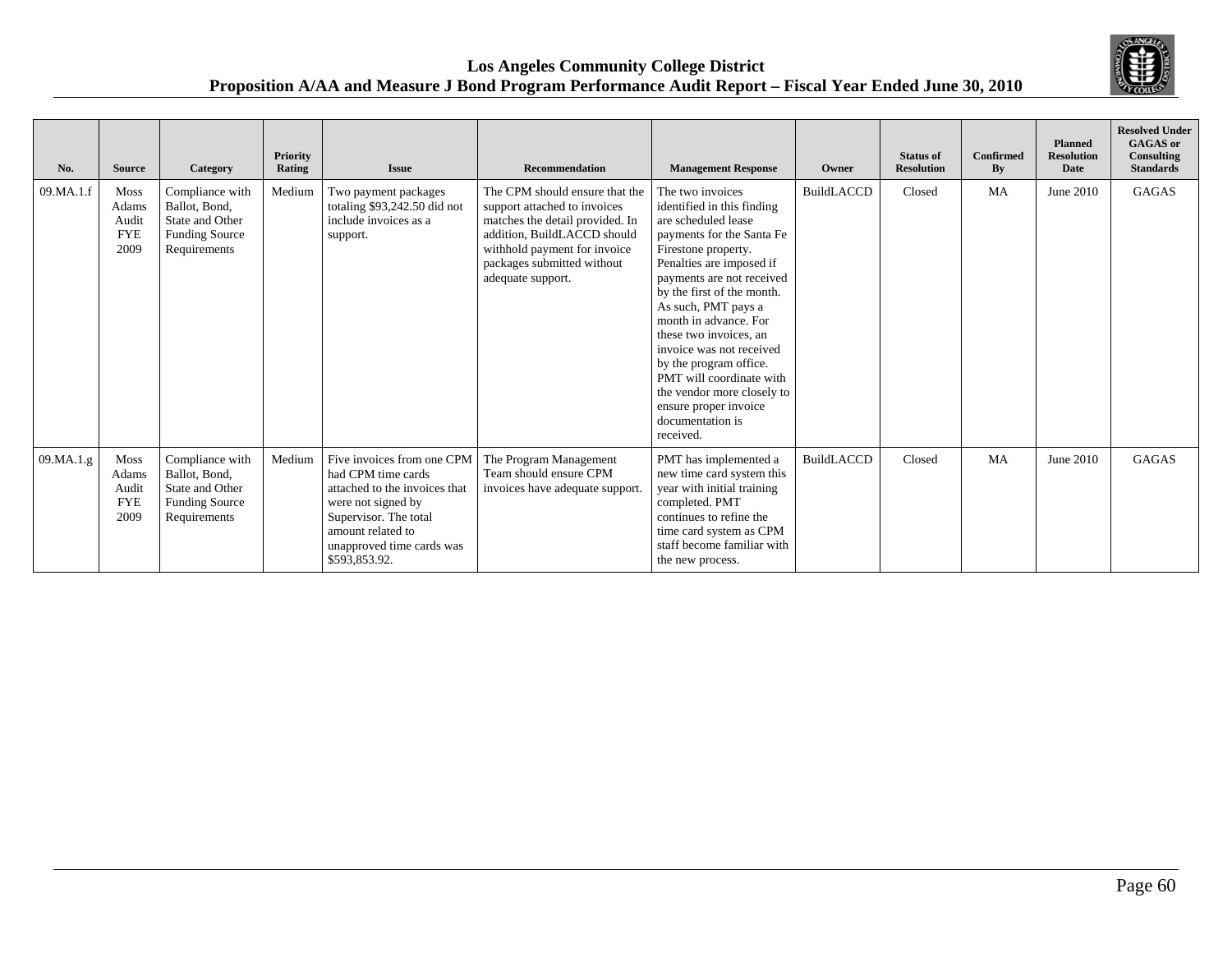

| No.       | <b>Source</b>                                | Category                                                 | <b>Priority</b><br>Rating | <b>Issue</b>                                                                                                                                                                                                                                                                                                                                                                                          | <b>Recommendation</b>                                                                                                                   | <b>Management Response</b>                                                                                                                                                                                                                                                                                                                                                                                                                                                                                                           | Owner             | <b>Status of</b><br><b>Resolution</b> | Confirmed<br>$\mathbf{B}\mathbf{y}$ | <b>Planned</b><br><b>Resolution</b><br><b>Date</b> | <b>Resolved Under</b><br><b>GAGAS</b> or<br>Consulting<br><b>Standards</b> |
|-----------|----------------------------------------------|----------------------------------------------------------|---------------------------|-------------------------------------------------------------------------------------------------------------------------------------------------------------------------------------------------------------------------------------------------------------------------------------------------------------------------------------------------------------------------------------------------------|-----------------------------------------------------------------------------------------------------------------------------------------|--------------------------------------------------------------------------------------------------------------------------------------------------------------------------------------------------------------------------------------------------------------------------------------------------------------------------------------------------------------------------------------------------------------------------------------------------------------------------------------------------------------------------------------|-------------------|---------------------------------------|-------------------------------------|----------------------------------------------------|----------------------------------------------------------------------------|
| 09.MA.2.a | Moss<br>Adams<br>Audit<br><b>FYE</b><br>2009 | Facilities<br>Programming and<br>Master Plan<br>Approach | High                      | For those colleges and sites<br>that have completed Bond<br>funded building projects, a<br>comparison of custodial and<br>maintenance staffing to<br>Association of Physical<br><b>Plant Administrators</b><br>(APPA) standards indicates<br>that current staffing levels<br>and Bond funded college<br>and site buildings are<br>significantly lower than<br>required to meet the APPA<br>standards. | Colleges and sites should<br>provide sufficient staffing to<br>meet the custodial and<br>maintenance needs of Bond<br>funded buildings. | The District is currently<br>performing a<br>comprehensive analysis of<br>staffing requirements for<br>maintenance and<br>operations using the<br>APPA standards. Upon<br>completion, the District<br>will identify possible<br>alternative strategies for<br>meeting what is expected<br>to be a staffing deficit at<br>each College. It is<br>expected that alternate<br>sources of funding will<br>need to be identified to<br>meet forthcoming<br>maintenance and staffing<br>needs created by Bond<br>funded building projects. | District          | Closed                                | MA                                  | No Date Set                                        | GAGAS                                                                      |
| 09.MA.2.b | Moss<br>Adams<br>Audit<br><b>FYE</b><br>2009 | Facilities<br>Programming and<br>Master Plan<br>Approach | High                      | <b>Facilities Master Plans</b><br>(FMPs) and Environmental<br><b>Impact Reports (EIRs)</b><br>should be updated to include<br>changes due to the passage<br>of Measure J and the<br>establishment of satellite<br>campuses.                                                                                                                                                                           | After the update, EIRs and<br>zoning contracts should be<br>executed.                                                                   | FMPs and EIRs are being<br>updated to include<br>Measure J and satellite<br>campuses.                                                                                                                                                                                                                                                                                                                                                                                                                                                | <b>BuildLACCD</b> | Closed                                | <b>MA</b>                           | No Date Set                                        | <b>GAGAS</b>                                                               |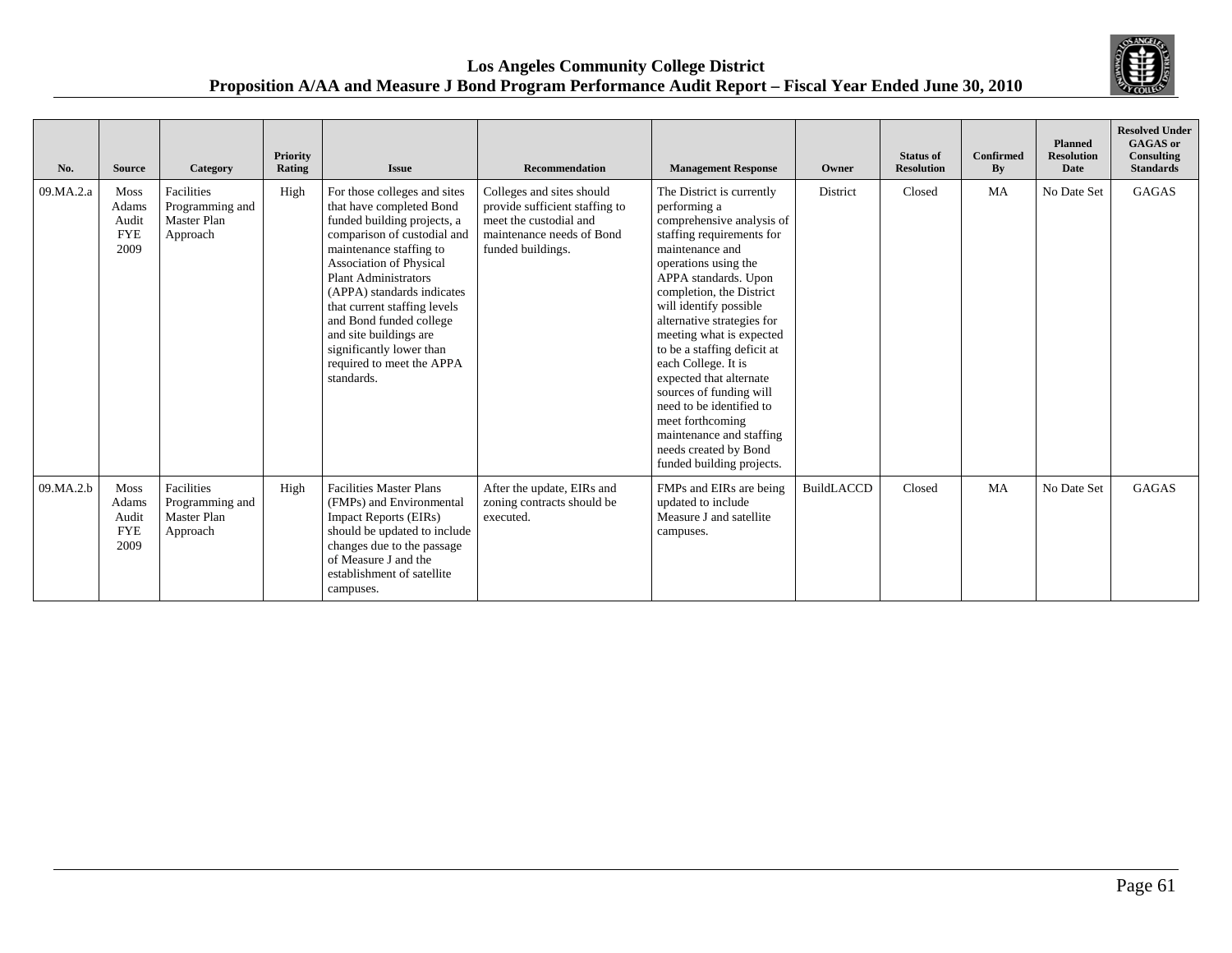

| No.       | <b>Source</b>                                | Category                                                       | Priority<br>Rating | <b>Issue</b>                                                                                                                                                                                                                                                                                                                                                                                                                                                                                                                                                                                                                                                                                                                                                                                                         | Recommendation                                                                                                                                                                                   | <b>Management Response</b>                                                                                                                                                                                                                                                                                                                                                                                           | Owner             | <b>Status of</b><br><b>Resolution</b> | <b>Confirmed</b><br>By | <b>Planned</b><br><b>Resolution</b><br><b>Date</b> | <b>Resolved Under</b><br><b>GAGAS</b> or<br><b>Consulting</b><br><b>Standards</b> |
|-----------|----------------------------------------------|----------------------------------------------------------------|--------------------|----------------------------------------------------------------------------------------------------------------------------------------------------------------------------------------------------------------------------------------------------------------------------------------------------------------------------------------------------------------------------------------------------------------------------------------------------------------------------------------------------------------------------------------------------------------------------------------------------------------------------------------------------------------------------------------------------------------------------------------------------------------------------------------------------------------------|--------------------------------------------------------------------------------------------------------------------------------------------------------------------------------------------------|----------------------------------------------------------------------------------------------------------------------------------------------------------------------------------------------------------------------------------------------------------------------------------------------------------------------------------------------------------------------------------------------------------------------|-------------------|---------------------------------------|------------------------|----------------------------------------------------|-----------------------------------------------------------------------------------|
| 09.MA.4.a | Moss<br>Adams<br>Audit<br><b>FYE</b><br>2009 | Cost, Schedule<br>and Budgetary<br>Management and<br>Reporting | High               | As discussed in the Assetek<br>Special Project Report dated<br>April 23, 2009, Furniture,<br>Fixture and Equipment<br>(FF&E) data in the Assetek<br>fixed asset system was<br>neither complete nor<br>accurate. The contract with<br>Assetek was subsequently<br>terminated. As of June 30.<br>2009, a solution had not<br>been implemented to correct<br>the data accuracy and<br>completeness issues. As a<br>result, for the year ended<br>June 30, 2009, LACCD did<br>not have adequate data on<br>FF&E assets for purposes of<br>determining capitalizable<br>amounts by asset type. In the<br>circumstances, LACCD had<br>to estimate the amount of<br>the FF&E addition specific<br>to individual asset classes.<br>LACCD is currently<br>working towards<br>implementation of FF&E<br>inventory through SAP. | LACCD should proactively<br>monitor completion of the SAP<br>inventory integration project to<br>ensure that expected completion<br>dates are met.                                               | District and PMT have<br>crafted and advertised a<br>request for proposals for<br>asset management<br>services and an inventory<br>of existing assets. District<br>IT anticipates that the new<br>SAP module will go live<br>in March or April 2010. In<br>the interim. PMT<br>resources have been<br>assigned to manage the<br>tagging and tracking of<br>District assets.                                          | District          | Closed                                | MA                     | June 2010                                          | GAGAS                                                                             |
| 09.MA.4.b | Moss<br>Adams<br>Audit<br><b>FYE</b><br>2009 | Cost, Schedule<br>and Budgetary<br>Management and<br>Reporting | Medium             | BuildLACCD is currently<br>using a seven percent<br>escalation rate to determine<br>budgets for Bond funded<br>construction projects. Actual<br>escalation experienced this<br>year is much lower than<br>seven percent. The<br>continued use of seven<br>percent escalation may<br>result in excessive budgets<br>and weaker financial<br>controls.                                                                                                                                                                                                                                                                                                                                                                                                                                                                 | BuildLACCD should consider<br>revising the escalation rate<br>utilized for preparing college<br>and site level project budgets to<br>more accurately reflect the<br>current level of escalation. | Projects are currently<br>being programmed against<br>budgets identified in the<br>Measure J project list.<br>CPMs are programming<br>buildings against<br>established budgets using<br>the best available and<br>current data. Any<br>deviation since the<br>establishment of the<br>Measure J budgets based<br>on market changes will be<br>captured in the<br>programming and design<br>process as project scope. | <b>BuildLACCD</b> | Closed                                | MA                     | June 2010                                          | <b>GAGAS</b>                                                                      |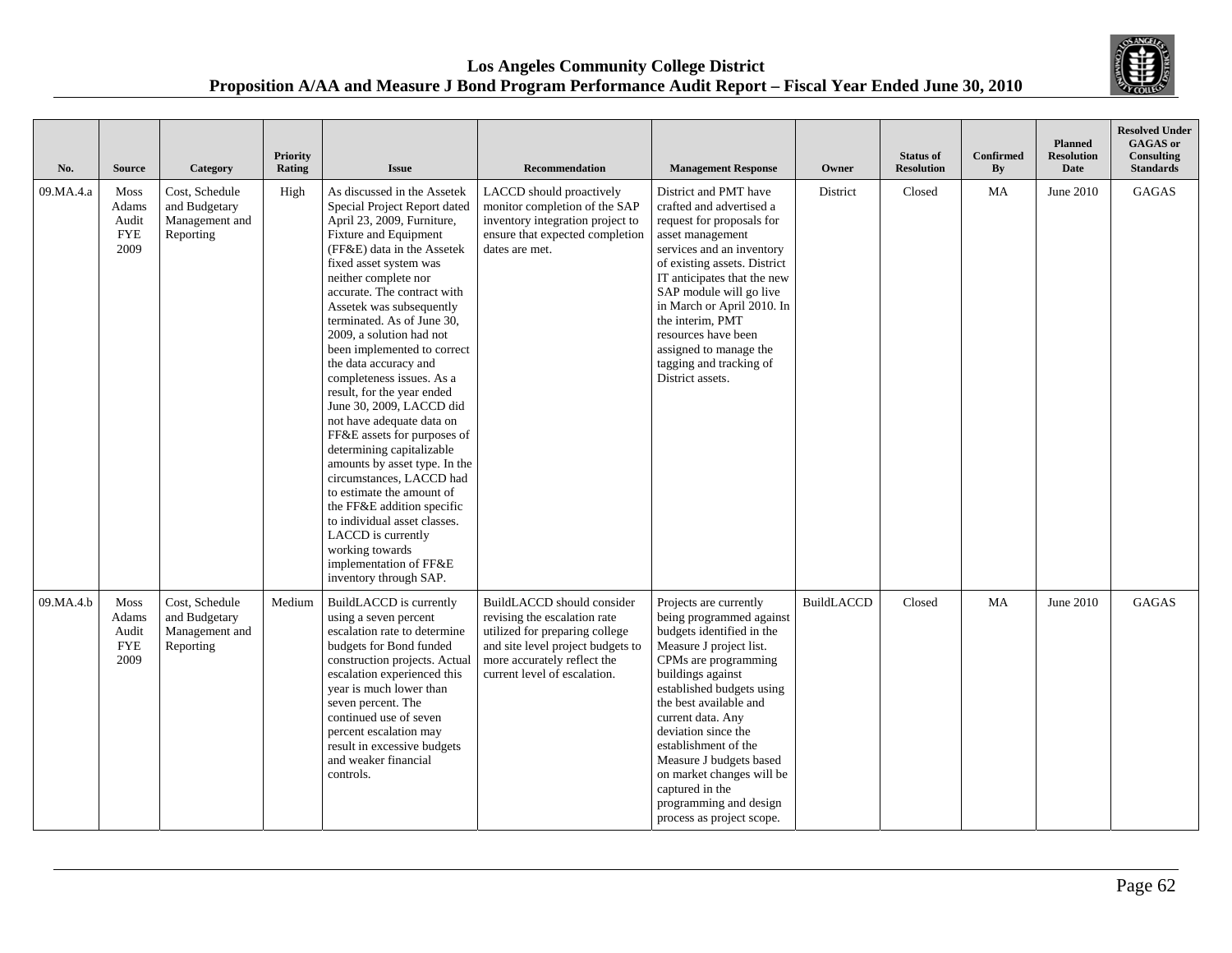

| No.       | <b>Source</b>                                       | Category                            | Priority<br>Rating | <b>Issue</b>                                                                                                                                                                                                                                                                                                                                                                                                                                                                                                                                                                                                                                                                                                                                                                                                                                                                                                                                                                                                                                                                                                                        | Recommendation                                                                                                                                                                                                                                                                                                                                                                                                                                                                                                                                                                       | <b>Management Response</b>                                                                                                                                                                                                                                                                                                                                                                                                                                                                                       | Owner             | <b>Status of</b><br><b>Resolution</b> | <b>Confirmed</b><br>By | <b>Planned</b><br><b>Resolution</b><br><b>Date</b> | <b>Resolved Under</b><br><b>GAGAS</b> or<br>Consulting<br><b>Standards</b> |
|-----------|-----------------------------------------------------|-------------------------------------|--------------------|-------------------------------------------------------------------------------------------------------------------------------------------------------------------------------------------------------------------------------------------------------------------------------------------------------------------------------------------------------------------------------------------------------------------------------------------------------------------------------------------------------------------------------------------------------------------------------------------------------------------------------------------------------------------------------------------------------------------------------------------------------------------------------------------------------------------------------------------------------------------------------------------------------------------------------------------------------------------------------------------------------------------------------------------------------------------------------------------------------------------------------------|--------------------------------------------------------------------------------------------------------------------------------------------------------------------------------------------------------------------------------------------------------------------------------------------------------------------------------------------------------------------------------------------------------------------------------------------------------------------------------------------------------------------------------------------------------------------------------------|------------------------------------------------------------------------------------------------------------------------------------------------------------------------------------------------------------------------------------------------------------------------------------------------------------------------------------------------------------------------------------------------------------------------------------------------------------------------------------------------------------------|-------------------|---------------------------------------|------------------------|----------------------------------------------------|----------------------------------------------------------------------------|
| 09.MA.5.a | <b>Moss</b><br>Adams<br>Audit<br><b>FYE</b><br>2009 | Change<br>Management and<br>Control | Medium             | A change order log<br>maintained by BuildLACCD<br>indicates that as of June 30,<br>2009, there were 310<br>approved change orders that<br>had not been sent to the<br>DSA) for approval as<br>required by DSA. In many<br>cases, change orders had<br>been approved prior to the<br>fiscal year ended June 30,<br>2009, but were not<br>forwarded to DSA as of<br>June 30, 2009. In<br>accordance with Architect<br>contracts reviewed, the<br>Architect is responsible for<br>preparing DSA required<br>change order approval<br>documentation. In<br>accordance with CPM<br>contracts, the CPM is<br>responsible for ensuring<br>Architects are meeting their<br>responsibilities. In this case,<br>both Architects and CPMs<br>were not meeting their<br>responsibilities related to<br>submission of DSA required<br>change order<br>documentation.<br>Management has indicated<br>that it plans to (i) institute<br>retainage on Architects<br>contracts and (ii) enforce a<br>policy of not allowing<br>Architects to bid on<br>additional projects if they do<br>not meet their<br>responsibilities on existing<br>projects. | In addition to management's<br>plans, we recommend that<br>colleges and sites implement<br>additional controls over<br>Architects and CPMs to ensure<br>that requests for DSA<br>documentation for change<br>orders are handled<br>expeditiously. The back log of<br>non-submitted change orders<br>should be identified and<br>proactively managed by<br>BuildLACCD to ensure the<br>Architects and CPMs meet their<br>responsibilities in this area. A<br>DSA change order back log<br>report should be issued by<br>BuildLACCD to the District and<br>College Presidents monthly. | PMT has implemented the<br>recommended measures<br>above. Items (i) and (ii)<br>were implemented in O1<br>2008 and additional<br>approval requirements<br>regarding contractor<br>retention and project<br>completion have been<br>implemented to ensure<br>deferred approval<br>requirements have been<br>met. A mandatory,<br>collaborative DSA<br>training session was<br>provided to CPMs,<br>architects and contractors<br>in conjunction with State<br>and local DSA officials to<br>outline this process. | <b>BuildLACCD</b> | Closed                                | <b>MA</b>              | June 2010                                          | GAGAS                                                                      |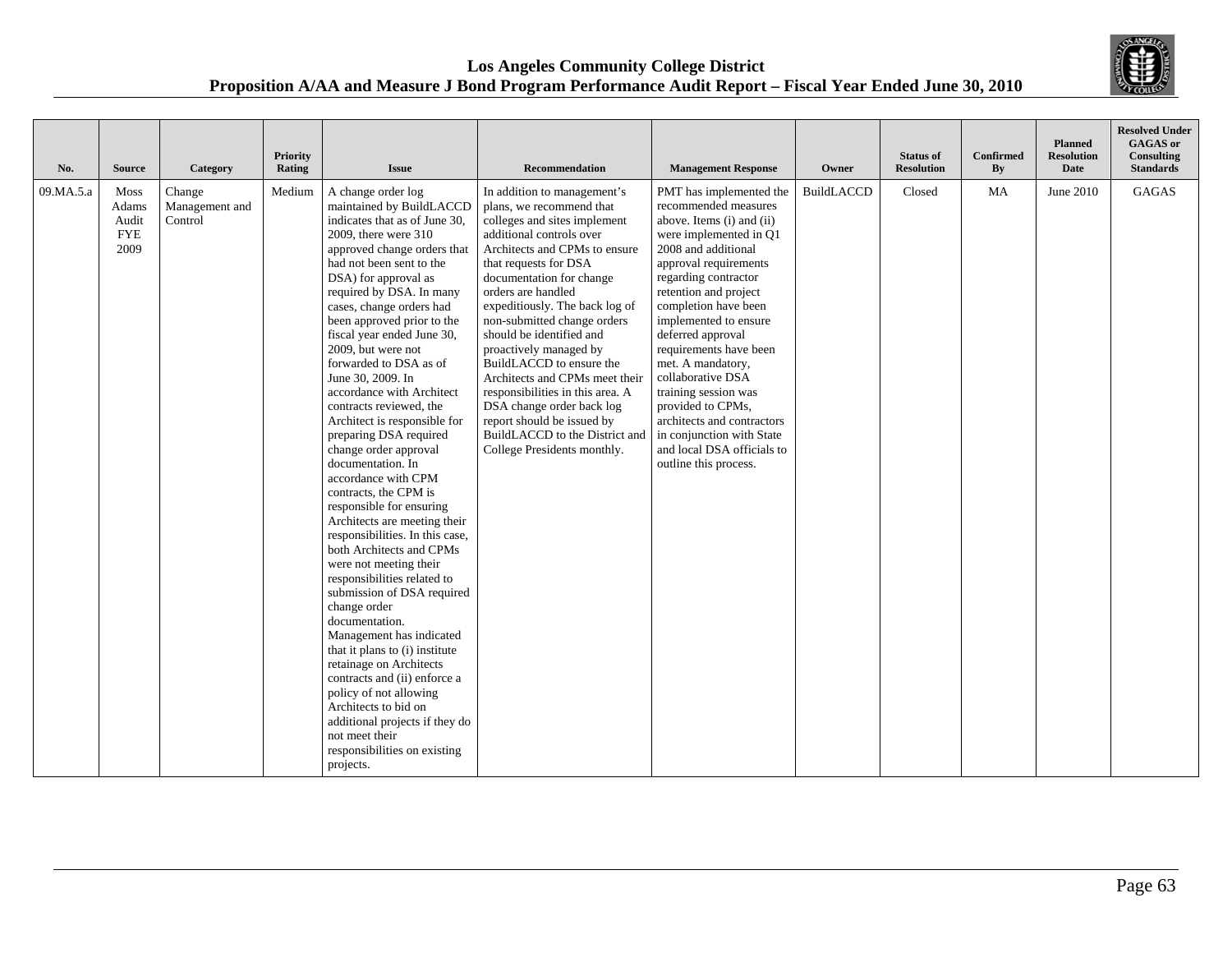

| No.       | <b>Source</b>                                | Category                                                  | Priority<br>Rating | <b>Issue</b>                                                                                                                                                                                                                                                                                                                                                                                                                                                                                                                                                                                            | <b>Recommendation</b>                                                                                                                                                                                                                                                                                                                                                                                                                                                                                                                                                                                                                                                                                     | <b>Management Response</b>                                                                                                                                                                                   | Owner             | <b>Status of</b><br><b>Resolution</b> | <b>Confirmed</b><br>By | <b>Planned</b><br><b>Resolution</b><br><b>Date</b> | <b>Resolved Under</b><br><b>GAGAS</b> or<br>Consulting<br><b>Standards</b> |
|-----------|----------------------------------------------|-----------------------------------------------------------|--------------------|---------------------------------------------------------------------------------------------------------------------------------------------------------------------------------------------------------------------------------------------------------------------------------------------------------------------------------------------------------------------------------------------------------------------------------------------------------------------------------------------------------------------------------------------------------------------------------------------------------|-----------------------------------------------------------------------------------------------------------------------------------------------------------------------------------------------------------------------------------------------------------------------------------------------------------------------------------------------------------------------------------------------------------------------------------------------------------------------------------------------------------------------------------------------------------------------------------------------------------------------------------------------------------------------------------------------------------|--------------------------------------------------------------------------------------------------------------------------------------------------------------------------------------------------------------|-------------------|---------------------------------------|------------------------|----------------------------------------------------|----------------------------------------------------------------------------|
| 09.MA.6.a | Moss<br>Adams<br>Audit<br><b>FYE</b><br>2009 | Procurement<br>Controls and<br>Contract<br>Administration | Medium             | A significant percentage of<br>invoices sampled required<br>adjustment by BuildLACCD<br>so that the account coding<br>and amounts were correct.                                                                                                                                                                                                                                                                                                                                                                                                                                                         | Additional controls should be<br>implemented by the CPM level<br>for those locations with high<br>levels of corrections required.                                                                                                                                                                                                                                                                                                                                                                                                                                                                                                                                                                         | This issue is to be<br>addressed in additional<br>training being developed<br>for campus accounting<br>analysts.                                                                                             | <b>BuildLACCD</b> | Closed                                | MA                     | June 2010                                          | Consulting                                                                 |
| 09.MA.6.b | Moss<br>Adams<br>Audit<br><b>FYE</b><br>2009 | Procurement<br>Controls and<br>Contract<br>Administration | Medium             | Policies and procedures for<br>annual CPM evaluations<br>were not finalized.                                                                                                                                                                                                                                                                                                                                                                                                                                                                                                                            | Policies and procedures for<br>annual CPM evaluations should<br>be finalized. The finalized<br>policies and procedures should<br>then be implemented through<br>annual evaluation of all CPMs.                                                                                                                                                                                                                                                                                                                                                                                                                                                                                                            | BuildLACCD is revising<br>the CPM review forms.<br>The annual evaluation<br>will be reinstated.                                                                                                              | <b>BuildLACCD</b> | Closed                                | <b>MA</b>              | June 2010                                          | <b>GAGAS</b>                                                               |
| 09.MA.8a  | Moss<br>Adams<br>Audit<br><b>FYE</b><br>2009 | Contractor Liens,<br>Claims and Other<br>Close-Out Issues | High               | Budget to the rate of<br>construction program funds<br>consumption should be<br>monitored more formally.<br>An analysis performed by<br>BuildLACCD indicates that<br>at six colleges and sites the<br>CPM Measure J budget<br>would be expended before<br>projects are completed if the<br>current level of CPM fees<br>were to continue. The<br>analysis estimated 1,063<br>unfunded days across the six<br>colleges and sites by<br>completion of Measure J<br>funding. This is a recurring<br>issue that was identified<br>earlier in our Fiscal Year<br>2006 Performance Audit<br>Report (Issue 9). | Steps should be taken to reduce<br>CPM expenditures at these six<br>colleges and sites so that the<br>budget is not expended prior to<br>project completion. With help<br>provided by BuildLACCD to<br>assist colleges and sites in<br>addressing this matter, the<br>colleges and sites should<br>provide a detailed written plan<br>to address this budget shortfall.<br>This detailed action plan should<br>be implemented by the colleges<br>and sites. Progress on actions to<br>prevent budget overruns should<br>be issued to BuildLACCD. A<br>quarterly report of budget-to-<br>burn-rate analysis should be<br>provided by BuildLACCD to<br>measure college and site<br>management of CPM funds. | CPMs have committed<br>through revised burn rate<br>calculations that they will<br>complete requisite scope<br>within the established<br>budget for such services<br>as a result of burn rate<br>projection. | <b>BuildLACCD</b> | Closed                                | MA                     | June 2011                                          | <b>GAGAS</b>                                                               |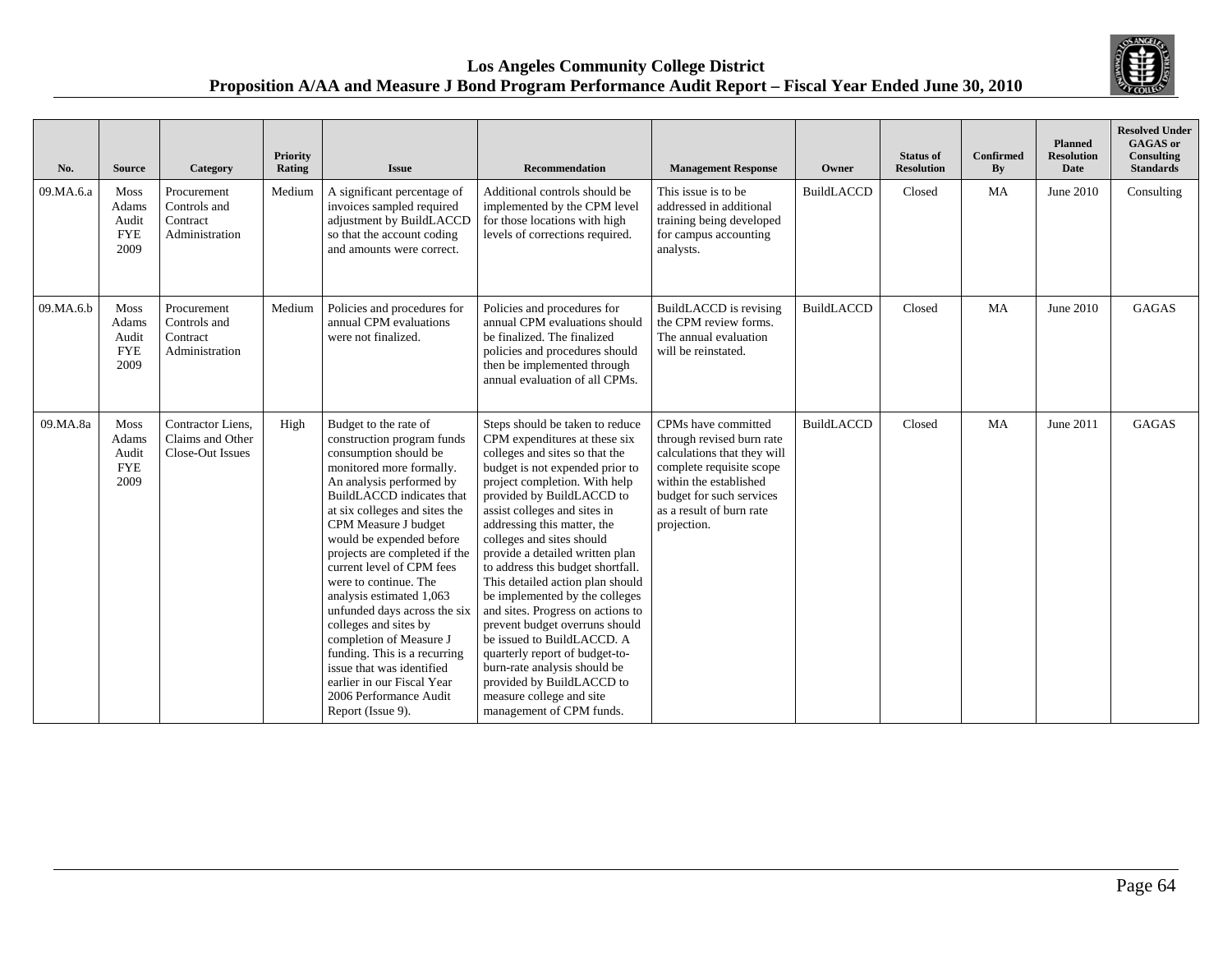

| No.       | <b>Source</b>                                | Category                                                                                     | Priority<br>Rating | <b>Issue</b>                                                                                                                                                                                                                                                                                                                                                                                                                                                                               | <b>Recommendation</b>                                                                                                                                                                                                                                                                                                                                                                              | <b>Management Response</b>                                                                                                                                                                                                                                                                                                               | Owner             | <b>Status of</b><br><b>Resolution</b> | Confirmed<br>By | <b>Planned</b><br><b>Resolution</b><br>Date | <b>Resolved Under</b><br><b>GAGAS</b> or<br>Consulting<br><b>Standards</b> |
|-----------|----------------------------------------------|----------------------------------------------------------------------------------------------|--------------------|--------------------------------------------------------------------------------------------------------------------------------------------------------------------------------------------------------------------------------------------------------------------------------------------------------------------------------------------------------------------------------------------------------------------------------------------------------------------------------------------|----------------------------------------------------------------------------------------------------------------------------------------------------------------------------------------------------------------------------------------------------------------------------------------------------------------------------------------------------------------------------------------------------|------------------------------------------------------------------------------------------------------------------------------------------------------------------------------------------------------------------------------------------------------------------------------------------------------------------------------------------|-------------------|---------------------------------------|-----------------|---------------------------------------------|----------------------------------------------------------------------------|
| 09.MA.8b  | Moss<br>Adams<br>Audit<br><b>FYE</b><br>2009 | Contractor Liens.<br>Claims and Other<br>Close-Out Issues                                    | Medium             | End users of Bond fund<br>related technologies<br>(building systems and high-<br>tech instructional systems)<br>installed in college and site<br>buildings did not have<br>adequate resources available<br>to assist the users in<br>understanding how to<br>operate the equipment. Near<br>the end of the fiscal year,<br><b>BuildLACCD</b> resources<br>began to be deployed to<br>colleges and sites from both<br>the Commissioning Group<br>and the IT Group to address<br>this issue. | BuildLACCD should monitor<br>the performance of the<br>Commissioning Group and the<br>IT Group through feedback<br>from end users to ensure that<br>training needs are being<br>adequately addressed.                                                                                                                                                                                              | PMT will continue to<br>monitor the performance<br>of the Commissioning<br>Group and the IT Groups.<br>In addition, a designated<br>warranty enforcement<br>team is in place to ensure<br>training of facilities<br>management and faculty,<br>and to address any<br>workmanship for<br>performance problems<br>with completed projects. | <b>BuildLACCD</b> | Closed                                | MA              | June 2010                                   | <b>GAGAS</b>                                                               |
| 08.MA.1.a | Moss<br>Adams<br>Audit<br><b>FYE</b><br>2008 | Compliance with<br>Ballot, Bond,<br>State and Other<br><b>Funding Source</b><br>Requirements | High               | Three duplicate accruals<br>were identified during FY<br>(Fiscal Year) 2008<br>expenditure testing. These<br>duplicate accruals resulted<br>in an overstatement of FY<br>2008 expenditures of<br>\$1,099,578. The duplicated<br>accruals were entered in the<br>Costpoint System (the<br>system of record) and were<br>also included in the UII data<br>warehouse. This data was<br>utilized to prepare the<br>CAFR.                                                                       | The Program Management<br>Team (PMT) should implement<br>controls to ensure that duplicate<br>accruals do not occur. These<br>controls could include an<br>additional review of proposed<br>journal entries to ensure that<br>they do not duplicate previous<br>journal entries or invoiced<br>amounts. The PMT should<br>adjust FY 2008 expenditures to<br>remove the duplicated<br>transactions. | Next fiscal closing will<br>include an additional data<br>analysis validation step,<br>where all proposed<br>accruals will be analyzed<br>and checked for<br>duplicates and data entry<br>errors.                                                                                                                                        | <b>BuildLACCD</b> | Closed                                | MA              | Aug 2009                                    | Consulting                                                                 |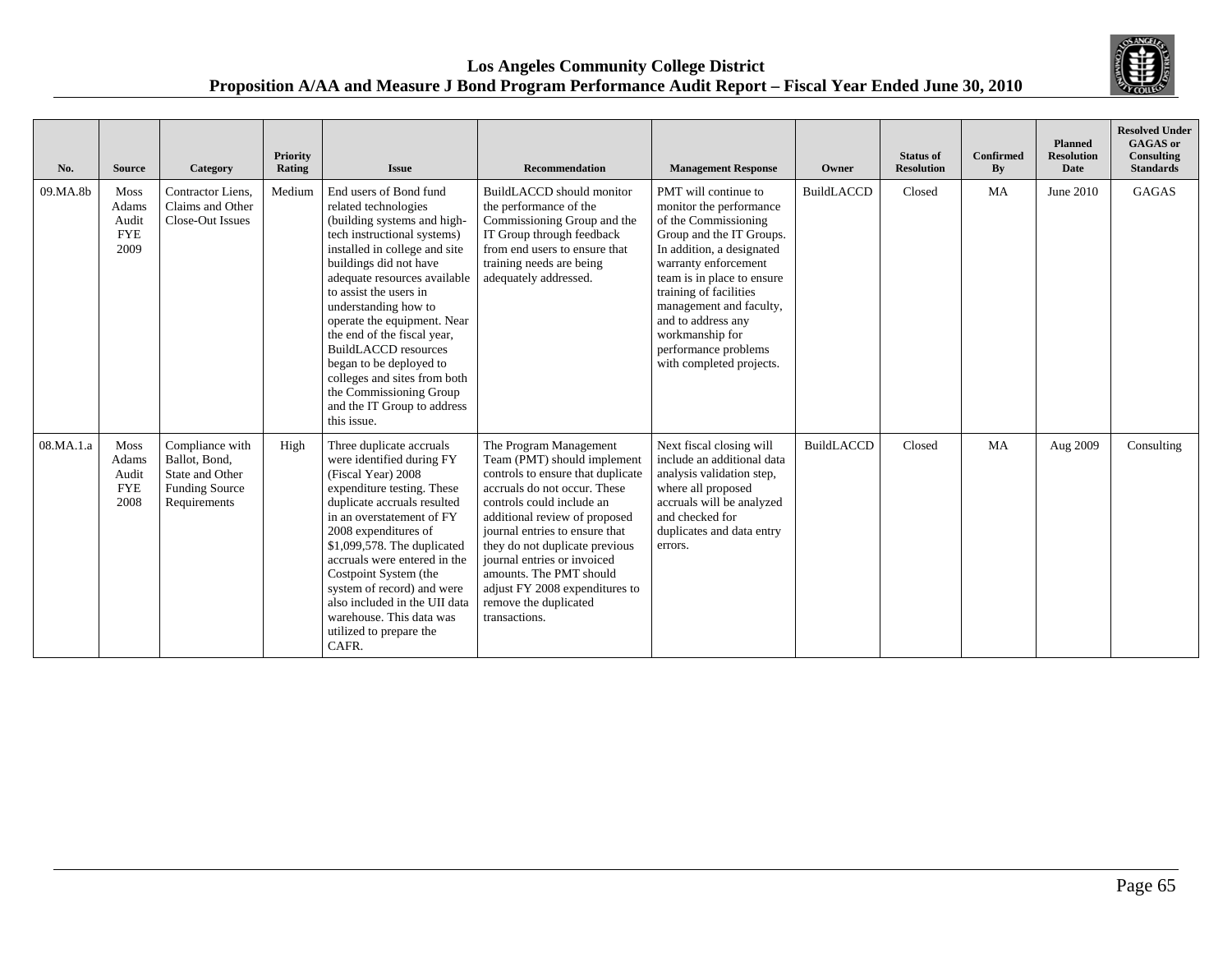

| No.       | <b>Source</b>                                | Category                                                                                     | Priority<br>Rating | <b>Issue</b>                                                                                                                                                                                                    | <b>Recommendation</b>                                                                                                                                                                                                                                                                                               | <b>Management Response</b>                                                                                                                                                                                                                                                                                                                                                                                                                                                                                                                                       | Owner      | <b>Status of</b><br><b>Resolution</b> | <b>Confirmed</b><br>By | <b>Planned</b><br><b>Resolution</b><br><b>Date</b> | <b>Resolved Under</b><br><b>GAGAS</b> or<br>Consulting<br><b>Standards</b> |
|-----------|----------------------------------------------|----------------------------------------------------------------------------------------------|--------------------|-----------------------------------------------------------------------------------------------------------------------------------------------------------------------------------------------------------------|---------------------------------------------------------------------------------------------------------------------------------------------------------------------------------------------------------------------------------------------------------------------------------------------------------------------|------------------------------------------------------------------------------------------------------------------------------------------------------------------------------------------------------------------------------------------------------------------------------------------------------------------------------------------------------------------------------------------------------------------------------------------------------------------------------------------------------------------------------------------------------------------|------------|---------------------------------------|------------------------|----------------------------------------------------|----------------------------------------------------------------------------|
| 08.MA.1.b | Moss<br>Adams<br>Audit<br><b>FYE</b><br>2008 | Compliance with<br>Ballot, Bond,<br>State and Other<br><b>Funding Source</b><br>Requirements | High               | One contract included a<br>clause that indicated the<br>construction project was not<br>subject to Bond Program<br>requirements. The clause<br>appeared to have been<br>included in the contract by<br>mistake. | The inclusion of this clause<br>could have had negative<br>consequences. In this case, it<br>does not appear that it did.<br>Additional controls should be<br>implemented to ensure that<br>contract language is thoroughly<br>reviewed prior to approval, and<br>only District standardized<br>contracts are used. | No change to contract<br>language occurred. This<br>finding refers to a check<br>box feature in the District<br>standard form contract.<br>The check box, in this<br>case, was mistakenly<br>checked "no." All contract<br>requirements were<br>included and enforced.<br>The PMT will request<br>removal of this from<br>District General counsel.<br>Prior to contract issuance,<br>a two-tier review process<br>is required by the<br>contracts group: contract<br>administrator prepares the<br>contract and contract<br>manager provides a<br>QA/QC review. | BuildLACCD | Closed                                | MA                     | Aug 2009                                           | Consulting                                                                 |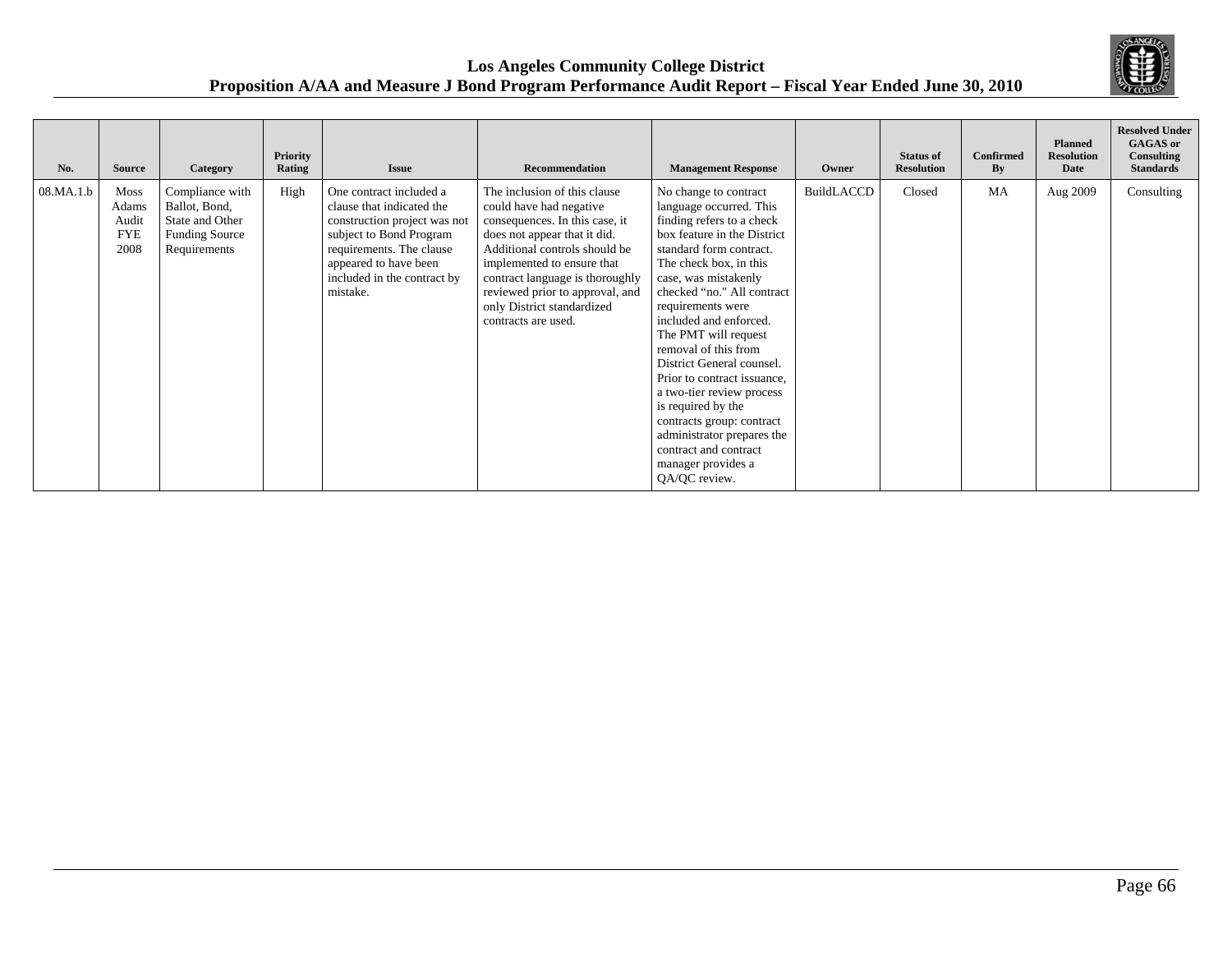

| No.       | <b>Source</b>                                       | Category                                                                                     | <b>Priority</b><br>Rating | <b>Issue</b>                                                                                                                                                                                                                                                                                                                                                                                                                                                                                                                                                                                                                                                                                                                                                                               | <b>Recommendation</b>                                                                                                                                                                                                                                                                                                                                                                                                                         | <b>Management Response</b>                                                                                                                                                                                                                                                                                                                                                                                     | Owner             | <b>Status of</b><br><b>Resolution</b> | Confirmed<br>By | <b>Planned</b><br><b>Resolution</b><br>Date | <b>Resolved Under</b><br><b>GAGAS</b> or<br>Consulting<br><b>Standards</b> |
|-----------|-----------------------------------------------------|----------------------------------------------------------------------------------------------|---------------------------|--------------------------------------------------------------------------------------------------------------------------------------------------------------------------------------------------------------------------------------------------------------------------------------------------------------------------------------------------------------------------------------------------------------------------------------------------------------------------------------------------------------------------------------------------------------------------------------------------------------------------------------------------------------------------------------------------------------------------------------------------------------------------------------------|-----------------------------------------------------------------------------------------------------------------------------------------------------------------------------------------------------------------------------------------------------------------------------------------------------------------------------------------------------------------------------------------------------------------------------------------------|----------------------------------------------------------------------------------------------------------------------------------------------------------------------------------------------------------------------------------------------------------------------------------------------------------------------------------------------------------------------------------------------------------------|-------------------|---------------------------------------|-----------------|---------------------------------------------|----------------------------------------------------------------------------|
| 08.MA.1.c | <b>Moss</b><br>Adams<br>Audit<br><b>FYE</b><br>2008 | Compliance with<br>Ballot, Bond.<br>State and Other<br><b>Funding Source</b><br>Requirements | High                      | There were 12 instances in<br>the sample wherein the<br>approval date on the invoice<br>payment checklist was later<br>than the check date. In most<br>cases, this was due to the<br>back dating of checks as<br>June 30 checks when checks<br>were actually issued in<br>subsequent months. It<br>appeared that the actual date<br>when some checks were<br>prepared was up to 60 days<br>after June 30. BuildLACCD<br>indicated that this was<br>necessary for expenditures<br>to be captured in the correct<br>fiscal year. It is important<br>that the information on the<br>document be factually<br>correct. In this case, the date<br>is not factually correct. It<br>also makes it more difficult<br>to determine whether<br>approvals are obtained prior<br>to check preparation. | BuildLACCD's accounting<br>system does have the capability<br>to accrue expenditures. This can<br>be done using journal entries, as<br>is evidenced by the significant<br>amount of accrual journal<br>entries that were entered for FY<br>2008. The Accounts Payable<br>system may also allow for other<br>methods of accruing<br>expenditures. BuildLACCD<br>should use one of the methods<br>available for accruing these<br>expenditures. | The year-end accrual<br>process is under review<br>and areas of improvement<br>will be identified. PMT<br>disagrees that approvals<br>cannot be verified, as it is<br>possible to report in the<br>actual print date of the<br>check from Costpoint and<br>confirm that the check<br>was indeed approved<br>before printing. We are<br>unable to confirm that this<br>poses any legal risk to the<br>District. | <b>BuildLACCD</b> | Closed                                | MA              | Aug 2009                                    | Consulting                                                                 |
| 08.MA.1.d | Moss<br>Adams<br>Audit<br><b>FYE</b><br>2008        | Compliance with<br>Ballot, Bond,<br>State and Other<br><b>Funding Source</b><br>Requirements | High                      | Two significant invoices<br>related to lease payments<br>were recorded in the wrong<br>fiscal year. The lease<br>expenditure should have<br>been recorded in FY 2009<br>but was recorded in FY<br>2008. This resulted in an<br>apparent overstatement of<br>expenditures of \$111,006.50<br>in FY 2008.                                                                                                                                                                                                                                                                                                                                                                                                                                                                                    | In accordance with Generally<br><b>Accepted Accounting Principles</b><br>(GAAP) BuildLACCD should<br>ensure that lease expenditures<br>are recorded in the year that<br>benefits from the lease, not the<br>year when the lease expenditure<br>is paid.                                                                                                                                                                                       | In addition to the current<br>multi-layered OA<br>measures, an additional<br>review will be required at<br>the change of the fiscal<br>year with regard to lease<br>payments.                                                                                                                                                                                                                                  | <b>BuildLACCD</b> | Closed                                | MA              | Aug 2009                                    | Consulting                                                                 |
| 08.MA.1.e | Moss<br>Adams<br>Audit<br><b>FYE</b><br>2008        | Compliance with<br>Ballot, Bond,<br>State and Other<br><b>Funding Source</b><br>Requirements | High                      | One invoice in the sample<br>had an invoice summary that<br>did not agree to the detail<br>attached to the invoice. The<br>total difference was<br>\$17,000.                                                                                                                                                                                                                                                                                                                                                                                                                                                                                                                                                                                                                               | The CPM should ensure that the<br>support attached to invoices<br>matches the detail provided.                                                                                                                                                                                                                                                                                                                                                | A standardized electronic<br>invoicing module (SEIM)<br>is being developed in UII.                                                                                                                                                                                                                                                                                                                             | <b>CPMs</b>       | Closed                                | MA              | Aug 2009                                    | Consulting                                                                 |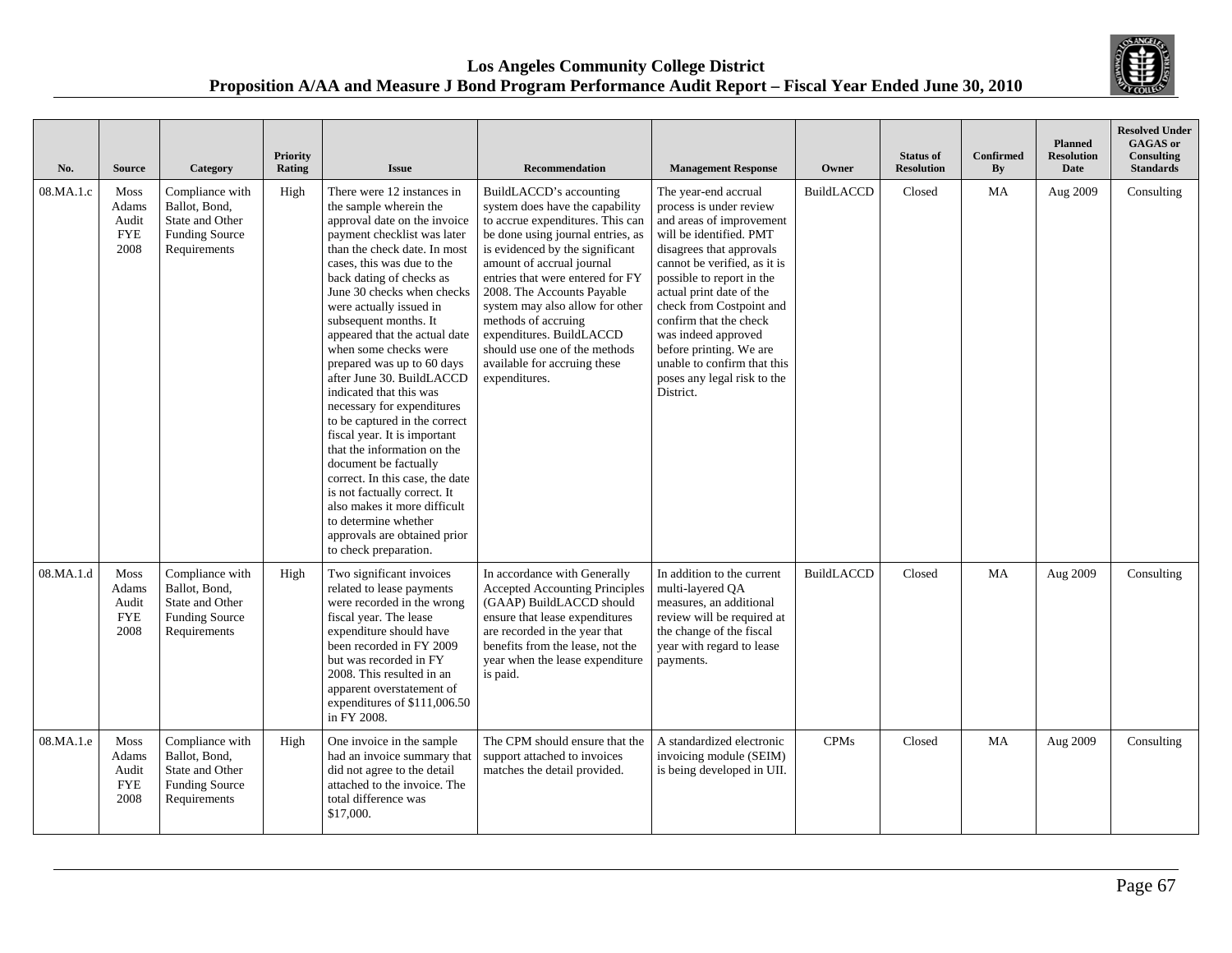

| No.       | <b>Source</b>                                       | Category                                                                                     | Priority<br>Rating | <b>Issue</b>                                                                                                                                                                                                                                                                                                                                                                                                                                                             | <b>Recommendation</b>                                                                                                                                                                                                                                                            | <b>Management Response</b>                                                                                                                                                                                                                                                                                                                                                 | Owner             | <b>Status of</b><br><b>Resolution</b> | Confirmed<br>By | <b>Planned</b><br><b>Resolution</b><br>Date | <b>Resolved Under</b><br><b>GAGAS</b> or<br>Consulting<br><b>Standards</b> |
|-----------|-----------------------------------------------------|----------------------------------------------------------------------------------------------|--------------------|--------------------------------------------------------------------------------------------------------------------------------------------------------------------------------------------------------------------------------------------------------------------------------------------------------------------------------------------------------------------------------------------------------------------------------------------------------------------------|----------------------------------------------------------------------------------------------------------------------------------------------------------------------------------------------------------------------------------------------------------------------------------|----------------------------------------------------------------------------------------------------------------------------------------------------------------------------------------------------------------------------------------------------------------------------------------------------------------------------------------------------------------------------|-------------------|---------------------------------------|-----------------|---------------------------------------------|----------------------------------------------------------------------------|
| 08.MA.1.f | <b>Moss</b><br>Adams<br>Audit<br><b>FYE</b><br>2008 | Compliance with<br>Ballot, Bond,<br>State and Other<br><b>Funding Source</b><br>Requirements | High               | Four invoices under one<br>construction contract were<br>approved by the CPM even<br>though the architect<br>disagreed with the<br>contractor's claimed<br>percentage complete. The<br>first invoice had a short<br>annotation to indicate there<br>was a disagreement but<br>sufficient detail was not<br>provided to explain why the<br>contractor's claimed<br>percentage was used. The<br>remaining three invoices had<br>no annotation to explain the<br>situation. | In any instance where the<br>architect disagrees with the<br>contractor's claimed percentage<br>complete, the CPM should fully<br>document any decision to<br>process payment on the invoice<br>without adjusting for the<br>disagreement with regard to<br>percentage complete. | The CPM has contractual<br>authority to override a<br>disagreement with the<br>design consultant, and<br>detailed project<br>correspondence and<br>reports are kept in the<br>field record prior to<br>archiving at project<br>completion. PMT<br>considers CPM approval<br>of an invoice which lacks<br>design consultant<br>approval as the override<br>described above. | <b>BuildLACCD</b> | Closed                                | MA              | Aug 2009                                    | Consulting                                                                 |
| 08.MA.1.g | Moss<br>Adams<br>Audit<br><b>FYE</b><br>2008        | Compliance with<br>Ballot, Bond,<br>State and Other<br><b>Funding Source</b><br>Requirements | High               | An invoice payment in the<br>amount of \$55,404 was later<br>voided and a stop payment<br>was issued. The expenditure<br>was recorded in FY 2008<br>and the void happened in FY<br>2009. An adjustment was<br>not made to reduce FY 2008<br>expenditures. Therefore, FY<br>2008 expenditures are<br>overstated by \$55,404.                                                                                                                                              | When possible, BuildLACCD<br>should adjust the fiscal year<br>where the expenditure was<br>entered when the expenditure is<br>later voided.                                                                                                                                      | In the future, any stop<br>payment will have an<br>additional validation to<br>determine original fiscal<br>year.                                                                                                                                                                                                                                                          | <b>BuildLACCD</b> | Closed                                | MA              | Aug 2009                                    | Consulting                                                                 |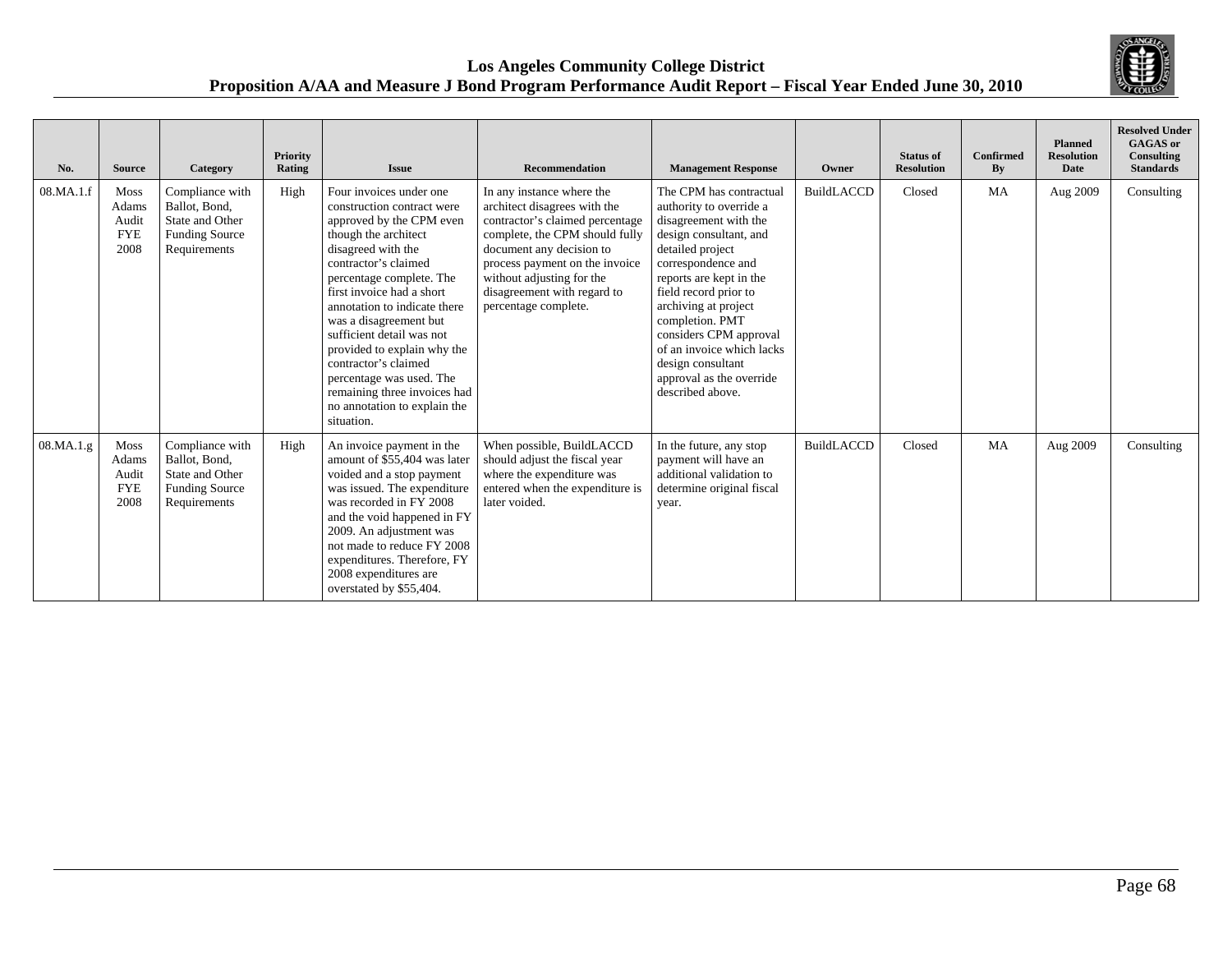

| No.       | <b>Source</b>                                | Category                                                                                     | Priority<br>Rating | <b>Issue</b>                                                                                                                                                                                                                                                                                                                                                                                                                                                                                                                                        | <b>Recommendation</b>                                                                                                                                                                                                                                                                     | <b>Management Response</b>                                                                                                                                                                                                                                        | Owner             | <b>Status of</b><br><b>Resolution</b> | <b>Confirmed</b><br>By | <b>Planned</b><br><b>Resolution</b><br>Date | <b>Resolved Under</b><br><b>GAGAS</b> or<br>Consulting<br><b>Standards</b> |
|-----------|----------------------------------------------|----------------------------------------------------------------------------------------------|--------------------|-----------------------------------------------------------------------------------------------------------------------------------------------------------------------------------------------------------------------------------------------------------------------------------------------------------------------------------------------------------------------------------------------------------------------------------------------------------------------------------------------------------------------------------------------------|-------------------------------------------------------------------------------------------------------------------------------------------------------------------------------------------------------------------------------------------------------------------------------------------|-------------------------------------------------------------------------------------------------------------------------------------------------------------------------------------------------------------------------------------------------------------------|-------------------|---------------------------------------|------------------------|---------------------------------------------|----------------------------------------------------------------------------|
| 08.MA.1.h | Moss<br>Adams<br>Audit<br><b>FYE</b><br>2008 | Compliance with<br>Ballot, Bond,<br>State and Other<br><b>Funding Source</b><br>Requirements | Medium             | One check over \$50,000 in<br>the sample had only one<br>signature This does not<br>comply with the<br>BuildLACCD dual signature<br>requirement for checks over<br>\$50,000. The root cause of<br>this appears to be that a<br>control does not exist to<br>ensure that each and every<br>check has two signatures for<br>approval. While it is<br>apparent that other checks in<br>the sample had two<br>signatures when appropriate,<br>this does not prevent the<br>need for a control to ensure<br>that the requirement is<br>consistently met. | BuildLACCD should implement<br>an additional control to ensure<br>that checks have two signatures<br>when over the \$50,000<br>threshold. This would involve<br>giving someone the<br>responsibility for checking for<br>the dual signature on the checks<br>prior to mailing the checks. | The check signing process<br>has been changed since<br>this occurred with an<br>additional post signing<br>OA check.                                                                                                                                              | <b>BuildLACCD</b> | Closed                                | <b>MA</b>              | Aug 2009                                    | Consulting                                                                 |
| 08.MA.1.i | Moss<br>Adams<br>Audit<br><b>FYE</b><br>2008 | Compliance with<br>Ballot, Bond,<br>State and Other<br><b>Funding Source</b><br>Requirements | Medium             | One check for \$893,051 was<br>issued to the District for<br>OCIP reimbursement.<br>without any approval on the<br>invoice payment checklist<br>other than the A/P<br>department. Given the dollar<br>value of the check.<br>additional approvals should<br>have been required per<br>District policy.                                                                                                                                                                                                                                              | The fact that the check was<br>issued to LACCD does not<br>provide rationale for failure to<br>obtain approvals. The current<br>policy should be strengthened to<br>require approval of individuals<br>outside the A/P department for<br>high dollar value checks.                        | This check represents a<br>reimbursement generated<br>internally for the District,<br>and was not a payment to<br>any outside service or<br>vendor. OCIP<br>reimbursement is being<br>handled differently, so<br>these inter-account<br>payments no longer occur. | <b>BuildLACCD</b> | Closed                                | <b>MA</b>              | Aug 2009                                    | Consulting                                                                 |
| 08.MA.1.i | Moss<br>Adams<br>Audit<br><b>FYE</b><br>2008 | Compliance with<br>Ballot, Bond,<br>State and Other<br><b>Funding Source</b><br>Requirements | Low                | On the LACCDBuildsGreen<br>website, some of the campus<br>District Citizens' Oversight<br>Committee (DCOC)<br>member lists were not<br>updated since 2003. The<br>DCOC list listed Ken<br>Ashford twice.                                                                                                                                                                                                                                                                                                                                            | The DCOC website should be<br>updated and maintained, and<br>DCOC members' affiliations<br>listed.                                                                                                                                                                                        | New website has been<br>launched.                                                                                                                                                                                                                                 | <b>MWW</b>        | Closed                                | MA                     | Aug 2009                                    | Consulting                                                                 |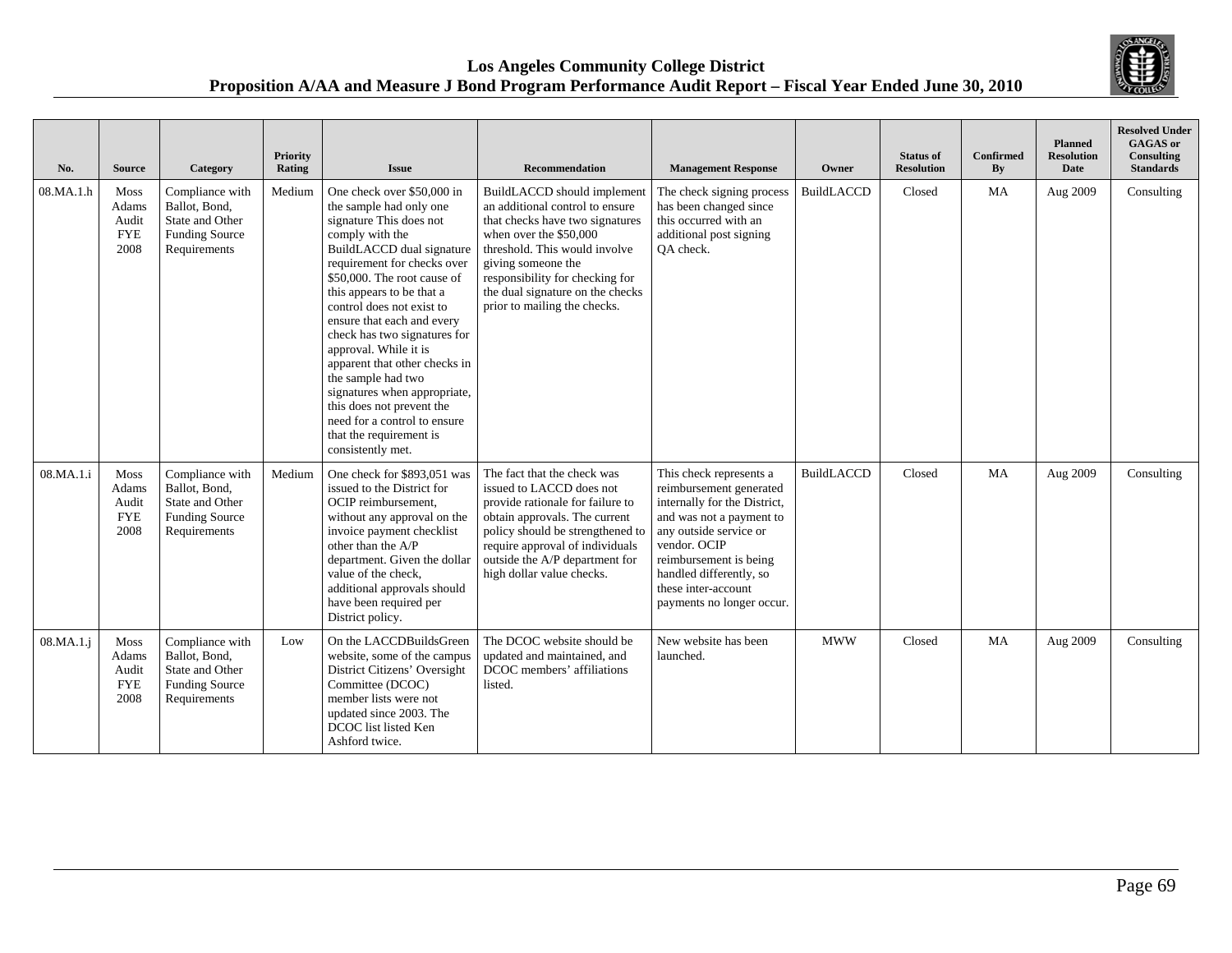

| No.       | <b>Source</b>                                | Category                                                       | <b>Priority</b><br>Rating | <b>Issue</b>                                                                                                                                                                                                                                                                                                                                                                                                                                                                    | <b>Recommendation</b>                                                                                                                                                                                                                              | <b>Management Response</b>                                                                                                                                                                                                                                                                                                                          | Owner                             | <b>Status of</b><br><b>Resolution</b>            | <b>Confirmed</b><br>By | <b>Planned</b><br><b>Resolution</b><br><b>Date</b> | <b>Resolved Under</b><br><b>GAGAS</b> or<br><b>Consulting</b><br><b>Standards</b> |
|-----------|----------------------------------------------|----------------------------------------------------------------|---------------------------|---------------------------------------------------------------------------------------------------------------------------------------------------------------------------------------------------------------------------------------------------------------------------------------------------------------------------------------------------------------------------------------------------------------------------------------------------------------------------------|----------------------------------------------------------------------------------------------------------------------------------------------------------------------------------------------------------------------------------------------------|-----------------------------------------------------------------------------------------------------------------------------------------------------------------------------------------------------------------------------------------------------------------------------------------------------------------------------------------------------|-----------------------------------|--------------------------------------------------|------------------------|----------------------------------------------------|-----------------------------------------------------------------------------------|
| 08.MA.2.a | Moss<br>Adams<br>Audit<br><b>FYE</b><br>2008 | Facilities<br>Programming and<br>Master Plan<br>Approach       | Medium                    | The District expected that,<br>due to recent legislative<br>changes, future projects<br>would use a design-build<br>delivery method.                                                                                                                                                                                                                                                                                                                                            | The PMT and District should<br>work together to teach end-users<br>and shared governance groups<br>about the new delivery method,<br>and explain the timing of the<br>process, expected participation,<br>and the costs associated with<br>change. | PMT has conducted<br>presentations to the<br>campuses presenting the<br>design build delivery<br>process, the sequence of<br>events, and the differences<br>and similarities to<br>traditional<br>design/bid/build. In<br>addition, a comprehensive<br>presentation has been<br>made to the DCOC as<br>well as the BOT<br>infrastructure committee. | <b>BuildLACCD</b><br>and District | Closed                                           | MA                     | Aug 2009                                           | Consulting                                                                        |
| 08.MA.4.a | Moss<br>Adams<br>Audit<br><b>FYE</b><br>2008 | Cost, Schedule<br>and Budgetary<br>Management and<br>Reporting | High                      | BuildLACCD did not record<br>a receivable for expected<br>State reimbursements and<br>did not record amounts<br>received from the State<br>against the receivable. They<br>also did not track on a<br>monthly basis whether the<br>State had reimbursed less<br>than the expected amount.<br>At the end of the year,<br><b>BuildLACCD</b> obtained<br>information from the<br>District regarding State<br>reimbursements received<br>and adjusted their records<br>accordingly. | BuildLACCD should develop a<br>method of tracking state<br>reimbursements and should<br>make monthly adjustments to its<br>records based on the actual<br>reimbursements that are<br>received.                                                     | The State Reimbursement<br>process is being<br>improved, with the current<br>year reconciled. A process<br>to communicate both<br>payments and rejected<br>amounts has been<br>developed.                                                                                                                                                           | <b>BuildLACCD</b>                 | Open -<br>In Progress /<br>Pending<br>Correction |                        | June 2011                                          | Not Resolved                                                                      |
| 08.MA.4.b | Moss<br>Adams<br>Audit<br><b>FYE</b><br>2008 | Cost, Schedule<br>and Budgetary<br>Management and<br>Reporting | Medium                    | Evidence could not be found<br>that the PMT provided<br>LACCD with project<br>allocation of PMT costs.<br>Providing this information<br>would better enable LACCD<br>to capitalize those costs in<br>accordance with<br>GASB 45.                                                                                                                                                                                                                                                | BuildLACCD and the District<br>should work together to develop<br>a method of allocation for<br>program management costs                                                                                                                           | A cost allocation model<br>has been developed,<br>delivered to the District,<br>and approved by KPMG.<br>Current year costs are<br>being entered, with plans<br>for past year costs to be<br>entered. All soft costs are<br>to be broken down on a<br>project by project basis.                                                                     | <b>BuildLACCD</b><br>and District | Open -<br>In Progress /<br>Pending<br>Correction |                        | June 2011                                          | Not Resolved                                                                      |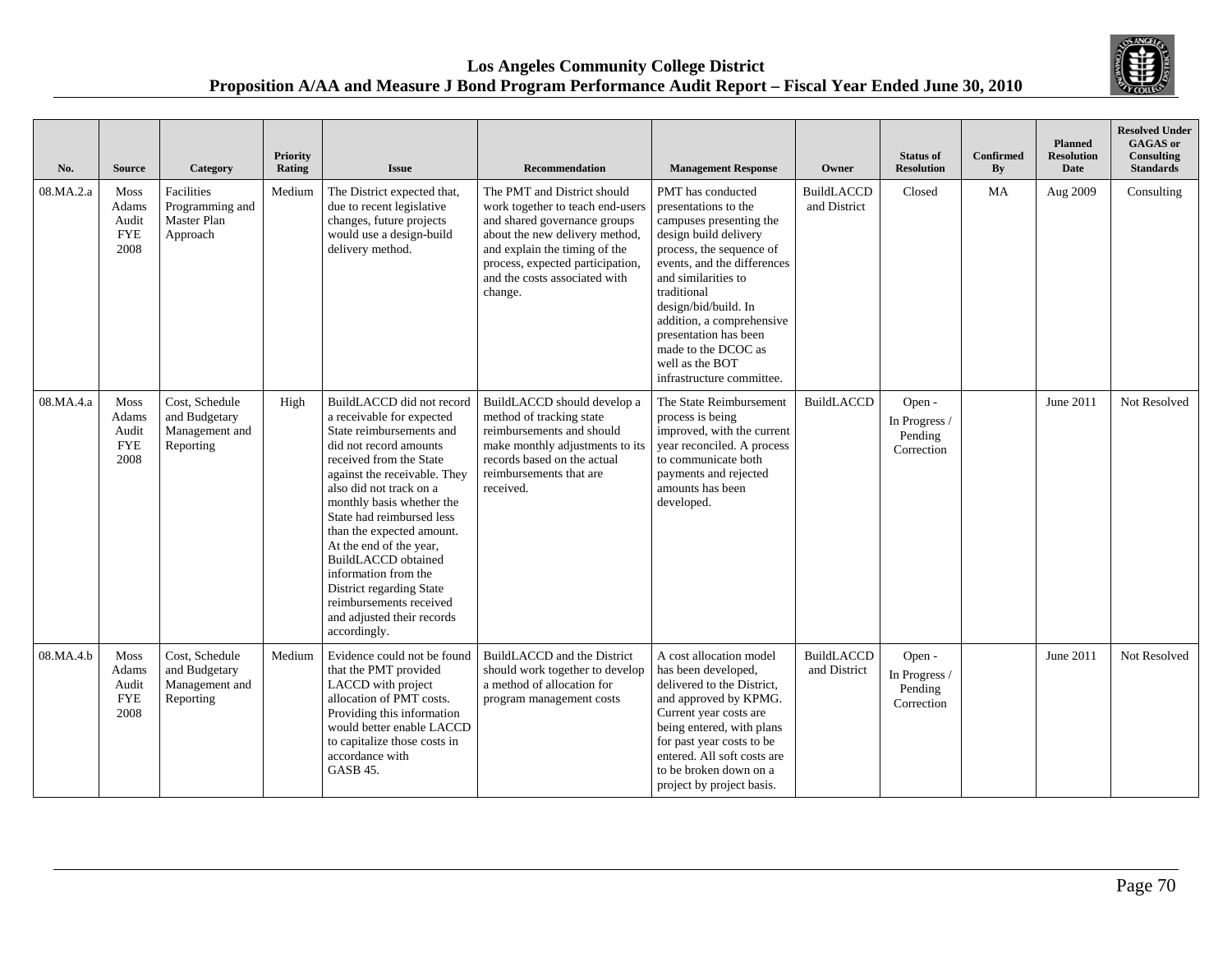

| No.       | <b>Source</b>                                       | Category                                                       | <b>Priority</b><br>Rating | <b>Issue</b>                                                                                                                                                                                                                                                                                                                                                     | <b>Recommendation</b>                                                                                                                                                                                                                                                                                                                                                                                                                                                     | <b>Management Response</b>                                                                                                                                                                                                                                                                                                                                                                | Owner    | <b>Status of</b><br><b>Resolution</b> | <b>Confirmed</b><br>By | <b>Planned</b><br><b>Resolution</b><br><b>Date</b> | <b>Resolved Under</b><br><b>GAGAS</b> or<br><b>Consulting</b><br><b>Standards</b> |
|-----------|-----------------------------------------------------|----------------------------------------------------------------|---------------------------|------------------------------------------------------------------------------------------------------------------------------------------------------------------------------------------------------------------------------------------------------------------------------------------------------------------------------------------------------------------|---------------------------------------------------------------------------------------------------------------------------------------------------------------------------------------------------------------------------------------------------------------------------------------------------------------------------------------------------------------------------------------------------------------------------------------------------------------------------|-------------------------------------------------------------------------------------------------------------------------------------------------------------------------------------------------------------------------------------------------------------------------------------------------------------------------------------------------------------------------------------------|----------|---------------------------------------|------------------------|----------------------------------------------------|-----------------------------------------------------------------------------------|
| 08.MA.4.c | <b>Moss</b><br>Adams<br>Audit<br><b>FYE</b><br>2008 | Cost, Schedule<br>and Budgetary<br>Management and<br>Reporting | Medium                    | Because the District's fee<br>schedule set architectural<br>and other professional<br>services (A/E) fees as a<br>percentage of construction<br>cost, and construction costs<br>escalated over time since the<br>development of the fee<br>schedule, it was possible<br>that A/E fees were<br>overstated and the District<br>was overpaying for A/E<br>services. | The District should review the<br>fee schedule for professional<br>services, and revise it if<br>necessary.                                                                                                                                                                                                                                                                                                                                                               | Previously deferred<br>design responsibilities<br>(deferred approval items)<br>have been added to the<br>basic services of the A/E<br>agreement without an<br>increase in the fee<br>calculation. In addition.<br>construction escalation<br>has plateaued and<br>declined in the last fiscal<br>year resulting in a more<br>proportional fee<br>calculation under the fee<br>guidelines. | District | Closed                                | MA                     | Aug 2009                                           | <b>GAGAS</b>                                                                      |
| 08.MA.5.a | Moss<br>Adams<br>Audit<br><b>FYE</b><br>2008        | Change<br>Management and<br>Control                            | Medium                    | Additional controls were<br>required in design and<br>construction, to define the<br>roles of key team members.<br>Users group's members may<br>have been circumventing the<br>shared governance process<br>and discussing potential<br>changes directly with the<br>CPM, the architect, and/or<br>the contractor.                                               | The District should develop<br>guidelines which set the<br>expectations for user group<br>participants, explaining their<br>role in the process related to<br>decision making, the design<br>process, the construction<br>process, and close-out.<br>Additional guidelines drafted<br>from the opposite perspective,<br>for architects and contractors.<br>may also help to define role<br>limitations for the architects,<br>engineers, and constructors<br>$(A/E/Cs)$ . | A resource (Chet<br>Wisdom) has been added<br>to the PMT to address this<br>issue. Meetings are being<br>facilitated with design<br>consultants and user<br>groups.                                                                                                                                                                                                                       | District | Closed                                | MA                     | Nov 2009                                           | Consulting                                                                        |
| 08.MA.6.a | <b>Moss</b><br>Adams<br>Audit<br><b>FYE</b><br>2008 | Procurement<br>Controls and<br>Contract<br>Administration      | High                      | PMT burn rate analyses<br>indicated that the PMT had<br>overspent their fee and will<br>likely exhaust their available<br>funds before construction on<br>the campuses is completed,<br>unless remedial action is<br>taken.                                                                                                                                      | The District should revise the<br>PMT contract to include a cash<br>flow analysis and burn rate cap<br>by month.                                                                                                                                                                                                                                                                                                                                                          | Amendment 3 of the<br>program management<br>contract includes a<br>requirement for quarterly<br>forecasting and tracking.                                                                                                                                                                                                                                                                 | District | Closed                                | MA                     | Nov 2009                                           | Consulting                                                                        |